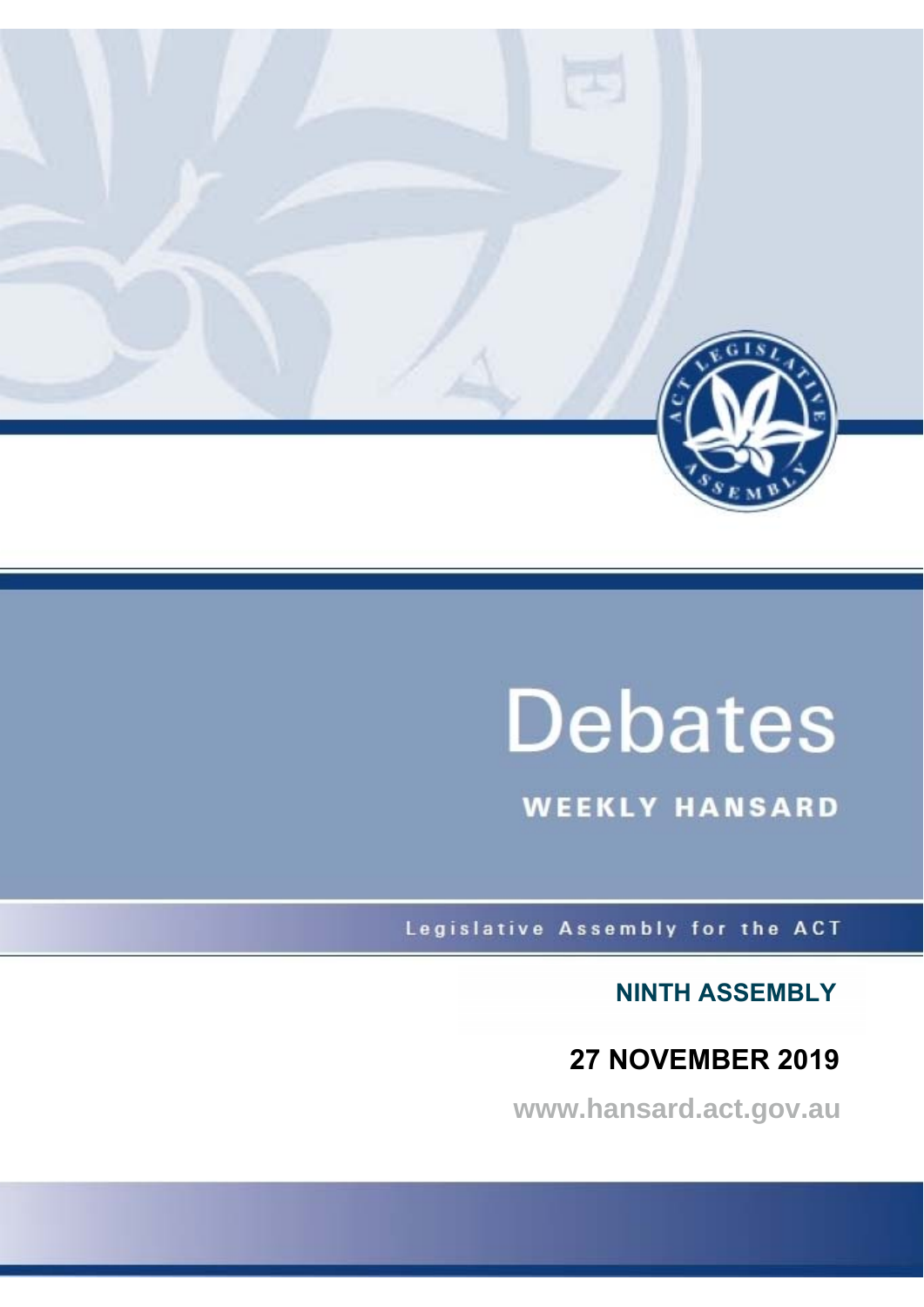# **[Wednesday, 27 November 2019](#page-3-0)**

| Magistrates Court (Infringement Notices) Amendment Bill 2019 4593    |  |
|----------------------------------------------------------------------|--|
|                                                                      |  |
|                                                                      |  |
|                                                                      |  |
|                                                                      |  |
| Crimes (Offences Against Frontline Community Service Providers)      |  |
|                                                                      |  |
|                                                                      |  |
| Questions without notice:                                            |  |
|                                                                      |  |
|                                                                      |  |
|                                                                      |  |
|                                                                      |  |
|                                                                      |  |
|                                                                      |  |
|                                                                      |  |
|                                                                      |  |
|                                                                      |  |
|                                                                      |  |
|                                                                      |  |
|                                                                      |  |
|                                                                      |  |
|                                                                      |  |
|                                                                      |  |
| Supplementary answers to questions without notice:                   |  |
|                                                                      |  |
|                                                                      |  |
|                                                                      |  |
|                                                                      |  |
|                                                                      |  |
|                                                                      |  |
|                                                                      |  |
|                                                                      |  |
|                                                                      |  |
| Adjournment:                                                         |  |
|                                                                      |  |
|                                                                      |  |
|                                                                      |  |
|                                                                      |  |
|                                                                      |  |
| International Day for the Elimination of Violence against Women 4699 |  |
|                                                                      |  |
|                                                                      |  |
|                                                                      |  |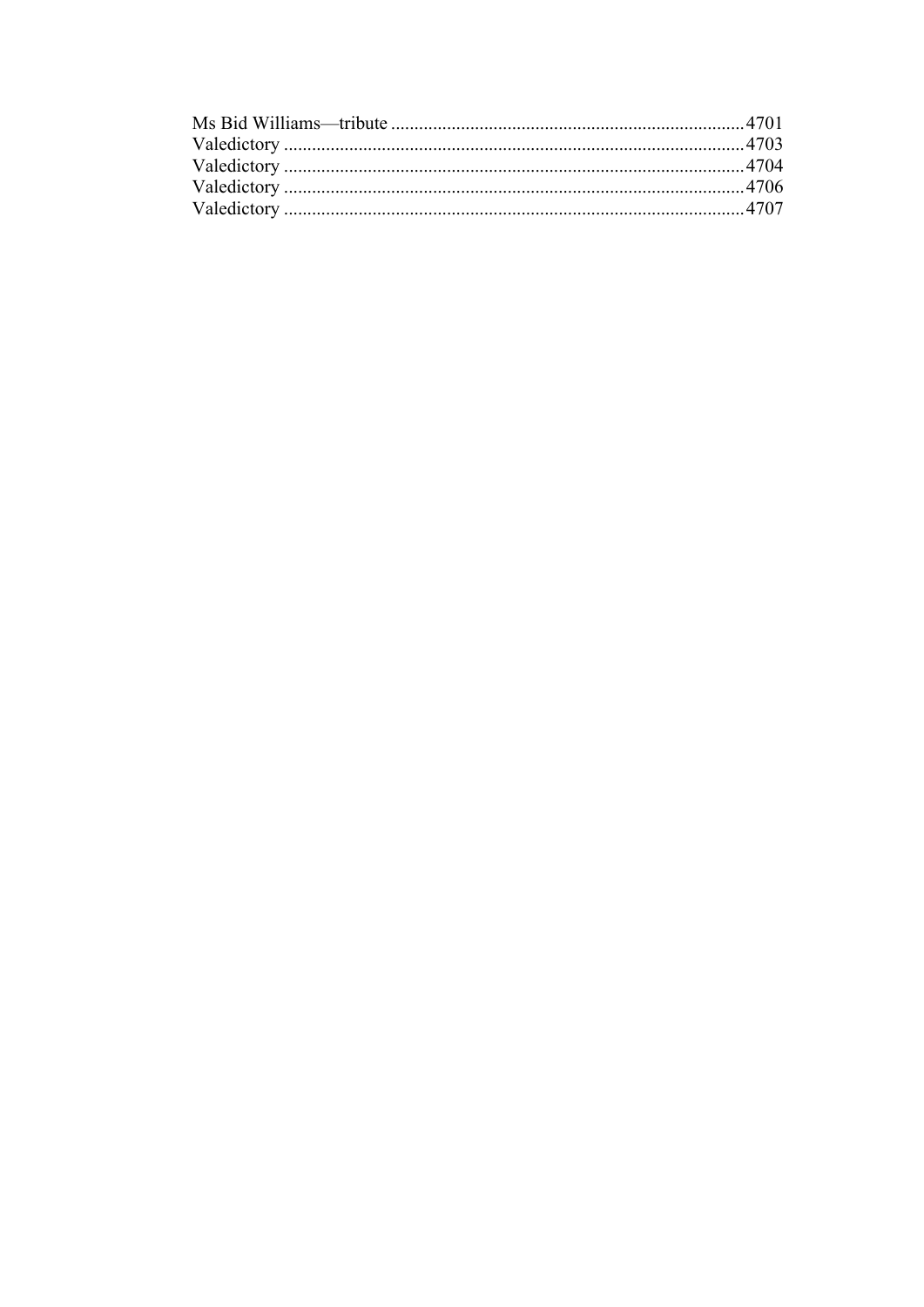# <span id="page-3-0"></span>**Wednesday, 27 November 2019**

**MADAM SPEAKER** (Ms J Burch) took the chair at 10 am, made a formal recognition that the Assembly was meeting on the lands of the traditional custodians, and asked members to stand in silence and pray or reflect on their responsibilities to the people of the Australian Capital Territory.

## <span id="page-3-1"></span>**Visitors**

**MADAM SPEAKER**: I acknowledge our visitors to the chamber: the Hon Andrew Little MP, Minister for Justice; Mr David Hawkins, Senior Private Secretary to the office of the Hon David Little MP; Her Excellency the Hon Dame Annette King, the New Zealand High Commissioner; and Mr Mike Ketchen, Counsellor of the New Zealand High Commission. Welcome to the ACT Assembly.

# <span id="page-3-2"></span>**Petition**

*The following petition was lodged for presentation:*

#### <span id="page-3-3"></span>**Planning—Coombs peninsula—petition 31-19**

*By* **Mrs Jones**, *from 275 residents*:

#### **To the Speaker and Members of the Legislative Assembly for the Australian Capital Territory**

This petition of residents of the Australian Capital Territory draws to the attention of the Assembly that the Coombs Peninsula is an important public asset, shared by all the residents of Coombs, as well as the home to wildlife such as the pink-tailed worm-lizard and platypuses.

Despite the importance of it to the community and the understanding that it would not be developed, the ACT Government now plans to allow approximately 30 dwellings to be built on the Coombs Peninsula.

Your petitioners therefore request the Assembly protect the Coombs Peninsula from multi-dwelling development.

*The Clerk having announced that the terms of the petition would be recorded in Hansard and a copy referred to the appropriate minister for response pursuant to standing order 100, the petition was received*.

#### <span id="page-3-4"></span>**Motion to take note of petition**

**MADAM SPEAKER**: Pursuant to standing order 98A, I move:

That the petition so lodged be noted.

**MRS JONES** (Murrumbidgee) (10.03): I seek leave to table an out-of-order section of the petition.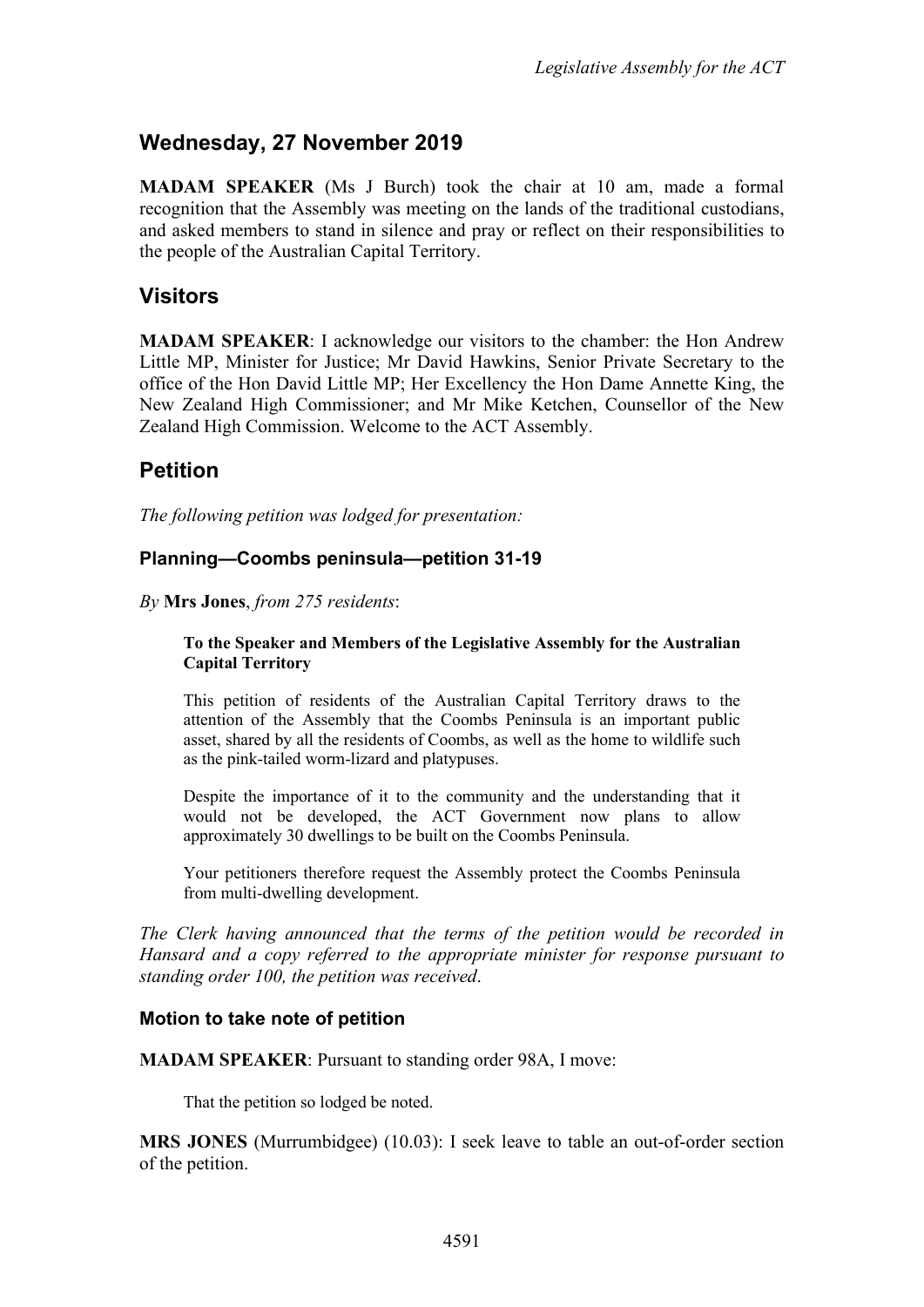Leave granted.

**MRS JONES**: I present the following paper:

Petition which does not conform with the standing orders—Coombs Peninsula— Proposed development—Mrs Jones (284 signatures).

The Coombs peninsula is one of the very few open spaces in the Molonglo Valley. It is an important public asset shared not just by residents of Coombs but by the wider community. The peninsula is home to wildlife such as the pink-tailed worm-lizard and a family of platypuses.

As has been discussed in this place at length, planning in Coombs has been far from perfect. The shops are sitting almost totally empty, apart from Ajijo, who does a great job of serving the community. There are barely any trees, and the suburb has been developed to within an inch of its capacity.

The government now wants to take away the last remaining open natural space. This paper petition was signed by 275 residents, and the out of order petition that I have tabled has 284 signatures. Together, these two petitions with exactly the same wording total 559 signatures, and demonstrate that the people of Coombs want their nature park at the Coombs peninsula to be protected from further development.

With an additional 30 dwellings to be built, the minister is sacrificing the last little bit of natural space that the people of Coombs have to enjoy. This is despite the importance of this space to the community, and despite the fact that many residents bought in the area on the understanding that that area would not be developed. That is why I have sponsored these petitions to call on the Assembly and the government to protect Coombs peninsula from additional multi-dwelling development.

**MS LE COUTEUR** (Murrumbidgee) (10.05): I thank Mrs Jones for bringing forward this petition. I will not speak at great length because I appreciate that we will deal with these items later today, under notice No 4.

The Greens support the reservation of this space as natural space. We have supported this for a very long time. Back in the Seventh Assembly, when the development of Molonglo was being planned, this area was set aside. That is why it has not been developed yet. We can all remember the Conservation Council taking the government to ACAT on the subject.

In our view the peninsula should be rezoned and protected for environment and recreation reasons. It is a small site, surrounded by the Molonglo River reserve on three sides. What happens on the site will impact on the reserve. It has an area of pink-tailed worm-lizard habitat, which should be protected, because the lizard is vulnerable both nationally and in the ACT. It is in a place where the peninsula is very narrow, only 200 metres wide. Lastly, as Mrs Jones pointed out, this is a great recreational asset for the people of Molonglo. As she said, there is not an over-abundance of natural recreation space in that area. We will have more to say about it in a few hours.

Question resolved in the affirmative.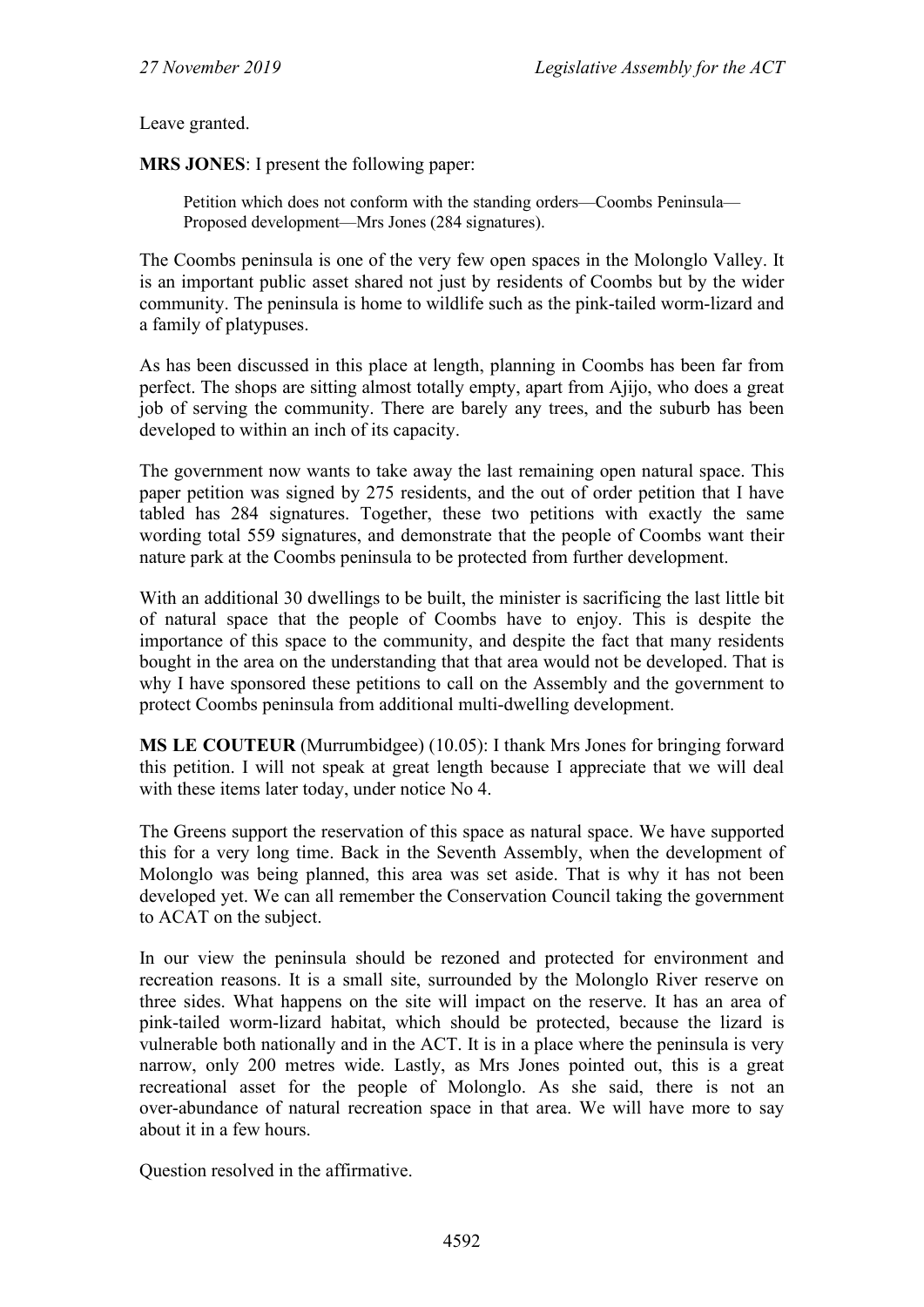# <span id="page-5-0"></span>**Planning and Urban Renewal—Standing Committee Reference**

**MRS JONES** (Murrumbidgee) (10.06): Pursuant to standing order 99, I move:

That the petition relating to the Coombs Peninsula be referred to the Standing Committee on Planning and Urban Renewal.

I will not speak further to any great extent. I simply say that because the two petitions, which have precisely the same wording, total well over 500 signatures, it is only right that a committee be able to look into this matter.

Question resolved in the affirmative.

# <span id="page-5-1"></span>**Magistrates Court (Infringement Notices) Amendment Bill 2019**

**Ms Le Couteur**, pursuant to notice, presented the bill and its explanatory statement.

Title read by Clerk.

#### **MS LE COUTEUR** (Murrumbidgee) (10.08): I move:

That this bill be agreed to in principle.

This bill will amend the Magistrates Court Act 1930 and the Magistrates Court Regulation 2009. It provides a framework for a clear and transparent process for dealing with infringement notices. It will give people who have been issued with an infringement notice the opportunity to enter into an infringement notice management plan to enable them either to pay the infringement penalty by instalment or to participate in an approved community work plan or social development plan in lieu of paying the infringement penalty.

The bill also provides a formal mechanism for an infringement notice penalty to be waived. The purpose of the bill is to ensure that the payment system for infringement notice offences can take into account the circumstances of people who have been issued with infringement notices and who are on low incomes or are otherwise disadvantaged. I am hopeful that the changes this bill will introduce will result in more socially just outcomes for people who are issued with infringement notices and increase the amount of fines that are recovered by the territory.

This bill broadly mirrors the provisions of the Road Transport (General) (Infringement Notices) Amendment Bill, which was passed in the Assembly in 2012. This bill was introduced by my Greens colleague at the time, Amanda Bresnan. It applied to traffic and parking infringements. Here is what Simon Corbell, the then Minister for Police and Emergency Services and Attorney-General, had to say about the legislation at the time: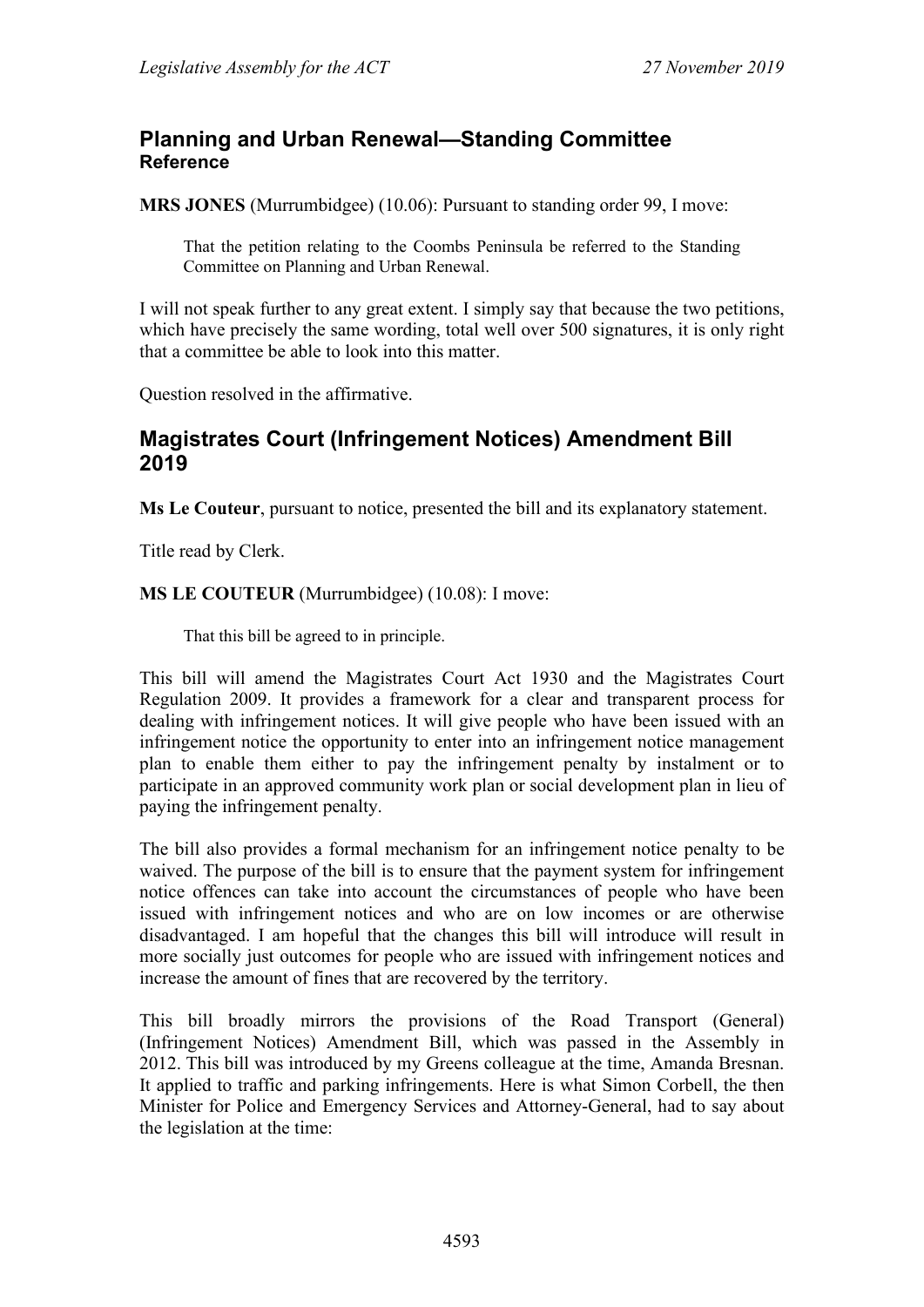We think there is great value in allowing people who have incurred fines, particularly where they have incurred fines because of a problem—for example, arising from alcohol, drugs or other issues—to be able to engage in rehabilitation around their alcohol dependency or around their drug dependency as a way of not only paying off the fine but also preventing them from actually incurring future fines. That is a win-win. That is a win for the community, a saving for the community, and one that we should have close regard to.

As Mr Corbell's words suggest, the bill was important in its recognition of infringement notice fines. For some people, they might simply be nuisance payments. But for those struggling with homelessness, addiction, illness or other problems, they can be enough to trigger a cascade of significant consequence, including a worsening of their existing challenges. Conversely, if dealt with differently, there is an opportunity for a positive outcome for individuals and for the community as a whole. That is Mr Corbell's win-win.

The bill I am tabling today seeks to extend that same recognition and treatment to other categories of infringement notice offences. This could be, for example, a littering fine, a fine for not picking up after your dog or a fine for fare evasion on public transport. Sadly, it is predictable that there will be people who will respond to this proposal with statements along the lines of, "Don't do the crime if you do not want to pay the fine."

In that vein, I note that the Greens are not suggesting at all that there should be no consequences for breaking the law. It is, however, both absurd, as well as tragic, that a fine resulting from a relatively minor offence could be the catalyst for a major financial or stress-related tipping point in someone's life.

The Law and Justice Foundation of New South Wales research program has identified what anyone with some common sense would probably conclude: people who are socially or economically disadvantaged are more vulnerable to attracting fines and less likely to have the means and capacity to pay them. Many of these people spend more time in the public realm than the average person, further increasing the likelihood of being fined for a number of offences, for example, consuming alcohol in a bus interchange or littering.

Infringement fines also have a disproportionate financial impact on people on low incomes. A \$180 fine for fare evasion on Transport Canberra, for example, represents two-thirds—two-thirds!—of a weekly Newstart payment. The reason that that Newstart recipient might be failing to pay for their bus or tram ticket may be because they are living in poverty arising from the total inadequacy of this allowance.

The sudden financial shock of a fine does not only affect low income earners. In 2012, the ACT government convened a panel to consider the range of ACT programs designed to assist lower income Canberrans and to develop an evidence-based target and assistance strategy. In the introduction to the report, the chair of the panel, who incidentally is the ACT's current Attorney-General, noted that there was "a specific focus in the work of the panel on low income households that currently sit just above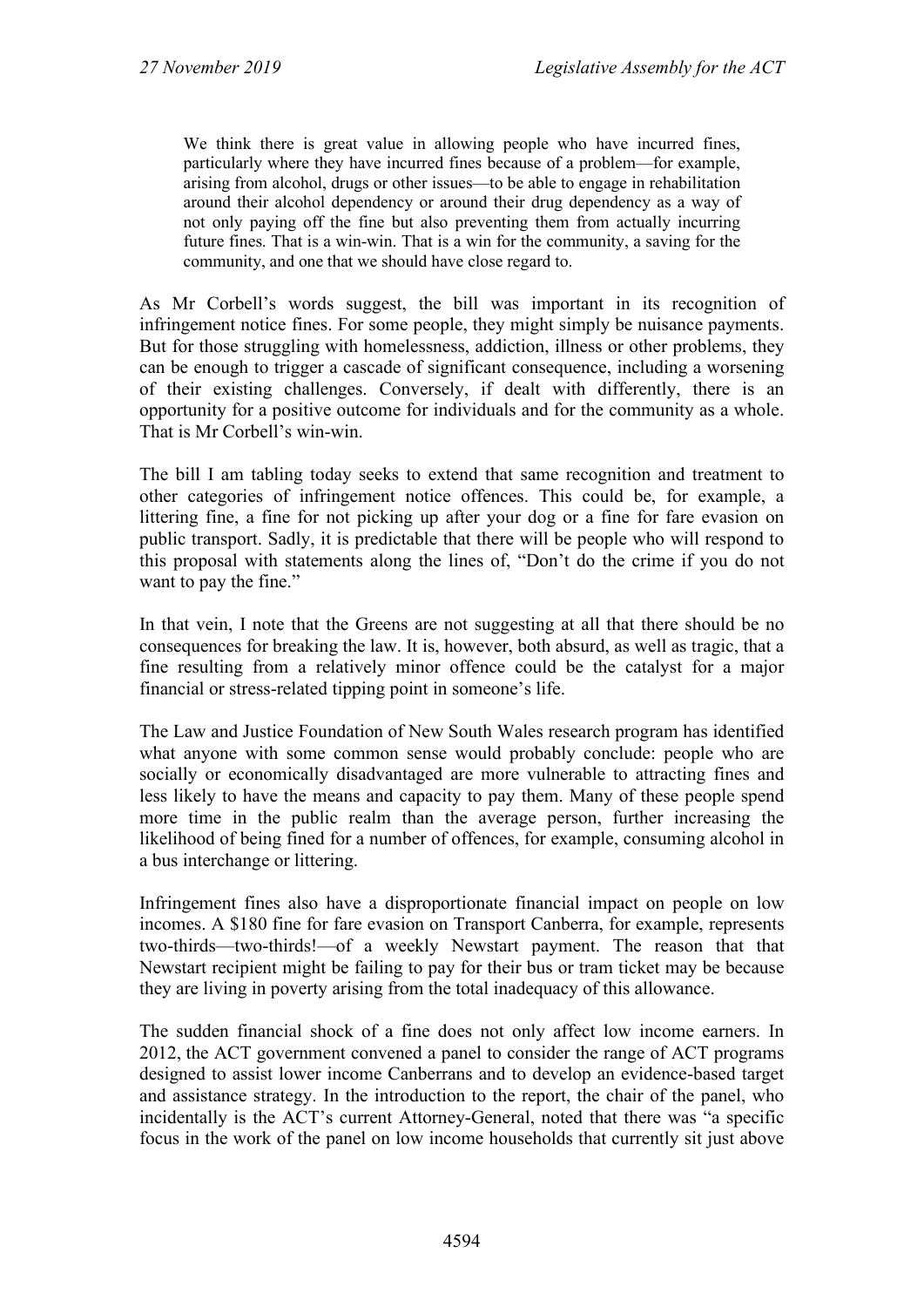the concession safety net and are not in receipt of direct government financial assistance."

The report goes on to describe this cohort further:

They are normal, low to middle-income families and individuals who are living pay to pay but find themselves unable to cope financially with changes in their circumstances … often the changes are sudden, for example a large utility or medical bill.

Reducing the shock of a large fee or fine by smoothing out payment options, with even more time to pay or instalment options, would greatly benefit this cohort … Volunteering may also be a viable option to repay government fines.

I could not put it better myself. It is really great that the Greens did the work in the Seventh Assembly to make sure that this type of treatment is applied to people in receipt of fines for traffic and parking offences. That part of the system has been working well for seven years. Now it is time to extend that treatment to all fines.

It is hard to get a handle on how many people are struggling to pay fines. We do know, however, that fines in the ACT are not always being paid. Data provided by the government in response to a question on notice shows that between 1 July 2017 and 28 October this year, the Transport Canberra and City Services Directorate had a total of 303 infringements that had not been paid, with 300 of these related to offences under the Domestic Animals Act 2000. The remaining three were issued under the Litter Act 2004. Each of these was cancelled after review.

The reason why people do not pay fines is not, to the best of my knowledge, recorded by the government. One can only guess, however, that the reason that many people do not pay is simply because they just cannot afford to. During the same period, Transport Canberra and City Services entered into 16 payment plans with fine recipients. While this is welcome, and it is very welcome, it is not because there is any obligation for the directorate to do this. As it stands, the Magistrates Court Act does not include any requirement to offer part-payment options or payment plans, although it does allow extensions of time.

It is noteworthy that during the past three years Transport Canberra and City Services has not pursued any of these infringements in the courts. Indeed, it appears that there are in fact significant numbers of unpaid fines owing to the territory. In 2016 the *Canberra Times* recorded that the ACT government had taken court action only twice for unpaid fines, in 2014 and 2015. The predecessor to Transport Canberra and City Services, territory and municipal services, issued 296 fines worth just under \$73,000 in 2014 and 2015. Of these, a staggering 180 fines, worth approximately \$51,000, went unpaid.

Perhaps one reason for the high number of unpaid fines is that the ACT does not have its own debt recovery unit. Another reason might be that there is an informal process of waiver taking place, and clearly that is the case in TCCS to some extent. That is something which obviously has been acting in a positive fashion. But perhaps it is just too difficult and not worth the bother for the government to pursue the issues in court.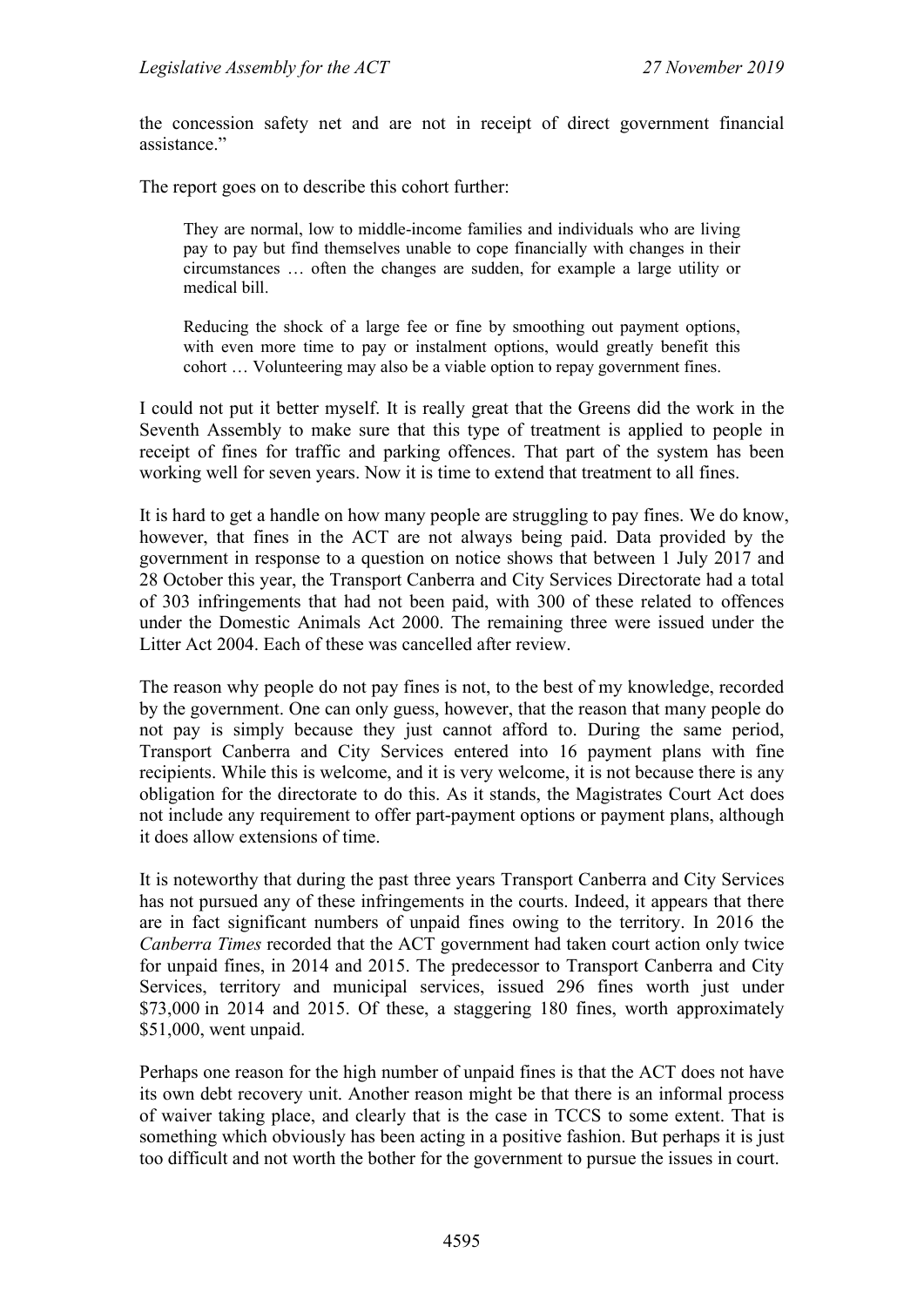In 2017 the *Canberra Times* reported that a Justice and Community Safety Directorate spokeswoman said that the government was considering reforms to strengthen the system, including stronger measures to follow up on non-payment. She went on to note that this work "will also address the needs of vulnerable and disadvantaged people who may have received infringements". This work may have been conducted or it may not have been. We have not been able to find out about this. It has proven very difficult to get a clear picture of who has responsibility for what when it comes to administering infringement notices. We have asked unsuccessfully for a number of briefings on the subject.

What we do know is that the Magistrates Court provides a broad framework for infringement notices that are issued based on offences contained in a raft of different acts. We also know that the Chief Minister supports the infringement system as it stands for traffic and parking offences. On 28 November 2018, the Assembly passed a Greens motion which called for, amongst other things, the government to investigate the potential for introducing income-based infringement notices. The government responded on 22 August 2019.

In tabling this response, the Chief Minister praised the current approach to managing infringements with parking or other motor vehicle offences. He noted that payment plans assist Canberrans on low or fixed incomes to give, "plenty of scope for people to pay off infringements in a manageable way that will not overburden family budgets". Regarding community work or social development programs, the Chief Minister told the Assembly, "There are some great examples of programs that see people give back to our community or help them develop useful life skills, like better household budgeting while reducing their liability for infringements".

Our colleagues in the community sector also endorse this approach. I have been in touch with Canberra Community Law and Care Inc, both of whom believe that the infringement notice management system has worked well for traffic and parking offences and should be extended to cover all infringement notice offences. If the government is able to apply payment plans, community work and development programs for the payment of traffic and parking fines, it should surely be able to cope administratively with treating the offences covered by the Magistrates Court Act in the same way.

Madam Speaker, I do not believe this bill is controversial. It simply seeks to build on the success of an existing scheme by providing a clear and consistent framework for managing infringement notice offences, regardless of what directorate or what part of the government is responsible. I commend the bill to the Assembly.

Debate (on motion by **Mr Ramsay**) adjourned to the next sitting.

# <span id="page-8-0"></span>**Human Rights (Workers Rights) Amendment Bill 2019**

**Ms Cody**, pursuant to notice, presented the bill and its explanatory statement.

Title read by Clerk.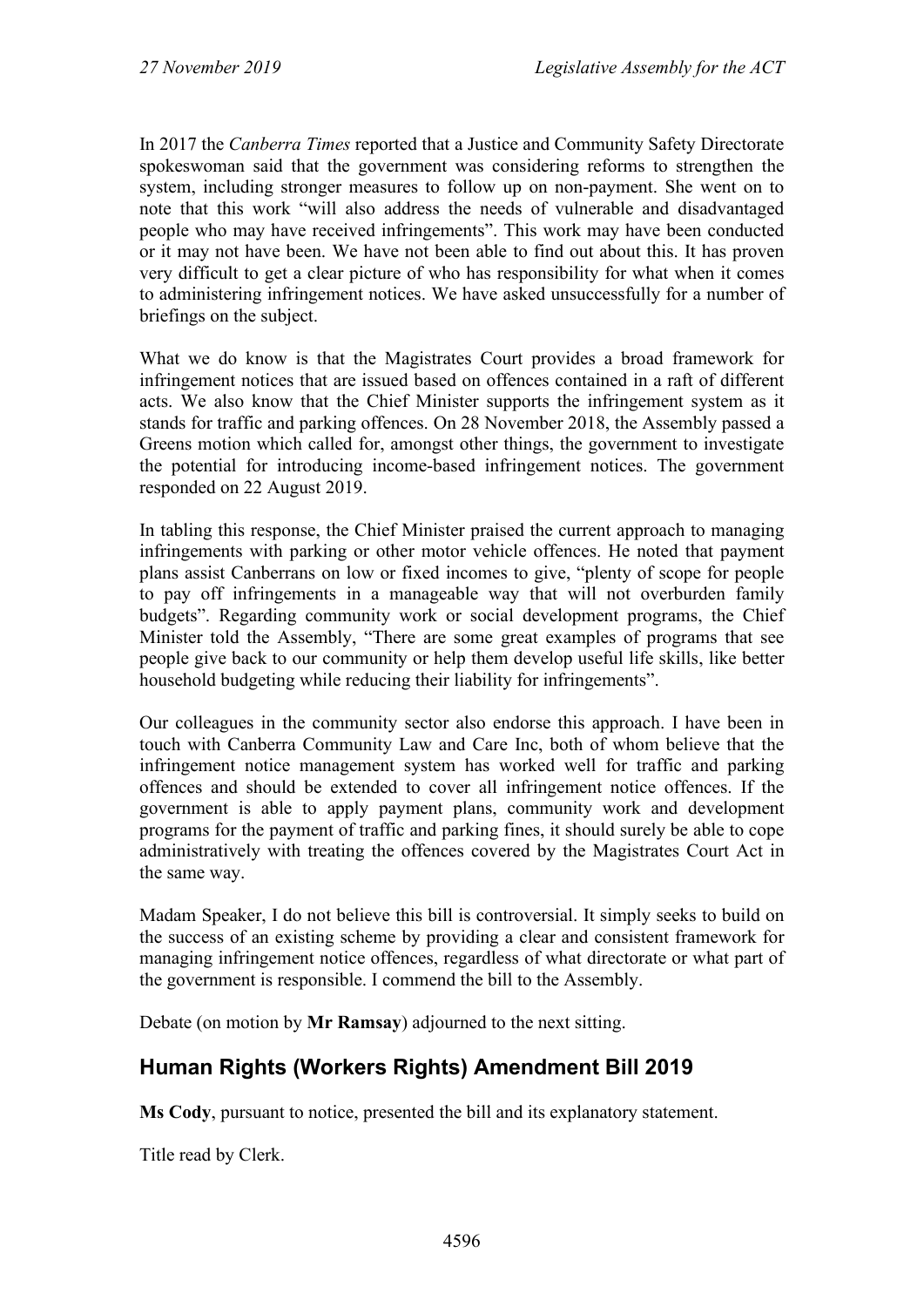#### **MS CODY** (Murrumbidgee) (10.21): I move:

That this bill be agreed to in principle.

A long, long time ago in a parliament not very far away, the Australian government— I believe Mr Fraser had just become Prime Minister—ratified an international convention recognising workers rights as human rights. While nobody in this chamber is old enough to remember how good Australian workers had it at the time, and many were not even born, I am the daughter of a proud BLF member—and for anyone who has met my dad, Tim, he is generally keen to explain it.

Since that time, there have been a lot of changes in the Australian workplace, some for the better for working people, many for the worse. We banned racism and religious discrimination in the selection and promotion of workers, but we still see it here and there, rarely in advertising, but often in outcomes. The same could be said for sexism. The gender pay gap has been remarkably resilient. Women, on average, are still paid less, have less secure work, and are more subject to bullying and harassment.

Today, Australia has stagnant wages, falling job security, and an increasingly punitive workplace culture. The best force for the advancement of workers' economic and social interests, trade unionism, faces one of the most hostile organising environments in Australia's history.

Attacking the rights of unions to organise and protect workers rights has become a source of amusement for Liberal governments. Just the other week, the CFMEU was fined \$50,000 because some of their members stood up for the right of women to have a toilet in the workplace. Nothing better can be expected of a federal Liberal government. The people of Canberra did not vote for it but, as democratic socialists, we have to accept the decision of the rest of the country. However, that does not mean that the workers of the Australian Capital Territory have to cop it. Wherever and however we can, we should be protecting workers rights. And we will.

The ACT Labor government, through the terrific work of Chief Minister Barr, Minister Stephen-Smith and, now, Minister Orr, has been ensuring that companies that work for the government treat their employees and contractors fairly. Every week, though, we see stories of wage theft in the news. It is an absolute credit to the journalists of this city that they keep telling those stories, stories of people who are ripped off, bullied or discriminated against in the workplace. One of the scariest ideas, one of the biggest problems, is that wage theft, workplace discrimination and horrible management are becoming a norm in the Australian workplace. One of the cruellest behaviours of despicable leaders is convincing people to give up on the rights they really do have.

I believe we should pick up on the idea promoted by Mr Whitlam and advanced by Mr Fraser, an idea that seemed unnecessary in the days of Mr Hawke and Mr Keating; an idea put on the "never ever" by Mr Howard; an idea that seemed unattainable under Mr Rudd and Ms Gillard; an idea dead, buried and cremated by Mr Abbott,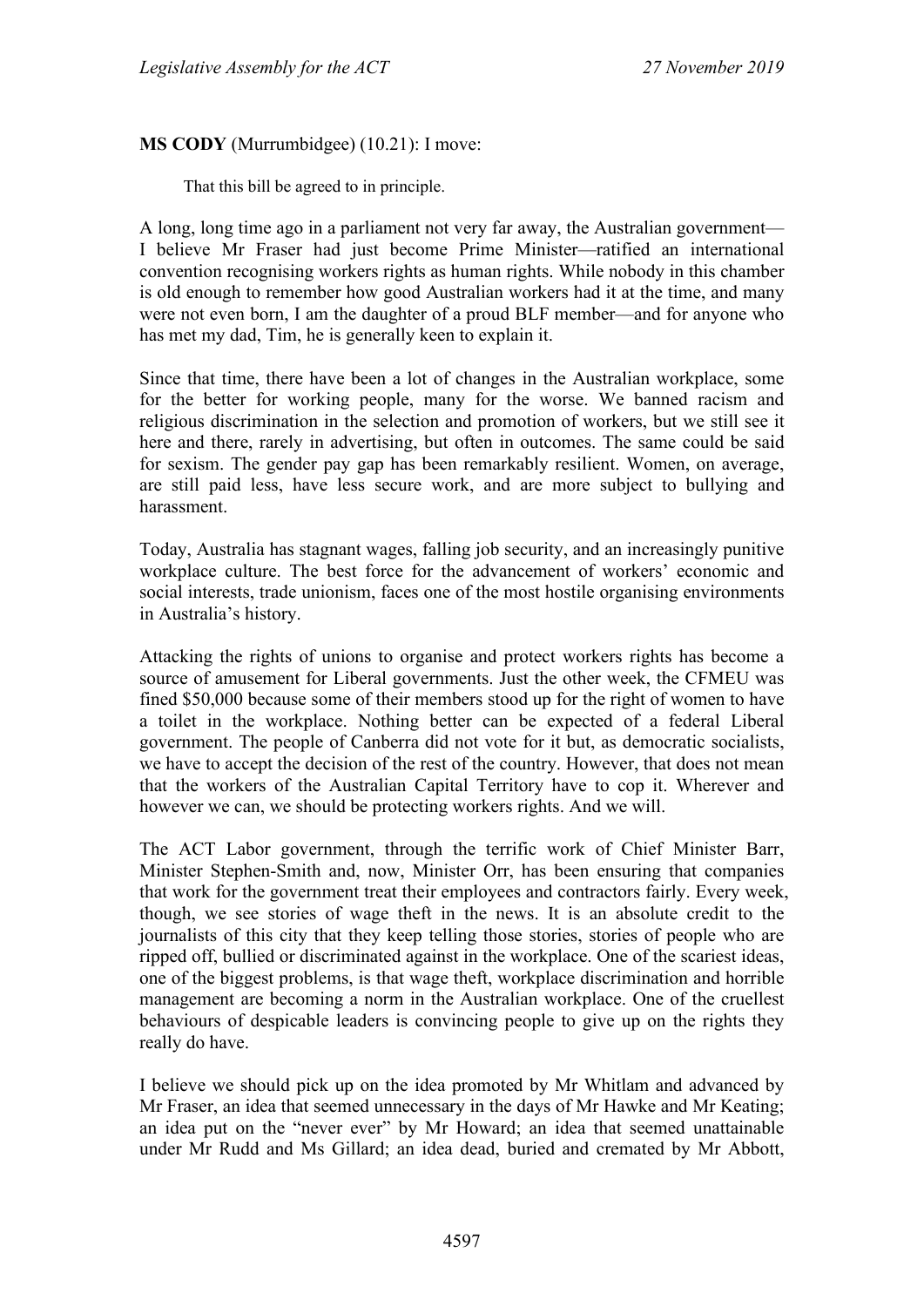Mr Turnbull and Mr Morrison; an idea that is still a very good one: let us recognise that workers rights are, indeed, human rights. It will not fix all the problems facing Canberra workers, but it will set a standard and it will help many.

The content of my amendment includes four key points taken from the covenant on economic, social and cultural rights, which Australia ratified on 10 December 1975.

The first is the right to work, including the right to choose occupation and profession freely. This is not like the right to work laws that exist in some parts of America. The right to work does not extend to the right to work in insubstantial and below standard conditions. Sometimes we hear the rhetoric from fundamentalist Liberals about "freedom of contracting". When the contract is between the powerful and the powerless, some of my cruder friends refer to it as freedom to get screwed.

Hence the second substantive point in section 27B: the right to just and favourable conditions. The word "favourable" does a lot of work in the treaty, and I have very deliberately included it here. "Favourable" goes a long way beyond fair or just. It means that people should be made better off by their work. It means that conditions should not be set at a minimum or a subsistence level, but well above that. It means that in deciding working conditions, the benefit of the doubt should be towards making the worker the winner.

The third substantive point is the right to enjoy those entitlements without discrimination. The defining examples are taken from our anti-discrimination laws. The right to not be discriminated against on each of these sits equally. I reject totally the rhetoric that says that the right to freedom of religion can be read as the right to discriminate against people based on sexual orientation. Likewise, discrimination based on social origin, colour, language and political opinion seem to be lurking in the shadows. Despite the protestation of the conservative wing of the Liberal Party, the wing that dominates the Canberra Liberals, being a bigot is not a right and is not desirable in our community. Everyone has the right to be protected from bigots in the workplace, and that standard belongs in our Human Rights Act.

The fourth and fifth substantive points will turn this amendment from theory into practice. The fourth point is the right to form and join a work-related organisation with the objective of promoting and protecting economic and social interests. The fifth is the right to not be discriminated against for doing so. Those two rights—the right to organise and protection from retaliation—are two of the least protected rights in Australia today. The status quo in Australia is a punitive response to workers organising: \$50,000 fines for demanding that women have a place to wee in the workplace; punitive investigation of union organisers; phone taps; families being stalked; endless legal bills; attempting to break the will and solidarity of our unions; and harassment of delegates at every turn. On the other side of the lake they are debating going even further, creating endless paperwork and threatening to replace union officials or deregister unions for filing paperwork late.

We must step up where the federal government has failed, and where it is continuing to fail, in recognising the human right to have a union represent workers. We must also step up on a second point. Internationally, human rights law recognises the right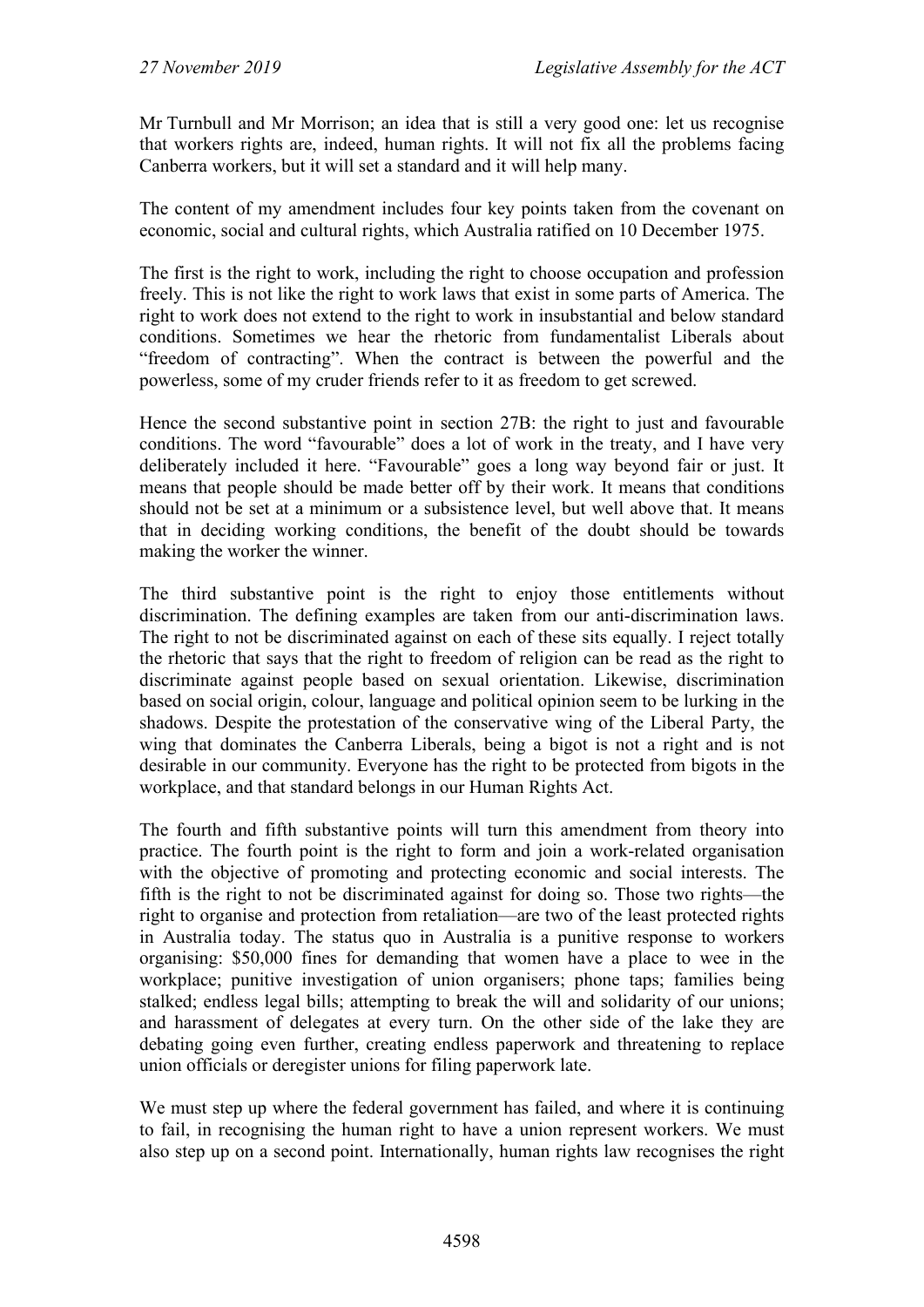to organise for the promotion of economic and social interests. The rules as they stand today in Australia allow for very limited promotion of economic interests through enterprise bargaining but are actively hostile to the promotion of social interests.

When I think of the greatest achievements of trade unionism in Australia, anti-discrimination laws, superannuation, workplace health and safety and gender equality come to mind. Those are economic interests. But when I think of the proudest moments, social interests join the lists: the green bans of Sydney; the refusal of the wharfies to load the pig iron that was destined to make bombs for imperial Japan; the moratoriums opposing conscription during the Vietnam War; the great strike of 1917; and the coordinated effort to disrupt trade with South Africa which long preceded the official sanctions that ended apartheid. These are some of the greatest things Australian trade unionism has done for society and the world, and it is a great stain upon this nation that those actions would be criminal today.

The decision we make on this bill will have consequences in both direct and indirect ways. For government and the Assembly, it means that future scrutiny committee reports will include specific consideration of workers rights in our consideration of laws. Further, it will provide guidance to government in all aspects as to how we will respect workers rights. Of course, we cannot override commonwealth laws, but we can make clear where the ACT stands on protecting workers rights and we can do our part in the legal framework that exists.

Symbolically this amendment will send a signal to both public and private sectors setting a standard. Nationally, it will again reinforce the ACT's place at the forefront of human rights law. Finally, it will engage our Human Rights Commission and parts of our justice system in advancing workers rights.

I would like to thank all the great advocates for workers and human rights who have contributed to this bill. The advice of the Human Rights Commission was invaluable, as was the advocacy of many union and labour activists over many years. Some advocates have been working towards this moment for a very long time. Simon Rice also deserves credit. This is a great example of how a good idea can sometimes take decades to deliver but it is always worth hanging on and keeping up the good fight.

Let us put workers rights in the Human Rights Act. Canberrans deserve just and favourable conditions of work. They already have the right to just and favourable conditions of work; our laws just do not recognise them, and they should. They are a fundamental human right and they should be part of our fundamental law.

Debate (on motion by **Mr Ramsay**) adjourned to the next sitting.

#### <span id="page-11-0"></span>**Justice and Community Safety—Standing Committee Proposed reference**

**MS CODY** (Murrumbidgee) (10.36): I move:

That the Human Rights (Workers Rights) Amendment Bill 2019 be referred to the Standing Committee on Justice and Community Safety for report by the first sitting day of 2020.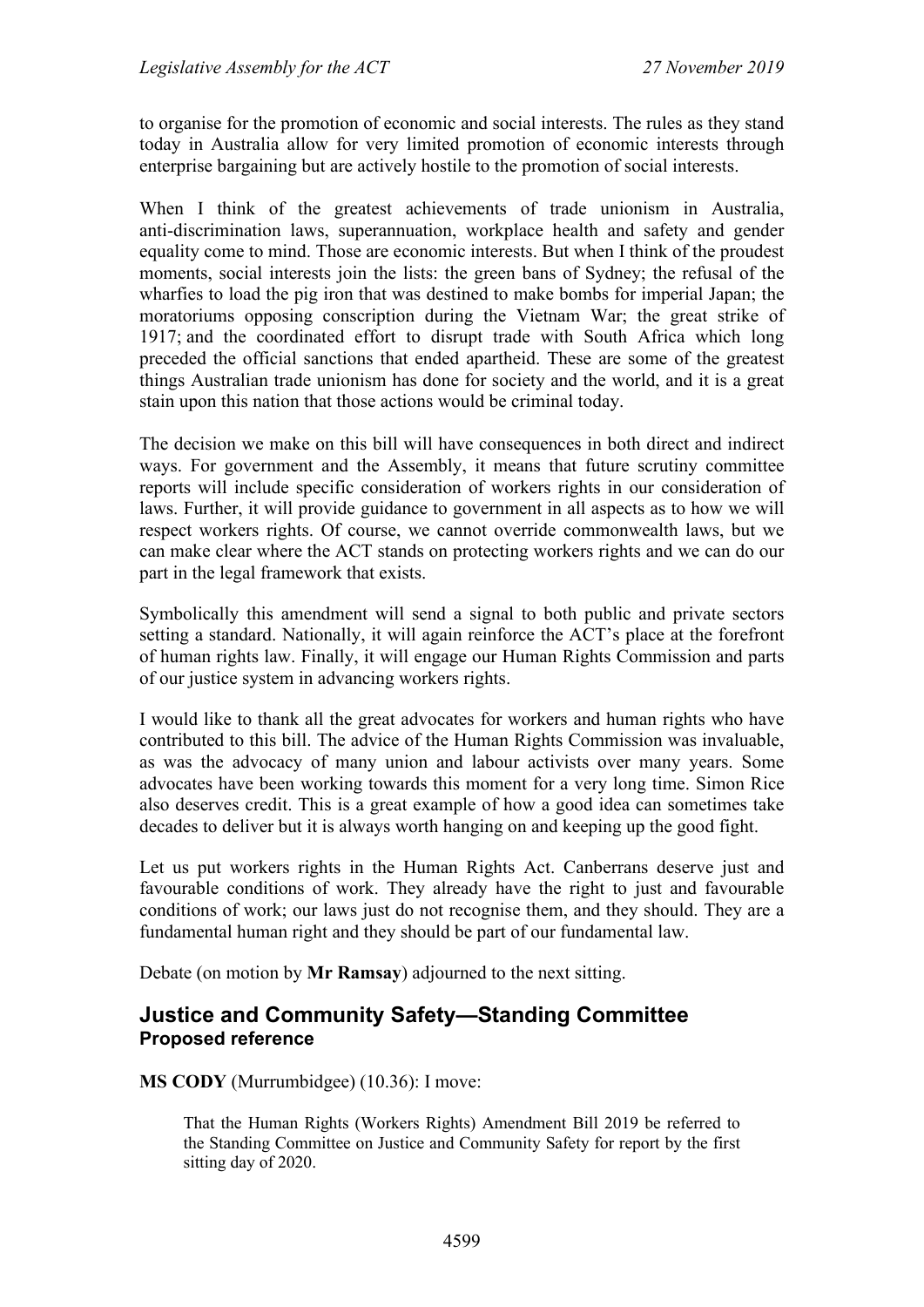I believe the Human Rights (Workers Rights) Amendment Bill 2019 is a wonderful piece of work; however, there can never be too much scrutiny of any bill that is brought into this Assembly. Therefore, I am referring the Human Rights (Workers Rights) Amendment Bill 2019 to the justice and community safety committee, with a reporting date of the first sitting day in 2020.

**MRS JONES** (Murrumbidgee) (10.37): In relation to the reporting date, I ask that some flexibility be applied, given that the JACS committee has an ongoing inquiry. I understand that there will be a desire to get this legislation through the chamber, and I do not have any problem with that, but as the chair of the JACS committee, I ask that there be some flexibility on the date, for example, by the end of February or something like that.

**MADAM SPEAKER**: That would need an amendment to the motion.

**MRS JONES**: Could we come back to this at the end of the next item of business?

**MADAM SPEAKER**: If someone moves to adjourn this question, we can possibly come back to it.

Debate (on motion by **Mr Coe**) adjourned to a later hour.

# <span id="page-12-0"></span>**Territory rights**

**MS CHEYNE** (Ginninderra) (10.38): I move:

That the Assembly:

(1) recognises that:

- (a) the Commonwealth Government conferred self-government on the Australian Capital Territory in 1988; and
- (b) after more than 30 years of self-government, the ACT has a:
	- (i) robust and established parliament;
	- (ii) strong jurisdictional identity; and
	- (iii) community which has an expectation that elected, local representatives should and will be able to decide on issues that matter to it;
- (2) notes that while section 122 of the Constitution empowers the Commonwealth to make laws for the ACT and Northern Territory on any subject:
	- (a) it rarely exercises this power; but
	- (b) where it has exercised this power it has been on social issues relating to human rights where the Federal Parliament's view has been out of step with ACT citizens' views;
- (3) notes with disappointment the continued existence of subsections 23(1A) and (1B) in the *Australian Capital Territory (Self-Government) Act 1988* (Cwlth)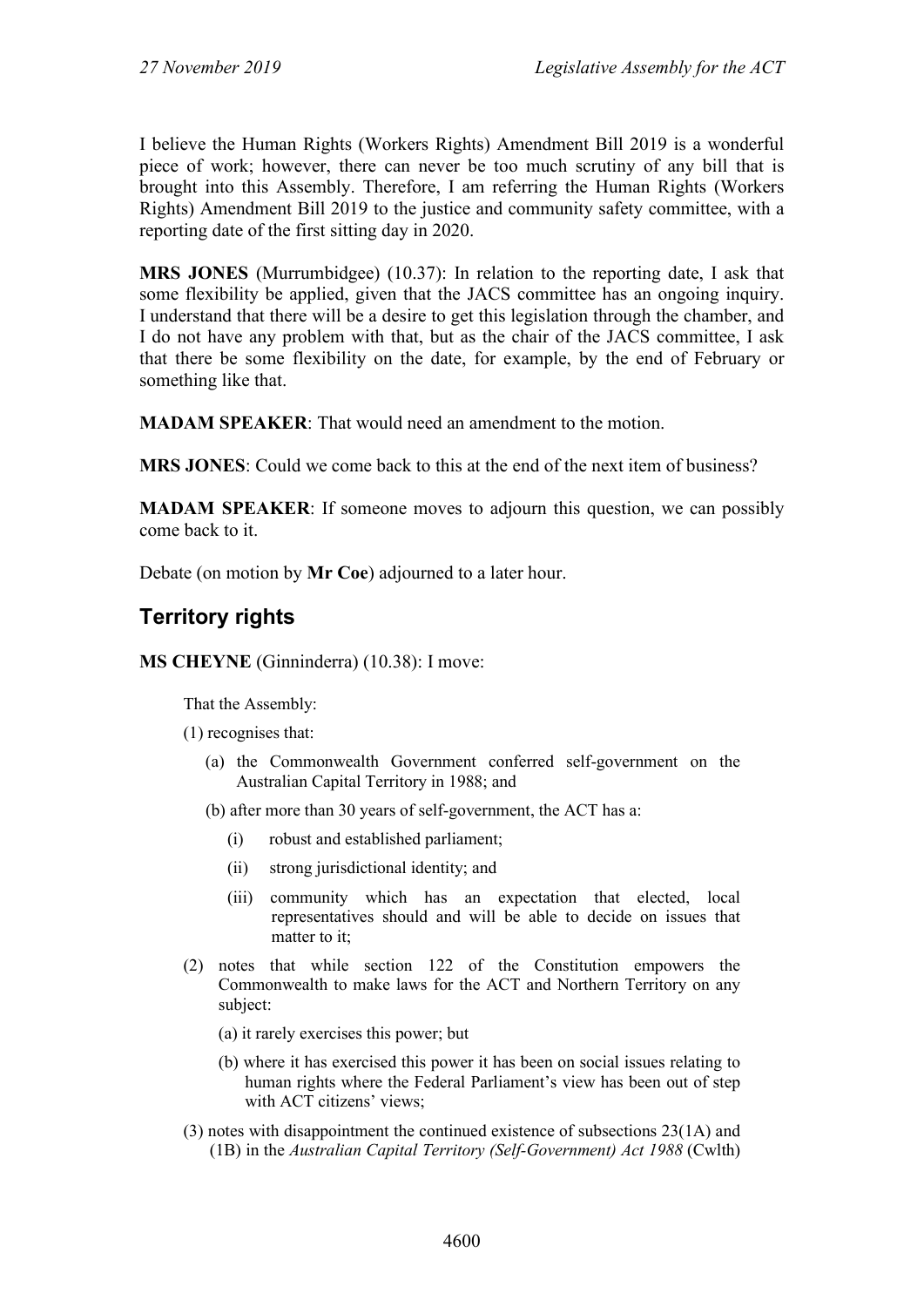which exclude the ACT from the power to make laws with respect to voluntary assisted dying;

- (4) determines that the Commonwealth denying the ACT the freedom to debate and pass legislation that reflects the democratic will of the people it represents fundamentally undermines democratic principles; and
- (5) calls on:

(a) the Federal Parliament to:

- (i) resolve that no Australian citizen should be disadvantaged with respect to their democratic rights on the basis of where they live; and
- (ii) remove subsections 23(1A) and (1B) from the *Australian Capital Territory (Self-Government) Act 1988* (Cwlth); and
- (b) all ACT Legislative Assembly party leaders to write to their federal counterparts before the end of 2019 requesting their commitment to remove subsections 23(1A) and (1B) from the *Australian Capital Territory (Self-Government) Act 1988* (Cwlth) in 2020.

I rise today to formally reignite the efforts of this government to have subsections 23(1A) and (1B) removed from the Australian Capital Territory Self-Government Act 1988. These subsections in federal legislation exclude the ACT—our jurisdiction and our home—from the power to make laws with respect to voluntary assisted dying. These subsections deny our community and our parliament—this place—the freedom to debate and pass legislation that reflects the democratic will of the people. These subsections persist unfairly, unreasonably and untenably.

Madam Speaker, you will keenly remember the last time we discussed this issue in this place. The Senate had voted on whether to restore our rights and the rights of the Northern Territory. They voted on giving us, the territories, the same rights as every Australian citizen who happens to live in a state. That vote was lost, 34 to 32, just a couple of votes in it.

When we last discussed this issue in this place we were hurting. We were hurting as a government but also as a parliament with our rights being ignored. We were also making history. At a time when all our chips were down, we stood up and we fought back remonstrating with the Senate, the first remonstrance to ever occur in the history of this Assembly, and to date the only one.

At that time, I concluded my speech on the subject with, "We will not give up. This does not end here." I made that promise to the people of the ACT, to this parliament, and to myself, and we did not drop the issue. We have moved motions at conferences, tabled a committee report into end of life choices and continued the discussions in our communities.

I acknowledge in the gallery the presence of members of our community. I see a number of people who submitted to and appeared before the end of life choices committee inquiry. But, importantly, I see people for whom this matters. That is what it is about. Since the Senate disappointed us last year we have not shrunk away. In fact, numbers have grown. The numbers of people who want this issue resolved have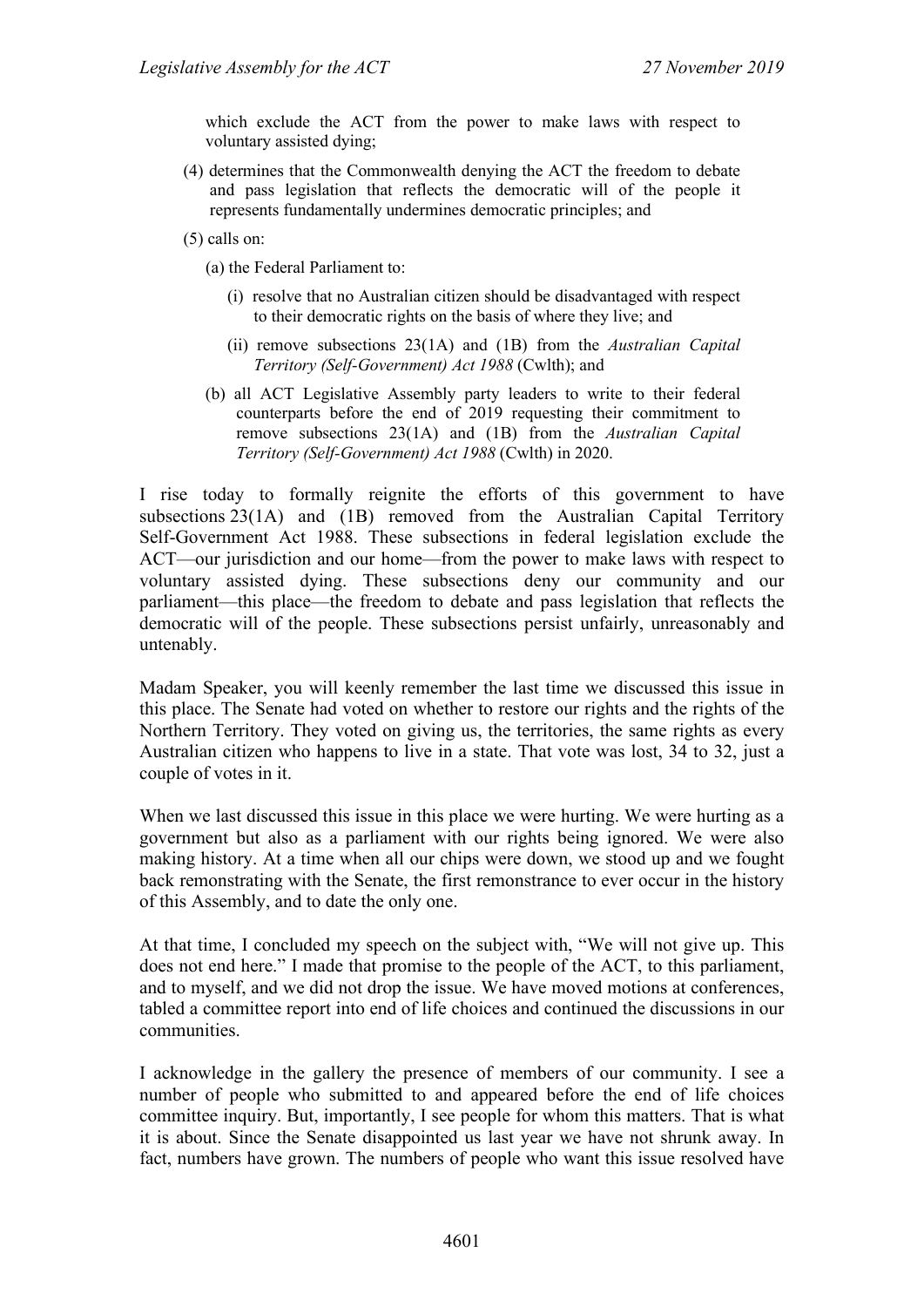grown and the urgency has grown. This motion marks the reignition of our campaign and the rousing of our determination.

In 1988 self-government was conferred on us, and our parliament was established in 1989. This year our parliament celebrated, modestly, our 30th anniversary. We might still be a comparatively young parliament, but that does not make us any less mature. On almost every issue we are given the responsibility for making laws, for debating and passing legislation. Despite constitutionally being able to make laws for us, the commonwealth rarely interferes, except, of course, when it comes down to social issues; human rights issues; basic decency, respect and fairness issues; equal treatment issues; issues where the commonwealth parliament's view has been out of step with those of ACT citizens. That is where it has interfered.

The reasons for the insertions of these subsections relating to voluntary assisted dying are historical. To quote my federal colleague Andrew Leigh, the member for Fenner in his speech introducing a bill to restore territory rights last year—slightly paraphrased: back then, they said that the ACT and Northern Territory parliaments were too immature to be given the power of voluntary assisted dying. They said that no state had done it and a territory should not be the first. Today, those arguments are gone.

Through their continued operation those legislative provisions continue to mark an era of geographical discrimination where what we can determine for ourselves as Australians is decided based on our postcode. Doing so fundamentally undermines democratic principles, particularly in this representative democracy. It means we as parliamentarians cannot do our jobs and cannot genuinely act in the interests and desires of our constituents.

As much as I hate it, I reluctantly accept the rationale at the time for the insertion of the provisions. But I do not accept any argument put forward for these provisions to continue to exist, to persist, especially now. It makes no sense for a parliament that is now 30 years old. It makes no sense for a territory with a strong jurisdictional identity. It makes no sense to our community, which has a reasonable expectation that their elected, local representatives—all of us in this place who take our jobs and our roles very seriously—should and will be able to decide on issues that matter to the community. And it makes absolutely no sense when states are now exercising their democratic rights and legislating in this area.

Victoria was first in 2017 and now, despite their opposition's pathetic attempts at filibustering, Western Australia looks to be just days away. The federal parliament—it is incumbent on all of those parliamentarians—should not allow to persist this democratic discrimination simply based on our geography and our status as citizens of a territory rather than a state.

In an ideal world what is happening in the states—like Victoria, like Western Australia and even Queensland—would make the federal parliament realise how ridiculous they are being and take the responsibility themselves to identify and make this change for our territories without a concerted campaign from us. But we know we cannot rely on that, and that is exactly why we are redoubling our efforts.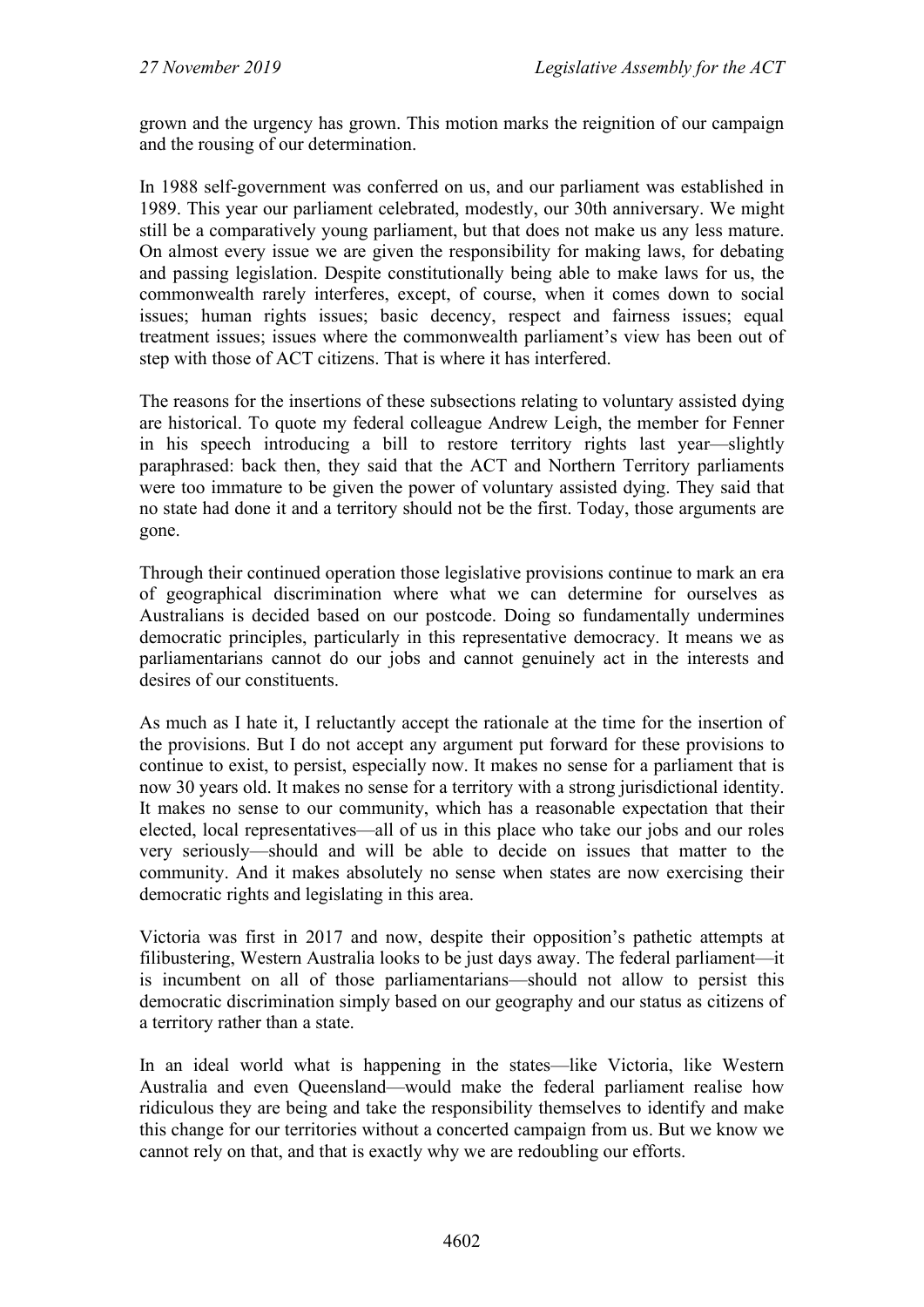Our first appeal to the federal parliament today is to ask its members and senators, particularly members representing state electorates, to put themselves in our shoes. If their own state was less privileged democratically compared to another state, the situation simply would not be allowed to persist. On that basis you cannot tell me that if they actually lived here—instead of the FIFO nature of their work—they would not want to have the same rights afforded to them as every other Australian. If they woke up tomorrow and happened to be territory citizens, you cannot tell me that they would not want the same rights they currently enjoy by being citizens of states.

For the philosophers and ethicists among us, it is a Rawlsian concept. If you could not be certain of where your residence would be tomorrow in Australia, would you not want all states and territories to effectively have the same democratic rights? That is what the first part of this motion is calling on: for federal parliament to recognise and to resolve that no Australian citizen should be disadvantaged with respect to their democratic rights on the basis of where they live.

If they agree with that notion—and they should—it naturally follows that they should be working to remove the democratically discriminatory provisions from the legislation which established our self-government, that they should be prioritising it, that they should collectively be working to put it on the agenda. It would be a simple bill. It is not difficult to prepare. We know this because of the efforts of senators and members already who have done it before, including our own Katy Gallagher and Andrew Leigh. A template is available. A bill of this nature costs literally nothing; there is no hit to the budget bottom line.

But we know our federal parliamentarians may need a nudge in the right direction, and that is why I am calling on all party leaders in this place to write this year to their federal counterparts requesting their commitment in 2020 to remove these discriminatory provisions. And by "all party leaders" I do mean all. This is not an issue to be political about. It is about standing up, united, as a parliament. The rights of our citizens depend on it.

Mark my words: there is new energy and new determination behind this. There will be more to come. This is just the beginning. I commend the motion to the Assembly.

**MR COE** (Yerrabi—Leader of the Opposition) (10.49): I thank Ms Cheyne for bringing this motion to the Assembly. I recognise and appreciate her commitment to and sincerity on this issue. Of course, there are different schools of thought in the community on this matter. While some people can separate the issue of self-determination or Assembly autonomy and the issue of euthanasia, for others they are inextricably linked. For some people it is very clear that the removal of 23(1A) and 23(1B) will lead to euthanasia being legalised in the territory. To that end, I respect Canberrans who have that view. I do not think it is wrong that they have that view and I do not think they should be disrespected for having that view.

Obviously, some people are passionate about the issue of self-determination for this Assembly and others are passionate about the need to legalise euthanasia in the territory. But there is no doubt that for some people this is a proxy debate for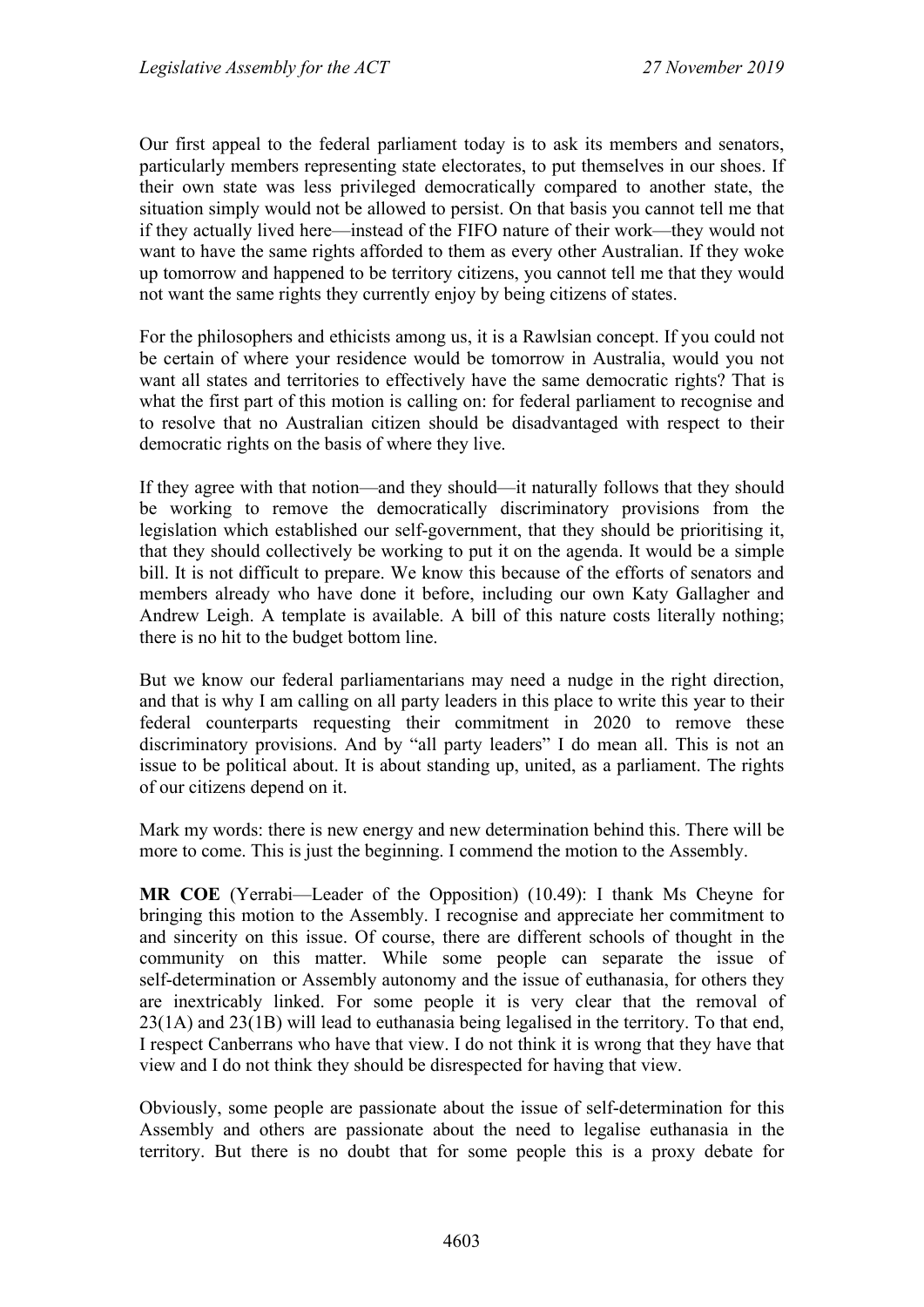euthanasia. Ms Cheyne may shake her head, but it is the truth. For some people it is a proxy issue. Ms Cheyne cannot possibly deny that many people in the community have that view. I accept she does not have that view and I accept that many people in the community do not have that view, but others do.

We have to approach this issue with the same respect and reverence that we would approach the issue of euthanasia in this Assembly and recognise that for some people their conscience is very much engaged. Whilst some people may try to portray this as a black and white issue it is not, necessarily, for everyone. We have to respect those who are passionate about self-government, autonomy and the linked issue of euthanasia. For many life is paramount and will trump any philosophical view about self-determination for the ACT.

I am open to considering such a letter as proposed in paragraph (5)(b). It will, of course, very much depend on what is included in that letter and whether it will be a political statement or whether it will be something far more meaningful. But I hope that everybody who engages in this debate both in this place and elsewhere is given the respect they deserve.

**MR BARR** (Kurrajong—Chief Minister, Treasurer, Minister for Social Inclusion and Equality, Minister for Tertiary Education, Minister for Tourism and Special Events and Minister for Trade, Industry and Investment) (10.53): I thank Ms Cheyne for bringing this important motion before the Assembly. As we have heard, and as we all know, for too long Australians living in our nation's territories have been unable to enjoy the same rights as those who live in the six states. This is unfair and it is unreasonable. Australians should not be treated differently because they do not live in a state; they should not be treated differently because of their postcode.

Ostensibly, we have a representative democracy at the territory government level. But, of course, territory independence comes with a constant threat that the commonwealth may overrule and intervene in a decision of territory parliaments. History has certainly shown that they will do that. In 1995 the Northern Territory passed the Rights of the Terminally Ill Act 1995, which established a framework for a person with a life-limiting illness to request assistance from a medically qualified person to voluntarily and humanely end his or her life.

The Rights of the Terminally Ill Act was at that time a historic reform, reflecting the views and convictions of the majority of elected representatives of the people of the Northern Territory. It was an expression of their views through their legislature. In response, the commonwealth parliament passed the Euthanasia Laws Act 1997, which effectively nullified the Northern Territory's legislation and overruled the territory's democratic processes.

As Victoria's recent experience with the successful passage of the Voluntary Assisted Dying Act 2017 demonstrates, if Australia's territories had the same rights as Australia's states, the commonwealth would not have been able to overturn the Northern Territory law.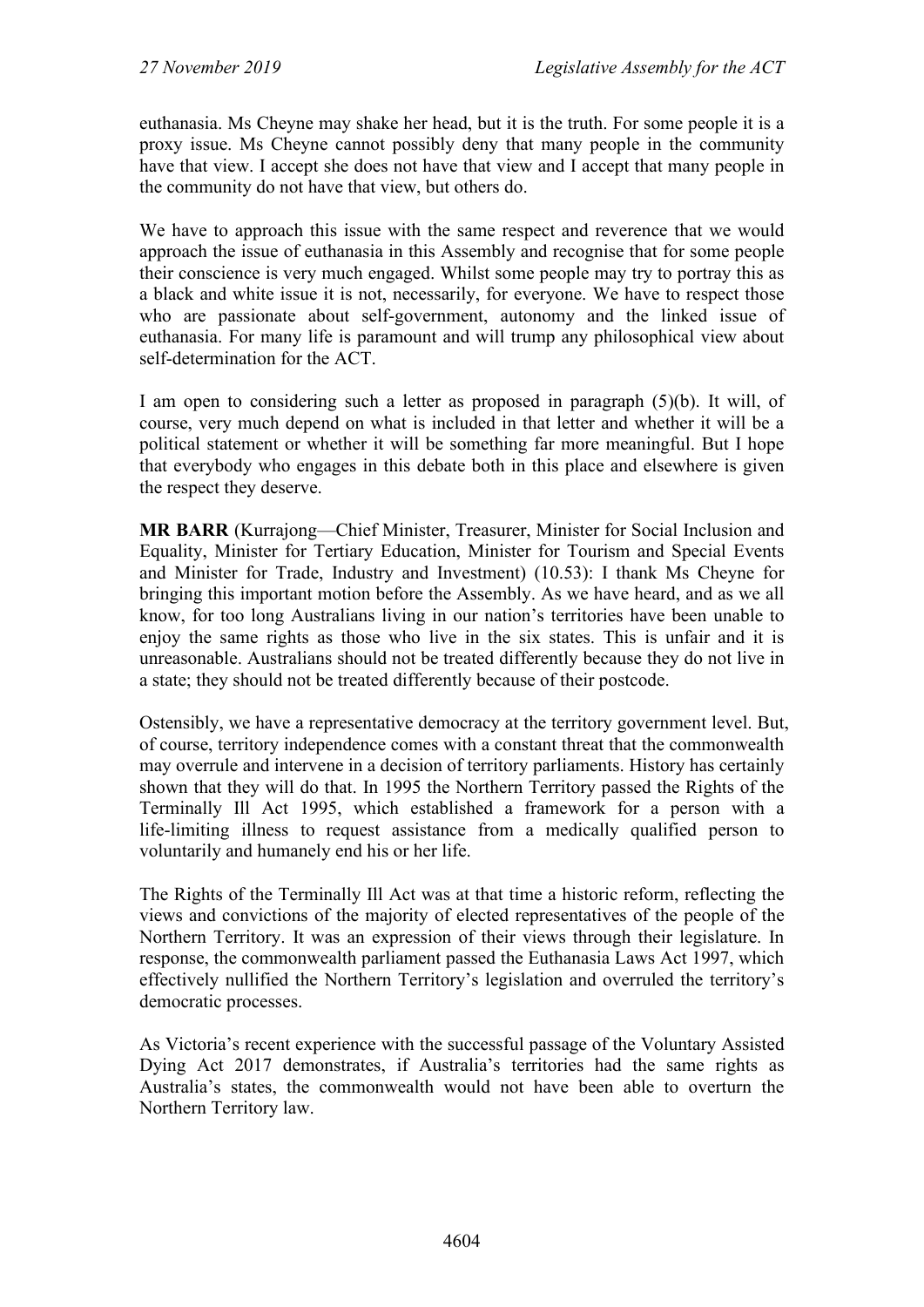As we all know, one state has already passed legislation regarding voluntary assisted dying, and the other five states are free to do the same. In particular, we note that Western Australia is currently debating the introduction of euthanasia laws. The issue is on the agenda, or has been, in Queensland and New South Wales, and, indeed, will be in the other states. Meanwhile the ACT and the Northern Territory are still prevented from having this debate. In 2019, after 30 years of ACT self-government, it is obviously a ridiculous situation and becomes increasingly absurd as each of the Australian states moves forward on this issue.

It is worth noting that the issue of territory rights is not just confined to the rights of territories to pass legislation relating to voluntary assisted dying. We have our own experiences here in the ACT. I take members back to 2006 when the ACT Legislative Assembly passed what was not a particularly contentious piece of legislation: the Civil Unions Bill 2006. It allowed two people, including same-sex couples, to enter into a civil union with the same legal rights and obligations under ACT law as marriage.

As an aside, that was the very first piece of legislation that I voted on as a member in this place. It is heartening to see how far that debate has come in a decade: from a pioneering law being overturned by the commonwealth in 2006, to the legislation being enacted nationally a little more than a decade later.

The intent of that bill was to deliver functional equality for couples who either preferred not to marry or who, at that time, did not have access to marriage under the commonwealth Marriage Act. Four days after the ACT law came into effect, the then commonwealth Attorney-General, Philip Ruddock, disallowed the ACT Civil Unions Act. In doing so, as a minister, he intervened in and undermined self-government in the ACT.

There was significant opposition to this action. A motion was moved in the Australian Senate to overturn the Attorney-General's decision and reinstate the ACT legislation. It was narrowly defeated, 32 votes to 30. This example demonstrates territory citizens being denied their democratic rights and being disadvantaged based on where we live. It is a situation that should not be allowed to persist. Territory citizens deserve the same rights as any other Australian.

After three decades of self-government here in the ACT, we can all attest that we have a robust and established parliament, a strong jurisdictional identity and an expectation that elected local representatives will be able to debate and decide upon the issues that matter most to the ACT community.

The personal views of senators and members of parliament on specific issues, for example, marriage equality or civil partnerships in the past decade, and voluntary assisted dying, should not be conflated with the legitimate argument to restore territory rights. The ACT and Northern Territory legislative assemblies should have the freedom to debate and pass legislation that reflects the democratic will of the people they represent. Denying this right fundamentally undermines democratic principles and prevents territory citizens from deciding on the issues that matter most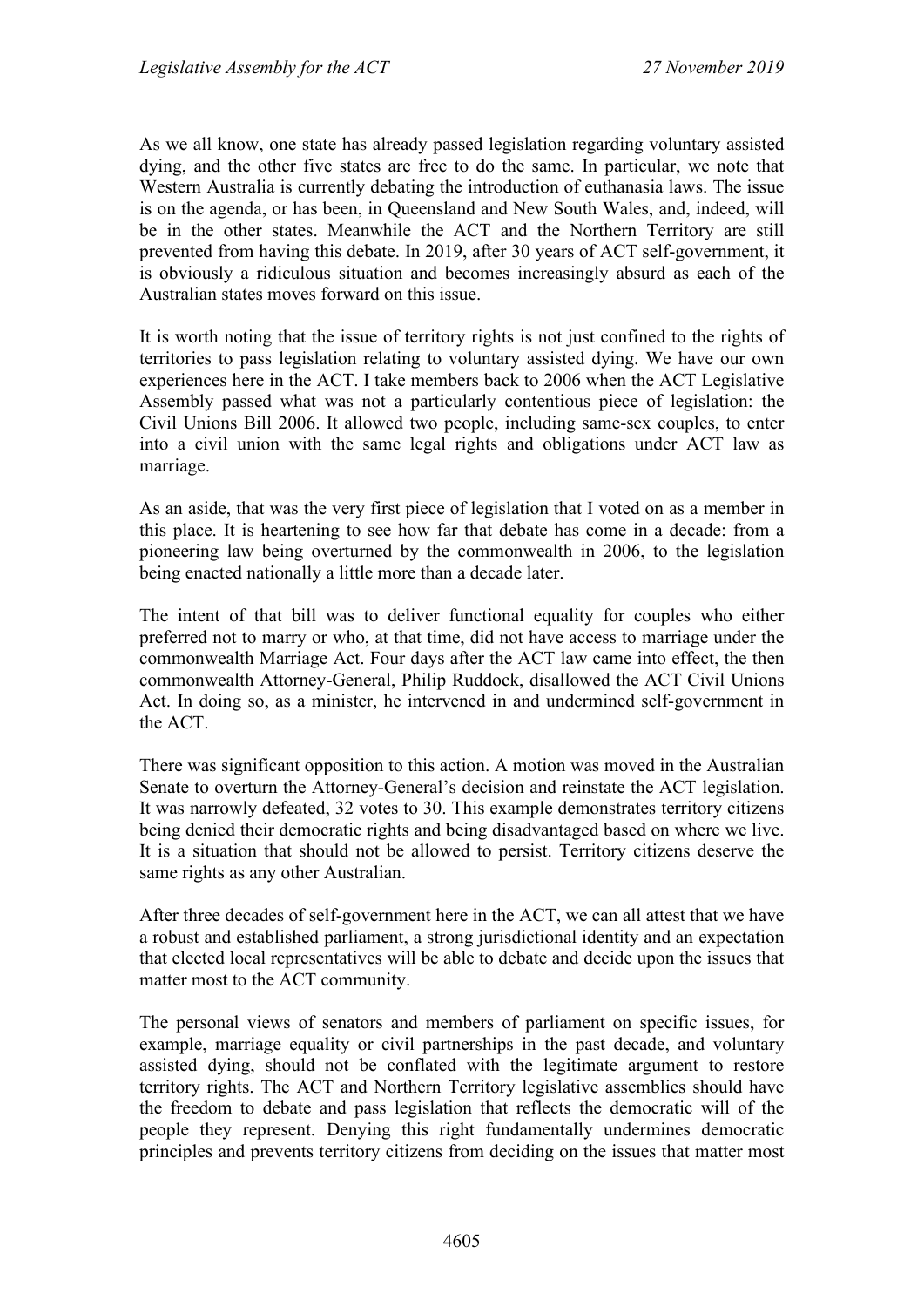to their communities. The federal parliament should not be in the business of limiting the rights of some Australian citizens based simply on their postcodes.

In the lead-up to the Restoring Territory Rights (Assisted Suicide Legislation) Bill 2015 being considered by the Senate, the ACT and NT governments, and indeed parliaments, worked closely together to demand that federal politicians address the discrimination that exists between territories and states in relation to legislative rights. Sadly, again by the narrowest of margins, we were unsuccessful on that occasion.

It seems that some members of the Senate are unable to distinguish between their own personal views on social issues and the rights that nearly three-quarters of a million Australians who live in territories have to effective self-government. If the bill had passed the Senate and gone through to the house and been successful there, Canberrans would have had returned to them their right to determine their own legislation on a range of important issues.

As Ms Cheyne has indicated, this is a fight that we will continue. We would hope that every member of the Assembly, no matter what their personal views on a particular social issue may be, would support Canberrans' right to full determination, in exactly the same way as those rights are enjoyed by Victorians, Queenslanders, New South Welshmen, Tasmanians, South Australians and West Australians.

In response to the comments from the Leader of the Opposition: how many states have to pass voluntary assisted dying legislation before the absolute absurdity of the territories being prevented from considering such legislation becomes clear? How many states have to pass those laws before our situation becomes absolutely absurd, to the point where even those who are opposed to voluntary euthanasia would recognise that there cannot be only two parts of Australia whose democratically elected parliaments cannot even consider the issue?

There might have been an argument, when the Northern Territory moved on this question in the last century, that maybe the territories should not be the first to move on this question, but the way things stand at the moment, we will end up being the last, if we are allowed at all. If Western Australia, Queensland and Tasmania all pass laws that will allow voluntary assisted dying, and we have a majority of Australian states and a majority of the population who have access to such legal means, it does beg the question: why would the territories be barred from legislating? Undoubtedly, as each state progresses on this issue and more states legislate, we will see the momentum for change build. I thank Ms Cheyne for her motion today. *(Time expired.)*

**MS LE COUTEUR** (Murrumbidgee) (11.03): By now, everyone here will know what the response of the ACT Greens will be to a motion calling for recognition of territory rights. Clearly, we support territory rights; we always have and always will. It is a shame that there has been no resolution and that this is still an issue that we need to debate in the Assembly.

The matter has been debated previously in this Assembly and it is a real pity that it has had to be brought on again for debate. I would like to say somewhat cheekily that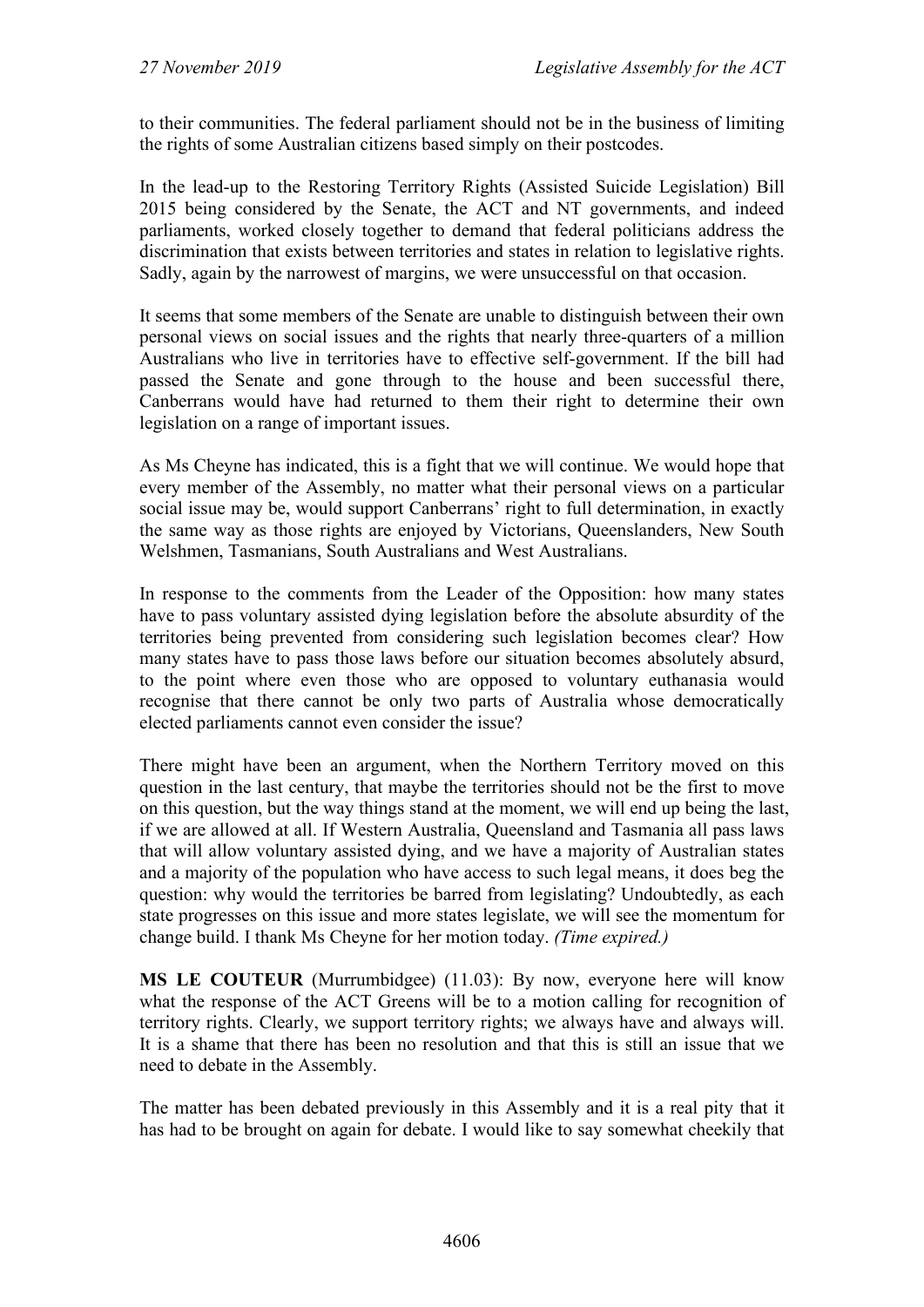if the Labor Party are short of ideas for private members' business, I am happy to take on a spot or two, if it would make life easier.

The only thing that is not a shame is that at least this time I have my voice. Last time this was debated, in August last year, I had a bad case of laryngitis and Mr Rattenbury delivered my speech.

After 30 years of self-government, there is no doubt that the Assembly has the trust of the people of the ACT to govern them effectively. It will always be the right time to lobby the commonwealth government to restore our territory rights and to allow us to have the freedom to debate and pass legislation that reflects the democratic will of the people in regard to voluntary assisted dying. It will always be the right time until it is done, and the Greens, for one, will not stop saying that.

The time is always right for the federal parliament to restore our rights in this space and to give the territory full voice and full opportunity to debate these matters, just as every other Australian parliament can, and just as other Australian citizens have the right to have their representatives discuss this issue on their behalf. These are totally discriminatory restrictions that place citizens of the ACT and the Northern Territory in a position that our fellow Australians are not in. On this specific issue, our parliaments are not allowed to determine the position of their constituents.

I appreciate that voluntary assisted dying, which is the issue that sits behind this, is a very difficult and personal topic. However, my views on this are also well known. I am a strong supporter of an appropriately legislated right to voluntary assisted dying. My views are formed by experience, stories that people have told me, opinions that have been expressed, and my own personal desire to have that opportunity, both for myself, if and when it becomes relevant, and for my family, when it was relevant in the past and if it becomes relevant in the future. But that is not the issue that we are debating today. The point is that we should have the right to have that debate, and that right has been denied to us.

If we were to have that debate, it would be a very complex one. I have also been clear in saying that publicly in the past. If the so-called Andrews bill was removed, I do not imagine that there would be a quick process in the ACT leading to passing any legislation that is relevant to this matter. We would have to think very carefully about how the public conversation was constructed and how it was held. That is an issue that has already been considered at length by the select committee, of which Ms Cheyne and I were members in the past.

In the future, if we were to go down the path of legislation, we would have to think even more carefully about how we constructed that legislation. Community views on this are diverse, and we have been talking about a very serious matter. But the bottom line is that we will not be having that discussion in any substantive way until such time as subsections 23(1A) and (1B) are removed from the Australian Capital Territory (Self-Government) Act 1988, which is a commonwealth act. I am deeply disappointed that this has not yet occurred.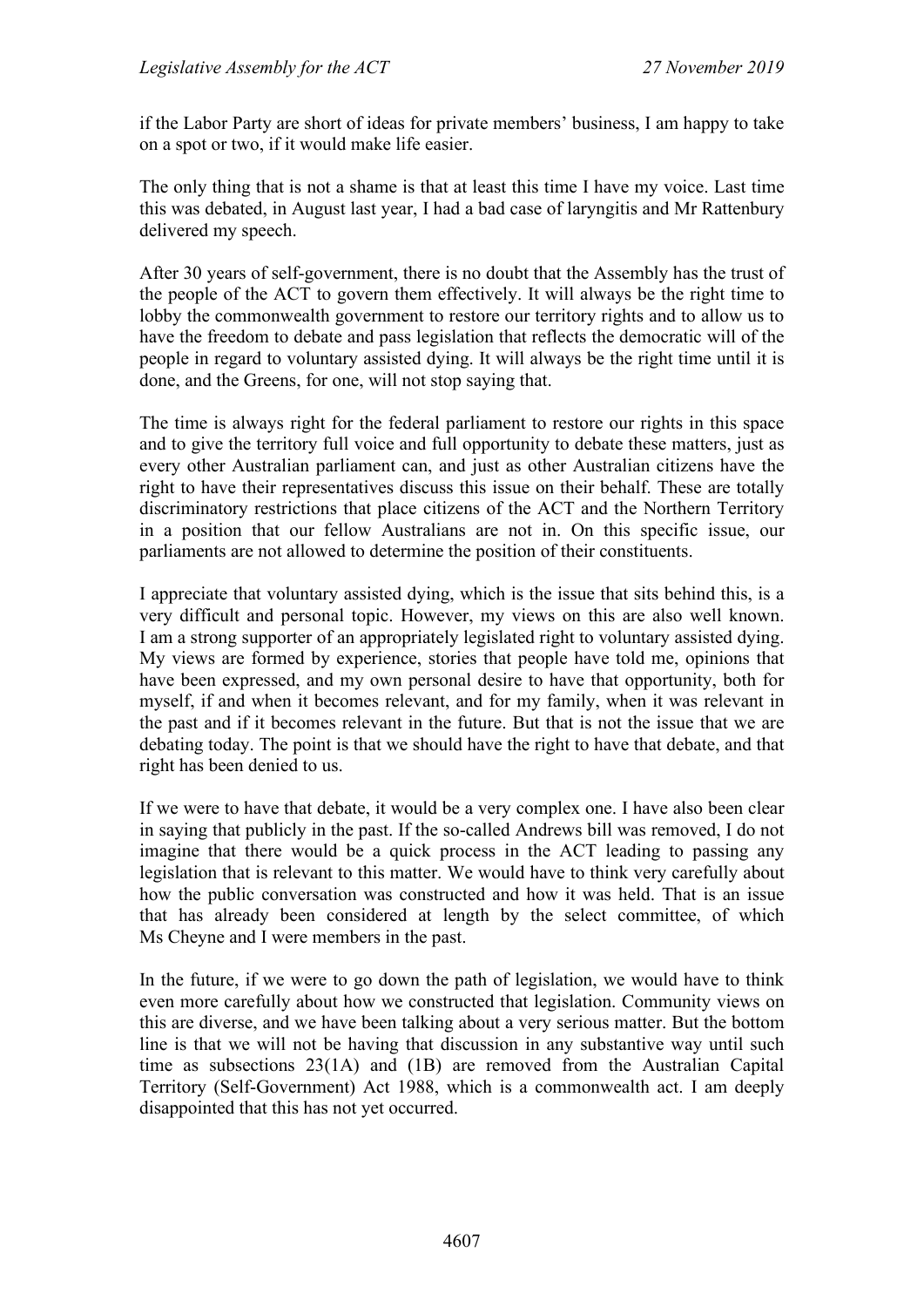As I have said before, I am disappointed with the position taken by Senator Seselja, a senator for the ACT. To have a situation where a senator for the ACT does not support our right to have these restrictions removed is particularly disappointing and is in stark contrast to work done by the senators for the Northern Territory. I have no doubt that there are differences of opinion in the Northern Territory, as there are everywhere else, but parliamentarians there have been united in their support for territory rights.

I heard Mr Coe's speech on this subject and I do acknowledge that some people are conflating the two issues, but we need to think about it sensibly. There is the right of the ACT and the Northern Territory assemblies to make legislation on this and represent the views of their constituents. There is also the appreciably diverse range of views on the substantive matter of voluntary assisted dying. I think we are old enough and mature enough to separate the two issues.

The views of Senator Seselja are in stark contrast to those of a former senator for the ACT, Gary Humphries, who has in the past, despite his personal views on the specific issue, voted for territory rights. Over the years Gary Humphries has been very strong in his views about the Greens—he is no friend of ours—but in the past he has demonstrated the ability to think about issues carefully and recognise the greater issue that is at stake here, despite his personal difference of opinion on specific issues.

I am also very grateful to our Senate colleagues. All nine Greens senators have previously indicated their support for territory rights. I know we are the only party that has a unanimous view on this matter, and I very much thank our senators from various jurisdictions around the country for supporting our right to self-govern on all matters, including voluntary assisted dying. I am grateful for the work of our parliamentary leader, Senator Richard Di Natale, and his office in liaising on and advocating for territory rights with his parliamentary colleagues, although, as we all know, without success to date.

I note that before Senator Leyonhjelm's unsuccessful attempt, there was an attempt jointly sponsored by a former Chief Minister, Senator Katy Gallagher, and Senator Richard Di Natale to remove the Andrews bill. That, I think, lapsed when Senator Gallagher had to resign from the Senate due to the unfortunate citizenship debacle.

The Greens remain undeterred. We will certainly support any attempts to remove this bill. I understand, from talking to our parliamentary colleagues, that if they think there is any practical chance of success, they would be the first to either sponsor, or probably preferably co-sponsor with another party, a bill to get rid of the Andrews bill.

As I said, the Greens are undeterred. The fight to restore territory rights will continue. We are disappointed that the debate continues without a positive resolution. There must come a time when the Australian parliament realises the error of its ways and restores the territories' rights to debate these issues. I look forward to that day for the people of the ACT, and for the people of the Northern Territory, who are in the same position as us, as far as this is concerned.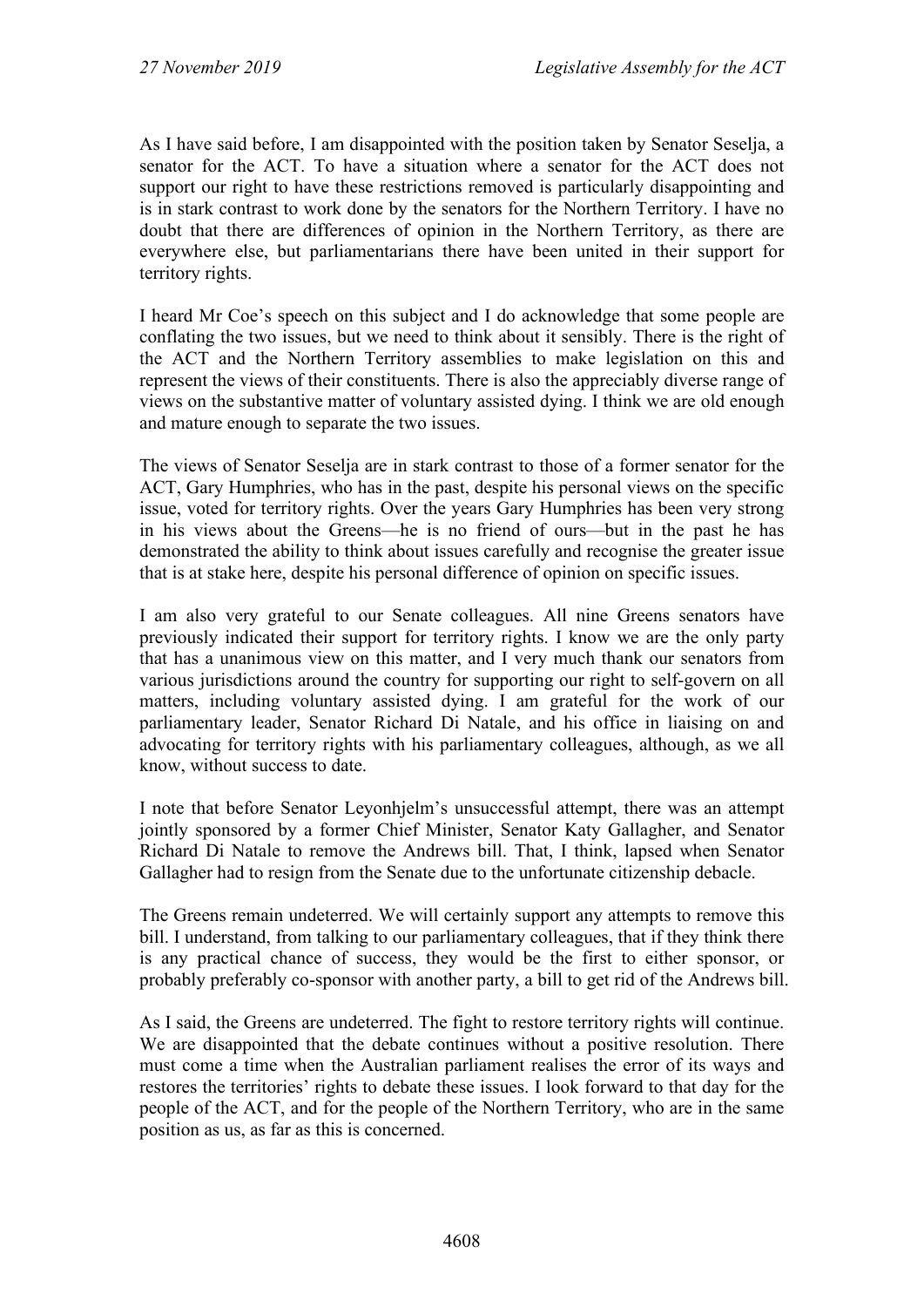The Greens support this motion today. We will be happy to write again to our federal leader. I spoke to his office yesterday on this matter. I am sure he will do everything he can to restore our territory rights.

**MR RAMSAY** (Ginninderra—Attorney-General, Minister for the Arts and Cultural Events, Minister for Building Quality Improvement, Minister for Business and Regulatory Services, Minister for Government Services and Procurement and Minister for Seniors and Veterans) (11.12): I am very pleased to speak in support of this motion and to highlight again why Canberrans deserve the right to self-determination. This motion is about equality. This motion is about demonstrating and making very clear our view that it is unacceptable that Canberrans can still be stripped of the right to make their own laws.

This ACT government has consistently advocated and acted to give voice to Canberra's progressive values, and we are proud to represent Canberrans—all Canberrans. We believe in self-government. What we have at the moment with the provisions in the self-government act is not only undemocratic but it is also cowardly for conservative politicians to continue to deny this parliament the right to consider legislation simply because they do not like what the outcome might be.

I am reminded of the famous quote from Evelyn Beatrice Hall, who wrote in the *Friends of Voltaire*:

I disapprove of what you say, but I will defend to the death your right to say it.

This is the structural equivalent of that well-known democratic principle. Democracy relies on the representatives of people being empowered to consider matters for the peace, order and good government of the jurisdiction. The people of Canberra are currently denied their right because of the anomalous, unreasonable and undemocratic limitation contained in sections 23(1A) and 23(1B) of the self-government act.

Together in Canberra we have built the healthiest, best educated, longest-living community in Australia, and as members of government we as ministers have a responsibility to deliver policies and administer the territory in a way that honours the values of the people of Canberra. That is what we are doing; we are delivering. Our achievements in building the most progressive community in Canberra, a restorative city, honours our constituents' values.

Even when as elected representatives we differ on issues such as voluntary assisted dying or pill testing or marriage equality, each of us must stand up for Canberrans' rights to self-determination. This motion demands that we take renewed action to do so.

Despite Mr Coe's efforts to blur the boundaries between this motion and the substantive issue of voluntary assisted dying, this motion does not require the support of any member on the issue of voluntary assisted dying and any legislation that may follow. It simply calls on the leaders here to show leadership in their support for ACT democracy.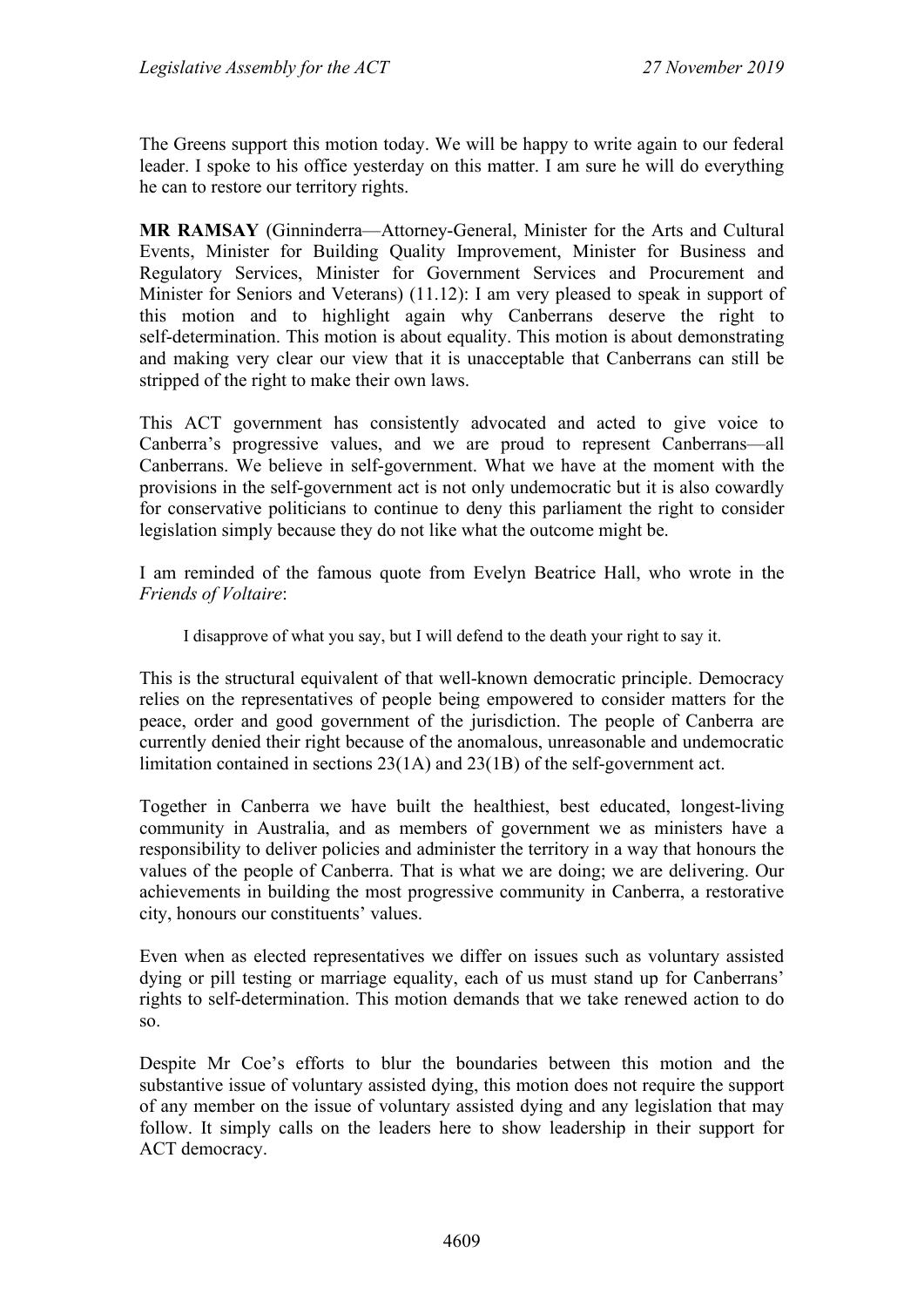It is a perfectly reasonable position for someone to support this motion and also quite separately consider any legislation that may be introduced at a later time into this place. There is, indeed, an important and sensitive matter which is a matter of conscience. But that is a matter that will follow and is not a matter for today's debate. In fact, it is not accurate to say that a proxy debate is going on today. It is incumbent on those of us who fully understand what can happen in democratic institutions to distinguish between the substantive debate to follow and the one that occurs today. That is the responsibility we each have.

Our democracy will simply be strengthened when we take the time to work with people carefully and sensitively so that they can all fully appreciate how members in this place who may well find voluntary assisted dying untenable would simultaneously strongly advocate for this motion and for the rights embedded in it.

We will simply be a stronger community, a stronger parliament, when all 25 of us who are elected to this place accept the responsibility of working with our community so that they can appreciate and accept this difference. In fact, that is a responsibility that sits at least equally if not higher on those who are opposed to the concept of voluntary assisted dying so that they can demonstrate the important democratic values that lie behind an institution, a parliament, that is able to have self-determination on matters such as this.

This government recognises that the people of Canberra aspire to be a city that can fully consider matters that are relevant in a progressive, connected and egalitarian way. I say unequivocally yet again that I will keep on vocally supporting their right to self-determination. As Attorney-General I call upon each and every one of us here to take up the challenge raised in this motion and to request the repeal by the federal government of its powers that block our rights and responsibilities regarding Canberra's laws.

All members in this Assembly must recognise that as representatives of the people of Canberra we are required to protect the democratic rights of our people. I will continue to join with my colleagues on this side of the chamber and hopefully with all members of this chamber to vocally and actively support the rights of Canberrans to build a city that is inclusive, equal and fair, a restorative city with progressive values. I thank Ms Cheyne for bringing this important matter to the Assembly today and I commend the motion to the Assembly.

**MS STEPHEN-SMITH** (Kurrajong—Minister for Aboriginal and Torres Strait Islander Affairs, Minister for Children, Youth and Families, Minister for Disability, Minister for Employment and Workplace Safety, Minister for Health, Minister for Urban Renewal) (11.18): I thank Ms Cheyne for bringing this motion today. I am sure that many members have, like me, had conversations with some of their older constituents who still miss the days before self-government when the ACT was run and funded by the commonwealth. They miss the days when commonwealth funding fully supported the territory's infrastructure and our service needs. These days, however, we pay our own way. The ACT is only a self-governing jurisdiction because the commonwealth wanted us to take responsibility for our own administration. The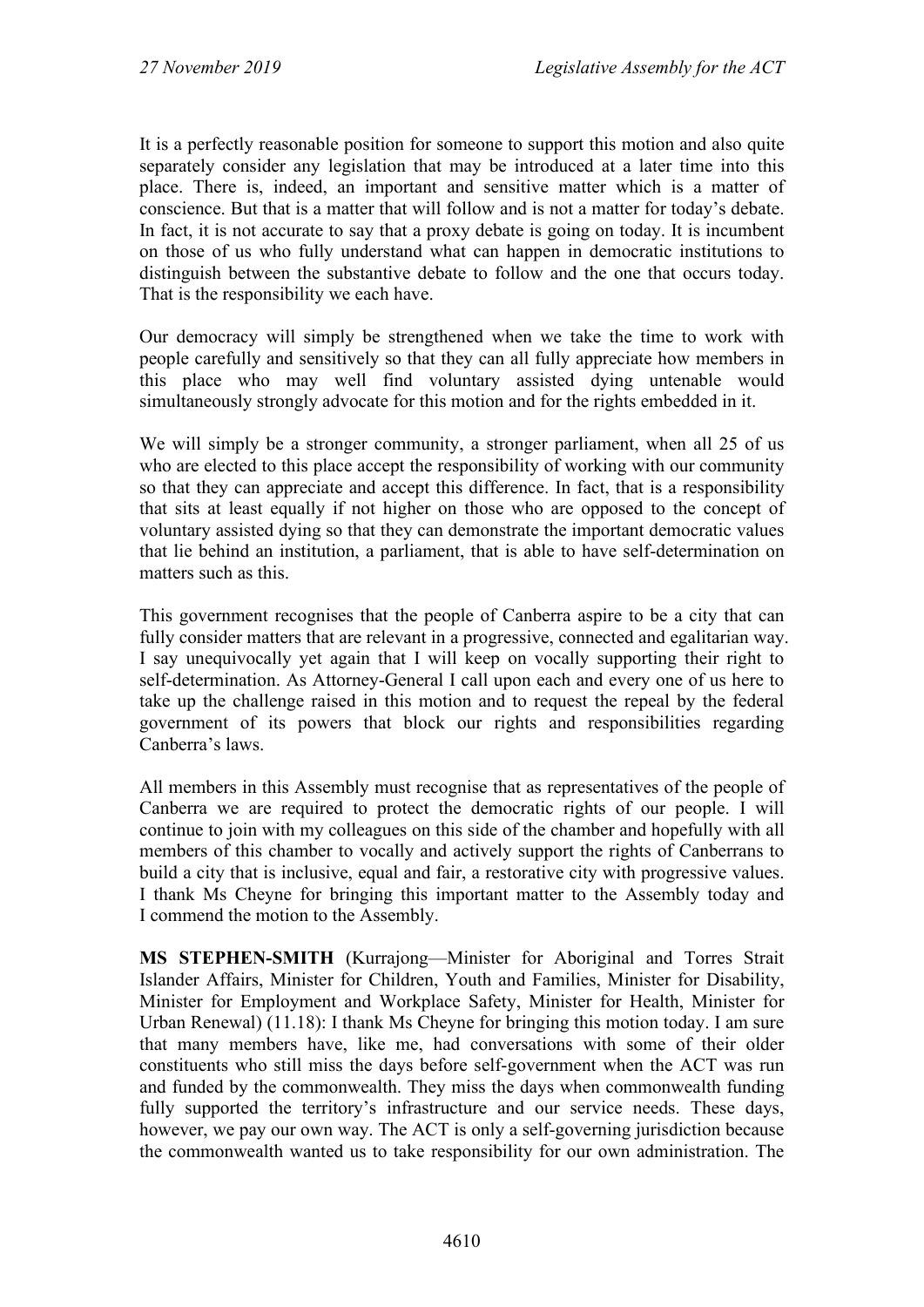commonwealth wanted us to take responsibility for our own fiscal management and our lawmaking.

Canberrans may not have been big supporters of self-government when it was established but over the past 30 years we have learned to make the most of the opportunities made available to us by democracy. Even those who complain about self-government for the most part at least think that if we have it we should have the democratic rights it would be expected to confer.

As the Chief Minister so often mentions, we are a little city that punches well above its weight. Our economy is strong, our budget is well managed, and we lead the nation on so many policy fronts. On some, like our recently achieved 100 per cent renewable electricity goal, we come close to leading the world. As Ms Cheyne's motion notes and as the Chief Minister noted as well, we have developed a strong jurisdictional identity. Canberrans are proud to be a part of a forward-thinking, progressive city. Canberrans have shown they know what is best for Canberra. For the past 30 years we have been showing just how successful a little city we can be, that is, when we are not held back by the feds.

Despite washing its hands of full financial responsibility for the ACT the federal government has retained its ability to impart final moral judgement on our community's choices. Canberrans are well aware of the story of marriage equality in the ACT: we legislate to get it done, the commonwealth puts its foot down and says no. When our little city pushes ahead, the commonwealth pushes back, motivated by the wishes of some quiet Australians who apparently oppose progressive policies. But as the story of marriage equality shows us, the silent majority does not necessarily seem to think what the conservatives think they do when you put it to a vote.

Ultimately, this is about Canberrans having a choice to have their own conversation. We know that Canberrans are capable of having a mature, democratic debate about the difficult social issues of the day. All members would be aware that our city is very capable of engaging on these issues. I frequently receive well thought out correspondence on complex policy issues and have in-depth conversations with my constituents about a wide range of matters.

Contrary to Mr Coe's assertions, I believe all my colleagues on this side of the chamber engage in such conversations with respect for alternative views. It was hard for some of my colleagues when their very being was criticised and even condemned in the debate on marriage equality, but those conversations were had. So also should we be able to have the conversation about voluntary assisted dying and what it means to die with dignity.

Canberrans should be able to come to their local members with their ideas, solutions, and views without having to worry about what Kevin Andrews or the commonwealth might think. I fully support Ms Cheyne's motion and I encourage all members to do likewise. It is about our right as a democracy, as all other states in this country are able to have.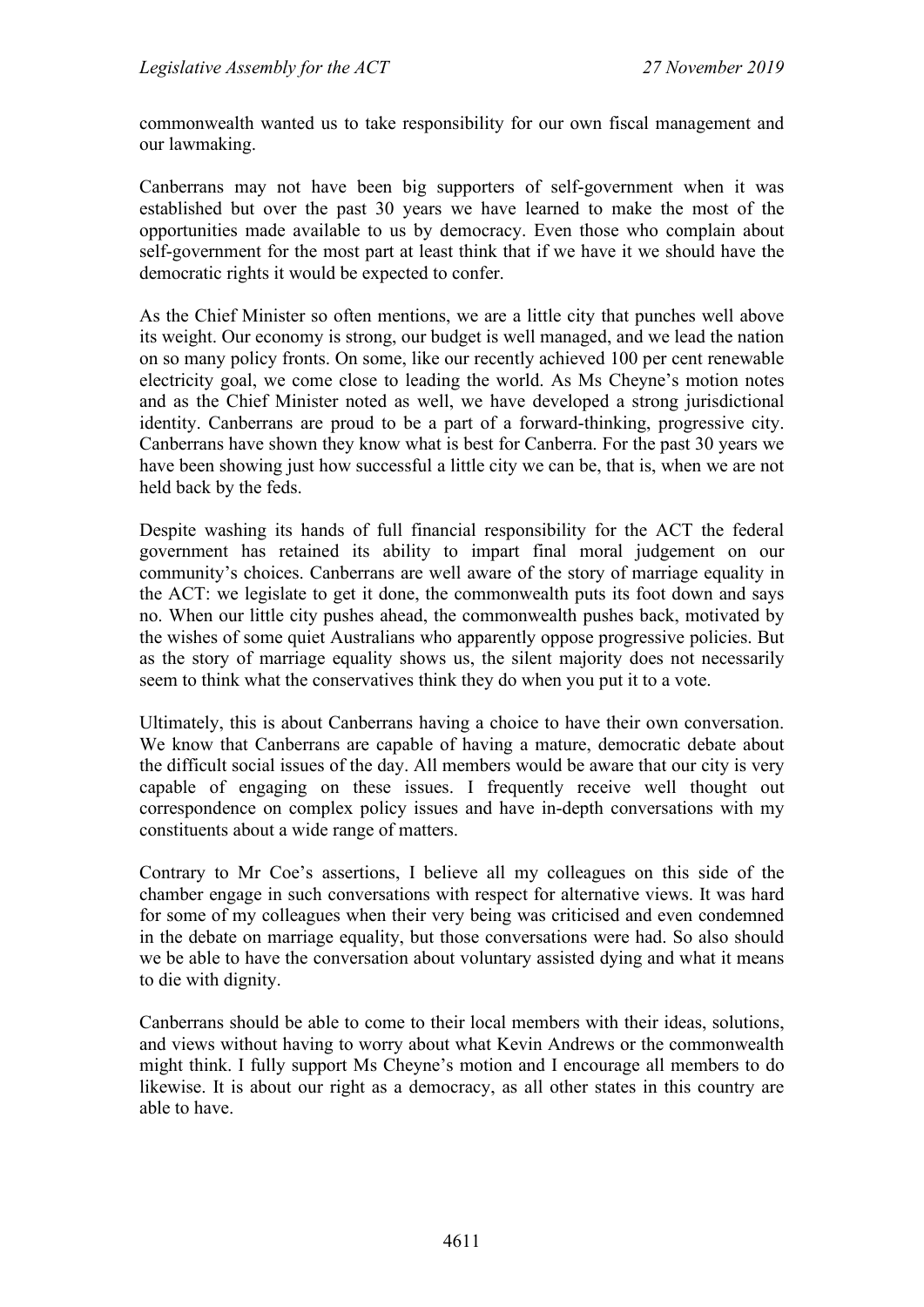**MS CHEYNE** (Ginninderra) (11.22), in reply: I thank my colleagues for their united show of support today. Before I get to the heart of what I want to say I place on the record my surprise and disappointment at Ms Le Couteur's remarks at the start of her speech. I appreciate it is not the substance of her speech but she and I have stood side by side on this so many times. Yes, it is absolutely a pity that we are discussing this today. I would prefer not to be; I think we all would prefer not to be no matter our stance on the issue, and I see Mrs Jones smiling. But we need to keep bringing back this issue for a reason.

We are not short of ideas for motions, and Ms Le Couteur knows this. That was a really cheap shot. If she is sick of talking about the issue, then fine—don't. But at a time when more and more states are legislating for assisted dying with Western Australia days away, maybe today—probably not, but maybe—it is right for us to draw attention to this and redouble our own efforts and to formally make that commitment here today.

I acknowledge the commitments of the Chief Minister and the Leader of the Opposition, who was very open today. So I ask Ms Le Couteur to reflect on her comments at the start of her speech—again, I appreciate it was not the substance of the speech—and the appropriateness of them, particularly in light of the community members in the gallery today and her own party members for whom this issue matters so much and who say to us that they want us to keep talking about it as parties and as a united government.

It is especially surprising when there was a genuine show of unity across the chamber today, and I thank Mr Coe in particular for his respectful remarks. I note his remarks and conflation that people may think this is a proxy debate for legalising voluntary assisted dying. I recognise that people may think this is a proxy issue, and I will respect that, but this is not a proxy debate today, and that is why I was shaking my head, for the record.

I remind members and the community that if our rights are restored, as they should be, there would be no ramming through of voluntary assisted dying legislation. I know some people are concerned about that and I recognise and respect that. But we have said repeatedly that it simply will not be the case. Our Attorney-General has repeatedly said that that will not be the case, and he did so again for the record today, and I underline that for anybody who has have concerns.

For us working together as a parliament in considering legislation, if it ever came to pass, you would only have to look at the work of the committee on end of life choices, which had two opposition members, two government members and one crossbench member, Ms Le Couteur. All issues were carefully considered. The report was unanimous, which I do not think anyone reasonably expected, particularly when they knew who was on the committee and how diametrically opposed some of us are on almost everything. Yet Mrs Dunne and I worked together closely to draft the chapter on voluntary assisted dying, which I am sure continues to surprise everyone who knows us.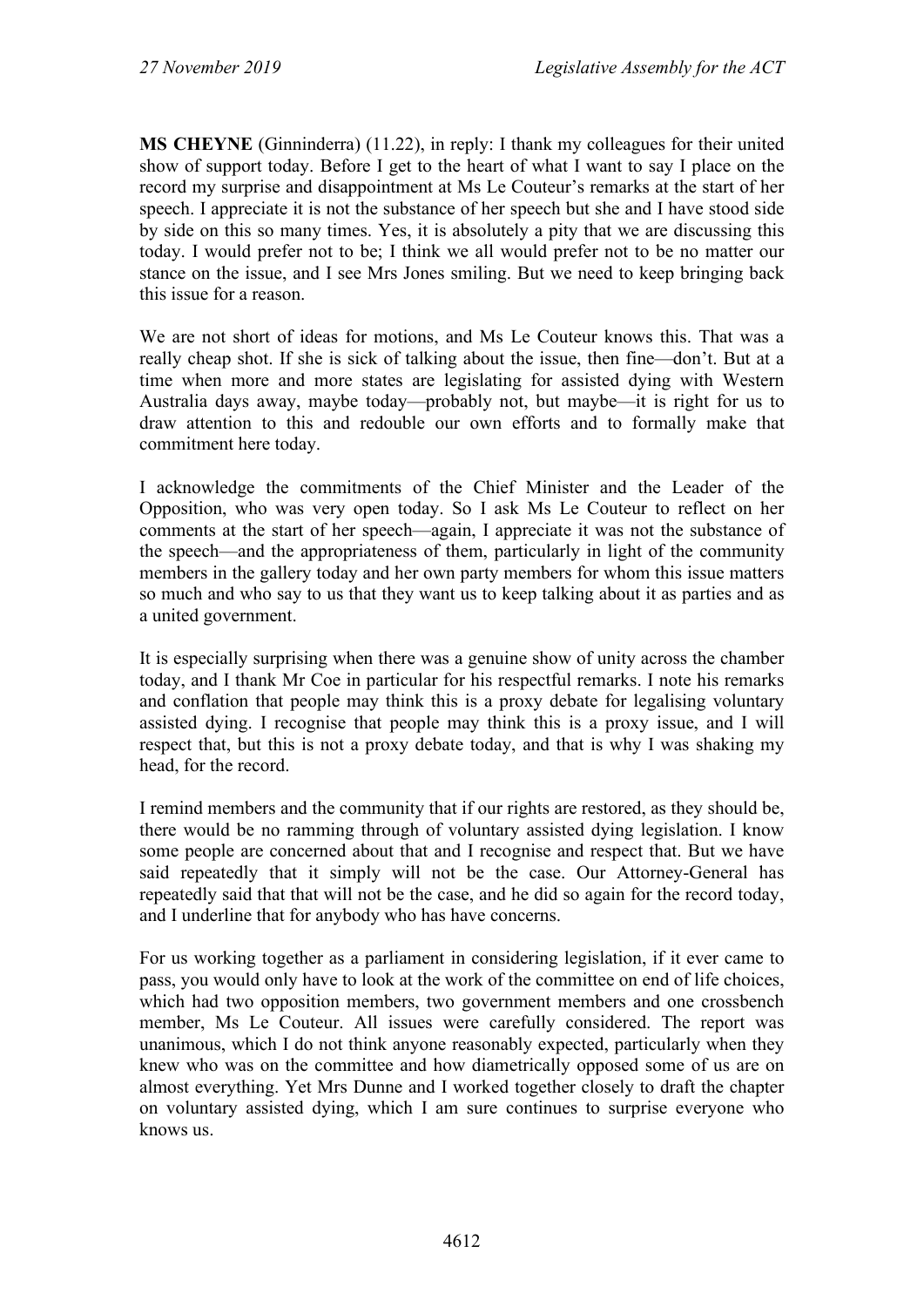We can be a collaborative parliament, and we can have the respectful debate here. Mr Coe called for respect in any debate, and that is what we are asking for: to have that respectful debate, that conversation here in our parliament for our people, deciding and determining issues for ourselves like we do on everything else.

The first step is to write to our federal counterparts. I appreciate the Greens' commitment to doing that and genuinely note Mr Coe's openness to this. For the record, he is not here but I hope he is listening. If not, he can refer to *Hansard*. He can be assured that I will be following up with him, and I will work collaboratively with him to get this done. I can be annoying, so I might be spending quite a bit of time on the first floor waiting for that letter in my hand.

I note and respect Mr Coe's views on voluntary assisted dying and that of several of his party members. But as many of us have said today and as Mr Coe probably came as close as he ever will to acknowledging, this is fundamentally about equality. I genuinely appreciate that recognition right across the chamber today.

I said that this is just the beginning, and it is. Writing to federal leaders is just the first step. We will be mobilising our friends and family in the states whom we need to help us to get this done. I acknowledge all of those outside the territories who have rallied in their support of us over several years but particularly today. I will be relying on and nagging them to help us. I make no apologies for that and I make no apologies for this motion. This is a defining issue for us as a parliament. This is a defining issue for us as a community. We will not let it go.

Question resolved in the affirmative.

# <span id="page-25-0"></span>**Human Rights (Workers Rights) Amendment Bill 2019 Reference**

Debate resumed.

**MRS JONES** (Murrumbidgee) (11.29): Members will see that I have circulated an amendment to Ms Cody's motion. It puts back the reporting date of the JACS committee on this reference to the Assembly, either in or out of session, to the end of February 2020. I move:

Omit "report by the first sitting day of 2020", substitute "report back to the Assembly by the end of February 2020".

Amendment agreed to.

Original question, as amended, resolved in the affirmative.

# <span id="page-25-1"></span>**Crimes (Offences Against Frontline Community Service Providers) Amendment Bill 2019**

Debate resumed from 23 October 2019, on motion by **Mrs Jones**:

That this bill be agreed to in principle.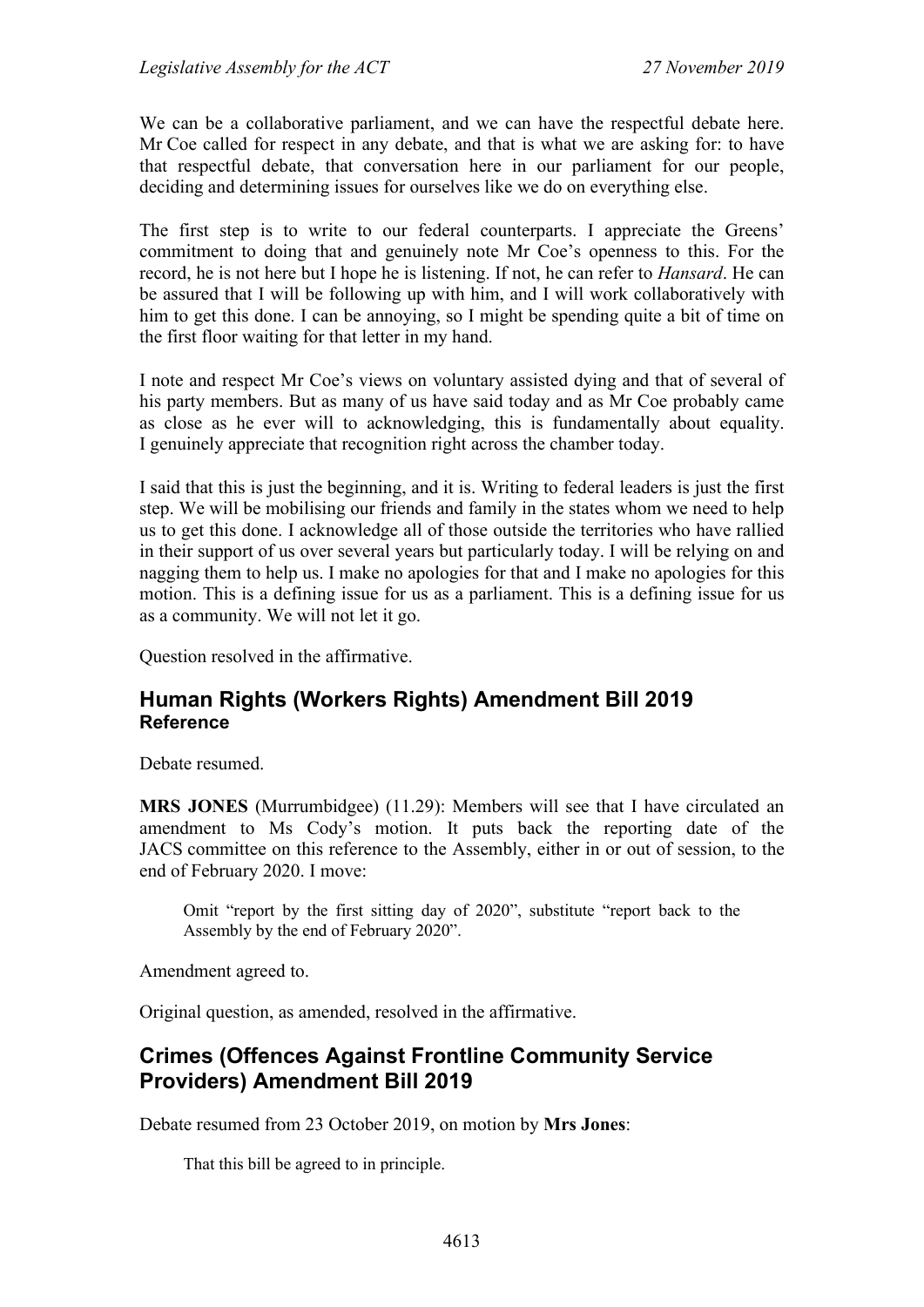**MR RAMSAY** (Ginninderra—Attorney-General, Minister for the Arts, Creative Industries and Cultural Events, Minister for Building Quality Improvement, Minister for Business and Regulatory Services and Minister for Seniors and Veterans) (11.30): This government is committed to protecting police and emergency service workers who provide such vital services to the ACT government and the ACT community. There is no excuse for violence against these brave people who work so hard in difficult conditions to keep our community safe. All of our ACT workers should be safe at work. That is why we introduced the Crimes (Protection of Police, Firefighters and Paramedics) Amendment Bill 2019 into this place, to recognise the vulnerability that police officers, firefighters and paramedics face while protecting the community.

The government bill sends a very strong and very clear message to everyone in the ACT that abuse and violence against these officers will not be tolerated. The government bill was carefully drafted to ensure that it achieves these important objectives and, at the same time, make sure that it does not unnecessarily and unreasonably limit human rights in our criminal process.

We as a government are not in a position to support the bill that is before us today, as presented by a member of the opposition, as we must ensure that it does strike this right balance. As the first law officer of the territory, I must ensure that all bills that are introduced in this chamber carefully consider the human rights issues and do not undermine fundamental principles of our criminal law.

I have key concerns about this bill, including its impact upon the presumption of innocence. This principle should be displaced only in rare and exceptional circumstances where a reverse burden can be very clearly justified. I am also concerned about the provisions in this bill which could make a range of crimes become aggravated offences with much higher penalties if the victim of an assault is classified as a frontline community worker under the bill.

The prosecution would not need to show that the defendant was aware, or should reasonably have been aware, that the person assaulted was a frontline community worker. Instead, the full legal burden is placed upon the defendant to prove that they were not aware of this fact. People in health care and other settings who may dress in plain clothes may well be indistinguishable from members of the public. To increase penalties in those particular circumstances, without the prosecution having to prove that the person in some way identified themselves as a frontline community worker, in my opinion goes too far and unreasonably limits human rights in criminal proceedings.

There is no doubt that all of our health workers provide a vital service to our community and should never face violence in the workplace. However, extending the scope of people protected to all healthcare workers in hospitals and imposing higher penalties may have a disproportionate impact on patients in mental health facilities, where persons are distressed and unwell, and may be more likely to get into confrontations with health staff. These groups are, therefore, likely to be disproportionately impacted by the aggravated offence and assault offence provisions in the bill. I do not believe that the bill, as it currently stands, contains adequate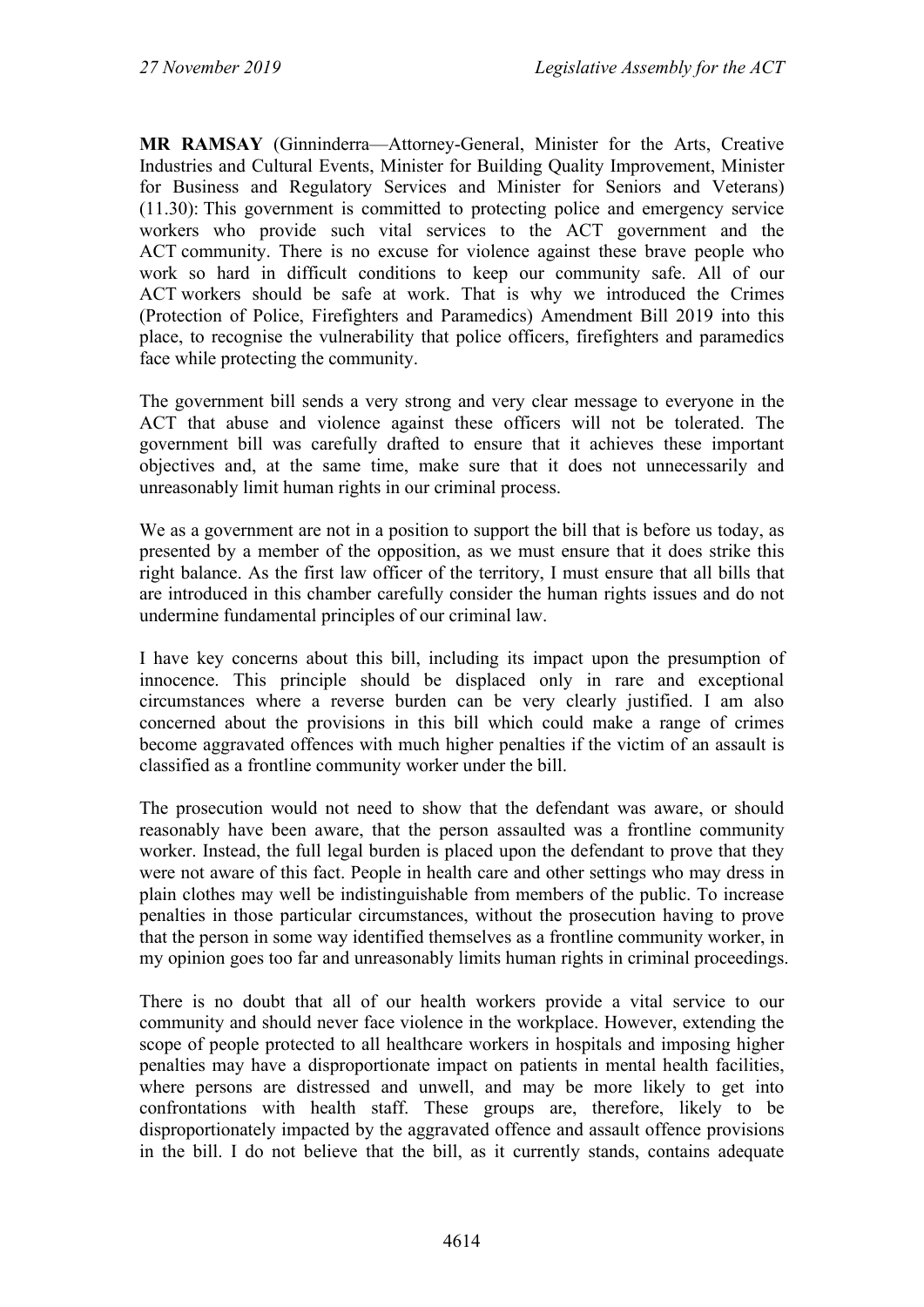safeguards to ensure that vulnerable groups will not be adversely impacted by aggravated offences in the bill.

In preparing and refining our government bill, it was very helpful to have the input of the ACT Human Rights Commission as well as my directorate on key human rights issues. It is open to any member of the Assembly to seek the independent advice of the Human Rights Commission on human rights issues. I know that Mr Hanson has drawn on this experience and this expertise in relation to private members' bills on previous occasions. I also know, Madam Assistant Speaker, that you have done so yourself in relation to a bill introduced today. That is an option that Mrs Jones might have availed herself of to ensure that the bill strikes the right balance in protecting our frontline workers in a way that does not unreasonably limit human rights. For these reasons, the government cannot support the bill as it stands.

#### Motion (by **Ms Berry**) moved:

That the debate be adjourned.

**MRS JONES** (Murrumbidgee) (11.35): Speaking to the adjournment motion, I am glad to raise this matter again today. We will support the adjournment motion, but I have a couple of things to say. First of all, the scrutiny committee report, which looked into the human rights elements of my proposed bill, has not brought this up as an issue. However, I accept that there are various opinions on the issue of the onus of proof and so on, and I am open to a discussion about it.

I would have liked to see this bill brought in before Christmas but I am also willing to work to amend the government's bill to get a better outcome, with the main objectives of both bills hopefully being achieved. I thank the minister for his openness to discussion. However, I think it is a shame that it will not be in place for the Christmas period when these workers obviously face a really tough time to be at work. While I would like to see their workplace, which is the public sphere, to be as safe as it possibly can be, I accept the adjournment and look forward to further debating the topic.

Question resolved in the affirmative.

# <span id="page-27-0"></span>**Planning—Coombs**

#### **MRS JONES** (Murrumbidgee) (11.37): I move:

That this Assembly:

- (1) notes that, despite the importance of the Coombs Peninsula to the local community, the ACT Government plans to allow approximately 30 dwellings to be developed on the Coombs Peninsula via the land release program;
- (2) further notes the Coombs Peninsula is an important public asset and residents bought into the area understanding that it would not be developed; and
- (3) calls on the ACT Government to remove the Coombs Peninsula from the land release program and protect it from multi-dwelling development.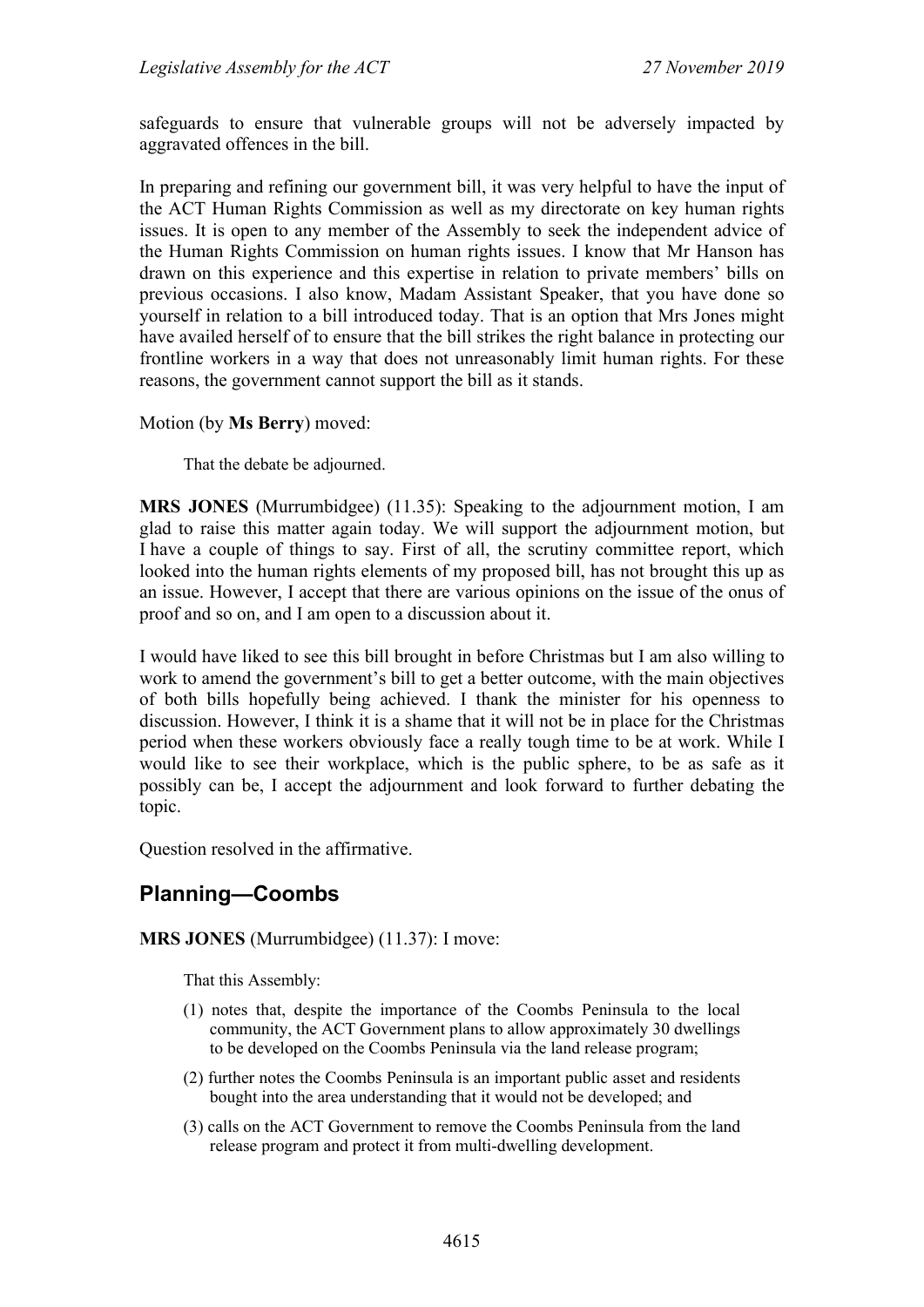I rise today to help protect Coombs peninsula from additional multi-dwelling residential development. Coombs peninsula is one of the few open spaces left in the Molonglo Valley. It is still part a suburb that has been developed. It is a natural space. It is full of trees. On the balance of things, considering what the residents of Coombs have had to deal with lately, I think they should be able to continue to enjoy that space. It is an important public asset shared by all Coombs residents and the wider community.

The land in question is about seven to eight hectares of former farming land and pine plantation at the end of Fred Daly Avenue in Coombs, which forms part of Coombs peninsula. The strategic location of the land is important. The site is a small hill surrounded by a bend in the Molonglo River. It provides a great vantage point for views along the river valley. The hill is surrounded on three sides by Molonglo River reserve. The site is immediately adjacent to land that is already protected and set aside for the pink-tailed worm-lizard, which is a rare legless lizard. There is also a friendly platypus seen from time to time in that part of the river.

Opposite the Coombs peninsula is a section of land that will be developed. So even though at the moment the peninsula looks across to a natural space, that will not be the case in the long term. Coombs peninsula acts as a very important vantage point across the Molonglo River Reserve. It provides a buffer zone between the highly urban environment of Coombs and the protected environment of the reserve. The area is currently open space and available to all. The site is used by local residents to access the Molonglo River, to reach our nearby walking paths and to exercise dogs. Children fly kites, play in the bush and engage in general recreational enjoyment. Hot air balloons have used it as a landing site.

Despite the importance of this place to the community and despite the fact that many residents who bought into the area did so on the understanding that it would not be developed, the government plans to release the land for 30 dwellings. This would take away some of the last remaining natural space that the people of Coombs have to enjoy. As has been discussed at much length in this place, there are very few trees that have matured in the area and the few open green spaces are in a wind tunnel. We have, to this point, developed almost every inch of space in Coombs.

While people in some of the other suburbs that are backing on to bigger nature reserves have the capacity to walk up into the hills, the people of Coombs do not have that. They have to go across a big four-lane main road. It really is a big change from where you are, whereas the Coombs peninsula is a space within the Coombs suburb which people use to be able to unwind within their own suburb.

I am not saying that the Coombs peninsula can never be developed. We are actually in favour, on the whole, of development but it would have to be done right. I think there are environmental or recreational assets that could be developed there. But I believe that for the sake of that suburb and how it has developed to this point, it would not be right. Further work needs to be done on how best to keep the site as urban open space for all residents of the Molonglo Valley to enjoy while protecting nearby wildlife in the Molonglo River Reserve.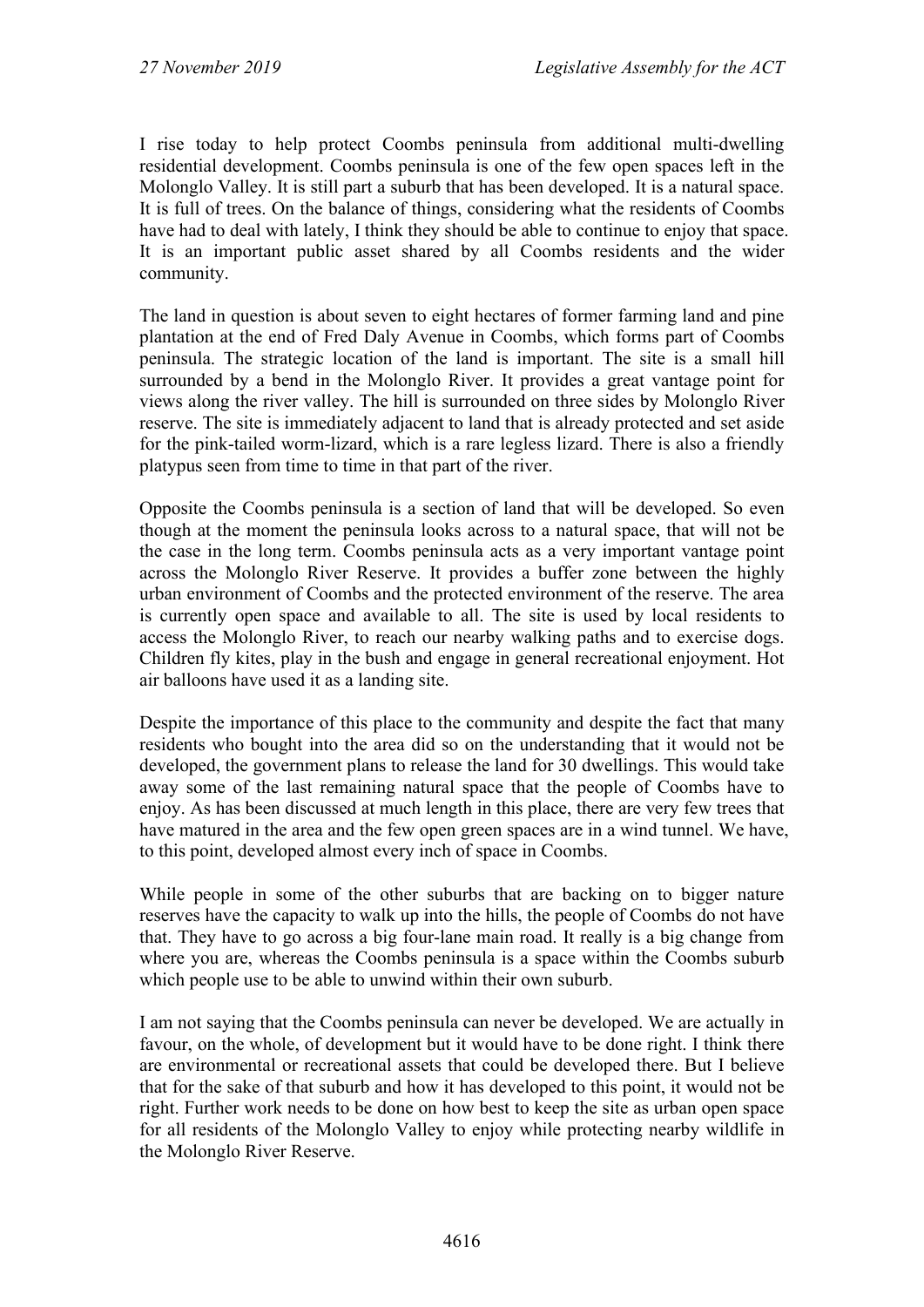I note that the government yesterday tabled its response to the planning and urban renewal committee's recommendations that the peninsula be removed from the land release program and considered for environmental and recreational purposes. It is not just the planning committee that is calling for the peninsula to be protected. Earlier today I tabled two petitions, totalling over 550 signatures, to protect the peninsula. The Conservation Council has also called for the planning committee's recommendations to be accepted. But the government has arrogantly said no. They do not agree. They know best; too bad; everyone should just suck it up.

On behalf of the people of Murrumbidgee, my electorate, and the residents of Coombs, who do not want this area developed, who do not want to be told to just suck it up, I am calling on the government to protect Coombs peninsula and to remove it from the land release program. We have had many debates in this place about the situation for people who live in Coombs. They are suffering from high crime rates. They are suffering from the establishment of a new suburb, which takes time. It takes time for trees to grow; it takes time for gardens to grow. It is quite a heat sink at the moment. There is a lot of concrete; there is a lot of bitumen; there are a lot of rocks.

This small part of nature at the end of the peninsula is exactly the kind of thing that we need to promote to people to use for their mental health, for their wellbeing, for their ability to learn about the natural environment. I am very much in favour of new suburbs but I am also in favour of a balance where there is access to greenery, where we do not create a 100 per cent heat sink full of concrete and where we find a balance so that people's lives are able to be balanced.

I started out living in Canberra at Gungahlin. I have lived in Ngunnawal and Amaroo. Particularly when I was in Amaroo, it was a fairly new suburb. The trees were small. There was much concrete and many rocks. For the sake of a balanced life, it would be the right thing for the government to hold off and not make this an area for more housing, but to keep it as a nature park. I commend the motion to the Assembly.

#### **MS LE COUTEUR** (Murrumbidgee) (11.43): I move:

In paragraph (3), after "multi-dwelling development", add ", and rezone it for environment and recreation purposes by 30 June 2020".

The Greens are going to be supporting Mrs Jones's motion to protect the Coombs peninsula. The Greens believe that the bulk of the Coombs peninsula should not be developed. Instead, we believe that it should be rezoned and protected for environment and recreation purposes. I am going to find myself repeating some of what Mrs Jones said because we are talking about the same thing. Nonetheless, I will go through some of the reasons why we should be doing this.

First of all, it is a small site, surrounded by the Molonglo River reserve. What happens on that site will directly impact on the reserve. Sadly, many builders do not do the right thing with their construction waste. Anyone who visits a new suburb will see builders' rubbish blowing all over the place. For the Coombs peninsula, that rubbish will blow straight down the hill into the reserve and the river. I can see that there will be many hours wasted picking it up. This does not have to happen.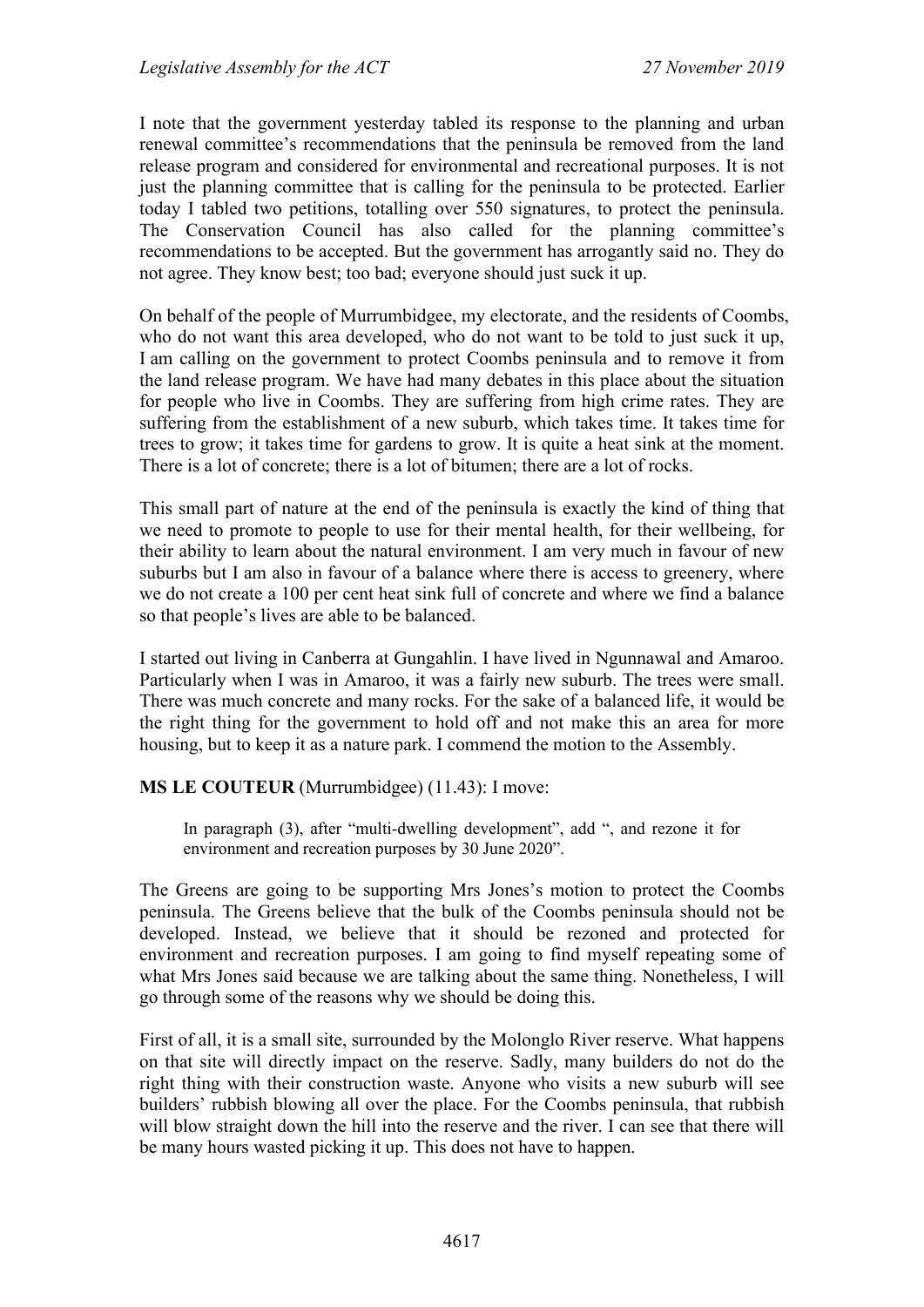Secondly, the Coombs peninsula contains an area of pink-tailed worm-lizard habitat which should be protected. This lizard is listed as vulnerable, both nationally and in the ACT. Because of the environmental values of this area, the Conservation Council has been fighting since 2010 to protect it. In the Seventh Assembly, there were discussions about the estate development plan for Molonglo. It tended to be called the Coombs tip in those days, but the Coombs peninsula, a more appropriate name, was left out of the maps for development because it was recognised from the beginning that this is an area of considerable environmental sensitivity.

Thirdly, and one of the reasons for that, is that the peninsula is next to a really narrow part of the reserve. It is less than 200 metres wide at that point. Research has shown that very narrow reserves do not adequately protect biodiversity. This peninsula would be a great way to widen the reserve at the narrowest point.

Fourthly, the site has beautiful views along the river and would be ideal for recreation, as Mrs Jones has talked about. You could say, "Why on earth would you need more space for recreation when you have the Molonglo gorge just next to you?" I think that that probably is a valid question, but the answer is that the Molonglo gorge has an awful lot going for it but flattish space is not one of the attributes of being a gorge. It is a real asset for the people who live in Coombs, Wright and Denman Prospect to be next to the Molonglo gorge and the river reserve there. I recognise the recreational value of that 100 per cent, but there is also some positive to having reasonably flat space.

And there is another positive. I am aware that the Suburban Land Agency is in discussion with residents close to Holdens Creek about the possible location of a considerable amount of playground equipment there. There may be space on the peninsula to have some or all of that playground equipment without compromising environmental values. The area in Coombs around there is a high-density area; I know that the space is currently being used and I am sure that it would continue to be used. Finally, only 30 dwellings are planned. If we took this land off the land release program, it would make no material difference to the ACT's housing supply. Also, I do not think that there was any likelihood that it was going to be used for affordable housing. The Greens are concerned about having space for affordable housing, but I am not thinking that changing this will make any difference to land supply for affordable or social housing in the ACT.

These views, from me in particular and the Greens in general, should come as no surprise to anyone. They are 100 per cent in line with the recommendations of the planning and urban renewal standing committee on draft variation 360 Molonglo River reserve. I am the chair of that committee and fully supported the recommendations, which were unanimous. The recommendations were that the Coombs peninsula be (a) considered for environmental and recreational purposes; (b) withdrawn from the land release program while this consideration is completed; and (c) rezoned by draft variation 360 to the hills, ridges and buffer zone.

The last recommendation brings me to my amendment. Mrs Jones's motion is excellent, but I would like to add the one element that is not in it: rezoning the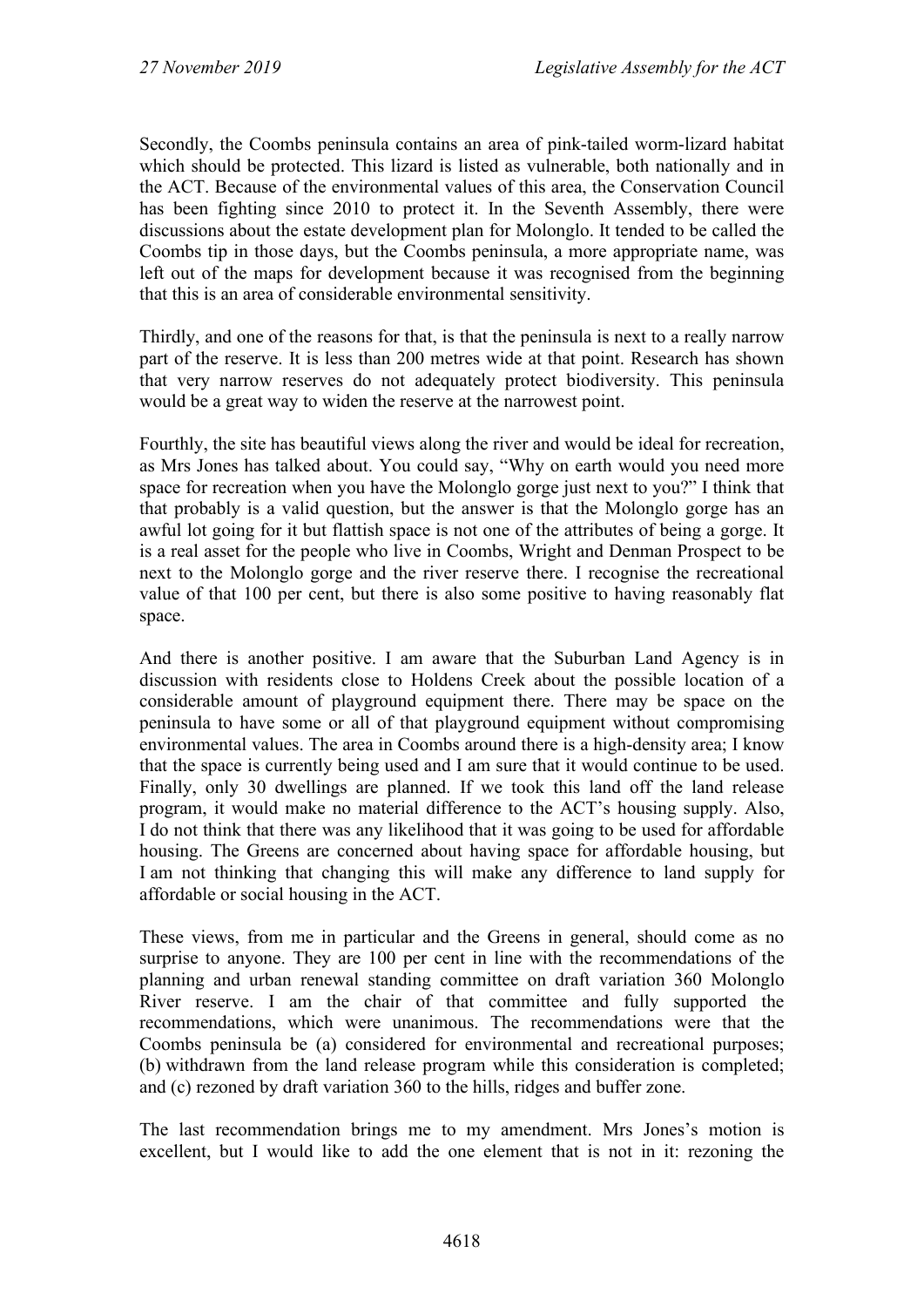peninsula. That was the last recommendation from the planning committee so it will come as no surprise that I have moved my amendment. The site is currently zoned RZ1 suburban residential. As long as it has that zoning, the government of the day can move quickly to an estate development process. If Coombs peninsula is to be protected permanently, it needs to be rezoned to an environment and recreation zone. That is what my amendment seeks to do.

My amendment also puts in a deadline, 30 June 2020. That would not normally have been an achievable time frame for a rezoning. However, in this case the government has available a quicker option that could be done by then. The obvious option is to follow the committee's suggestion of adding the change into draft variation 360. If that was done, it would be possible to have this rezoning in place by the end of February 2010.

In conclusion, the Greens will be supporting Mrs Jones's excellent motion. I hope that Mrs Jones and the Liberals will support my small amendment, which will strengthen the motion by addressing the zoning of the site.

I would like to acknowledge the hard work of the Conservation Council and its members, for about a decade, to protect the Coombs peninsula. I also acknowledge the efforts of the many local residents over the past couple of years. I hope that the Assembly will deliver for, I think, slightly over 500 people who signed the petition that Mrs Jones presented to the Assembly this morning. For those people, the pink-tailed worm-lizards—probably more than 500 of them, I assume—and all the people who want to protect our wonderful local environment, I hope that the Assembly will support my amendment and Mrs Jones's motion.

**MR PARTON** (Brindabella) (11.51): I think it is abundantly clear that everyone is on the same page here; everyone except the government. The community is on this page.

I fully support Mrs Jones's motion. We all had the ability to sit and listen to the evidence that was given to the inquiry here. Being on the committee, I had a better opportunity than most, but everyone had the opportunity to listen to the likes of John Hutchison, who is a private citizen who lives in Coombs. He said:

Once it is gone, it is lost forever, and in the long run we will look back and say, "Why wasn't this place protected? Who was so short-sighted as to develop this for a small number of residential blocks?"

Mr Hutchison also pointed out that the only bushland trees left in Coombs are on the Coombs peninsula. I remind the Assembly that only weeks ago we had a debate in this chamber about the planning mistakes that have been made in Molonglo, in particular how those planning mistakes have attacked the tree canopy in Molonglo, and that there is very little likelihood of that being corrected in the short term. It means that these bushland trees on the Coombs peninsula become even more important than they would have been.

We also heard from Professor Ian Falconer from the Conservation Council. My Greens colleague Ms Le Couteur pointed out that the Conservation Council have been fighting this fight regarding Coombs peninsula since at least 2012.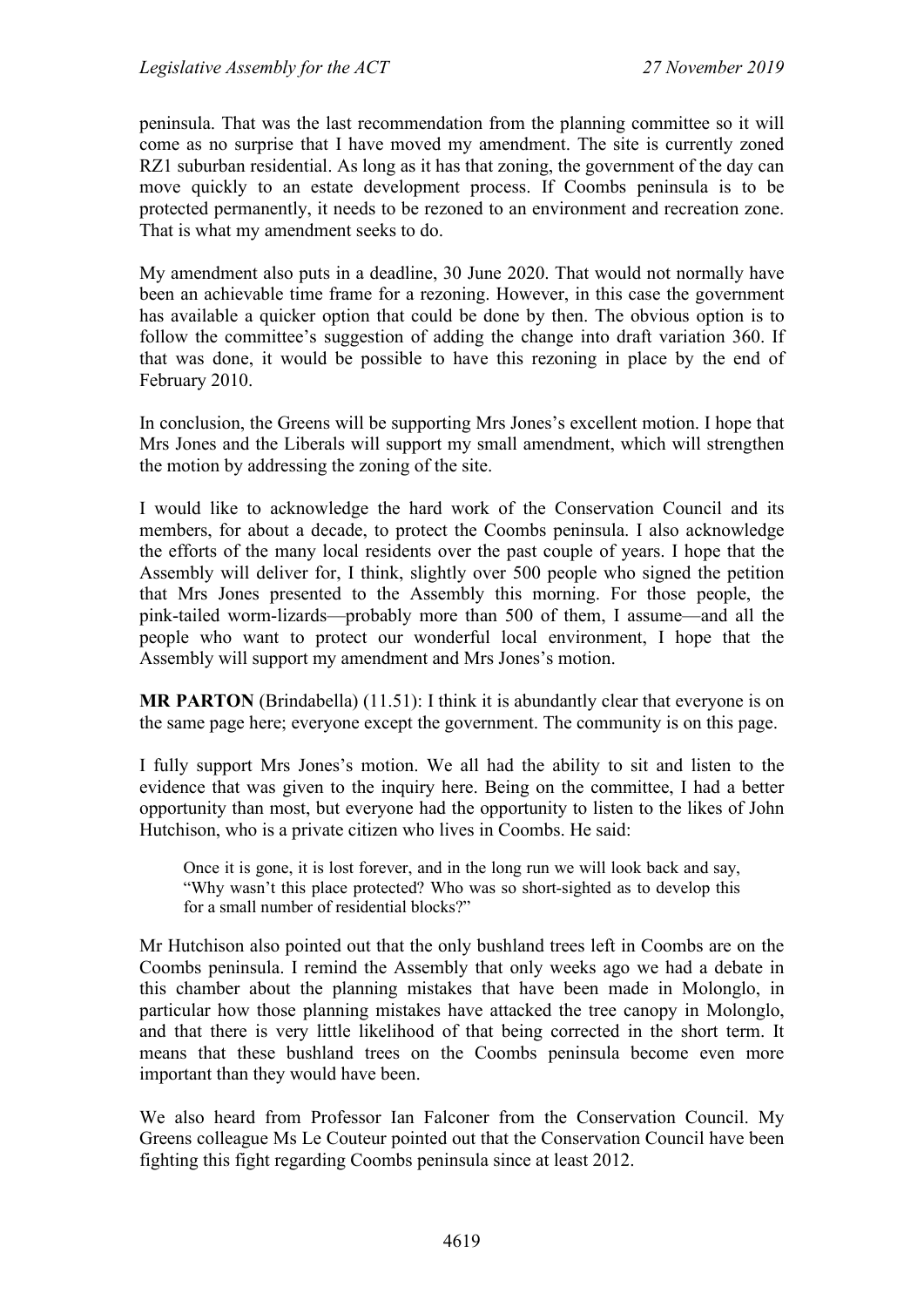Madam Assistant Speaker, I would like to briefly draw your attention to some of the evidence given by the minister in the hearing. During the hearing, I asked Minister Gentleman, and I am referring to *Hansard*:

Just looking at this from an SLA bottom line perspective, this would be a wonderful place to live, wouldn't it? These would be prime blocks.

The minister agreed and said:

As Daniel was saying—

referring to Daniel Iglesias—

the views from there are quite incredible. The escarpment on the edge of the river is particularly spectacular …

I went on to ask:

… if a decision were made to not proceed with any residential development … It would impact the SLA bottom line at the end of that whole scenario, wouldn't it, and impact it quite severely?

This is the response I got from Mr Gentleman:

I will not speak for SLA, but I would say that if those blocks did not go ahead, they would look to find some other blocks. We are looking to ensure that we can supply enough land for the growing population, whether it is there or somewhere else.

I followed up. I said:

… in answer to my question, you suggested to me that if you did not build them there, you would build them somewhere else.

Minister Gentleman's response was:

Certainly, yes.

In this instance, where it is abundantly clear that everyone agrees except the government, I call upon the government to reconsider and to stop being so arrogantly pig-headed.

I would note that, as has been pointed out by Ms Le Couteur, the committee recommended that the Coombs peninsula be withdrawn from the land release program, and this was not agreed to by the government. I fully support Mrs Jones's motion.

*Debate interrupted in accordance with standing order 74 and the resumption of the debate made an order of the day for a later hour.*

#### **Sitting suspended from 11.56 am to 2.00 pm.**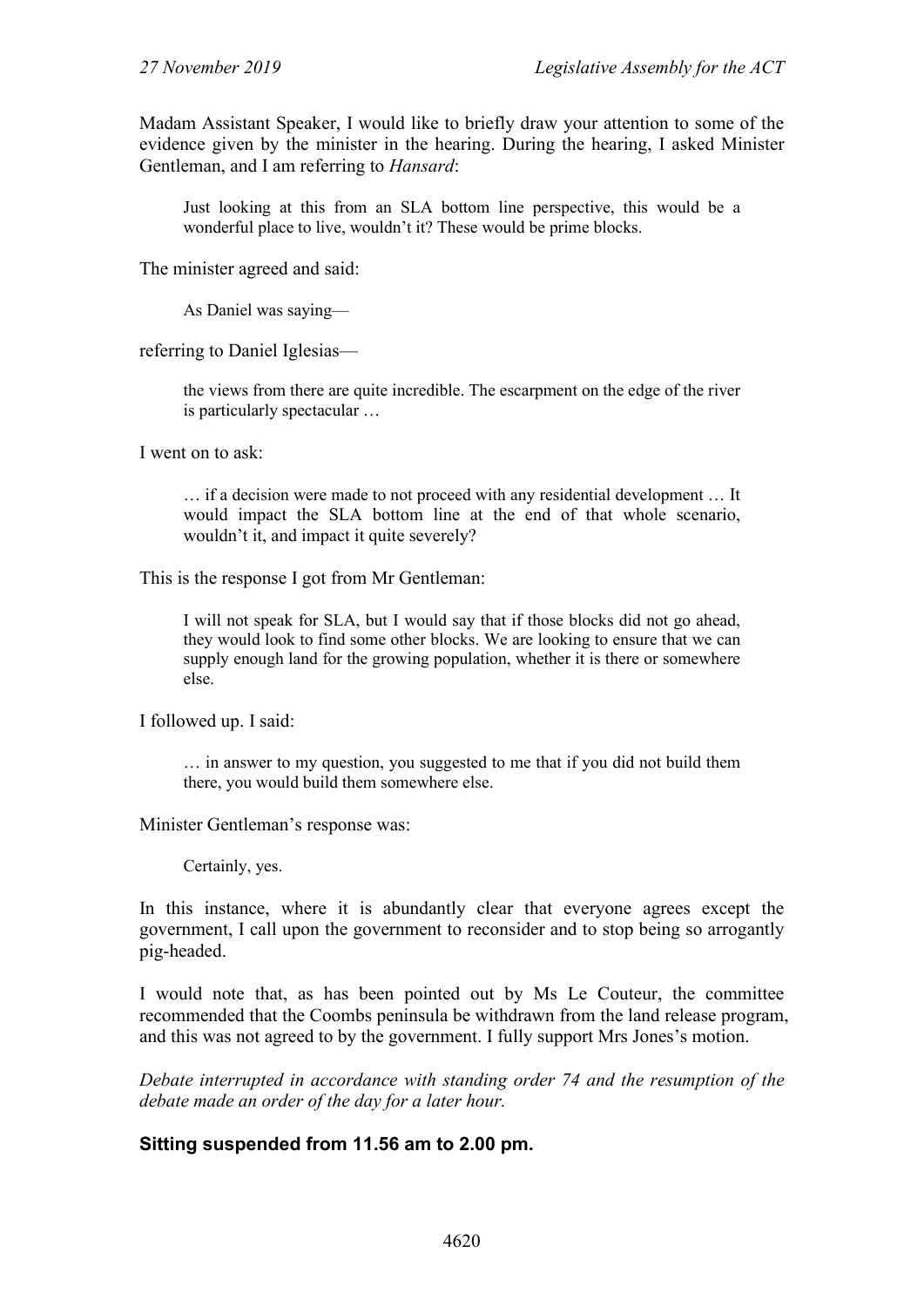# <span id="page-33-1"></span><span id="page-33-0"></span>**Questions without notice Crime—Irma Palasics**

**MR COE**: My question is to the Minister for Police and Emergency Services. Minister, I refer to the case of Irma Palasics and her family, who continue to pursue justice for her unsolved violent murder 20 years ago. Minister, why hasn't anyone from ACT police or your office made contact with her family in light of the recent flurry of publicity on this terrible anniversary of her death?

**MR GENTLEMAN**: I thank Mr Coe for this question. I appreciate that this case continues to be distressing to Irma's family and friends. I extend my deepest sympathies to Irma's loved ones on the 20th anniversary of her death. I am seeking more information from ACT Policing about new technology that Irma's family have raised. The investigation remains open. Police have not lost hope of bringing the offenders before the court. ACT Policing will actively consider any new evidence brought forward.

**MR COE**: Minister, why have you refused to make contact with the family, despite numerous requests, both directly and through the media; and why hasn't DNA phenotyping been used, even when the family has offered to pay for it themselves?

**MR GENTLEMAN**: I have replied to Irma's family through social media channels, as they requested, and the consideration of the technology that I mentioned before is exactly what Mr Coe has raised.

**MRS JONES**: Minister, will you commit to meeting with Mrs Palasic's family before the end of this year?

**MR GENTLEMAN**: I will take advice from ACT Policing and the JACs experts on whether to meet with the family. It is of course an ongoing investigation, so it is important that we have all of the—

*Opposition members interjecting*—

**MR GENTLEMAN:** At the beginning I did advise of my compassion—

**Mr Coe**: You still have not responded to her email.

**MR GENTLEMAN**: We have responded, Mr Coe. I said that just now in the answer. I will take advice on whether to meet with the family. It is a distressing time for them, and I want to make sure that we approach this appropriately.

#### <span id="page-33-2"></span>**Homelessness—Christmas services**

**MS LE COUTEUR**: My question is to the minister for housing. It relates to OneLink. Minister, I note that as of March this year, OneLink's funding agreement enables them to provide services on Saturdays and Sundays. However, this does not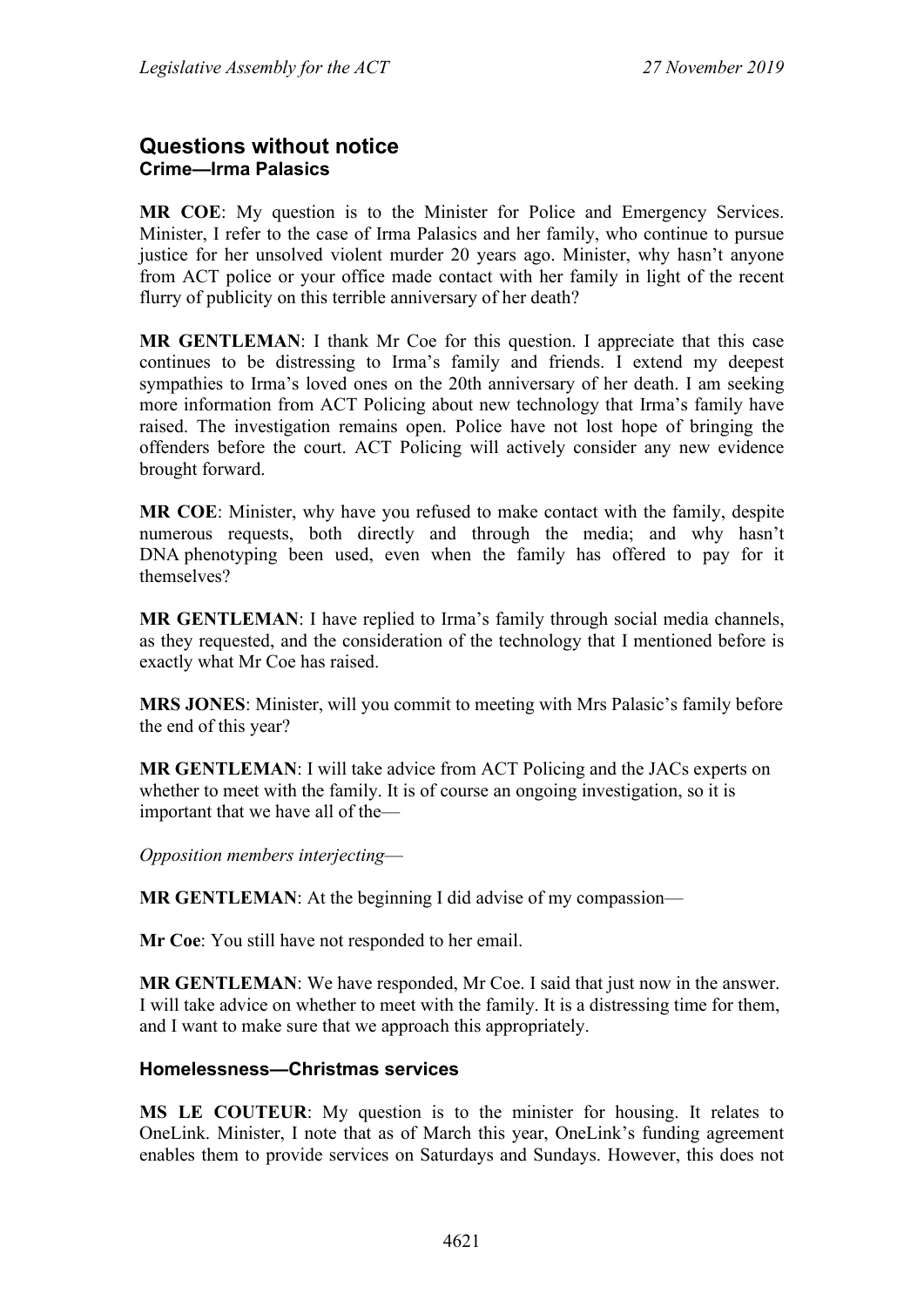apply to public holidays. Minister, what arrangements will be put in place to ensure that people can get access to homelessness accommodation and supports over the Christmas shutdown period, in particular at weekends and on public holidays?

**MS BERRY**: I thank Ms Le Couteur for the question. As Ms Le Couteur will know, over Christmas and holiday periods there are extended services available for OneLink. I do not have the details on me for the number of contacts for last year's services when OneLink was open during the public holidays over the Christmas period, but I can get them to inform the Assembly of the work that occurred over that period.

The government will consider the hours of engagement for the Christmas period this year to ensure that people who do need access to support services over that Christmas period can access them, whether that is through OneLink or through other services in the ACT.

**MS LE COUTEUR**: What services will be provided to those experiencing or at risk of homelessness over the Christmas shutdown period, and will this include access to brokerage funds during that time?

**MS BERRY**: A number of services are available over the Christmas period, as Ms Le Couteur will know from previous years when the ACT government has ensured that OneLink has been open over that period. Of course, UnitingCare, the Early Morning Centre, Red Cross and all the other services will be available as normal. Information on whether they will be available on the Christmas public holidays will be available soon but it has not been considered as part of the government's situation right now. We are looking at what services will be required, given what has happened over previous years, to make sure that people have those supports over that period.

**MR PARTON**: Minister, when will the OneLink Christmas operating hours be finalised, and how will that information be communicated to the wider public?

**MS BERRY**: I do not have an actual date for when that will be finalised. Certainly, the community will be made aware of that. It will be available on government websites as well as @OneLink and other services like the Blue Door, the Red Cross and the Early Morning Centre, to make sure that people are aware of when those services are available so that they can seek supports when they need them.

#### <span id="page-34-0"></span>**ACT Policing—staffing**

**MRS JONES**: My question is to the Minister for Police and Emergency Services and goes back into history a little. Minister, what was the number of full-time equivalent frontline police in the ACT police force on 30 June 2011?

**MR GENTLEMAN**: I will take the question on notice; I do not have the detail of that in front of me just at the moment, from 2011.

I can say that this government is keen to invest in ACT Policing. In this budget we have invested \$34 million for new officers. It will bring 60 or more police to the front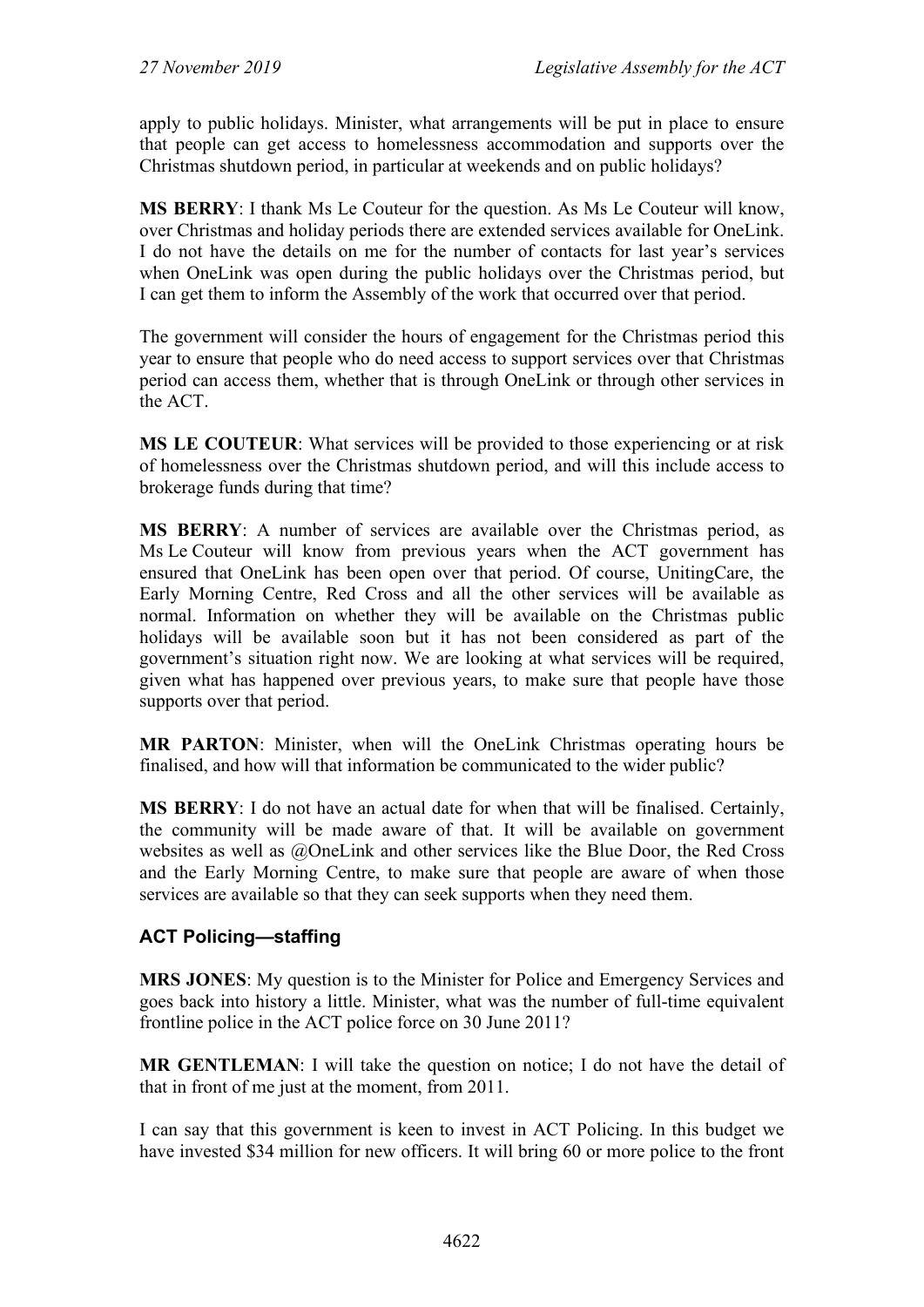line for the ACT. It is important to note that we have invested more in the past two budgets than previously. We have now a number of police acting for the safety of the whole ACT community. I continue to invest in that resource.

**MRS JONES**: I will let the minister know that it was 719. Minister, what was the number of full-time equivalent frontline police in ACT Policing on 31 June 2019?

**MR GENTLEMAN**: I thank the member for the question. As I have mentioned, we have invested in more police over the past number of years. The FTE for 2019 was 977.94.

**Ms Lee**: Can you clarify that number again, Minister?

**MR GENTLEMAN**: The FTE headcount for 2018-19 was 977.94.

**MS LEE**: Minister, was the number of full-time equivalent frontline police in the ACT police force lower at the end of 2018-19 than at 30 June 2011, and, if so, why?

**MR GENTLEMAN**: I do not have the figures for 2011. However, I as mentioned earlier, I will take that on notice.

#### <span id="page-35-0"></span>**ACT Health—SPIRE project**

**MRS DUNNE**: My question is to the Minister for Health, who was feeling left out yesterday. I refer to the Australasian College for Emergency Medicine emergency department guidelines, which state, "Security issues arise in all emergency departments, exacerbated by drugs, mental illness and anxiety amongst patients and those accompanying them." Minister, what security risk assessment has been done related to the risks of having the proposed location for the SPIRE building so close to the junior playing area of Garran Primary School?

**MS STEPHEN-SMITH**: I thank Mrs Dunne for the question, but I am not really sure what point she is trying to make. As I have repeatedly said, the front entrance to the emergency department, as currently planned in the SPIRE development, is on Hospital Road, which is not on Gilmore Crescent; it is a long way from Gilmore Crescent. The front entrance of the emergency department, the emergency department itself and the current proposed footprint of SPIRE are not next-door to Garran Primary School or the junior playing area.

**MRS DUNNE**: To what extent will the proposed change in the location result in more risks to Garran residents and the students of Garran Primary School, and has the minister updated her knowledge of Garran geography in the last little while?

**MS STEPHEN-SMITH**: I have visited Canberra Hospital on a number of occasions, including during school drop-off time and pick-up time recently. I have seen the traffic on Gilmore Crescent. I made a commitment to Garran residents at the Woden Valley Community Council meeting, when Mrs Dunne was in attendance, that we will work with them to address the existing traffic issues, the existing safety issues, that they have identified, as we work through both the development of SPIRE and the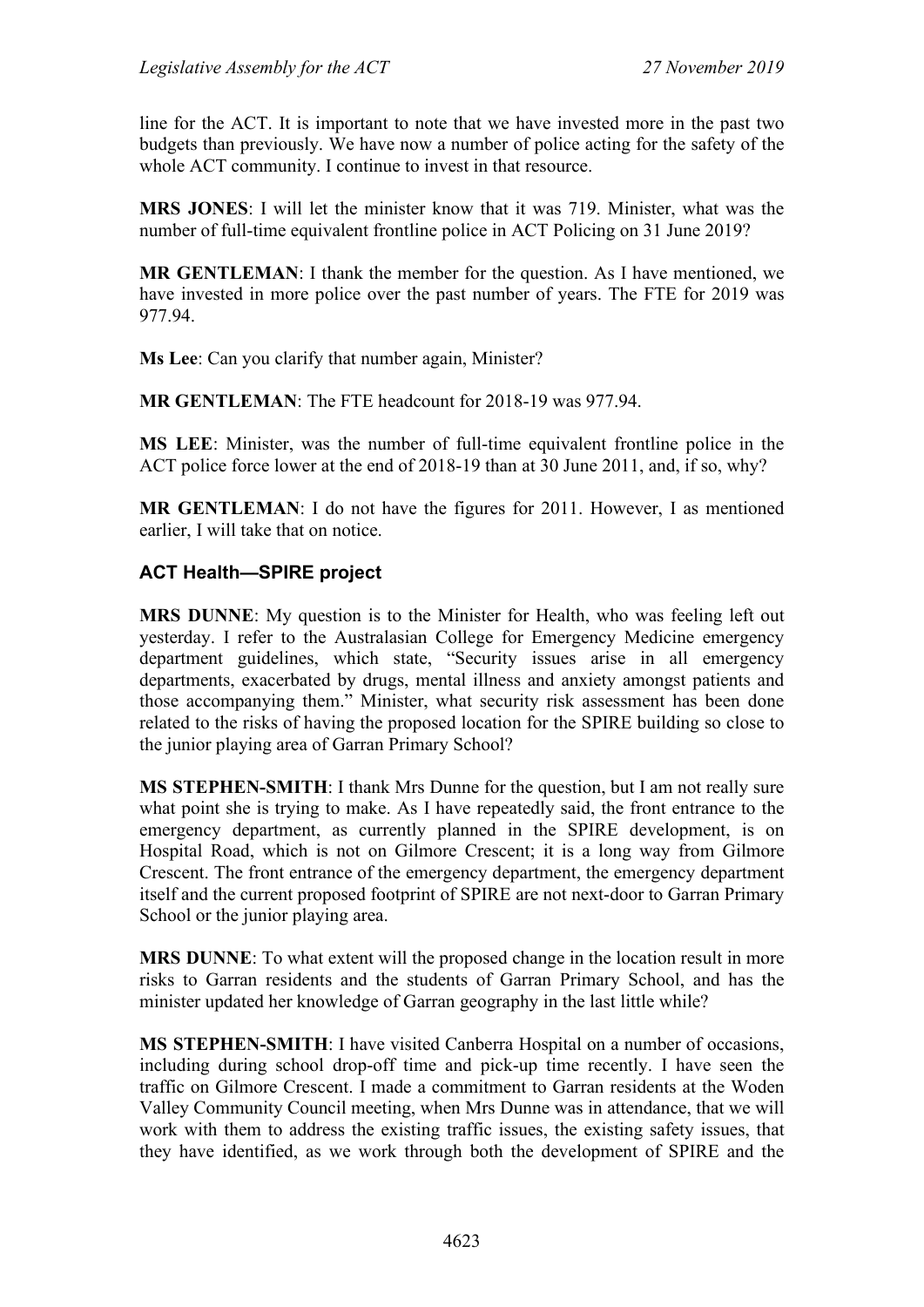Canberra Hospital master plan. But those traffic issues are existing issues in the community.

I went for a walk around the area with Garran Primary School board members. Also, as you are probably aware, Madam Speaker, and as I said in question time yesterday, last week I opened an expression of interest for a local community reference group for the SPIRE project. I encourage Garran residents who are interested in being part of the detailed design of the SPIRE project to put forward an expression of interest to be part of that group, to be part of the conversation about how we build this new critical care, emergency and surgical facility, which is the biggest investment in health infrastructure since self-government. It is about how we get this right for clinicians, consumers and the local community, who we are already listening to in relation to their concerns. We are already working on some of the issues that have been identified. As I have said to them, and as I have said repeatedly in this place, I do not believe that this project will present any additional safety risk to the residents of Garran, and certainly not to the students of Garran Primary School.

**MR WALL**: Minister, how many major security incidents have there been at the Canberra Hospital emergency department over the past three years?

**MS STEPHEN-SMITH**: I thank Mr Wall for the supplementary question. I will take it on notice.

## **ACT Health—SPIRE project**

**MS LEE**: My question is to the Minister for Health. What is the point in community consultation by the government on the location and operations of SPIRE after the government has already decided on SPIRE's location and operations?

**MS STEPHEN-SMITH**: I thank Ms Lee for the question. It is becoming more and more obvious that those opposite are trying to find any way they can to delay the SPIRE project, the biggest investment in new health infrastructure since self-government and a critical expansion of capacity at Canberra Hospital that will deliver expanded surgical—

**Mrs Jones**: A point of order, Madam Speaker. The question was about consultation by the government happening after the decision on SPIRE's location had already been taken. The minister has not addressed that at all yet.

**MADAM SPEAKER**: Your point of order was raised 20 seconds in to the answer, so the minister has plenty of time left.

**MS STEPHEN-SMITH**: Thank you, Madam Speaker. As I have said repeatedly in this place, we are at concept stage of the design of the SPIRE project at this time. Other parties in this place previously chose a location for a redevelopment of the Canberra Hospital in 2016. We are in the early stages of detailed design of this project and we will continue to consult with the community and continue to do that work in collaboration with the community while those opposite do everything they can to delay and to obfuscate.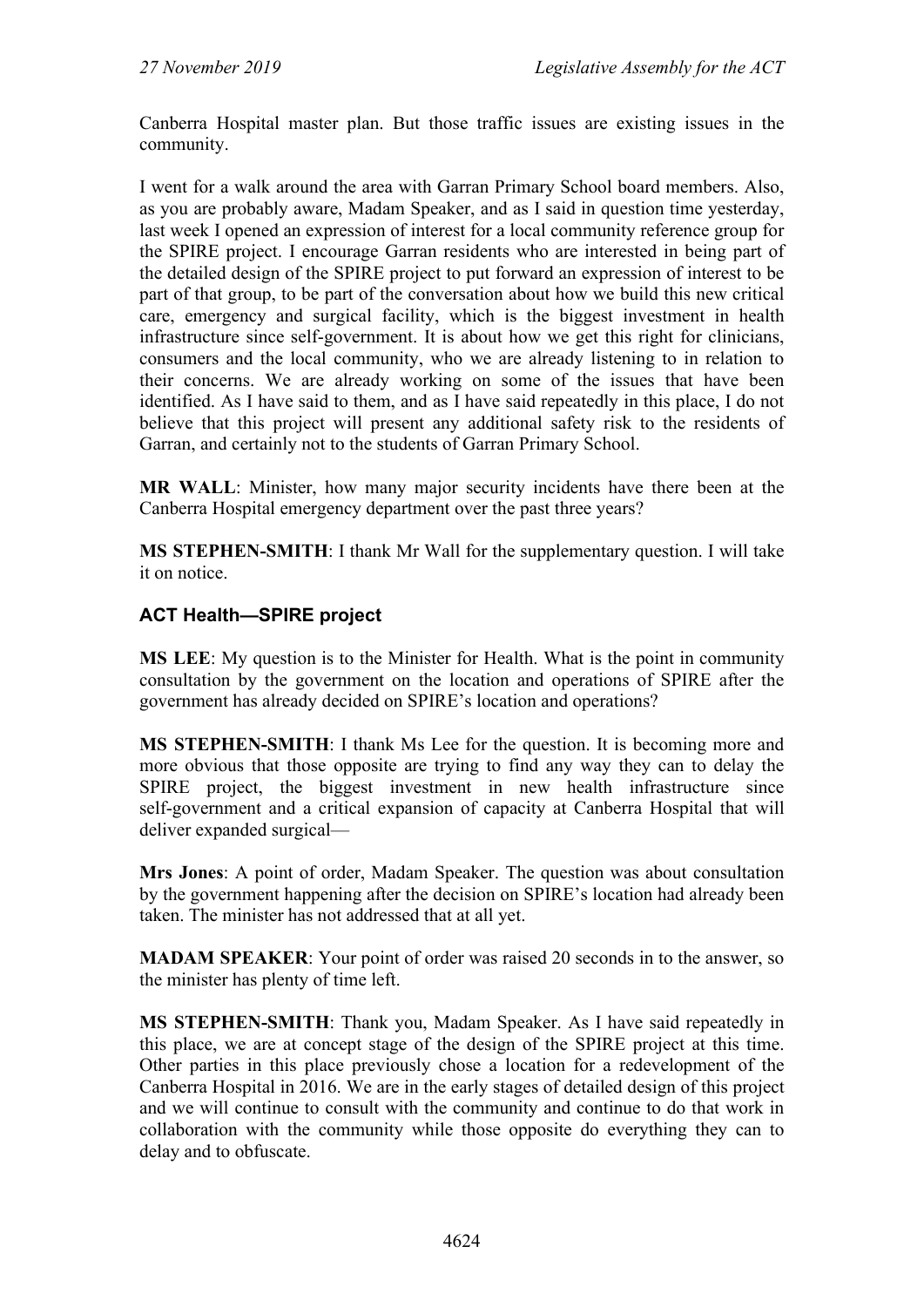It will be very interesting to hear what the Canberra Liberals have to say about their commitment to SPIRE at the 2020 election. Will they put the entire SPIRE project on hold at the 2020 election? That is going to be the question for the people of Canberra. We are talking about the biggest investment in health infrastructure since self-government: a new surgical, critical care and emergency department facility on which we are consulting with clinicians, the community and consumers to ensure that we deliver the best outcome for the people of Canberra and the local community.

**MS LEE**: Minister, what is the point in community consultation by the government on traffic flows to and from SPIRE after the government has already decided on its location?

**MS STEPHEN-SMITH**: It is an interesting question, because there are in fact a number of options in relation to traffic flow to the SPIRE building, to the SPIRE project, in that current proposed location. That is something that we are working through.

Again, I emphasise that the traffic issues along Gilmore Crescent are existing issues. I have made an absolute commitment to work with Garran Primary School and with the local community to ensure that, as part of the development of the SPIRE project and as part of the Canberra Hospital master plan process, we address some of the existing traffic issues on Palmer Street and Gilmore Crescent, which I have visited with the Garran Primary School board. There are existing issues there. We recognise those. I have made an absolute commitment that we will work with the community to address some of those existing issues, which will not be made worse by the SPIRE project.

**MRS JONES**: Minister, what is the point in community consultation by the government on the safety and security of the 600 children who attend Garran Primary School after the government had already decided on SPIRE's location? Is there any possibility that you will move the entrance?

**MS STEPHEN-SMITH**: I thank Mrs Jones for the supplementary question. We will not be moving the location of SPIRE. This is the result of a lot of work in the Health Directorate. We will work closely with the community to look at traffic flow to the SPIRE emergency department. We have already made that commitment. But this is the point where we are engaging with the community, as I have repeatedly said, at the beginning of a detailed design process. We have just gone out for expressions of interest to be our construction partner or to be our early contractor involvement partner—

**Mrs Jones**: I raise a point of order, Madam Speaker. My question included the question: is there any chance that the entrance will be moved? The minister has answered that the building will not be moved, but that was not the question. Could you ask the minister to answer the question as to whether the entrance might be moved?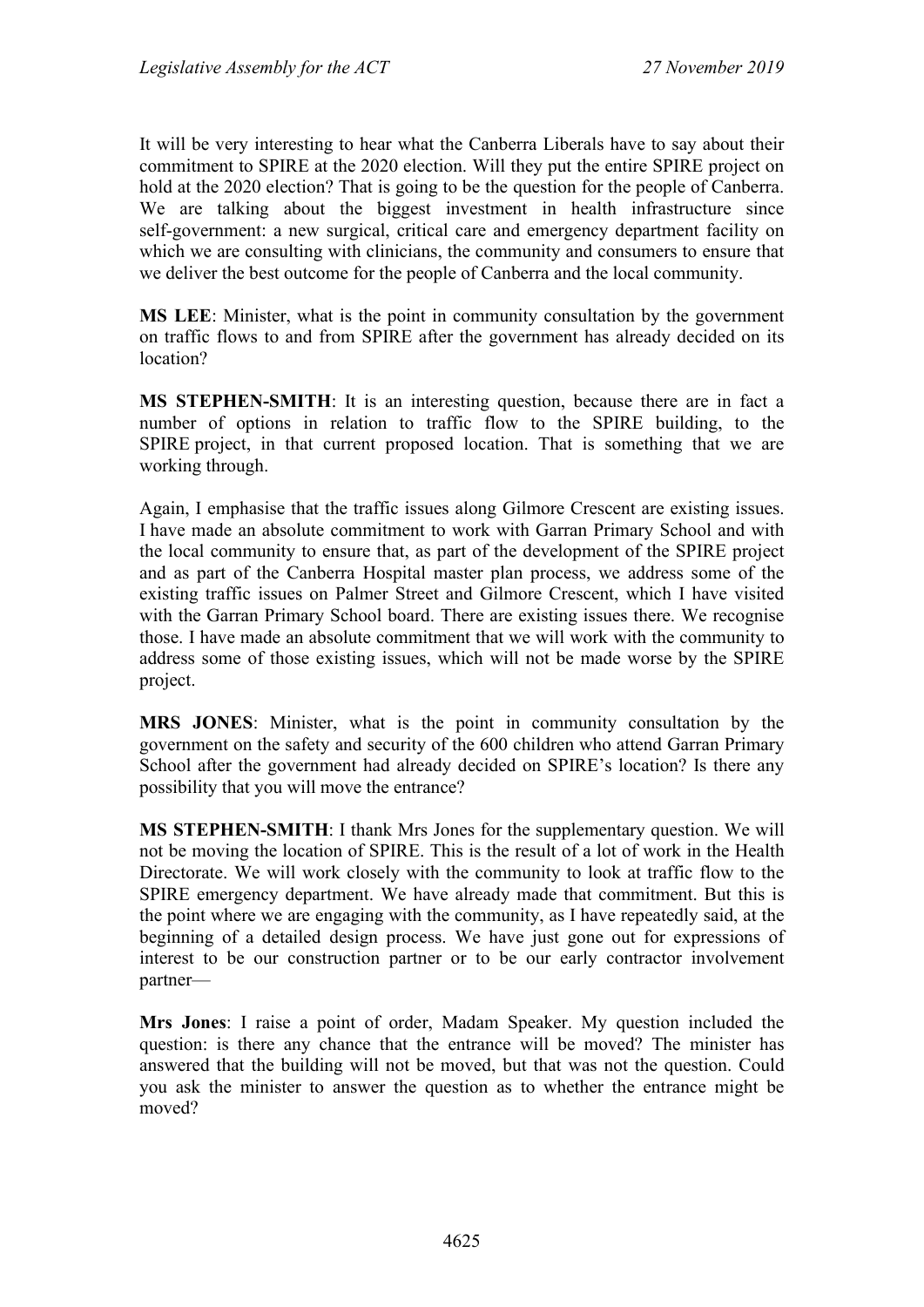**MS STEPHEN-SMITH**: Those opposite appear to believe that the entrance is opposite Garran Primary School. I can well and truly assure them that it is in fact not opposite Garran Primary School. We are considering detailed design for the SPIRE project. We will work through those issues with the local community.

**Mrs Jones**: I raise a point of order, Madam Speaker. Again, I ask the question and for the minister to be directly relevant to it: is there any possibility that the entrance will be moved?

**MADAM SPEAKER**: Mrs Jones, there is no point of order. The minister has been quite clear about the concept details around the entrance and the location.

**MS STEPHEN-SMITH**: The current proposed entrance to the emergency department in the SPIRE project is as far away from Garran Primary School as it could be on the SPIRE location. So it is very unlikely that the entrance to the emergency department will be moved. But we are in the process of detailed design development, so I do not want to give any concrete yes or no answer, because that is what the detailed design development process will consider.

## **ACT Ambulance Service—SPIRE project**

**MR WALL**: My question is to the Minister for Health. Minister, in a response to a recent FOI request sent to the ACT Ambulance Service, it was stated that they had no papers in relation to the SPIRE project. This indicates they have not been consulted about the SPIRE project. Minister, why wasn't the ACT Ambulance Service consulted about the SPIRE project?

**MR GENTLEMAN**: Madam Speaker, I am the minister with responsibility for the ACT Ambulance Service. I can advise that they have been in consultation with the major task force team on building SPIRE, indeed, right down to walking the actual plot, to ensure that they have the best access possible.

**MR WALL**: If the minister for emergency services wishes to take the question, I will direct the supplementary to him. How is it possible that the ACT Ambulance Service has been consulted if there is no documentary evidence of this?

**MR GENTLEMAN**: I am not sure that that is the case, Madam Speaker. Often in these matters, of course, Mr Wall will raise a point where he considers nothing has occurred where it actually has. I will take advice on this—

*Mr Wall interjecting—*

**MADAM SPEAKER**: Mr Wall, you have asked the question.

**MR GENTLEMAN**: and come back to the chamber with the documents.

**MRS DUNNE**: Will the minister ensure that the FOI request that I made, in relation to which I have been told that there are no documents, is reviewed thoroughly; and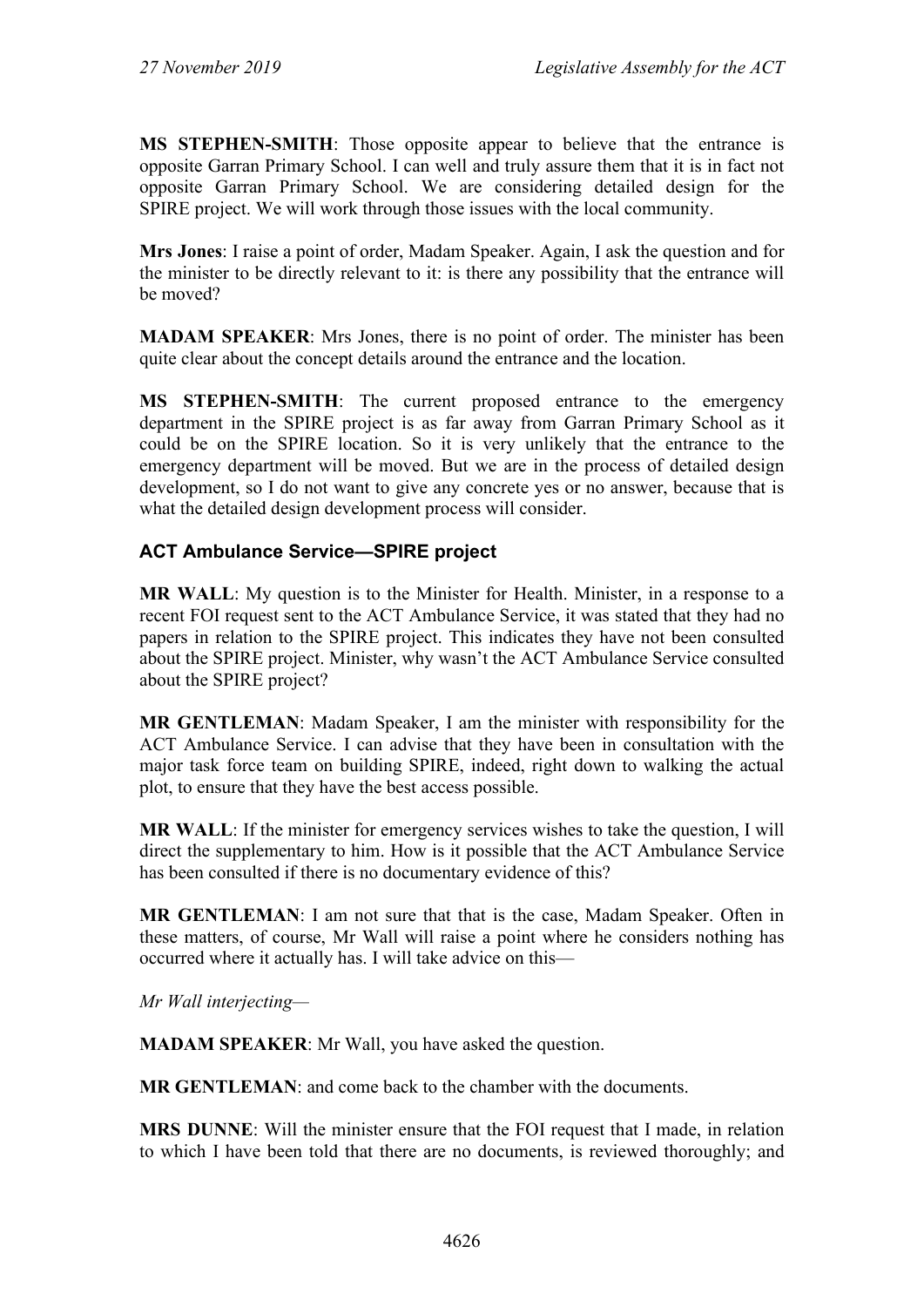will he ensure that if there are documents, they are treated in accordance with the provisions of the Freedom of Information Act.

**MR GENTLEMAN**: Madam Speaker, I do not have the power under the FOI Act to provide that certainty. It is a matter for independent processes.

**Mrs Dunne**: Point of order. The question was: would he ensure that the documents were reviewed and that they would be treated in accordance with the Freedom of Information Act. He is a decision-maker in relation to the Freedom of Information Act. The minister cannot avoid this issue.

**MADAM SPEAKER**: Minister, did you have anything to add?

**MR GENTLEMAN**: No.

**MADAM SPEAKER**: The minister has responded to me. I have taken it that he will take advice and deal with it.

#### **Sport—swimming pools**

**MS CODY**: My question is to the Minister for Sport and Recreation. Minister, what facilities are available for Canberrans wanting to swim this summer?

**MS BERRY**: As the weather is warming up, Canberrans are getting ready to enjoy the summer season in our public swimming pools. Having access to a great public pool is an important way for communities to enjoy a fun and active summer.

The ACT government is responsible for the management of six public pools in our region. Each of these facilities offers a wide range of indoor facilities, such as heated pools, gyms and cafes. There are also our much-loved outdoor facilities at the Dickson and Manuka pools.

In 2018-19 our six ACT government pools had a very successful swimming season, with over 1,050,000 visits to the centres. Canberra's residents clearly love going to a pool in summer, and especially our outdoor pools. Dickson pool had a 25 per cent increase and Manuka Pool had a 15 per cent increase in the number of visits.

The government is dedicated to investing in sport and recreation facilities, including at Manuka Pool and Mount Stromlo leisure centre on the south side. We have also completed a one-month trial of gender-specific swimming sessions at the Canberra Olympic Pool. The trial was in response to community feedback about supporting inclusion and providing a safe, sensitive environment for people who may not have previously had access to water-based activities. The trial had 274 women and 134 men participating in the men and women-only sessions on offer.

I am sure that our whole community is looking forward to another summer in Canberra where we can all enjoy swimming and outdoor activities at our public pools.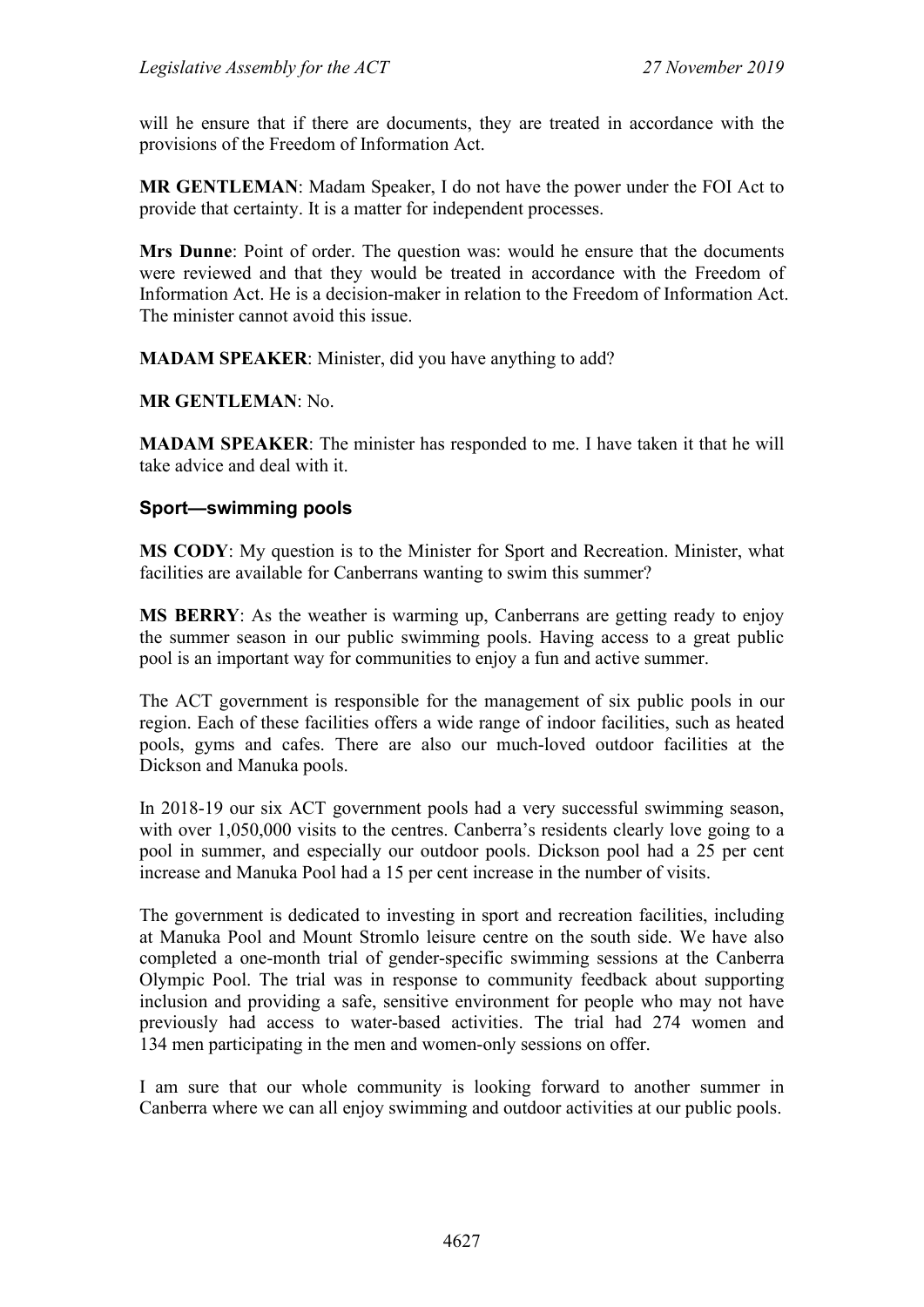**MS CODY**: Minister, what upgrades is the ACT government delivering for pools on the south side?

**MS BERRY**: The ACT government is committed to building and renewing facilities and infrastructure on the south side of Canberra. Part of this commitment is upgrading local public pools so that everyone has a great place to swim, especially as the weather warms up. We have made a big investment into Manuka Pool as a special and unique place that the south side community has enjoyed since its opening on 26 January 1931. This pool combines beautiful art deco architecture with relaxing and enjoyable water activities.

The historic and iconic Manuka Pool has received extensive works on the filtration plant of the main pool to make sure that it meets modern health standards, maintains and protects its unique and original heritage design elements and provides a great place for the community to swim and enjoy the great outdoors. These works totalled \$2.42 million funded across the 2018 and 2019 budgets.

Re-tiling Manuka Pool has involved an extensive worldwide search to find tiles in keeping with the style of the facility while also meeting modern slip resistance standards. These tiles have been imported all the way from the Czech Republic.

The upgrades, which are now complete, were undertaken while the pool was closed after the summer swim season. I am happy to report that Manuka Pool will reopen on Saturday, 30 November with free entry as well as activities for the whole family.

**MRS JONES**: Minister, will the new swimming pool at Molonglo be open for this summer? Also, will it include female-only toilets and change rooms?

**MS BERRY**: No, the pool will not be ready for this summer. It is expected to open in the middle of next year. But as far as female friendly—what, so you want—

**Mrs Jones**: Female only.

**MS BERRY**: single sex?

**Mrs Jones**: Yes.

**MS BERRY**: Single sex; look, I will take some advice on that and just check whether they are gender neutral and accessible for everybody or whether they are single sex. Importantly, the Mount Stromlo leisure centre will be a really great local facility for the whole of the community to enjoy. As I said, it will be ready for use in the first half of 2020, which I know we are all excited about, particularly Ms Cody as it is in her electorate.

This was a \$39.49 million project to deliver a new facility. It includes a 50-metre pool, a warm water program, a learn to swim pool, a leisure pool, a toddlers pool, a splash park and a gym-health club, as well as seating capacity for up to 500 people.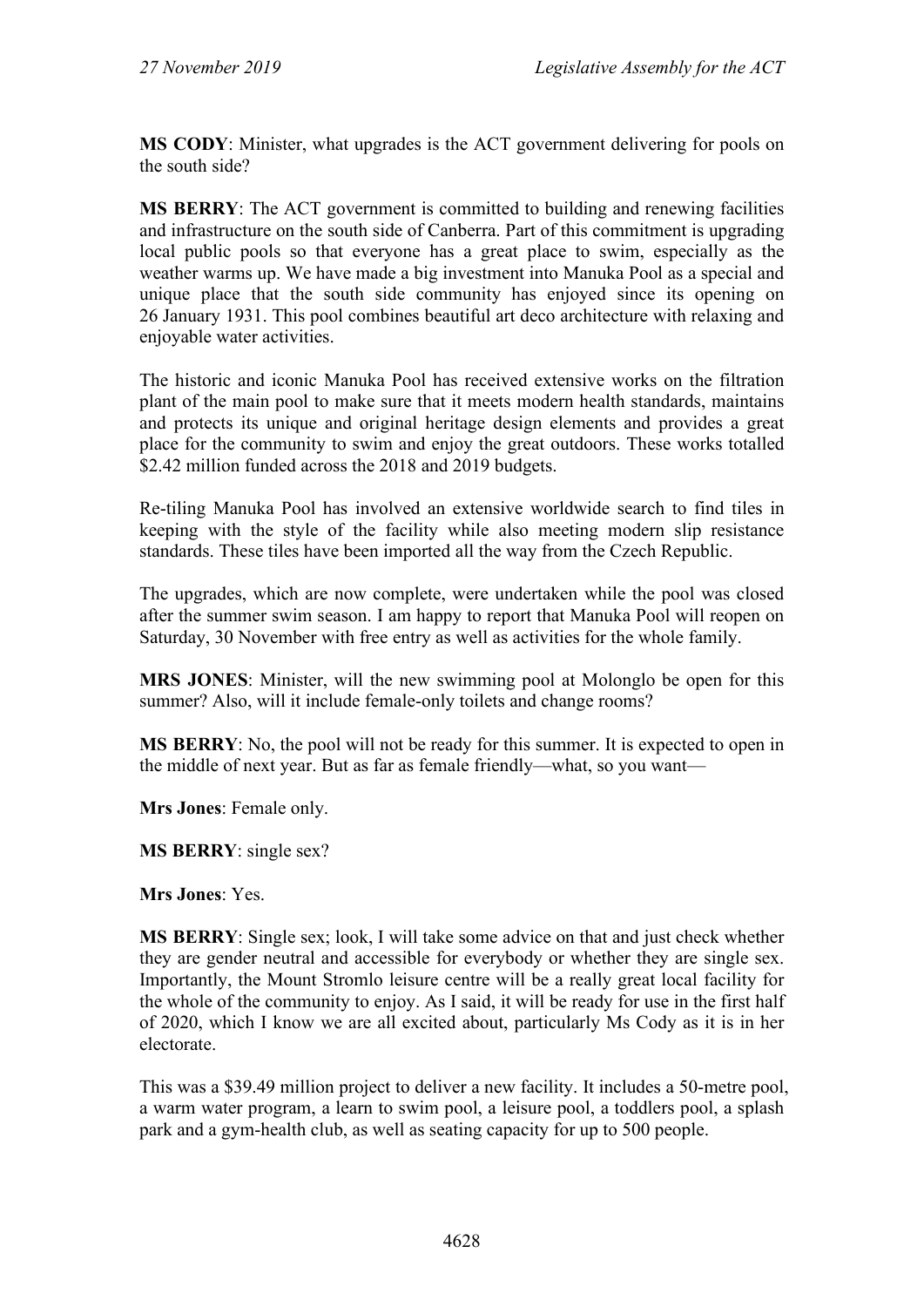Also on the south side, for Mrs Jones's interest, is the upcoming open day of the Active Leisure Centre at Erindale College, which is on 1 December. The facility offers a wide range of activities, including a cardio gym, a weights gym, squash courts and a sports hall, as well as a 25-metre swimming pool. The centre recently re-opened after \$1.4 million in repairs to the pool. As I said, the open day is on Sunday, 1 December, with free entry as well as a range of health and aquatic activities for all.

## **ACT Health—SPIRE project**

**MISS C BURCH**: My question is to the Minister for Transport and Minister for City Services. Minister, what impact will the bottlenecks on Palmer Street and Gilmore Crescent have on travel to and from the Canberra Hospital after the SPIRE building becomes operational?

**MR STEEL**: I thank the member for her question. I am happy to take on notice some of the detail, but we are, of course, in the early stages, as the Minister for Health has mentioned, of design of the SPIRE centre. As part of that work, we will be undertaking traffic modelling to assess the impacts. That will have to take into account the final design of the project, which is yet to be established. Of course, we will be looking at all the traffic impacts. That includes private passenger vehicles, but it also includes our public transport system. We have quite a few buses running past the hospital, including the rapid 6. We want the hospital to remain accessible for people using our public transport system.

**MISS C BURCH**: Minister, what measures will be put in place to ensure the safety of traffic and pedestrians travelling to and from the Canberra Hospital in the area around SPIRE?

**MR STEEL**: I thank the member for her question but, as I have just outlined—I am not sure whether she listened to the answer to the first question—we are still going through the work of doing the traffic modelling. Of course in the future we will look at what measures are necessary to make sure that traffic is flowing appropriately through this very tight precinct.

**MR HANSON**: Minister, what traffic studies have been done concerning school pick-up and drop-off times once SPIRE is fully operational?

**MR STEEL**: We are still working through those traffic studies at the moment as part of the early stages of the project. We will continue to assess the traffic as the early design continues. I am not sure that I can provide any more information than that today.

### **Hospitals—maternity services**

**MS LAWDER**: My question is to the Minister for Health. I refer to a report in the media of 21 October regarding the experience of a woman who presented to the Canberra Hospital in May 2019 after her baby died in the womb. She was advised that the plan was to give her drugs and send her home to give birth to a stillborn baby. The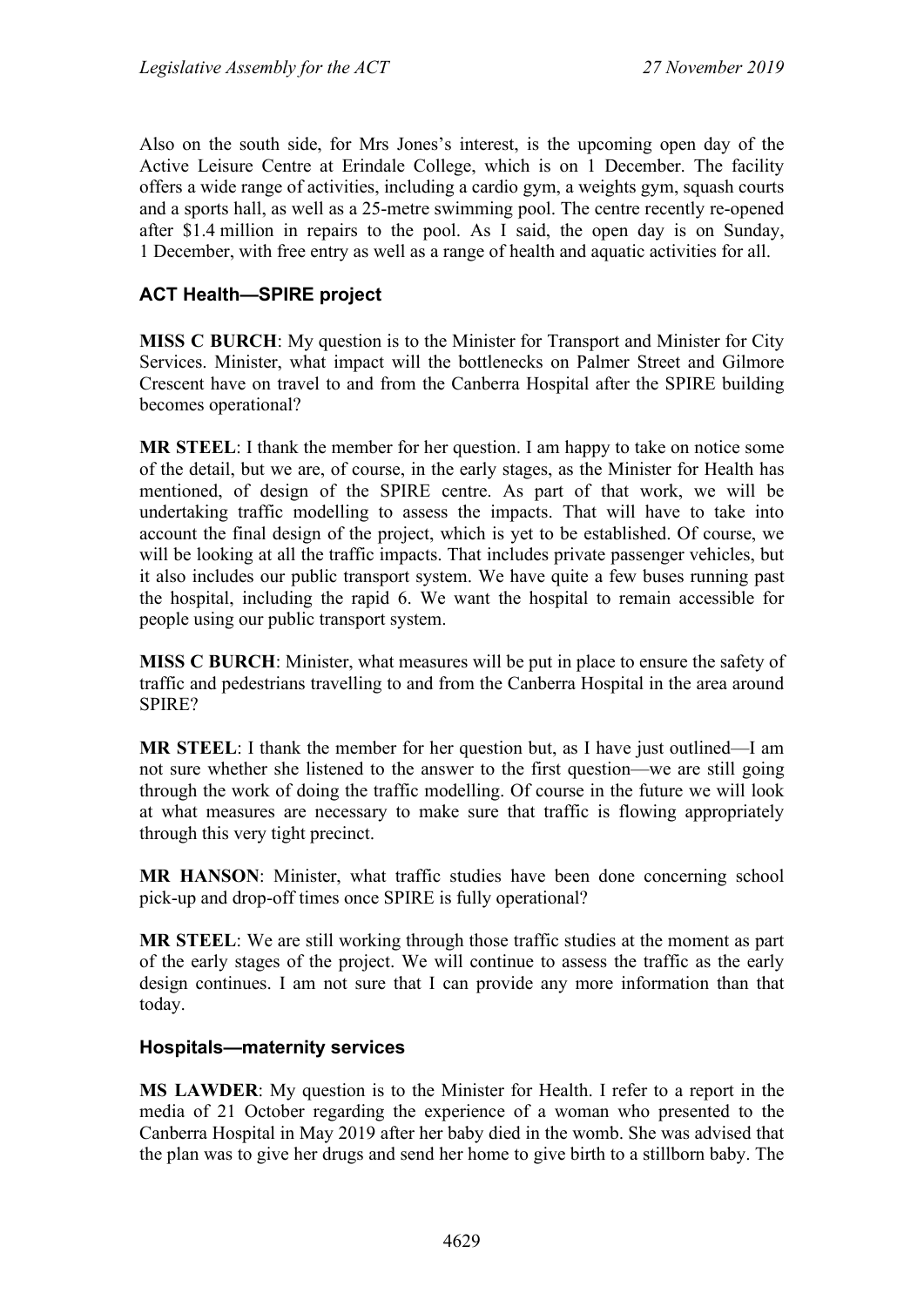baby also had Trisomy 13, which results in deformities. This woman contacted her obstetrician, who suggested that she stay at the hospital and that a curette be performed. Minister, why is the Canberra Hospital sending women home with drugs to give birth to stillborn babies?

**MS STEPHEN-SMITH**: I thank Ms Lawder for the question, which obviously goes to some very personal issues in relation to an individual person's experience with the health system. We are in the middle of an inquiry into maternity services that the Assembly is undertaking. We certainly welcome the fact that women and families have shared their experiences about ACT public maternity services with that inquiry, and we look forward to receiving the recommendations of that inquiry.

Ms Lawder will be aware that I am not able to provide any advice or information on any matters relating to individuals due to the provisions of the Health Records (Privacy and Access) Act.

**MS LAWDER**: Minister, what does a woman do with a stillborn child at home after the hospital has sent her home?

**MS STEPHEN-SMITH**: I will take Ms Lawder's question on notice, on the basis of wanting to get some further information in relation to this matter. Obviously, I was not minister at the time in May, and I have not been briefed on this individual matter. In fact, I would be unable to be briefed on this individual matter, due to the provisions of the Health Records (Privacy and Access) Act, unless the patient signed a release.

**Mrs Dunne**: That's not true.

**MS STEPHEN-SMITH**: It is absolutely true, Mrs Dunne. It is certainly the advice that I have received.

**Ms Lee**: Point of order. The question, along with the first one, was specifically: why is the Canberra Hospital sending women home and what does a woman do with a stillborn child? It was not asking for the circumstances of this specific incident. It was the preamble. It was talking about the background. But the questions themselves are specifically talking about women and the Canberra Hospital.

**MADAM SPEAKER**: There is no point of order. The minister has been responding to the principles of the question that was asked.

**MS STEPHEN-SMITH**: I have already taken the question on notice. I am just trying to provide some further information to the chamber about the operation of the Health Records (Privacy and Access) Act, which does prevent me getting access to information on individual matters unless a release has been signed by those individual patients.

**MS LEE**: Minister, how many women in the past year have been sent home alone to deliver a stillborn baby?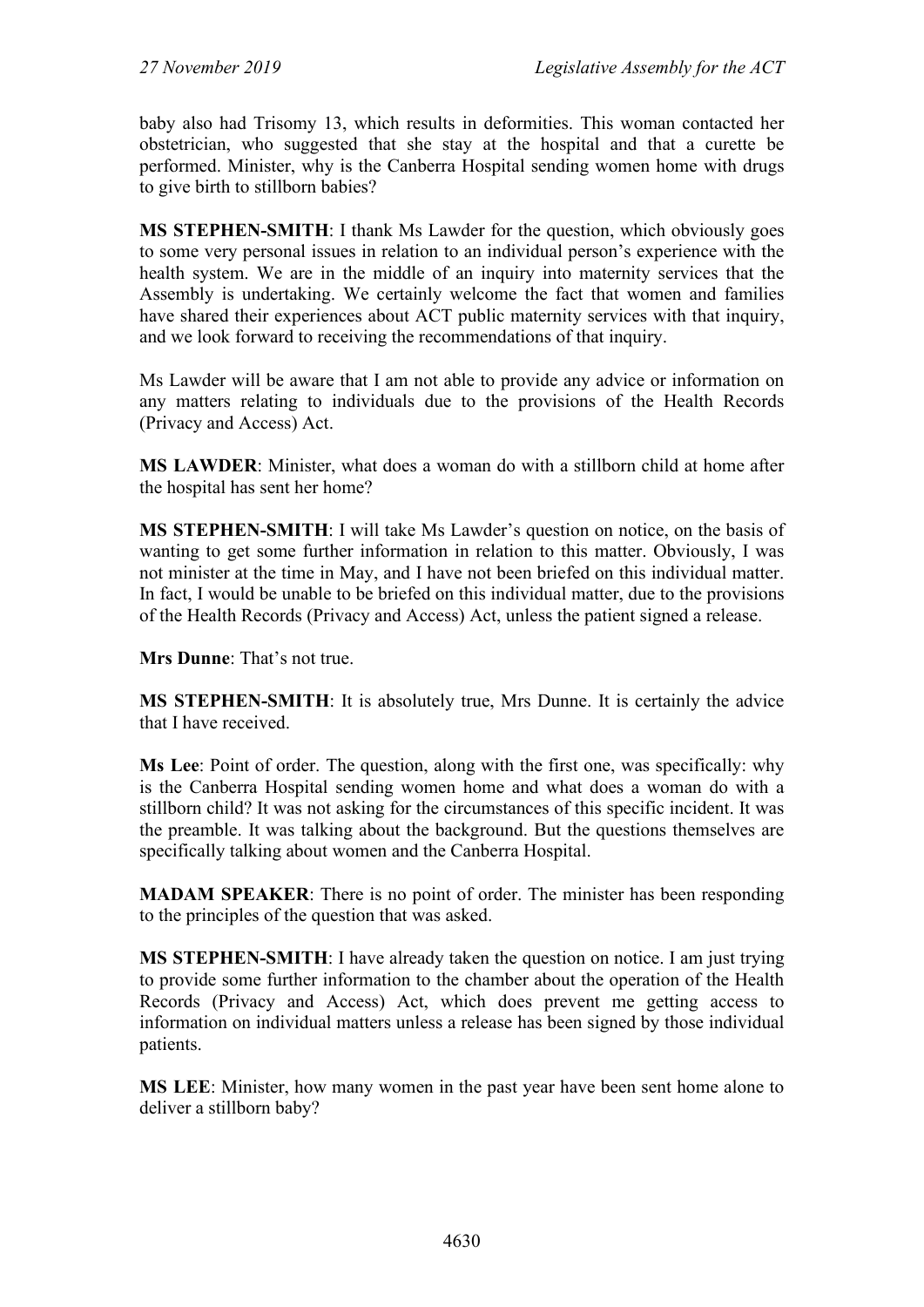**MS STEPHEN-SMITH**: I thank Ms Lee for the supplementary, and I will take the detail of the question on notice. I am not convinced about the way the opposition is phrasing this matter. These are incredibly sensitive and personal issues, and we need to be very careful in the language we use in relation to them. I will take the detail of the question on notice in relation to how these sensitive matters of terminating pregnancies are managed by the Centenary Hospital for Women and Children.

## **ACT Health—workplace culture**

**MRS KIKKERT**: My question is to the Minister for Health. Minister, in your ministerial statement on 26 September about the implementation of the recommendations of the culture review, you said that significant work was being done "in identifying where executive staff need further support and working with them to ensure they have the skills and capabilities to support their teams". Minister, why are these skills and capabilities not core eligibility requirements and selection criteria for executive staff appointments?

**MS STEPHEN-SMITH**: I thank Mrs Kikkert for the question. Of course we are doing a lot of work to respond to the independent review of workplace culture within ACT public health services. We are constantly reviewing the capability of executive staff across the system. What we have seen in relation to health services is that often people are promoted, as they are in many technical areas, on the basis of their technical skill, on the basis of their clinical skill and on the basis of how they have done the job at the level that they have been at.

One of the things that have come out both from the culture review itself and from the work that we are doing collaboratively with the ANU school of management and the earlier conversations that they have had with people is that there has not been enough focus in the past within Canberra Health Services and the Health Directorate on ensuring that when people are promoted into those management positions they are actually provided with the professional development and support to be good managers. They may be technically excellent. They may be very good at providing the clinical services that they provide. In those kinds of areas we often see people promoted on the basis of those skills and not enough attention being paid to their capacity to be leaders and managers of staff. That is something that has been identified and it is something that we are addressing.

**MRS KIKKERT**: Minister, why was it necessary for an independent review to be conducted to remind the government, and you, that executives need to have skills and capabilities in team leadership?

**MS STEPHEN-SMITH**: I thank Mrs Kikkert for the supplementary. I find it interesting that the opposition is choosing to ask questions about leadership this week. But leaving that to one side, as I just said, we see these things across many technical areas and many areas where people provide clinical services or specialist services, where people are promoted on the basis of their clinical skills, their specialist skills or their technical skills. It is absolutely a core responsibility of organisations to ensure that people have those management and leadership skills. It is something that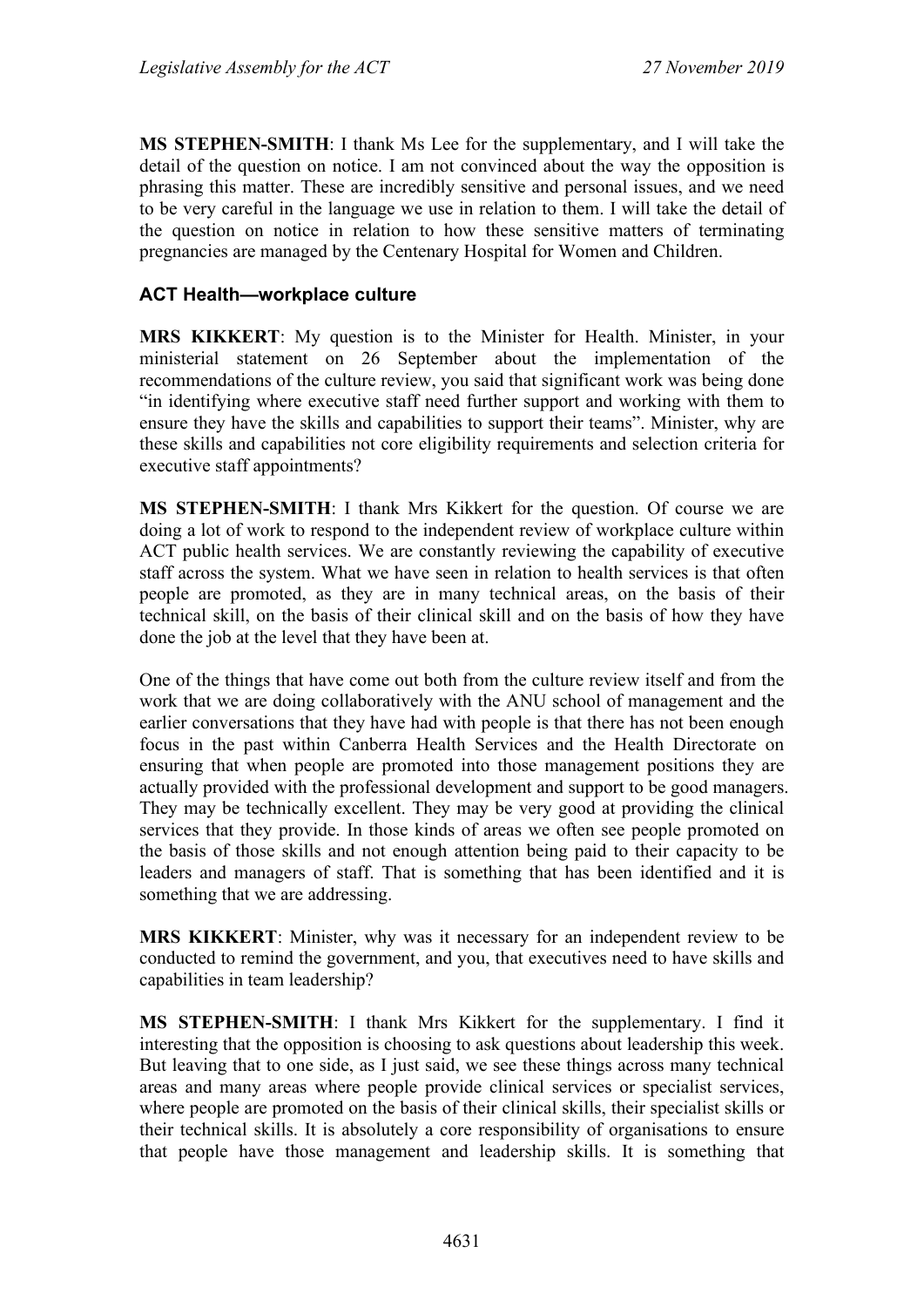sometimes does not happen in as timely a way as we would expect. That is something that has come through, as I said, from the work that ANU is doing, and we will continue to emphasise the importance of managerial and leadership skills for the executives.

I want to praise the executives across Canberra Health Services and the Health Directorate. We have in place now an extremely strong leadership and executive team that is doing excellent work in embedding the values of both organisations, making it clear that they live those values, and making it clear that culture and behaviour are a priority across both organisations.

**MISS C BURCH**: Minister, how many executives have so far been identified as needing support and mentoring to develop their leadership skills and capabilities?

**MS STEPHEN-SMITH**: I thank Miss Burch for the supplementary question. I will take it on notice in relation to the specific statement that was made in my ministerial statement. But I would note that most managers and leaders actually engage in ongoing professional development to ensure that their leadership and their management skills are up to date. As Mrs Kikkert said, it is actually a core competency of managers and leaders in organisations but it is also something that can consistently be improved.

If Miss C Burch would like some advice on some courses on leadership for those opposite, I am sure that we would be happy to provide some advice on some excellent leadership courses for any member of the opposition who would be interested in that kind of professional development.

## **ACT Health—workplace culture**

**MR PARTON:** My question is to the Minister for Health. How many public servants and health workers have had their employment terminated in ACT Health and Canberra Health Services this year because they have been found to be the perpetrators of bullying and harassment?

**MS STEPHEN-SMITH**: I thank Mr Parton for the question. I will take the detail of that on notice, but it is absolutely clear that we are taking these issues of bullying and harassment very seriously. The former Minister for Health and Wellbeing, Ms Fitzharris, called the independent review into workplace culture within ACT public health services. We established the culture review oversight group and since I have been minister I have met with that group on 4 September and more recently on 19 November. We get feedback in relation to the improvements that people are seeing across both the ACT Health Directorate and Canberra Health Services.

Both Canberra Health Services and the ACT Health Directorate have worked very hard on their new vision and value statements expressing the behaviours that they expect to see from staff and what the staff expect to see from one another, and creating a culture where people are empowered to speak out when they see the wrong thing happening and behaviours they believe should not be tolerated. That work is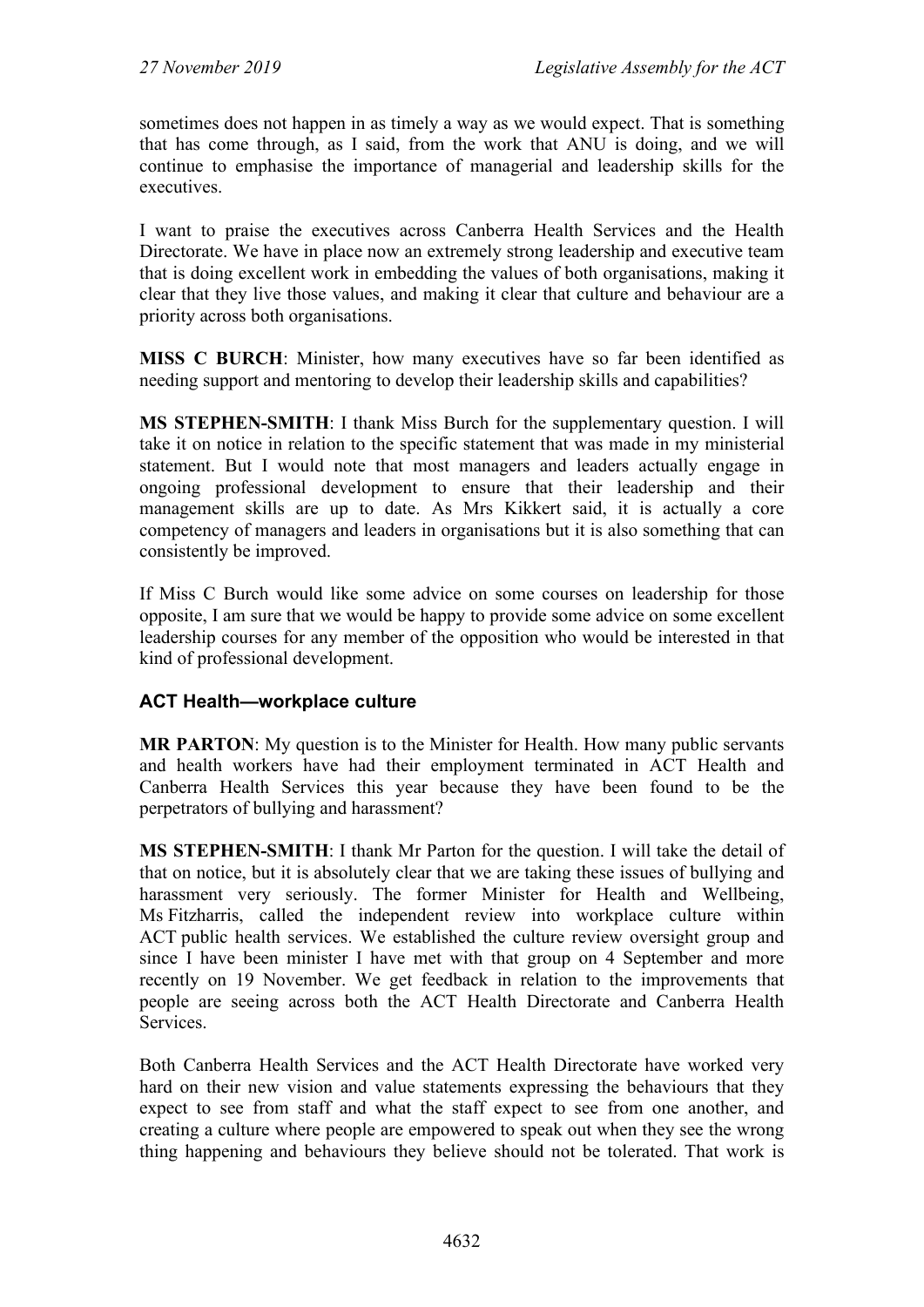ongoing but a lot of progress has been made. I am hearing cautious optimism from people around the table at the culture review oversight group as well as in meetings with professional colleges that we are heading in the right direction with this work.

These culture issues take a long time to get to a really positive place; it is much harder to rebuild a culture of trust than it is to damage it. That is the work we know will be ongoing over the next three years, but both Canberra Health Services and the Health Directorate have been working very hard across a range of areas, on which I updated the Assembly just yesterday.

**MR PARTON**: How many ACT Health and Canberra health staff have been given final warnings as a result of bullying and harassment this year?

**MS STEPHEN-SMITH**: I note that I did say I updated yesterday, and I am not quite sure if that was yesterday, because I have lost track of time. I will take Mr Parton's question on notice.

**MRS DUNNE**: Minister, how many workers have resigned from ACT Health and Canberra Health Services citing bullying and harassment as the primary cause of their resignation?

**MS STEPHEN-SMITH**: I thank Mrs Dunne for the supplementary question. I will take on notice whether we can get an answer on what was cited as the primary cause of anyone's resignation.

## **Tuggeranong—improved amenity**

**MS CHEYNE**: My question is to the Minister for Transport. Minister, what steps is the government taking to improve amenity and access to the town centres of the south side?

**MR STEEL**: I thank Ms Cheyne for her question and for her interest in the south side, particularly improvements that we are making to improve the amenity of and access to town centres. As members will be aware, earlier this year the government completed upgrades on Anketell Street, Tuggeranong's main street. These works have made the area safer and more pedestrian friendly and provided local businesses with the opportunity to expand their outdoor dining facilities.

We have heard from the community that they would like us to take the next step of improving the area by taking buses off Anketell Street. We have listened to this feedback. Yesterday I was very pleased to announce that the ACT government will be re-routing buses away from Anketell Street. This will improve the look and feel of the precinct, making it cleaner, quieter and safer and inviting for diners. Following capital works, from next April—

*Opposition members interjecting—*

**MADAM SPEAKER**: Members, I am trying to listen to the answer.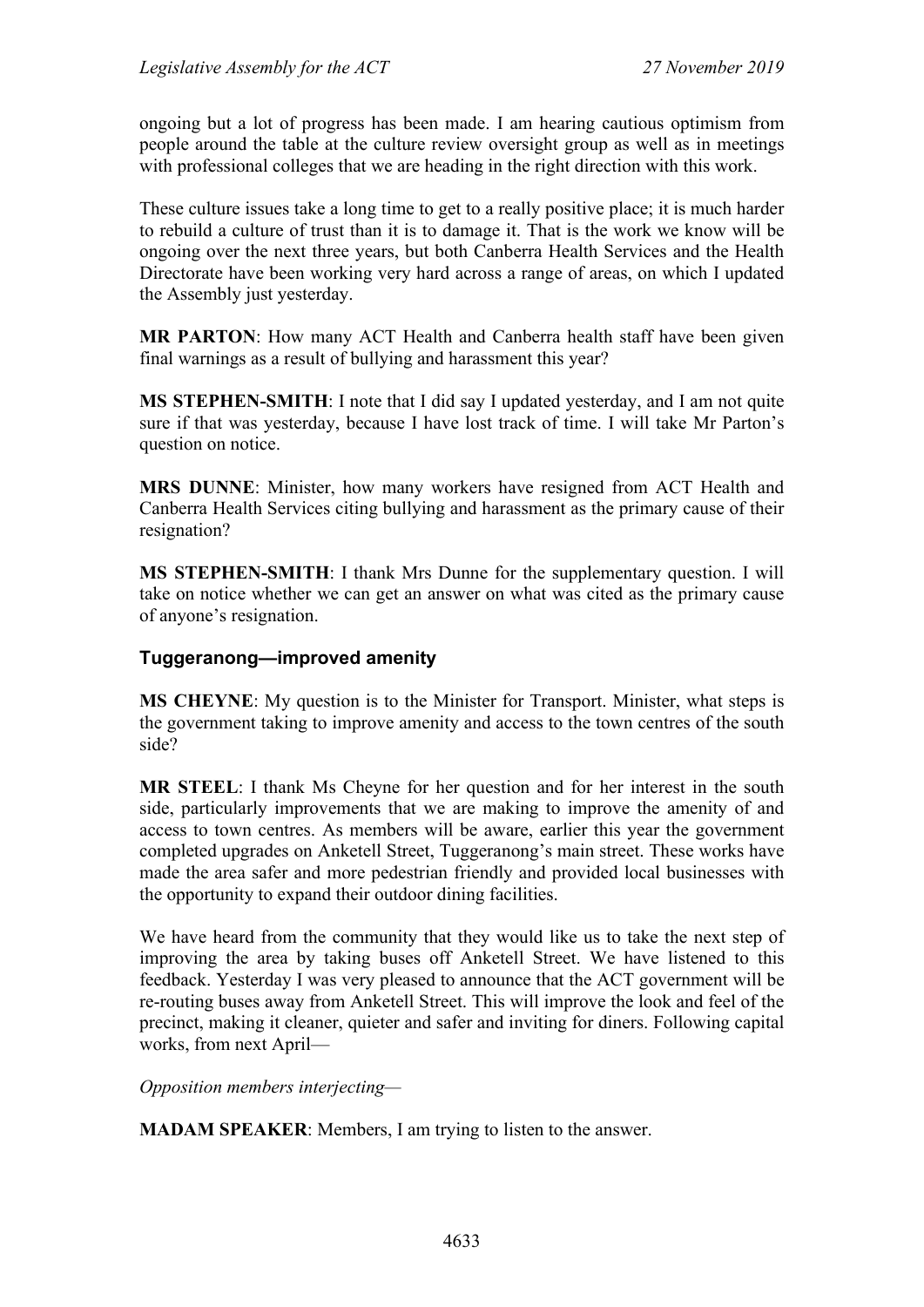*Mrs Dunne interjecting—*

**MADAM SPEAKER**: Mrs Dunne, that is enough, thank you.

**MR STEEL**: From next April, buses will take a different route. They will travel on Athllon Drive and Soward Drive, and we are taking the opportunity to install new—

**Mr Coe**: Why did it take that long?

**MR STEEL**: We have to take capital upgrades. We are installing new bus stops to make sure that we are providing access for—

*Mr Coe interjecting—*

### **MADAM SPEAKER**: Mr Coe!

**MR STEEL**: people in the local public service departments and ensuring the safety of people wanting to catch public transport and other road users. Yesterday I also announced that we are bringing forward the government upgrades to the laneways between Anketell Street and the lake, an important precinct at the heart of Tuggeranong, with construction brought forward to as early as next January.

Final designs for the renewed space are based on community feedback that we have been undertaking with the community. Residents have told us that they want to see better views of the lake through from Anketell Street, level spaces and ensuring that it is more accessible. *(Time expired.)*

**MS CHEYNE**: Minister, with buses coming off Anketell Street, what other improvements are being made to public transport on the south side?

**MR STEEL**: I thank Ms Cheyne for her supplementary. Of course, our government has been outlining our positive plans for the future, particularly on the south side. Unlike those opposite, who are focused on themselves and their failed leadership team, we have been outlining our positive plans for the future.

*Opposition members interjecting*—

**MR STEEL**: You could learn something from that. In particular, we have seen the Wanniassa park and ride, a—

**Mrs Dunne**: A point of order.

**MADAM SPEAKER**: Resume your seat. A point of order?

**Mrs Dunne**: The question was about Anketell Street, Madam Speaker. The standing orders require that the answer be directly relevant and not debate the issue. Just because this minister is a failed minister who, until a few months ago, told us that we could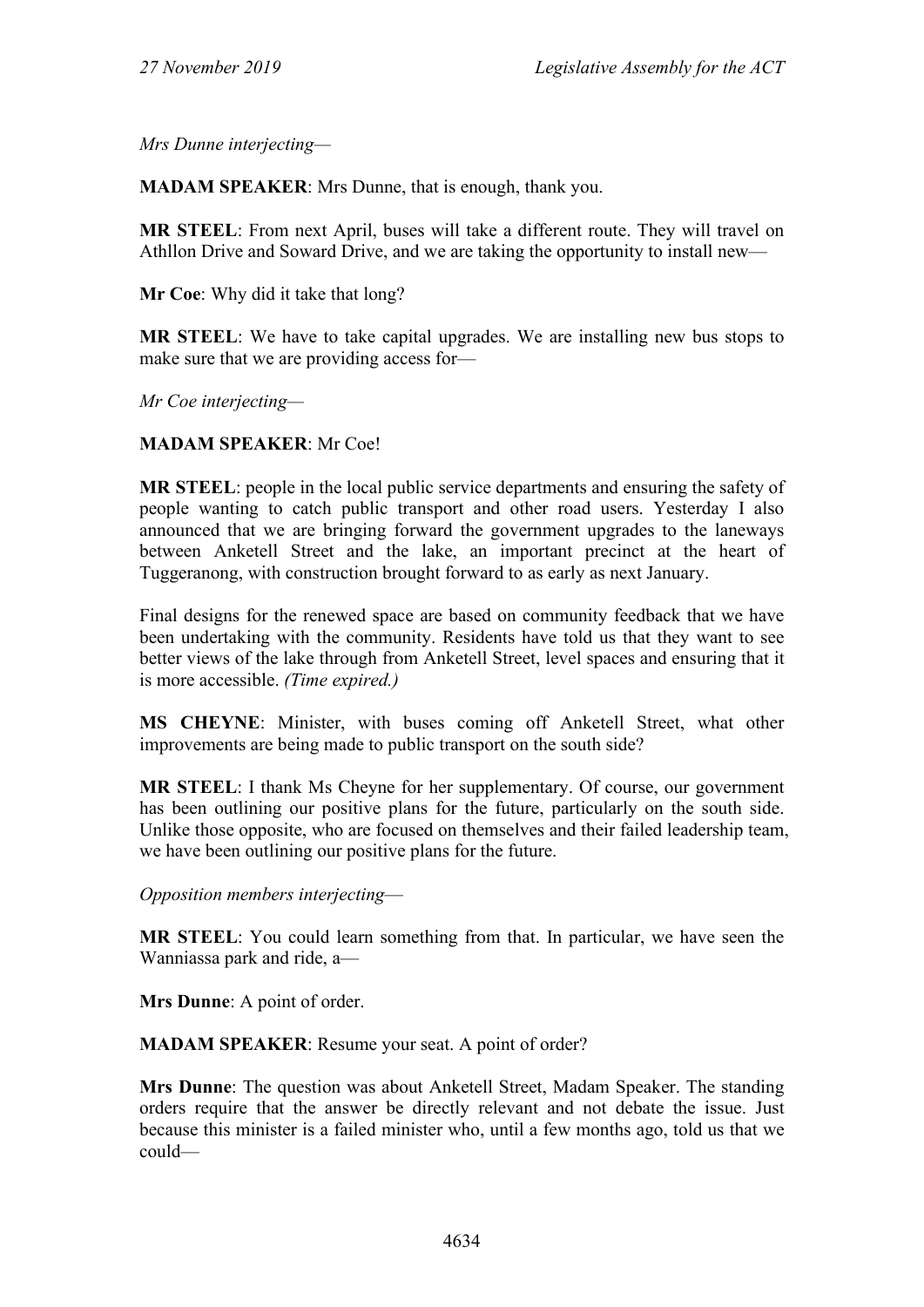**MADAM SPEAKER**: Mrs Dunne, sit yourself down. Sit yourself down, Mrs Dunne.

**Mrs Dunne**: I beg your pardon?

**MADAM SPEAKER**: I asked you to sit yourself down. There is no point of order.

**Mrs Dunne**: My point of order is that the minister needs to be directly relevant and not debate the issue.

**MADAM SPEAKER**: Mrs Dunne, the standing orders also state that a minister will be heard in a level of silence. I have not got through many question times when that standing order has been listened to. Minister, you have the floor. There is no point of order.

**MR STEEL**: The question was not about Anketell Street. If the member had been listening, she would have heard that it was in fact about other improvements that we are making to public transport on the south side. In 2017 we built a new bus stop on Athllon Drive, a new park and ride.

*Mr Coe interjecting*—

**MR STEEL**: I am very pleased today that we are announcing that we are expanding that park and ride by 30 spots—

*Mr Coe interjecting*—

**MADAM SPEAKER**: Mr Coe, you are about to be warned.

**MR STEEL**: to provide better access to public transport.

**MADAM SPEAKER**: Please continue.

**MR STEEL**: Thank you, Madam Speaker. There will be 30 extra spots, in addition to the 58 we already have. We are providing those extra spots based on community feedback that we have received, because these park-and-ride facilities have been used so much.

*Mr Coe interjecting*—

**MADAM SPEAKER**: Mr Coe.

**MR STEEL**: I am very pleased to say that in addition to that the ACT government is continuing work on the planning for a brand-new bus interchange at Woden something that is incredibly important—to upgrade the five-decade-old bus interchange—

*Mr Coe interjecting*—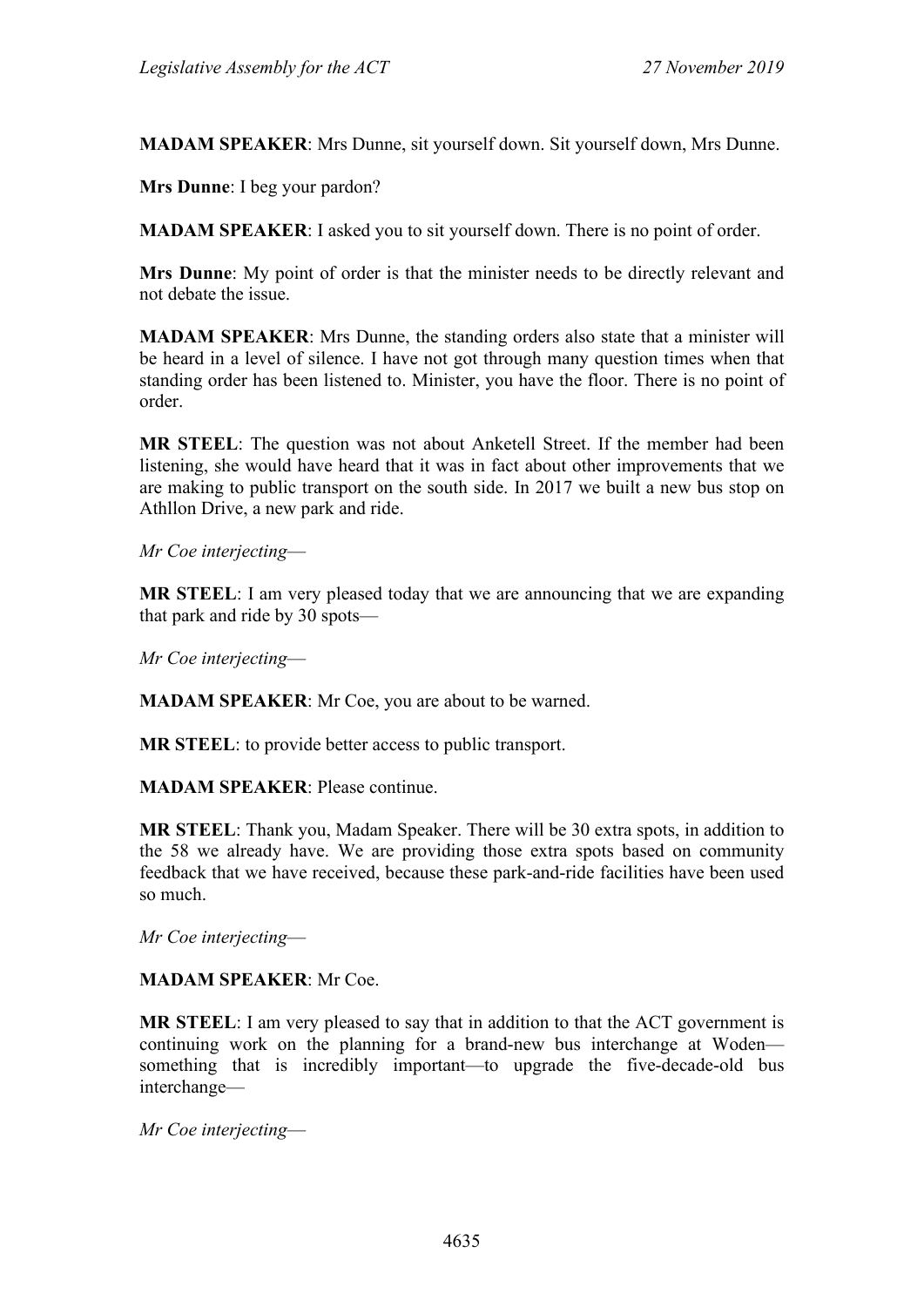**MADAM SPEAKER**: You are now warned, Mr Coe.

**MR STEEL**: to make sure that we are building for the future, to accommodate light rail and more buses. We are getting on with the work of bringing light rail stage 2 down to Woden, to provide better transport options for those on the south side, and stops for people who are living along Adelaide Avenue and Yarra Glen, who cannot currently catch a rapid bus. *(Time expired.)*

**MS CODY**: Minister, what steps is the government taking to keep Canberrans moving in Tuggeranong?

**MR STEEL**: I thank Ms Cody for her question and her interest in our investments and our plans for the south side.

The government is committed to making the Monaro Highway safer in particular, cutting travel times and improving capacity on this important freight corridor for our city and our region. The ACT government is bringing forward funding, with the commonwealth government, to start work earlier on the project—from as early as 2020-21—on the largest road project in the territory. The upgrades will keep Canberrans moving by removing at-grade intersections, particularly along the Monaro between Isabella Drive and Hindmarsh Drive. A focus will be on the Lanyon intersection and also the intersections around Hume to improve safety and cut travel time. Our government is committed to improving the Monaro Highway because we know from the recent AAMI report that it is one of the territory's most dangerous roads. These safety improvements will go a long way.

We are also committed to duplicating Athllon Drive, with design well underway to make commutes safer and faster for residents from Tuggeranong to Woden and through to the city. The project will see the duplication of a 2.4 kilometre stretch of road between Sulwood Drive and Drakeford Drive between Wanniassa and Kambah. We are also improving a stretch between Shea Street and Melrose Drive in Phillip.

As part of the works in Kambah and Wanniassa, I have asked the department to look, through the design process, at how we can add extra stops to provide better access to public transport for residents, particularly those living in the northern end of Wanniassa and Kambah. Our government is outlining our positive plans for the south side—

*Opposition members interjecting*—

**MR STEEL**: The lot over there are more focused on themselves than they are on anyone who lives in Tuggeranong, Woden, Weston Creek and Molonglo.

**Mr Parton**: Them's fightin' words!

**MADAM SPEAKER**: Mr Parton, we do not need your sense of humour.

*Members interjecting*—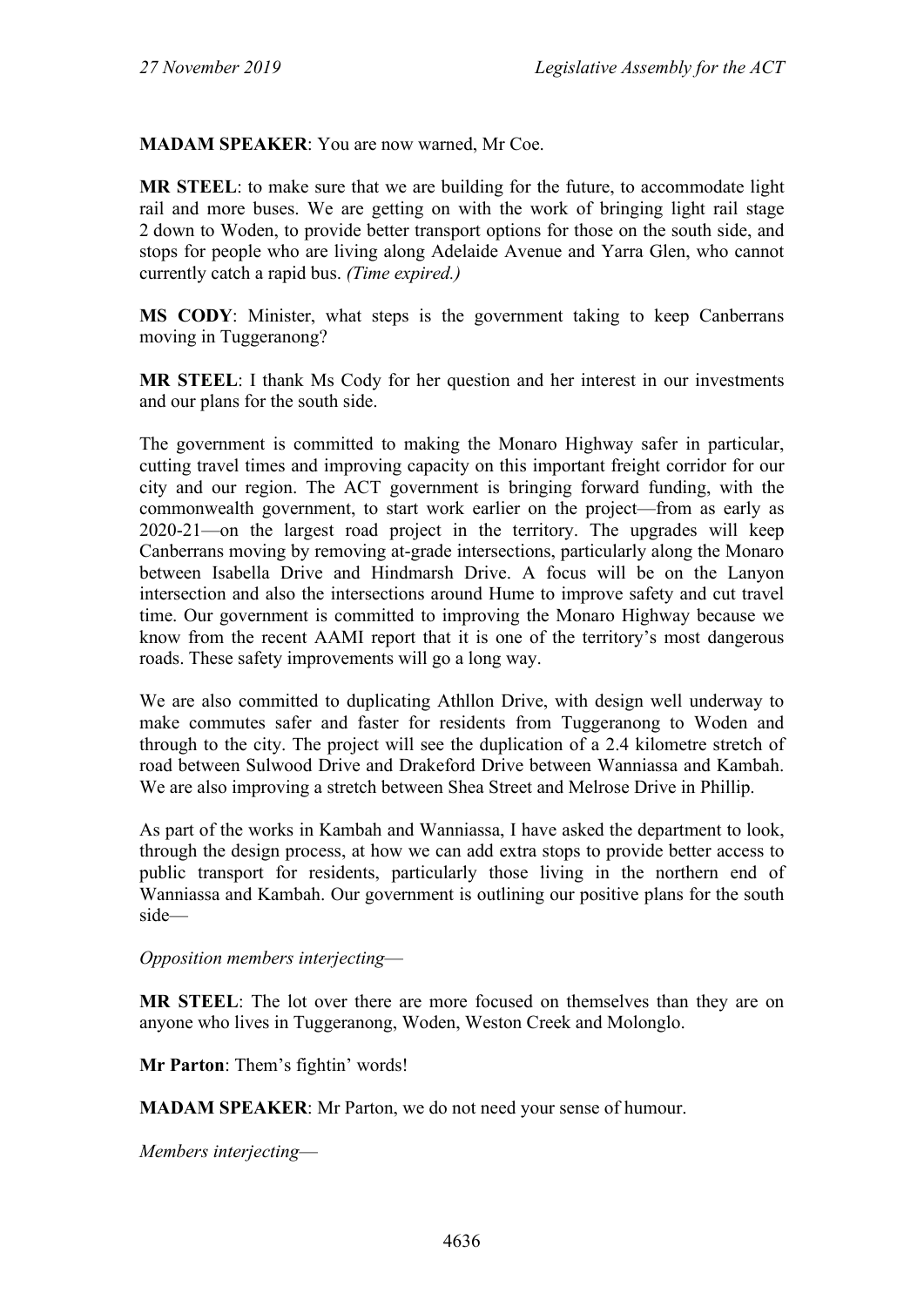**MADAM SPEAKER**: Colleagues, Mr Milligan has the call.

### **Mental health—patient services**

**MR MILLIGAN**: My question is to the Minister for Mental Health. I refer to your ministerial statement of 26 November related to mental health issues. Minister, in 2018-19, why did patients face an 11-hour wait for a bed in the mental health unit?

**MR RATTENBURY**: I thank Mr Milligan for an opportunity to focus on this matter again. As I outlined in my statement the other day, we have seen a significant increase in emergency presentations at the Canberra Hospital, a 137 per cent increase since 2014-15, which is an extraordinary rate of increase. This has certainly put some pressure on the system. But, as I outlined in my statement, despite those increases in presentations, we have, in recent times, been able to reduce the amount of waiting time that people are facing. Much of that time Mr Milligan refers to is actually what is known as bed block: people have arrived at emergency; they have been assessed; and they are simply waiting for an admission. I want to continue to bring those times down, but those times are coming down. I outlined in my statement some of the measures that have been put place to achieve that improvement. I thank the staff of Canberra Health Services for their diligent work in that space to bring those waiting times down.

**MR MILLIGAN**: Minister, why has the government allowed the situation to develop where there is such a high level of bed block for patients with mental health issues?

**MR RATTENBURY**: As Mr Milligan has now heard twice, we have had a 137 per cent increase in presentations since 2014-15. This is an extraordinary increase that has been difficult to keep up with but strategies have been put in place to help bring those waiting times down.

**MRS DUNNE**: Minister, during 2018-19 what contribution did high levels of mental health bed block make to long wait times in the emergency department?

**MR RATTENBURY**: I will have to take the detail of that on notice.

#### **Hospitals—emergency department data**

**MR HANSON**: My question is to the Minister for Health. Minister, the quarterly performance report is due by Saturday. Have you received the latest data related to emergency department treatment and what proportion of people who presented to our emergency departments last quarter were seen on time?

**MS STEPHEN-SMITH**: I thank Mr Hanson for the question. I have to clarify one of my earlier answers but I will get to Mr Hanson's question.

I think I stated that I had made a statement yesterday; it was 26 September. I got confused by the fact that it was the 26th that had been referred to in an earlier question.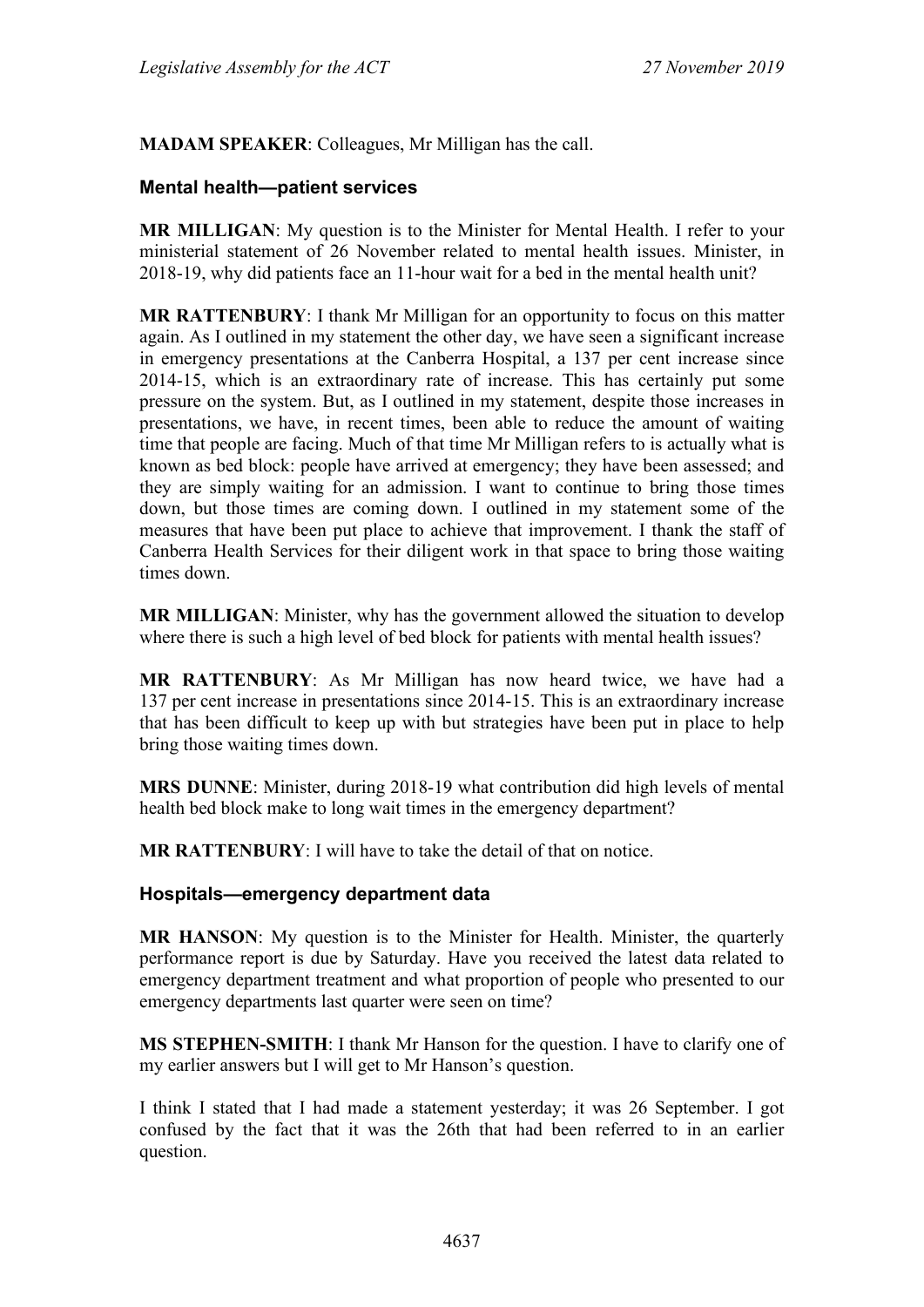To answer Mr Hanson's question, I have not received the quarterly report for the last quarter at this point in time.

**MR HANSON:** What are the latest results for categories 1 through to 5, and are you aware of any improvements or deterioration in those results?

**MS STEPHEN-SMITH**: I thank Mr Hanson for the question. I will take that question on notice. I note that the quarterly performance report is a whole-of-ACT report and that I do not receive regular reporting on the emergency department performance at Calvary Public Hospital Bruce in the same way I do for Canberra Hospital. But my understanding is that performance has been roughly on par with the previous quarter. That is exactly what I said was expected when I tabled the last quarterly performance report, noting that the next quarterly performance report will also cover much of the winter season which, as we know, was a particularly busy season.

**MRS DUNNE**: Minister, what document did you just put down when you said to Mr Hanson that you had not received the report?

**MS STEPHEN-SMITH**: I thank Mrs Dunne for the question. This is the quarterly performance report, April to June 2019.

### **Government—assistance for veterans and seniors**

**MR GUPTA**: My question is to the Minister for Seniors and Veterans. Can the minister update the Assembly on the results of the most recent seniors and veterans grants rounds?

**MR RAMSAY**: I thank Mr Gupta for his question. I am very pleased to report to the Assembly on the two grants rounds that have recently been held for seniors and for veterans. The seniors grants round has concluded and over \$68,000 worth of grants have been awarded to 12 organisations to help promote the social inclusion of seniors across the city. There are several initiatives designed to tackle elder abuse, programs to strengthen social inclusion, healthy eating workshops, upgrades and funding to men's sheds, and opportunities for seniors to engage with the arts.

In the veterans grants rounds, six organisations were awarded over \$42,000 in funding to help improve and support the lives of veterans in Canberra. Arts programs, nutrition programs, blacksmithing and social outings all attracted funding in these rounds.

There is a small amount of funding still available in the seniors grants pool, with opportunities for organisations to receive small grants of up to \$2,000 still available. A second round of veterans funding will open on 29 November—later this week with the opportunity for small grants of up to \$2,000 also available.

I am pleased that we have the opportunity to fund organisations to provide targeted and meaningful programs to improve the lives of our seniors and our older Canberrans.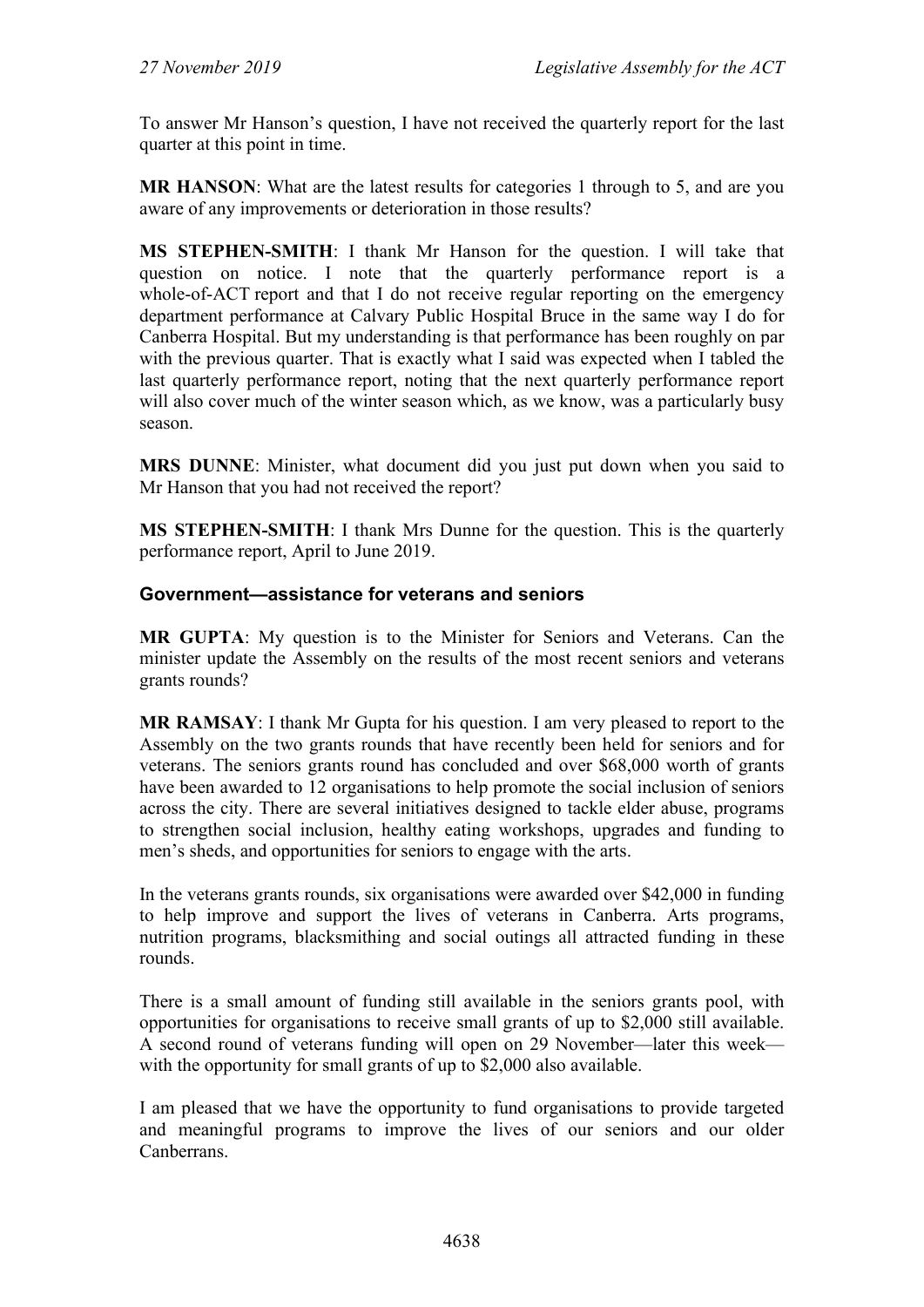**MR GUPTA**: Can the minister outline some of the organisations that received funding in the seniors grants round?

**MR RAMSAY**: I thank Mr Gupta for the supplementary question. I am absolutely delighted to outline at least a few of the highlights funded through this grant round. Legal Aid has received \$10,000 for their legal topics for older people diary 2020. This will provide information, advice and referrals to older Canberrans for issues they specifically face and will be an important resource to help supplement the OPALS service. I look forward to launching this later this year.

COTA ACT based in Hughes has received \$10,000 for their seniors cafe hub. The program will enable Canberra seniors to access the services, information and social inclusion that COTA ACT has to offer regardless of their geographic location. There are two key components to the project: a seniors community hub located in Hughes at the new men's shed and there is also an outreach seniors community hub cafe model which will operate on a monthly basis from various sites across Canberra.

The Tuggeranong Arts Centre has been granted \$10,000 for their hot air choir. This participatory arts program will see local musicians working with senior Canberrans to form a community choir.

The Forrest Men's Shed received over \$1,600 to help refurbish their meeting room and kitchen to improve the facilities available to men attending the shed. The money will help with the installation of a vertical cabinet, a dual sink and cupboards to improve safety for members who attend the weekly meetings at that venue.

**MS CODY**: Minister, can you outline some of the organisations that received funding in the veterans grants round, particularly those on the south side of Canberra?

**MR RAMSAY**: I thank Ms Cody for her interest in veterans and for her strong support for the south side of Canberra. The Woden Valley sub-branch of the RSL has received over \$5,700 for their veterans social arts program. Art therapy and arts engagement are gaining prominence in the serving and veteran communities by addressing and supporting the mental, social and physical health and wellbeing of veterans and their families. This project will see the delivery of a social art program for veterans over a six-week period, with the courses teaching skills in colour mixing, brush and palette knife techniques and the development of individual styles.

The South Canberra Veterans Shed received \$9,000 to enhance the workshop equipment and purchase additional workshop safety equipment, which will increase the capacity and capability of the South Canberra Veterans Shed.

The Cuppacumbalong Foundation received almost \$10,000 for their forging families—garden sculpture for veterans with young families. This builds on their previous programs to facilitate a profound experience for veterans and their families that will increase the resilience of inter-family bonds through engagement with welding and cold-metalsmithing to create a large garden sculpture.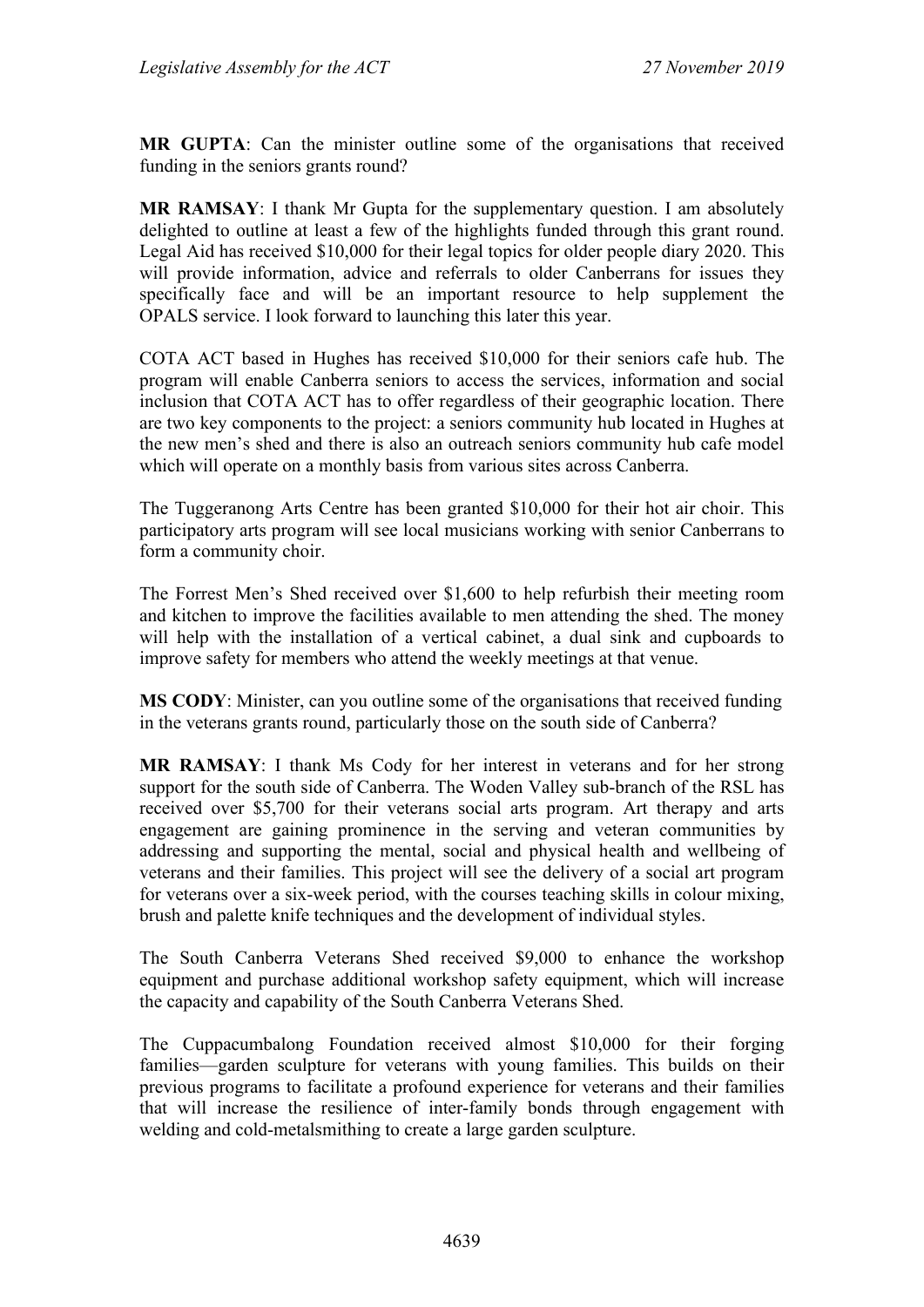Nutrition Australia also received almost \$10,000 for Operation Dinnertime, which will empower veterans to prepare healthy, affordable meals while creating social support networks and building resilience through an innovative food skills program.

I am always impressed by the breadth of applications we receive in our seniors and veterans grants programs, and I am glad that the government is able to continue to support our older Canberrans and our veterans across Canberra.

**Mr Barr**: I ask that all further questions be placed on the notice paper.

## **Supplementary answers to questions without notice ACT Ambulance Service—SPIRE project ACT Policing—staffing**

**MR GENTLEMAN**: I have some additional information I wish to provide to the answer I provided to Mr Wall's and Mrs Dunne's questions. I am advised that neither ESA nor ACTAS have been FOIed in the terms suggested during question time. I am informed by ACTAS that the project is in the early stages of consultation, including in relation to traffic flow for ambulances in and out of the proposed SPIRE centre. These and other matters will be considered as part of the design and planning stages. All aspects around response times and patient safety will feature prominently in any of these discussions.

ACTAS staff have participated in meetings regarding the SPIRE project. ESA and ACTAS will continue to work closely with agencies, including CHS and Major Projects, that are working to deliver SPIRE. ACTAS, along with Major Projects and the Minister for Health, also attended a recent public forum regarding the SPIRE project.

In relation to FOI, I draw to the attention of Mrs Dunne section 94 of the Freedom of Information Act 2016 regarding improper influence. As I said, FOIs are handled independently and are matters for the relevant decision-maker.

In relation to a question on police numbers earlier on, I wish to add to the answer I provided to Mrs Jones and Ms Lee as well as questions I took on notice in relation to the ACT Policing headcount. I thank chamber staff for helping me check the records, including a transcript from the annual reports hearings.

The 2018-19 financial year saw an increase in the total headcount, with 927 being the headcount number. I am advised that this is the highest staff employment number since 2010-11. It is fraught to make direct comparisons to the figures in annual reports from 2010-11, and those in more recent years, as the opposition continually seeks to do.

As successive Chief Police Officers have advised Mrs Jones and her colleagues at numerous annual reports hearings, prior to 2015-16 annual reports included enabling capabilities, such as the SRG, provided by the Australian Federal Police in the headcount figure. Since 2015-16 enabling capability has been excluded from the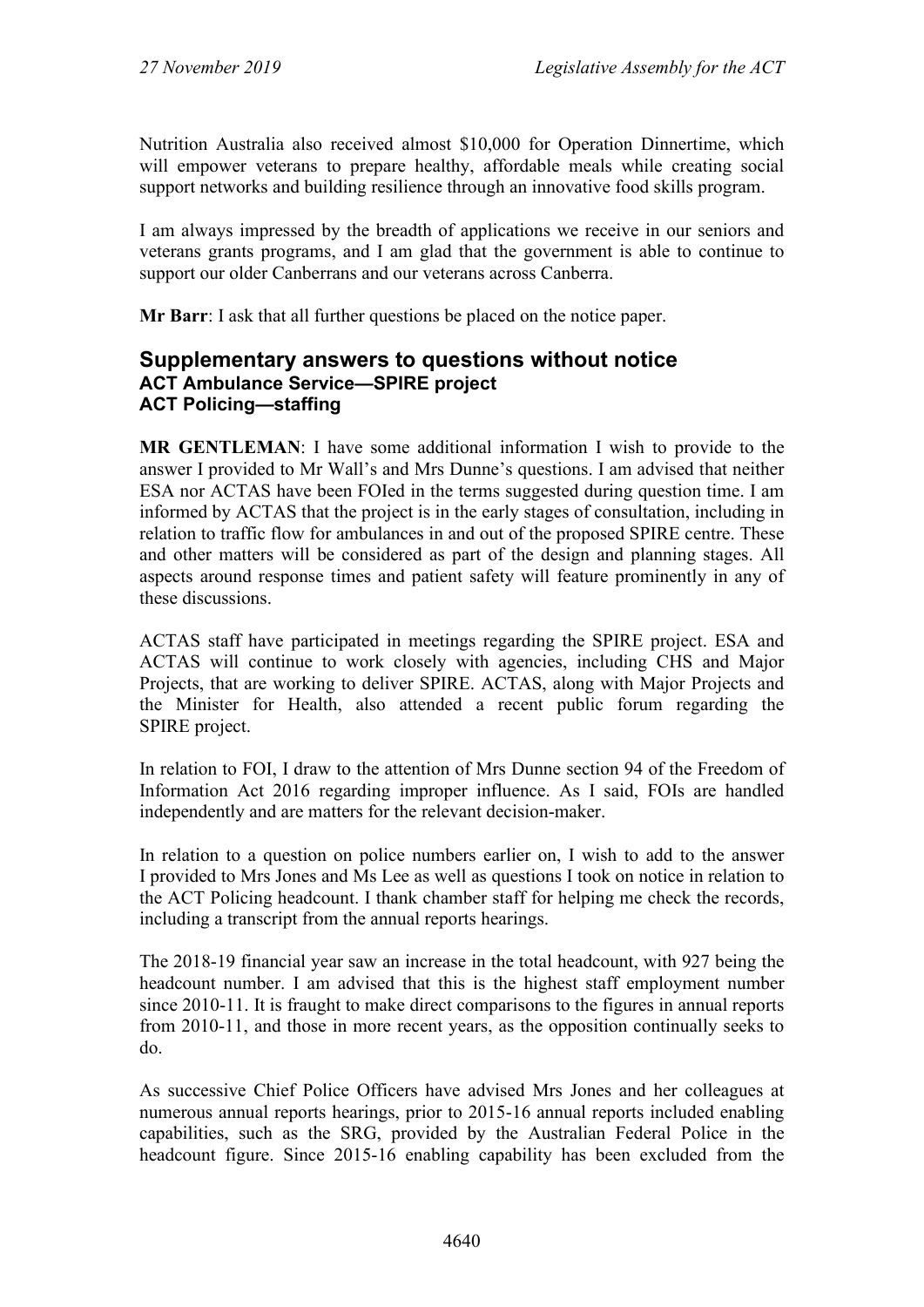headcount figure provided in annual reports. The opposition need to stop their scaremongering and accept the fact that they have voted against almost \$34 million of funding for an additional 69 FTEs for ACT Policing.

### **Hospitals—maternity services**

**MS STEPHEN-SMITH**: Noting that I took some detailed questions on notice earlier in relation to the management of miscarriages, I have some further information for the Assembly, but I will need to come back with some specific figures. I can advise the Assembly that women with early miscarriage may be cared for in Canberra Hospital emergency department or the early pregnancy unit of the Centenary Hospital for Women and Children. Depending on their particular diagnosis, home and social circumstances, options for safe management are discussed and agreed. The options range from expectant management, medical management or surgical management. These options are discussed with the woman, taking into account her particular circumstances and wishes. If a non-surgical option is chosen, women are carefully advised what to expect and when to return to hospital if any complication arises.

Canberra Health Services strives to provide everyone with high quality and compassionate care. Every day our hospitals and clinical staff strive to provide the best possible birthing services and to do this in a compassionate and supportive way. Unfortunately, as we have acknowledged previously, we are hearing through the inquiry into maternity services that that is not always everyone's experience. We acknowledge that there is further work to do to ensure consistent access to care and support for women and families. Again, I welcome the inquiry that is underway and look forward to its ultimate findings and recommendations.

## **Personal explanation**

**MRS DUNNE** (Ginninderra) (3.02): I raise a matter arising from question time today, under standing order 46, where I believe I have been misrepresented.

**MADAM SPEAKER**: You want to make a comment to that, Mrs Dunne?

**MRS DUNNE**: Yes.

**MADAM SPEAKER**: Please.

**MRS DUNNE**: In answer to a question today Ms Stephen-Smith said that I said that the front door of the hospital was near Gilmore Crescent. I did not mention the front door and the question was quite clear—it was about the location of SPIRE. Ms Stephen-Smith needs to be careful so as not to misrepresent what people say in this place.

## **ACT Health—SPIRE project Statement by member**

**MRS DUNNE** (Ginninderra) (3.03), by leave: I would like to read and then table for the information of members the response to the freedom of information request made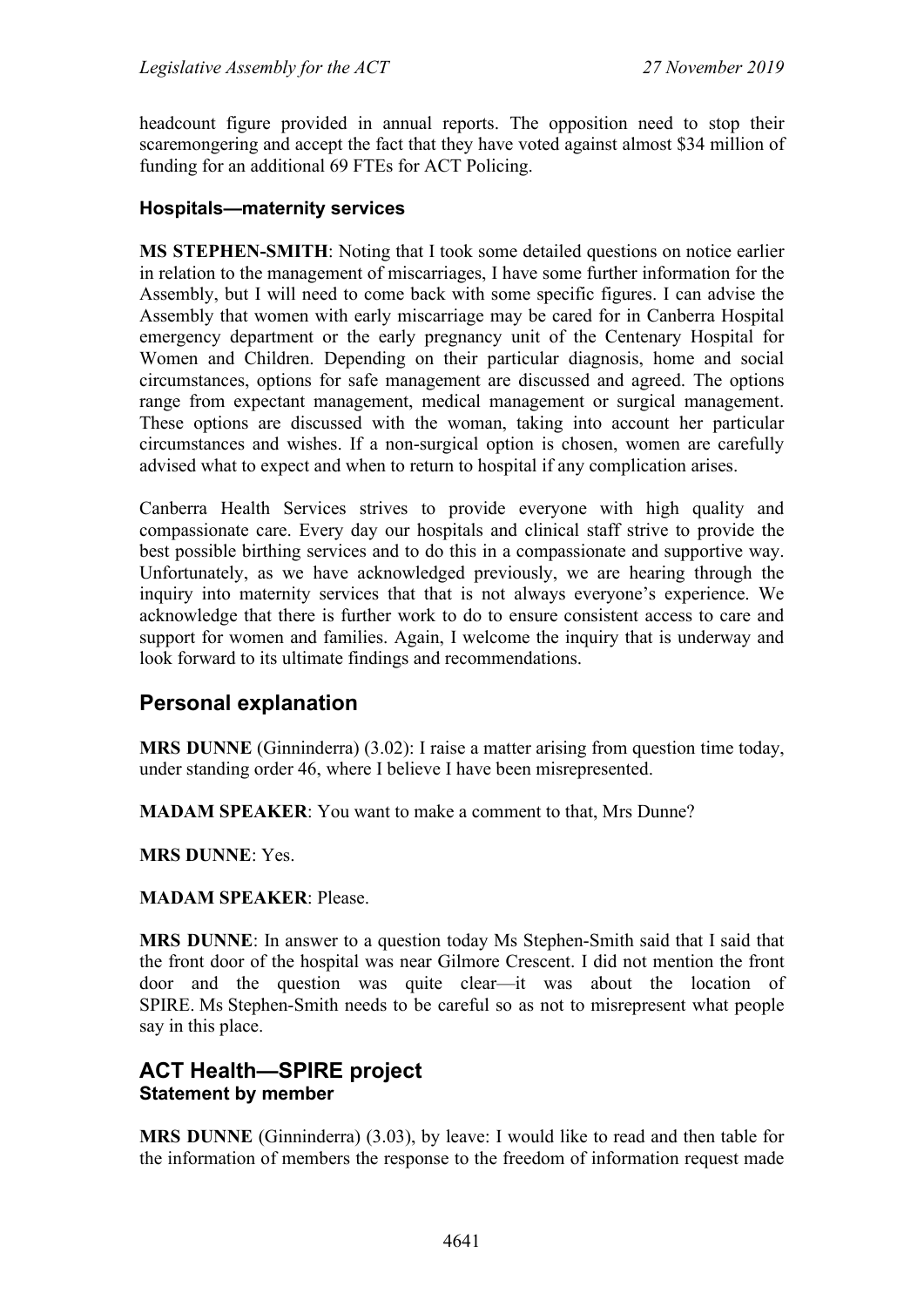that Mr Gentleman says I have not made. His staff need to check before they give him advice in this place. I sought documents dated from 1 November 2016 related to the change in the scope, location, timing and estimated cost of the SPIRE project, in particular, briefs for ministers relating to SPIRE, documents related to the transfer of responsibility for SPIRE; communications strategies; planning documents related to SPIRE, including traffic and other studies; correspondence with other directorates, unions, professional organisations; documents relating to meetings to discuss SPIRE, including agenda and minutes of meetings; costing of the SPIRE project; contracts related to the planning for SPIRE's main works and the SPIRE project enabling works; and any relevant documents associated with the SPIRE project.

In response I was told the ESA did not have any documents. My staff went back to the ESA to clarify this and the final response we received on 13 November was:

Thank you for your email checking JACS response to your FOI application for the SPIRE project.

To the best of my knowledge and the information received from ESA Ministerial Services, I confirm that the ACT Ambulance Service reported that it holds no records in relation to this FOI scope. Subsequent to your query, this information was re-confirmed as correct.

I seek leave to table those documents.

Leave granted.

**MRS DUNNE**: I table the following papers:

Freedom of information request—SPIRE Project—

Copy of email correspondence between Keith Old and Julia Bowden, Assistant Director, Freedom of Information Governance, Coordination and Reporting, Justice and Community Safety Directorate, dated 13 November 2019.

Copy of letter to Mrs Dunne from David Hart, Information Officer, Justice and Community Safety Directorate, dated 13 November 2019.

I now seek leave to move the motion circulated in my name.

Leave granted.

#### **MRS DUNNE**: I move:

That, in accordance with standing order 213A, the Minister for Police and Emergency Services table all documents held by the ACT Ambulance Service that relate to consultation on the SPIRE Project.

I move this motion because the information is unclear. As an experienced parliamentarian, as someone who worked in FOI before I was in this place and as someone who has made a large number of FOI requests it seems improbable to me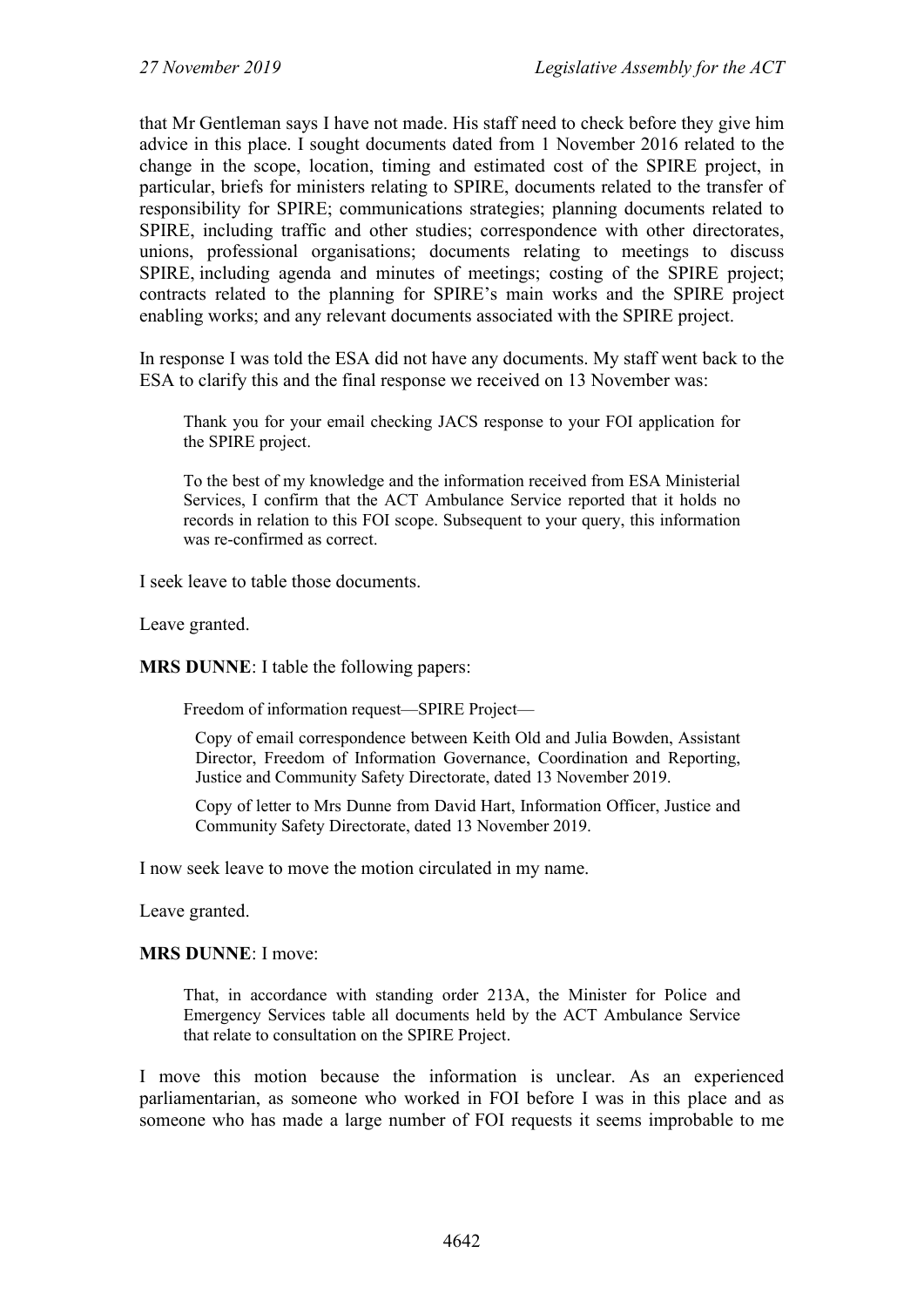that an agency as important in this whole project as the ACT Ambulance Service holds no documents—not one piece of paper.

**Mr Parton**: A bit extraordinary.

**MRS DUNNE**: As Mr Parton said, it is extraordinary. I call upon the minister to ensure that the information I and my office received is correct. Mr Gentleman also needs to ensure that the information he gives in this place is correct. He just stood up and said that he had been advised that I had made no such freedom of information request.

Today I am calling on the minister to use the provisions of the standing orders that have been agreed in this place and used effectively on a number of occasions to put on the record the documents in the possession of the ACT Ambulance Service.

**Ms Lawder**: Which should have been given beforehand.

**MRS DUNNE**: I should have had access to them before. There is nothing in the scope of those documents that should exempt them. The handling of this freedom of information request does a disservice to this place. I commend the motion to the Assembly.

**MR GENTLEMAN** (Brindabella—Manager of Government Business, Minister for Advanced Technology and Space Industries, Minister for the Environment and Heritage, Minister for Planning and Land Management and Minister for Police and Emergency Services) (3.07): I thank Mrs Dunne for the motion. I reiterate that the advice to me is that neither ESA or ACTAS have been FOIed in the terms suggested during question time. If this motion goes forward I will look to any documents that have been provided by ACTAS or the ESA.

Question resolved in the affirmative.

# **Planning—Coombs**

Debate resumed.

**MR HANSON** (Murrumbidgee) (3.08): I would like to start by praising Mrs Jones for bringing this motion on, and commend her on her hard and continuous dedication to the work she has done not only on the Coombs peninsula issue but also more broadly across the suburb of Coombs, on many other issues. I will not repeat what Mrs Jones has said because I think she has laid out the case very well, with the support of Mr Parton and others in this place. What I would like to do is add the voice of a local resident, Mr Suhaan Bhagria, who is currently doing work experience in my office and who is a resident of Coombs. These are his thoughts:

The petition of the Coombs Peninsula communicates that it is a public asset, and the residents are not content and on board with development, as we have procured over 500 signatures.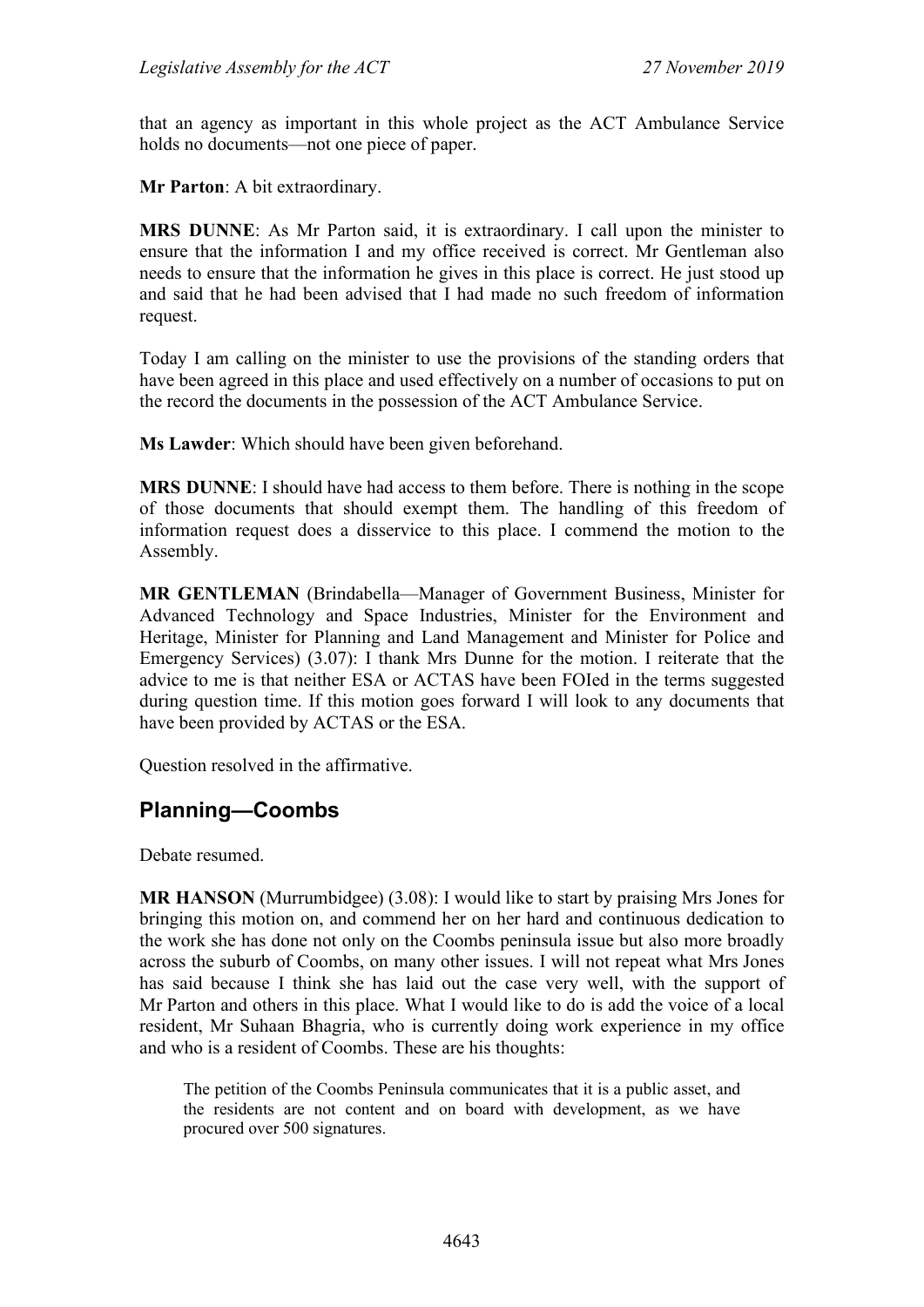We have established almost all of Coombs for housing purposes, and the preservation of the Peninsula is vital, as there is wildlife such as the pink-tailed worm-lizard and platypus.

The additional 30 dwellings that the government is trying to develop in Coombs is not taking into consideration the natural preservation and the satisfaction of the residents. People purchased properties specifically on the understanding that the green space would not be developed.

The lack of trees in Coombs is quite frightening and developing on the Peninsula is unnecessary and reduce the numbers even further. The government is sacrificing the last natural space that Coombs has. They are choosing development over natural green space.

Therefore, I call on the government to protect the Coombs Peninsula from a multi-dwelling development and I commend the motion to the Assembly.

I would like to recognise Suhaan in the gallery, as well as Verity Beman from his school, Canberra Grammar, who has come in to listen to the input that he has made to this speech. I reiterate and support the very important points that Mrs Jones and Mr Parton have made in this debate, as well as Ms Le Couteur.

**MR GENTLEMAN** (Brindabella—Manager of Government Business, Minister for Advanced Technology and Space Industries, Minister for the Environment and Heritage, Minister for Planning and Land Management and Minister for Police and Emergency Services) (3.11): I thank Mrs Jones for her motion on the Coombs peninsula. The government has, on many different occasions, spoken to its vision of Canberra as a sustainable, competitive and equitable city that is a great place to live not just today but for the community of tomorrow.

Only last year I approved the ACT planning strategy 2018 to provide a clear, robust and contemporary urban planning framework that will guide our growth and prosperity into the future. Relevant to the matters raised by Mrs Jones's motion, the strategy recognises the importance of protecting the many defining characteristics of our city that we value so much—our green space, diversity of lifestyle choices and bushland setting. It recognises the imperative to balance these while supporting infill to achieve a more sustainable and livable city.

These values inform the government's decision-making around the supply of land to meet the needs of our growing and changing city. The indicative land release program, the ILRP, aims to make sure enough land is released to the market every year to cater for Canberra's growth and change.

Canberra's growth is undeniable. By 2023 we expect that approximately 32,000 more people will call Canberra home. Mrs Jones quite rightly acknowledges that the ILRP signals the release of residential and multi-unit blocks in Molonglo Valley. A stable supply of new homes, available in a variety of locations and at different price points, contributes to Canberra being an attractive place in which to live and buy a home.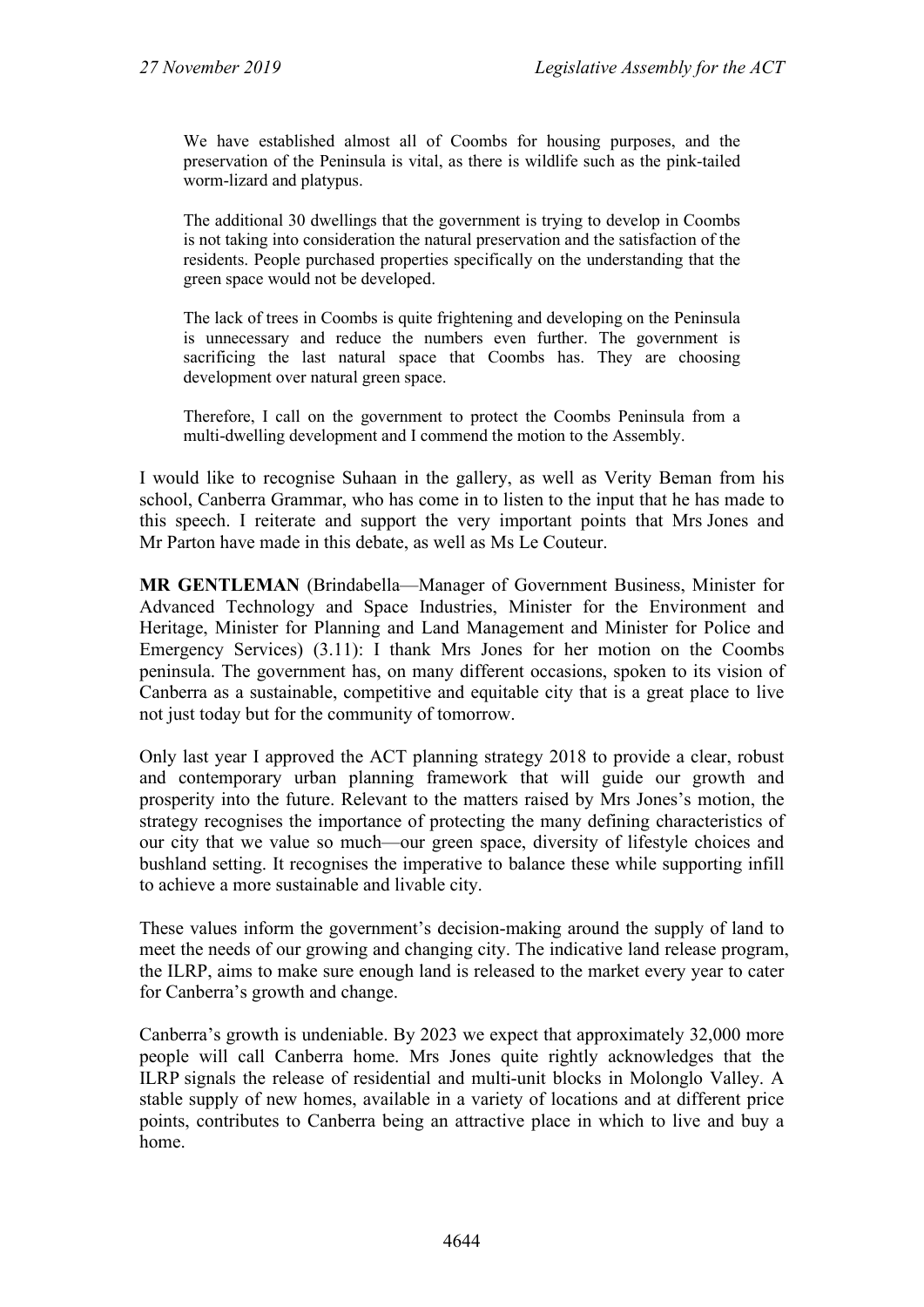The development of the Molonglo Valley has been informed by numerous environmental and planning assessments over more than one decade under both ACT and commonwealth legislation. The Molonglo Valley, Coombs and the Coombs peninsula were originally zoned for urban residential development back in 2008 through amendments to the Territory Plan and the National Capital Plan. Variation 281 applied a Territory Plan residential RZ1 suburban zoning to the future Coombs peninsula urban area. The Legislative Assembly at the time approved this amendment. On a very practical level, this means that the Coombs peninsula has been identified for residential development, and particularly single dwelling development, since 2008.

Broadly speaking, the environmental assessments demonstrated that the Coombs peninsula had low environmental value; therefore it was not suitable for inclusion in the Molonglo River reserve. Its past status as a pine plantation had already degraded the environmental values of the land.

Commonwealth environmental approvals also recognised that a small portion of land within Coombs peninsula had low quality habitat potential for the pink-tailed worm-lizard and was unlikely to be recolonised through rehabilitation. Commonwealth environmental approval for development of the Coombs peninsula remains valid today, provided development occurs that is consistent with those approvals.

Plans for the Molonglo Valley include lots of open space for a diverse range of sport and recreation, including the opportunities within the Molonglo River reserve. Some of these parks and reserves have already been developed, while others will occur as development proceeds in the Molonglo Valley over the next 15 to 20 years.

The Territory Plan map and ACTmapi, which is the government's interactive mapping service, have both shown the future residential development intention of the Coombs peninsula since 2008. For the last two years there has been a sign on the site identifying it for future development. The government has openly and publicly communicated its intention to continue to develop Coombs, including the residential development on the Coombs peninsula.

Ongoing discussions about this intention have been well canvassed through the estate development plan subdivision development application and subsequent proceedings in the ACT Civil and Administrative Tribunal. Consent orders made by ACAT in 2012 required the government to remove the Coombs peninsula from development until a plan of management was released for the Molonglo River reserve. The plan of management is now the Molonglo River reserve management plan, which formally commenced in July this year. The plan protects 1,280 hectares of the river, heritage sites, native plants and animals, and recreation areas.

The development of the peninsula will require future statutory environmental and planning approvals under the provisions of the ACT Planning and Development Act 2007. These have not commenced.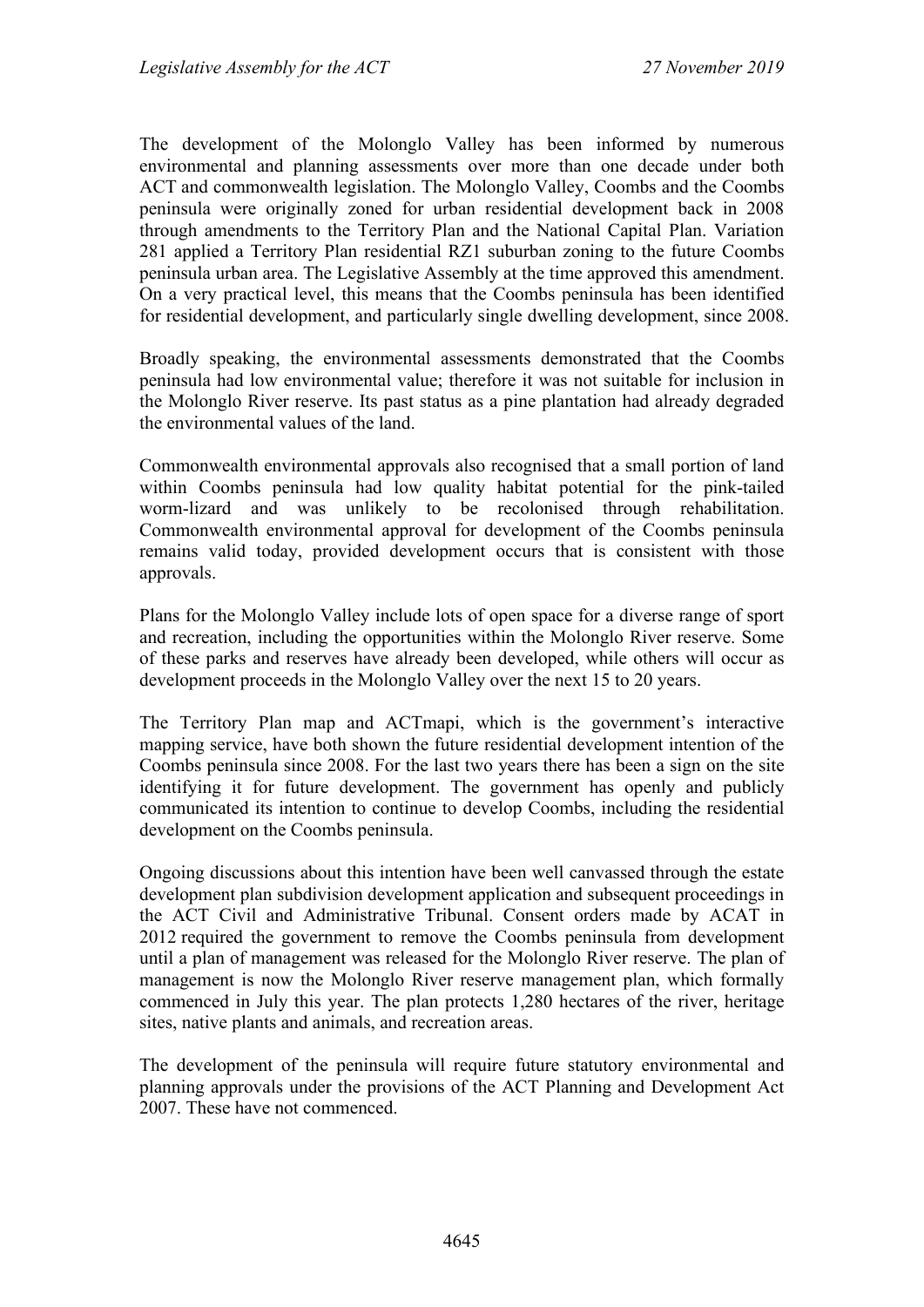The future subdivision development applications will confirm the area's zoning subdivision pattern and the number and type of residential dwellings. The planning for the development will take into consideration the requirements of the Territory Plan, including the outcomes of environmental and tree surveys, stormwater management to protect the Molonglo River and environmental values within the river reserve, and the recommendations of a bushfire risk assessment.

Given the findings of previous environmental studies, it is unlikely that the development application would seek this area to be rezoned for recreational purposes. As such, it is not considered necessary to withdraw the Coombs peninsula from the land release program.

I appreciate the concern that some residents of Coombs have raised regarding the future use of the remaining part of the peninsula. I can understand that, as this land is yet to be developed, there may be a perception that it should remain open space. Yet the planning for Coombs and the wider Molonglo Valley has always indicated that this area has been allocated and is proposed to be developed for residential purposes. This has been the case since variation 281 to the Territory Plan took effect in 2008.

As I have mentioned, the proposed land uses in this area have been determined through numerous planning and environmental assessments, with consideration to the various opportunities and constraints of the area, in addition to its desired future character. Land uses and development will be confirmed through the future development application process under the Planning and Development Act 2007 and the determination by the independent planning and land authority.

**MS CODY** (Murrumbidgee) (3.18): I must say that I am a bit baffled by this motion. I might just be a hairdresser from Kambah with a strong interest in the development of international human rights jurisprudence, but I cannot figure out how the Liberals got to where they are on this one. Mr Coe is well and truly on the record as saying he would like to bulldoze high-value nature conservation areas to build houses, yet they seem to want to preserve a bit of land that used to be a pine plantation and is of no particular value.

The Liberal Party are effectively saying that they will develop any green space land apart from this one parcel. Is this giving notice that the Liberal Party is repudiating Mr Coe's position on land development? It is normally polite to at least sack a leader before going around and backflipping on all of his positions. Is this the price of him staying, or is the plan to preserve this area and bulldoze high-value conservation areas for housing?

Maybe, after so long in opposition the Liberal Party has decided to try an innovative new policy approach: pave paradise to put up a parking lot, but preserve the scraggy bits of not very much, just to tease conservationists with. If this is the new approach of the Canberra Liberals, I look forward to coal juggling in the chamber. As an advocate for vocational education, I would like to note that all Canberrans are able to enrol in the excellent performing arts courses at the CIT, but I am not sure whether juggling or clowning are part of the course. I am sure the not-quite leaders of the opposition—all four of them—are investigating and will let us know.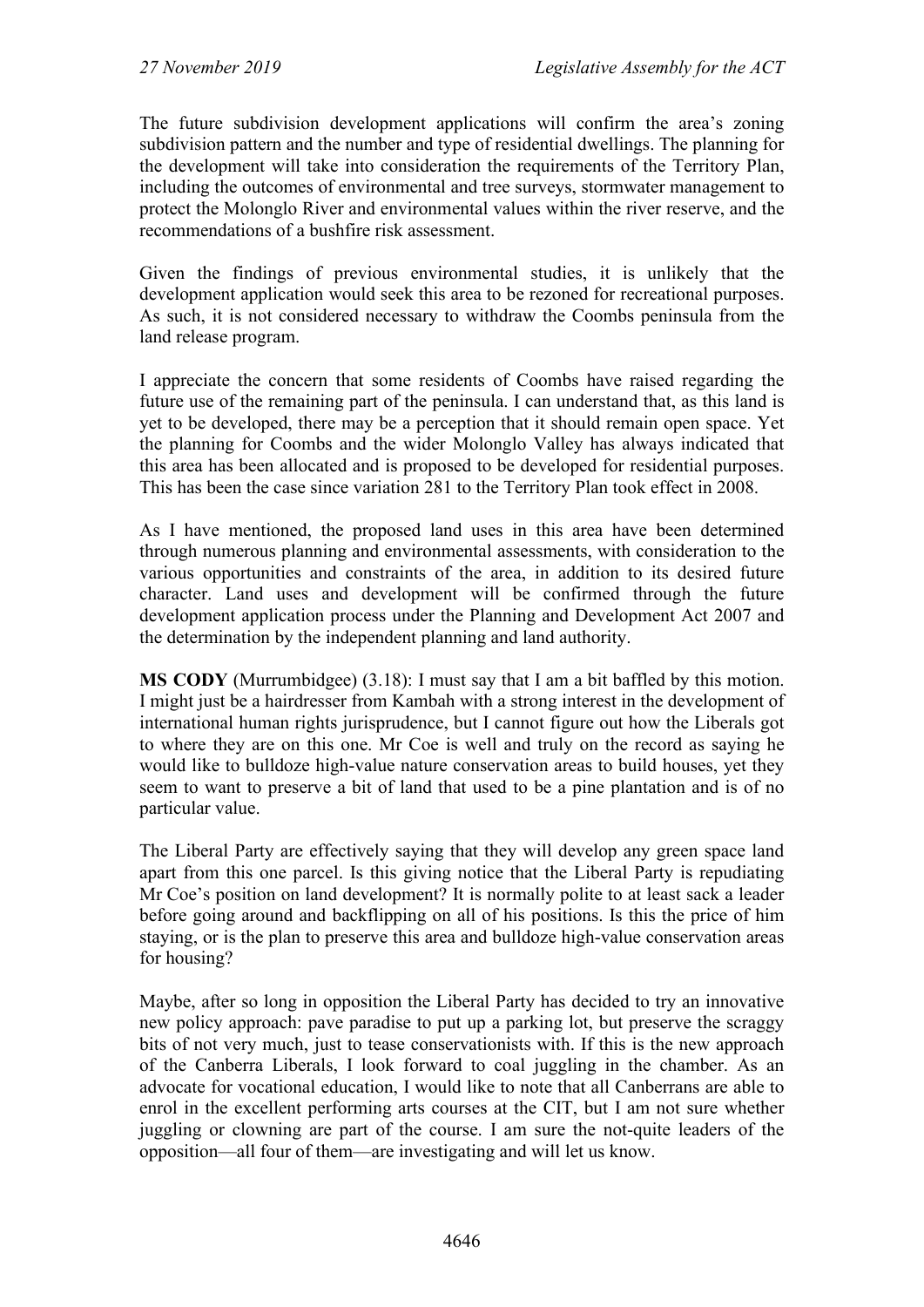Whilst I would like to continue making fun of the opposition, I will, for a moment, take this motion seriously—not because it deserves it but because it does not. Yes, there are some people who have houses over the road and who, despite the government's published intention to build on the site, had a go at a bit of property speculation that it would end up being a park. Once the new houses on the end of the peninsula are built, I am sure they will get over it, because Coombs is a grouse suburb.

Other than them, this motion seems to represent the worst of Liberal policymaking doing the opposite of what they say their principles are. It is probably why the people of Canberra have not let the Canberra Liberals anywhere near power in decades, because they will sell out their policies to the first lobby group that wanders past. I understand that they do not like us and are having a bit of a go at trying to make life inconvenient for the government. It is just a bit weird that they would sell out their own positions so hard in order to do so. But I am sure the government will respond by getting on with the job and ignoring the silliness.

**MRS JONES** (Murrumbidgee) (3.21): Speaking to the amendment and in closing, the Canberra Liberals will be supporting the Greens amendment today as it strengthens the statement that will be made by the Assembly about this matter.

I welcome Ms Cody coming out as being against Coombs peninsula, describing it as "scraggy bits of not very much". I am sure the community will love to hear that. She might wonder, as the minister does, where this has come from. This has come from 550 residents in Coombs.

We on this side of the chamber are in fact open to and welcoming of conservation options which look after enough of the local environment to allow for native animals to flourish, and for people to enjoy the natural environment close to their homes. That is the way that the whole of the ACT has been developed—in particular, in older areas, where there has been the maintenance of tree growth in areas that families can enjoy, people with pets can enjoy and so that people can maintain a certain level of exercise and mental health respite.

Unfortunately, the Suburban Land Agency has already started tipping over trees in Coombs peninsula and digging holes. Ms Le Couteur informs me that the holes have been filled in again, but it was quite distressing for residents to see that. The assertion that it is only residents whose houses face onto the nature reserve who value this place is incorrect. That is wrong.

I look forward to continuing to keep an eye on this matter. Today the Assembly will speak on behalf of the current residents of Coombs, who have a right to have some say over their own area. This is a democracy, and that is the purpose of votes in this chamber. Today the preference of the residents of Coombs will be heard by this government.

Amendment agreed to.

Original question, as amended, resolved in the affirmative.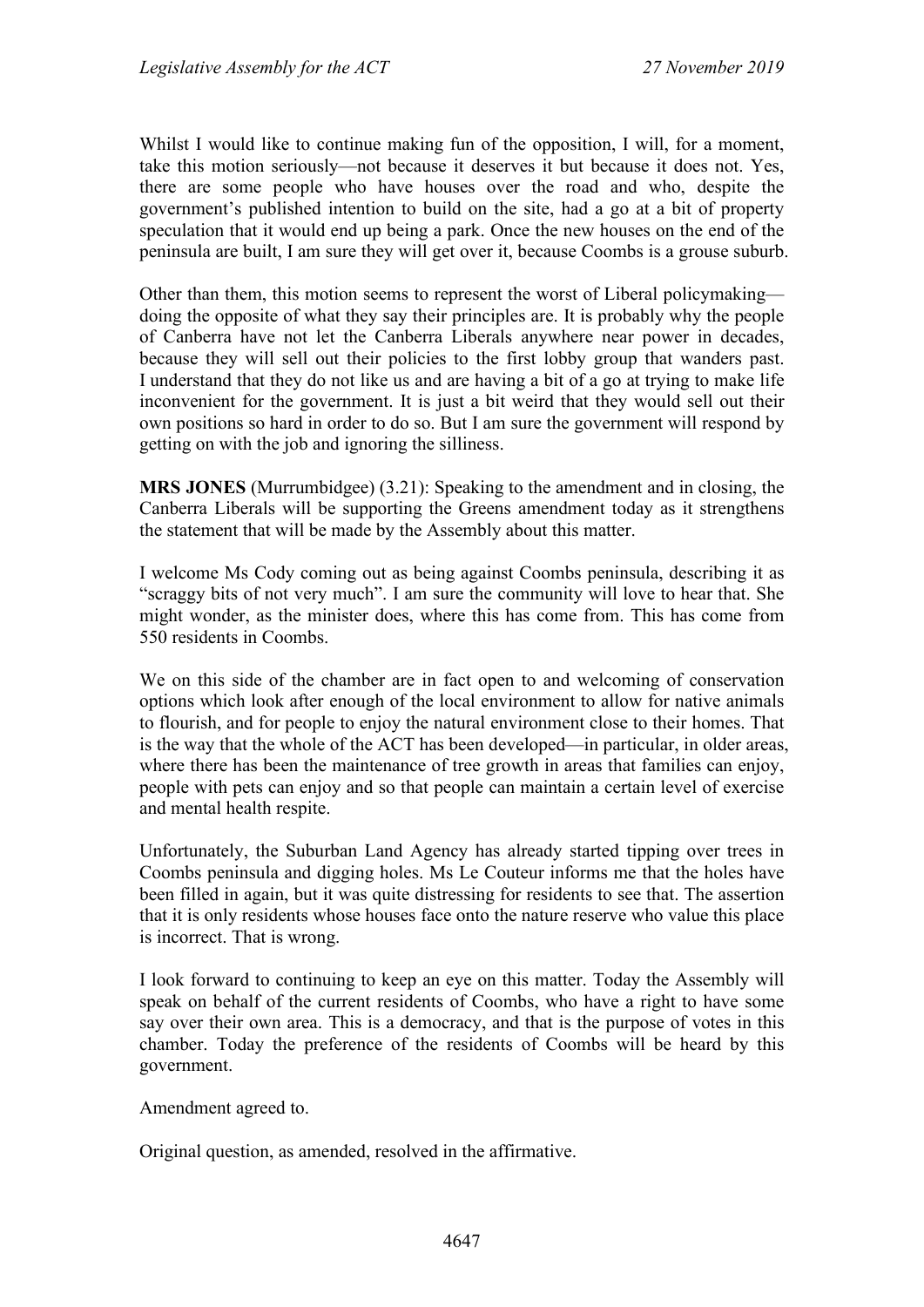## **Water security**

**MR GUPTA** (Yerrabi) (3.24): I move:

That this Assembly:

- (1) notes that:
	- (a) Australia is facing significant water constraints;
	- (b) from late 1996 to mid-2010, much of southern Australia experienced a prolonged period of severe dry conditions known as the Millennium Drought;
	- (c) in 2006, then Prime Minister John Howard described the drought as a "one in a thousand years" drought, yet we are seeing more droughts of that severity more often;
	- (d) conditions across the Murray Darling Basin are at their most severe in 120 years of records;
	- (e) Australia's water security has already been significantly influenced by climate change, rainfall patterns are shifting, and the severity of droughts has increased; and
	- (f) these conditions have placed significant pressure on water availability in the ACT;
- (2) further notes the ACT Government's achievements in ensuring the ACT's long-term water security, in particular, the significant investment made by the ACT Government:
	- (a) to increase water storage, with capacity in the ACT growing around 35 percent from 205 gigalitres to 278 gigalitres since 2012;
	- (b) to add new water sources, including stormwater harvesting and reuse at the neighbourhood level in the inner north;
	- (c) to oversee major reductions in demand on water resources through increased efficiency as a result of water sensitive urban design and permanent water conservation measures; and
	- (d) in 2010, the ACT introduced a scheme of permanent water conservation measures, administered through Icon Water, which includes rules and guidance around matters such as garden and lawn watering, pool filling, and cleaning with potable water which are mandatory and enforceable; and
- (3) calls on the ACT Government and Icon Water to:
	- (a) continue to implement and promote the comprehensive ACT Water Strategy, *Striking the Balance 2014-2044*, which provides the basis for continuing to support current and future growth, achieve desired environmental outcomes and be responsive to climate change; and
	- (b) hold consultations with water stakeholders and relevant experts and report back to the Assembly on the Government's findings from these consultations before 1 July 2020.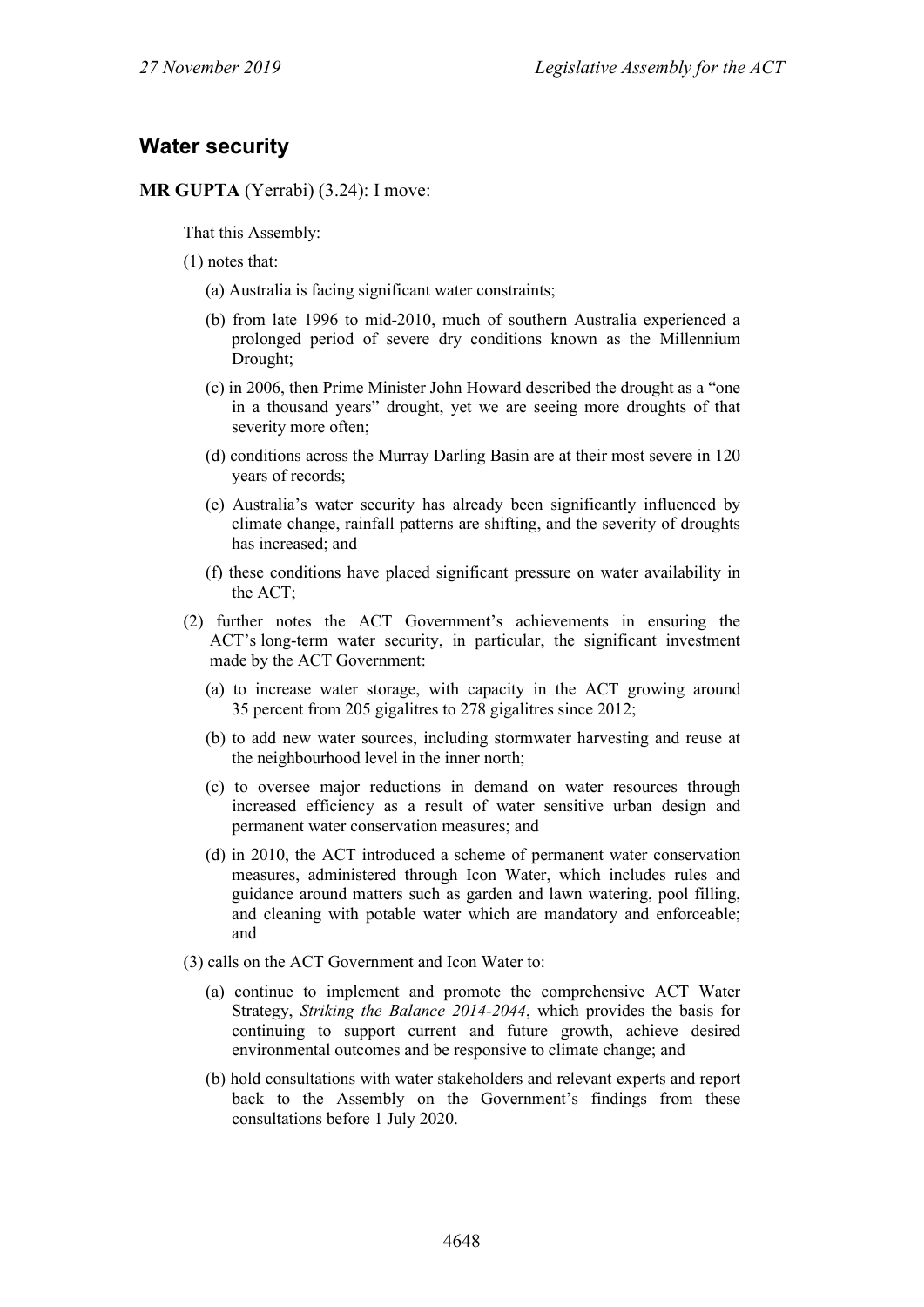These days on Facebook you can update your status on how you are feeling. If I updated my status on Facebook, it would say "feeling stressed". Why? It would be because we all need to be aware of the current and emerging water stress that we need to respond to. In 2016 the United Nations water agency said that in nine years two-thirds of the world's population would be living in water stress conditions. Madam Speaker, if we take this chamber as the world, this part of the chamber will be living in water stress conditions and maybe the gallery part of the chamber will be okay for now.

What is apparent is that we need to start considering how we approach water and we need to get the message out about water conservation now, not just when it gets tough. I am pleased to bring this incredibly important topic to the Assembly today so that we can start a conversation on long-term water security and efficiency in the ACT.

Madam Speaker, Australia is facing significant water constraints. From late 1996 to mid-2010, much of southern Australia experienced a prolonged period of severe dry conditions known as the millennium drought. In 2006, then Prime Minister John Howard described the drought as a one in a thousand year drought. However, since then we have seen more droughts of that severity more often and, with the effects of climate change, our water security is challenged further.

In the ACT our water systems are secure at present due to the infrastructure investment into our water system. However, our jurisdiction has been always a forward-thinking one. I believe that it is our responsibility to act pre-emptively on future and current challenges so that we do not reach a point where it impacts our lifestyle and our environment is compromised.

It has been five years since the *ACT water strategy 2014–44: striking the balance* was released. I am pleased to be calling on the government to hold consultation with stakeholders and relevant experts to discuss how we are on track with our plan and report back to the Assembly on the government's findings from these consultations before July 2020.

I would now like to draw attention to the daily water consumption we all engage in. For example, a one-minute shower uses up to 15 litres of water; washing your dishes by hand uses 18 litres of water; and a sprinkler going for an hour uses a whopping 1,000 litres of water. Water is a scarce resource in many parts of Australia and in the world. As we go into the future it is important that we treat it as such.

In recent years, low rainfall in many parts of Australia has led to low water storage levels, causing concern about the adequacy of water supplies. Population increase in Australia and Canberra is also putting more pressure on water supplies. As we face a changing climate and rising temperatures, we are seeing much higher rates of evaporation of water.

The combination of climate change and increasingly dry conditions we are seeing in Australia means that water is scarce and will become more scarce in the future. There is no doubt that water is absolutely essential. Wherever water flows on earth, you will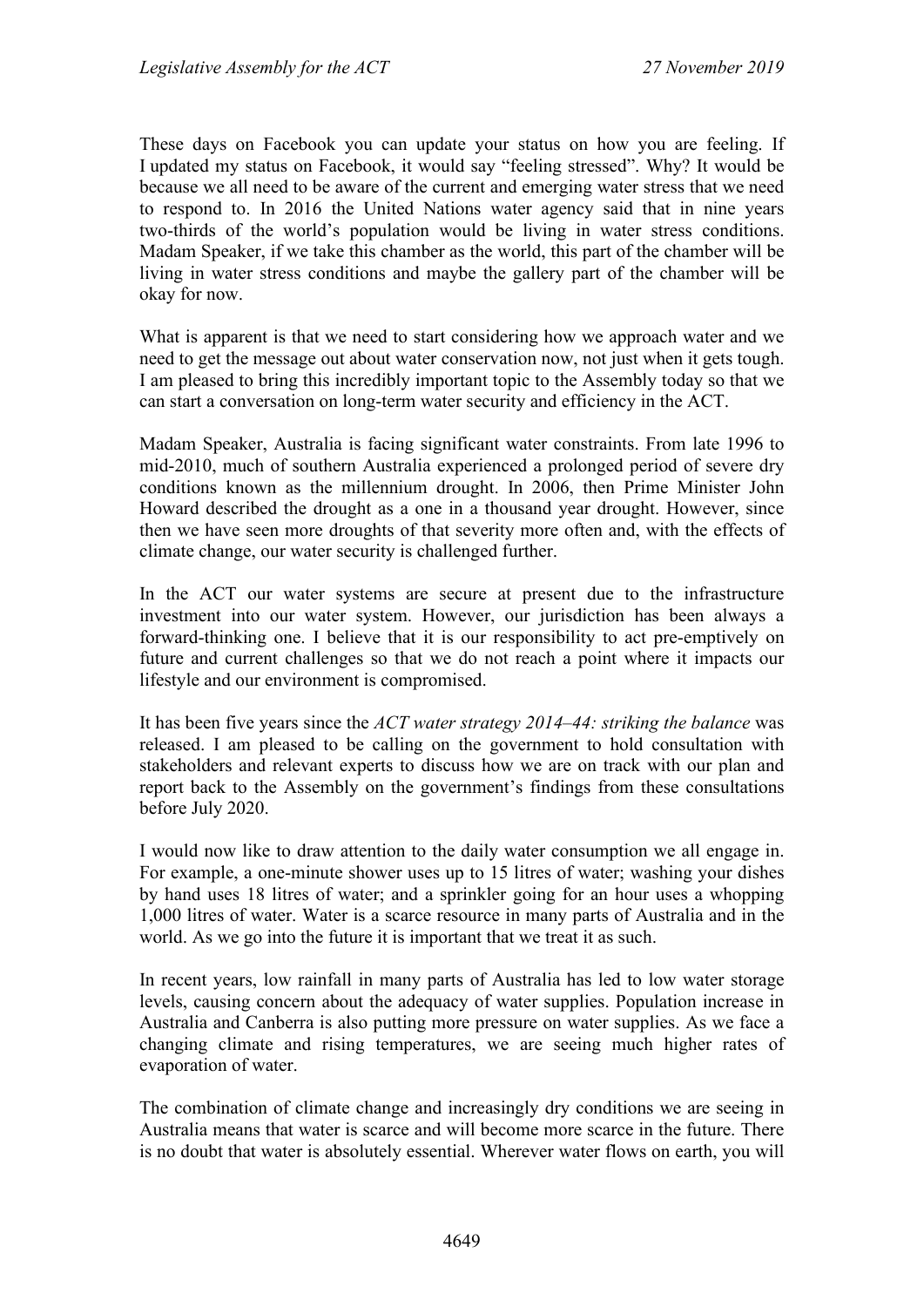find life. Every single plant and animal relies on water in order to survive. We drink water and use it daily in the home and at work. We rely on water in our agriculture practices, as well as for the manufacturing of various products. We have a responsibility to ensure that we are using water in a sustainable way so that we can meet current and future challenges, be responsive to climate change and leave a positive environment for future generations.

The ACT government has been working to ensure Canberra's long-term water future. In response to prolonged periods of severe dry conditions and the 2003 bushfires, our government has embarked on a major strategy to bolster water security. The ACT government has made significant investments to increase water storage capacity in the ACT. It has increased our total water capacity from 205 gigalitres to 278 gigalitres, a 35 per cent increase compared to only seven years ago.

Water sensitive urban design and permanent water conservation measures have resulted in major reductions in demand for water resources. We have also added new water resources such as stormwater harvesting and re-use at the neighbourhood level across the inner north. The ACT government has put investment into water security and the results have been clear. Since water restrictions were lifted, Canberra's average per capita water consumption has consistently been 35 to 40 per cent lower than prior to when the water restrictions were first introduced. This is one of the largest sustained water use reductions per capita in Australia.

While we have been successful in ensuring water security for Canberrans, we must continue to look ahead. The ACT government has been working with Icon Water and the community to ensure that we have water to meet the present needs for security and safe drinking water without compromising the ability of future generations to meet their needs.

Since 2010 the ACT has had a scheme of permanent water conservation measures administered through Icon Water. These include rules and guidance around matters such as garden and lawn watering, pool filling and cleaning with potable water. These measures are mandatory and enforceable. Icon Water recognises that while our system is secure now, there is always the possibility of ongoing dry conditions that will require water restrictions to protect our water supplies.

Therefore, decisions regarding water restrictions and future security projections are based on a range of factors, including water storage levels, catchment conditions, predicted demand and climate outlook. Icon Water is constantly reviewing water storage levels and the climate outlook to inform the need for additional water restrictions.

In Icon Water's *Source water strategy 2018-2030* Icon Water states that if storage falls below 50 per cent the general manager of business services is responsible for initiating a complete review of planning variables and assumptions used to analyse water security, to ensure that they remain the most appropriate. We are not at 50 per cent yet. I understand that Icon Water has already begun the process to review its systems to ensure that we are in a good position now and into the future. Despite the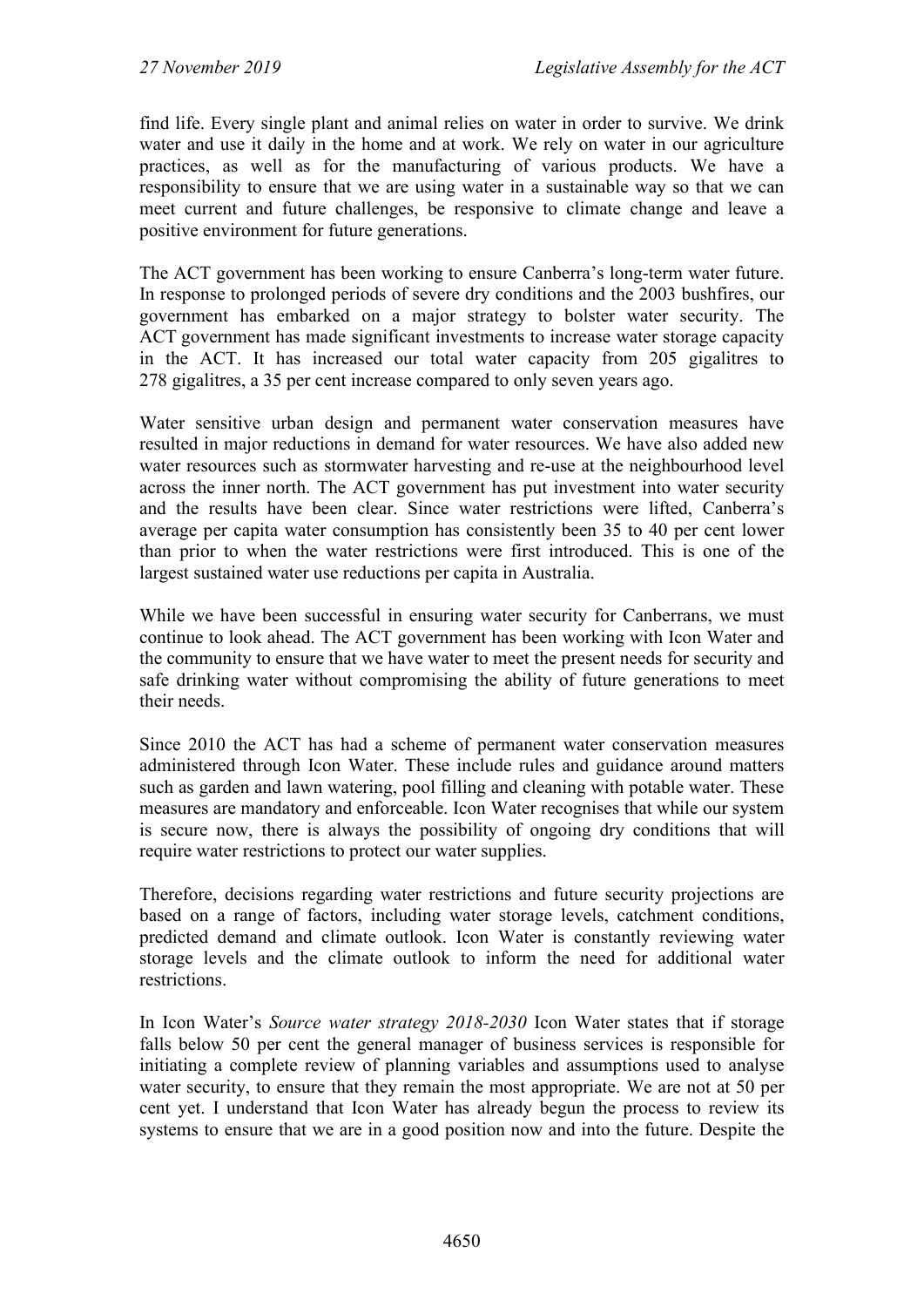number of dry years we have had in a row, at this stage it is highly unlikely Icon Water will need to recommend water restrictions this summer.

Madam Speaker, a major factor in our current water security was the enlargement of the Cotter dam in 2013. This expansion increased the storage capacity of the Cotter dam almost 20 times. The investment in this major piece of infrastructure demonstrates this government's forward-looking focus. Projects such as the Cotter dam enlargement are not solutions that can be applied quickly during a drought. It requires decades of planning. By investing now, the ACT government is working to improve our overall water security.

I know that all of us in this chamber today have been watching with horror the current bushfires that have raged across Australia, devastating many parts of the country. Residents have been asked to brace for catastrophic and worsening conditions. As we speak, many homes and lives have been severely affected and the New South Wales fire chief has warned it could be months before the more than a million hectares of bushfires are under control.

Bushfires have an immediate effect on water scarcity in the affected areas and can often cause long-term damage. Change in land cover due to fire can adversely affect catchment water supplies. Bushfires have the potential to degrade water quality and alter the dynamics of the stream ecosystem in many complex ways. Amidst the fires and no signs of the drought crisis ending, the New South Wales government have recently announced that they are seriously considering level 2 restrictions on water if levels continue to lower. It is incredibly important to ensure that we can be reflexive to challenges such as bushfires, and water security is a big part of that.

Equally, as we look at the effect of these devastating natural disasters, we must also look what is causing this increased rate and severity—climate change. Since the early 20th century, Australia has been experiencing a long-term warming trend. This has not only brought an increase in the length of the fire season in Australia but also had a devastating impact on our water security.

Australia is getting hotter and drier, while rainfall has decreased. As a country we are currently facing our worst drought in living memory and climate change is exacerbating these conditions. It is paramount that our progressive government continues to address the issue of water security as the effects of climate change worsen.

The status of our current water security has been facilitated by the success of proactive ACT government policies such as those in the *ACT water strategy 2014–44: striking the balance*. That is why this motion calls on the ACT government to continue to implement and promote this comprehensive policy. However, to ensure that the ACT remains a leading jurisdiction on this issue, the motion also calls on the government to hold consultations with key water stakeholders and experts in the coming months.

As we are five years into the 30-year water strategy, these consultations will ensure that our progress on water security is on track. It will also facilitate a discussion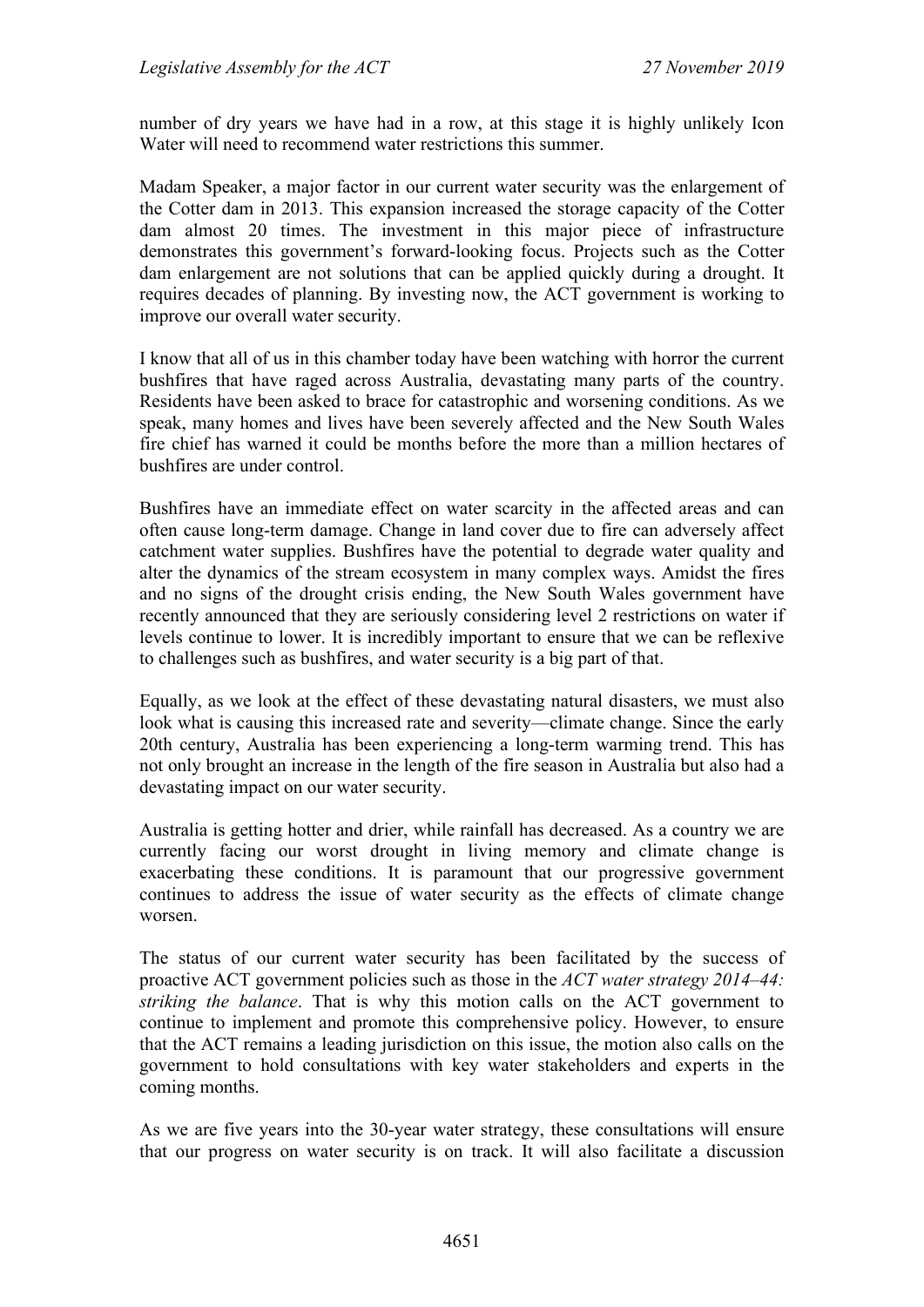between the relevant experts and stakeholders and the ACT government to ensure that we are taking the most effective and efficient approach towards ACT's water security. This consultation is particularly important in light of Australia's current overall water problems and the worsening conditions of our climate. It will be beneficial for the government to consult with experts in this field.

Madam Speaker, one of the wonderful things about being in the ACT is that we have access to fantastic academics, particularly from the Australian National University and the University of Canberra. In preparing this motion, I wanted to do my research. I recently met with Professor Quentin Grafton. I am pleased to say that Professor Grafton is present in the chamber today. I thank him so much for his presence here. Professor Grafton is a professor of economics, ANU Public Policy Fellow, Fellow of the Asia and the Pacific Policy Society and Director of the Centre for Water Economics, Environment and Policy.

I also met with Ross Thompson, who is a professor of water science and the Director and Chair of Water Science in the Institute for Applied Ecology at the University of Canberra. In fact, it is wonderful to see him also here today. Professor Thompson and the University of Canberra are making fantastic strides in this field, with their own centre for applied water science to be opened in January next year. I am sure it will deliver excellent research and practical outcomes.

The theme from chatting with both professors is that in the ACT our population is growing and temperature increases around the world are impacting evaporation rates and the availability of water. The way that we plan our cities was also discussed. This included choosing water efficient trees and plantings around our city and the importance of green space, as well as significant capital works.

The street and home level side of things was also discussed, such as having water tanks in our suburbs. What was clear from these discussions is that the ACT is tracking well. However, it is sensible to be looking toward the future, as we cannot just hope for the best. It was wonderful to speak to these water experts who have excellent insights into our water systems and the *ACT water strategy 2014–44: striking the balance.* I would like to relay my appreciation to them for their advice.

Madam Speaker, earlier I outlined the water consumption we all use daily. Considering this, it is important not only to know that it is up to government to put in infrastructure to use water in a more efficient way but that our community is aware of the value of water from a young age and that we have a culture of sustainable water use. I grew up living with water restrictions my whole life in India. It taught me the value of water, but most importantly it showed me that small steps that we all take can significantly reduce water stress.

It is also important that we understand the value of water from a young age, from when children are in school. There should be an awareness campaign that many parts of the world will live in water stress conditions and that it is important to be cognisant of this. One of my favourite parts about being an MLA is visiting schools in my electorate. When I meet these incredibly bright students, I feel all the more empowered to leave a positive future for them. Something I hope to be doing in the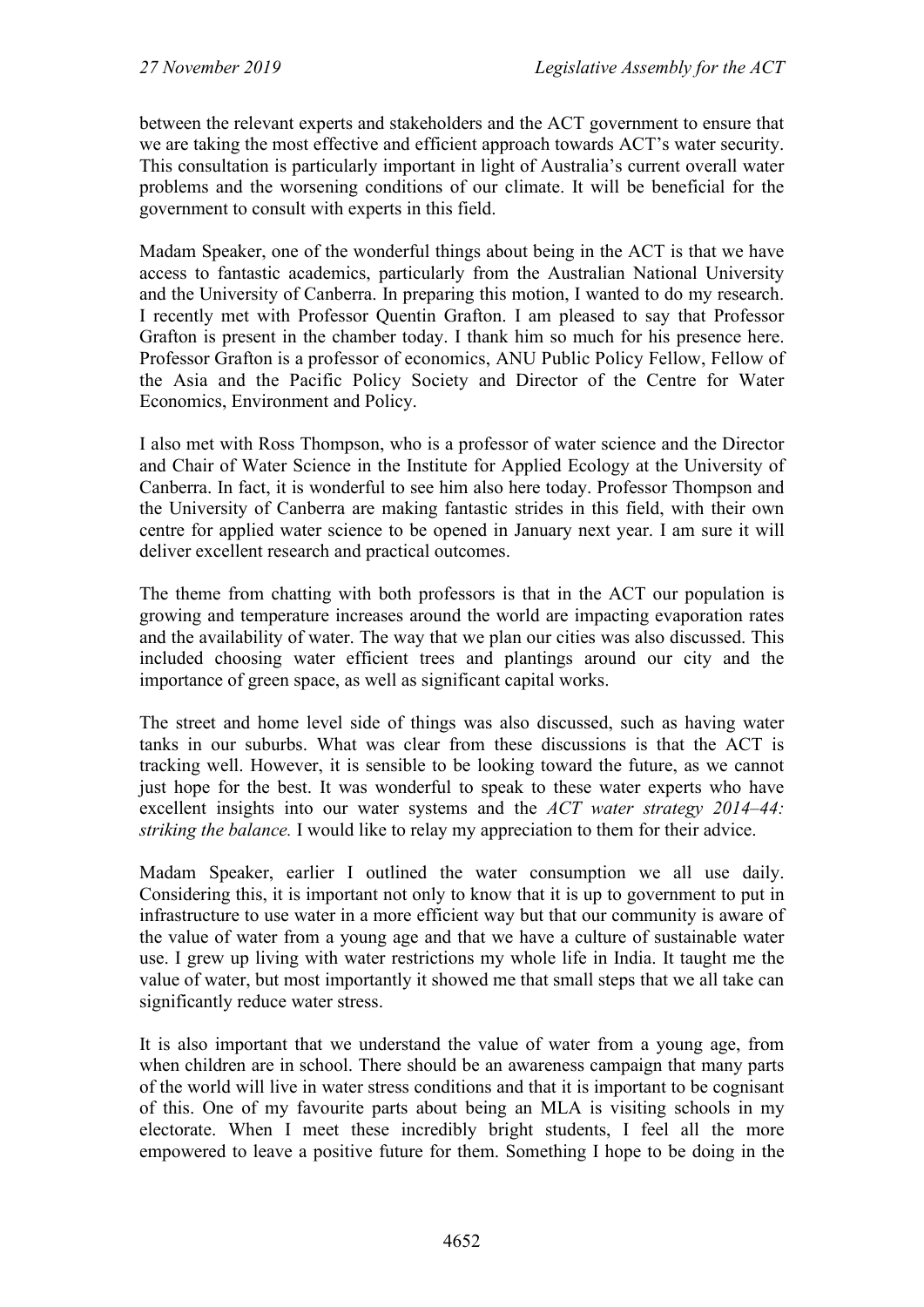future is talking to children to start an awareness campaign on water conservation. This is incredibly important because what we do now will significantly impact the future of the next generation. It is our responsibility to ensure that we are leaving a positive future for the next generation. *(Extension of time granted.)*

In conclusion, Madam Speaker, I believe that it is our responsibility to act pre-emptively on current and future challenges so that we do not reach a point where our lifestyle and environment are compromised. Consultation with water stakeholders and experts will inform the future direction to ensure our water security. Consultation will also allow the ACT government to assess the progress we have made and to discuss ways to ensure that we are preserving our water for future generations. The results of this consultation should be reported back to the Assembly before 1 July 2020.

**MRS DUNNE** (Ginninderra) (3.40): I thank Mr Gupta for bringing forward his motion on this very important issue. The issue of water security has been an abiding interest of mine for some time. I do not particularly want to rain, so to speak, on Mr Gupta's parade—the motion that he has brought on is a very important one—but for a variety of reasons his understanding of the history of water security in the ACT is a little faulty, because it does not go back far enough.

In 2003 the Canberra Liberals advocated for water security. We advocated for the building of the Tennent dam. We advocated for the building of the Tennent dam over enlarging the Cotter dam because the Tennent dam is a gravity-fed dam; you do not have to expend power on pumping water if you need to extract water, as you do if you want to extract water from the enlarged Cotter dam.

It would be an understatement to say that at that time sections of the ACT community just about literally set their hair on fire. The Conservation Council, the Greens and the Labor government just about set their hair on fire at the prospect—the audacity to propose that in this town we build a new dam to compensate for the rising population and the fact that we were facing a drought at the time; we were in the beginning throes of what was called the millennium drought.

It was very entertaining. Many people on this side of the house like to quote Mr Stanhope these days. I will quote Mr Stanhope, but not to his benefit. At the time, and in this place, Mr Stanhope said that we would not need to build another dam. "Not for 20 years," he said; "Perhaps not in my lifetime." He went on to say that even if we built the dam it would probably never fill.

Somewhere along the line, Mr Stanhope had a Damascus-like conversion, about which I am very pleased. As is always the case with the Labor Party, if the Liberal Party suggests something, the Labor Party cannot come along and say, "Actually that is not a bad idea; perhaps we should do it." Mr Stanhope was put in a position where he was eventually convinced that he had to build a dam, but he was blowed if he was going to build the dam suggested by the Canberra Liberals, so he came up with the proposal for the enlarged Cotter dam. As I said, Madam Speaker, the enlarged Cotter dam is better than no dam, but it is very expensive to run. That is why we do not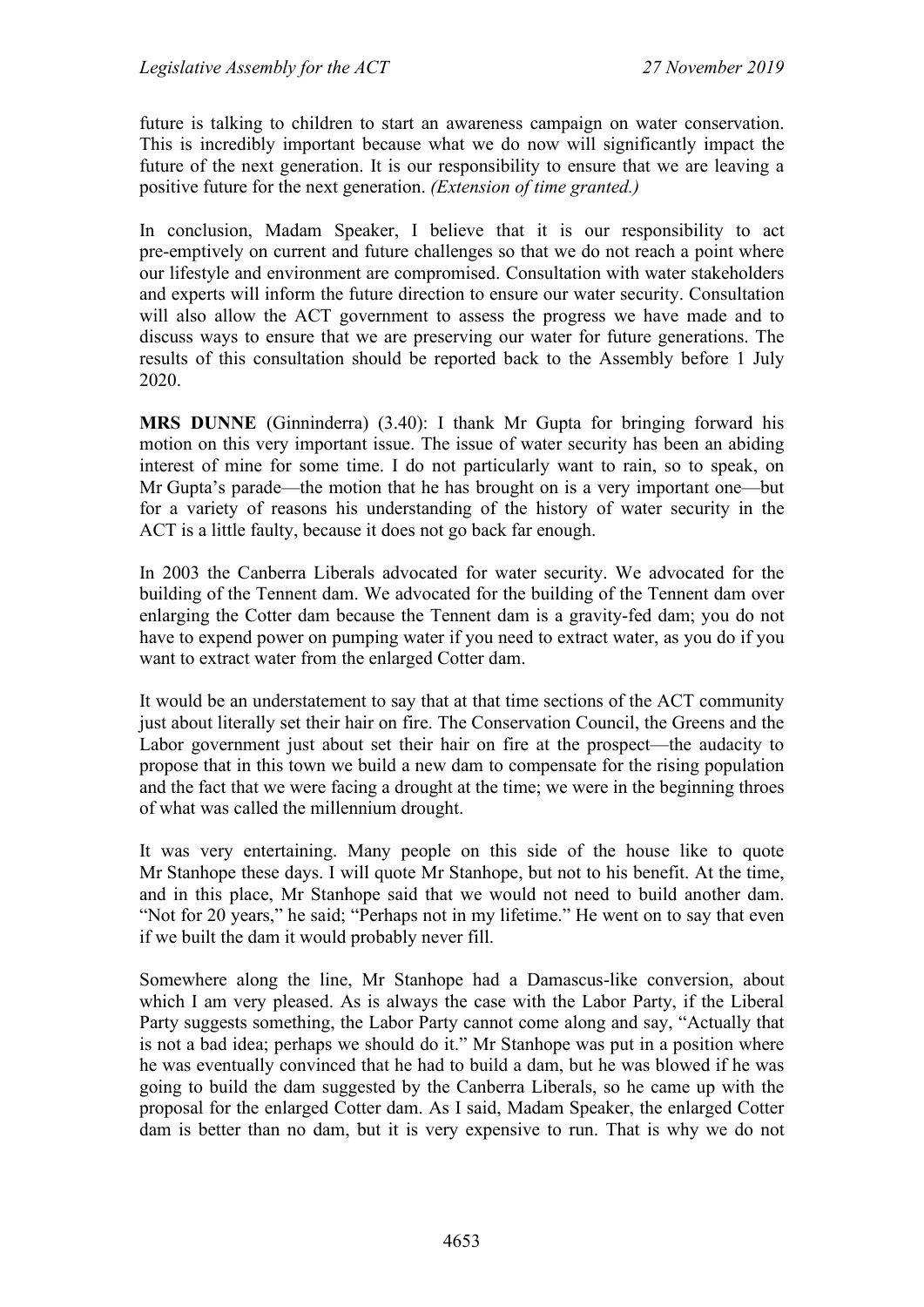actually extract water from it, and we will not extract water from it unless it is absolutely necessary.

During the process of trying to put off the enlarged Cotter dam, Mr Stanhope went to great lengths to do just about anything. We have the Murrumbidgee to Googong water transfer, which cost in excess of \$80 million. My mind says \$88 million, and I think it was \$88 million, but I know that it was in excess of \$80 million. If ever there was a white elephant project, that was it. It has pumped two or three swimming pools full of water in its whole life. At the moment, it cannot pump water even if we want it to, because the flows in the Murrumbidgee are too low.

The Murrumbidgee to Googong pipeline was built dependent on the fact that we had water rights to the Tantangara dam. ACTEW, now Icon Water, has sold those water rights. To make the Murrumbidgee to Googong system work, what we need to do is this: if there is a shortage of water, you flush the water out of Tantangara dam and hope that by the time it gets to Angle Crossing there is still enough for you to pump over the hill to the Googong dam, at huge expense. It is really a third or fourth level security measure. But we have sold the rights. We cannot flood water down the Murrumbidgee to Angle Crossing anymore because we do not own the rights to the water. For a variety of reasons, it was considered that it was too expensive. I do not want to reflect too much on that, but it makes the Murrumbidgee to Googong \$80 million investment a very poor investment indeed. And when you consider that the turbines have hardly even been turned over since it was commissioned, I think that the ACT taxpayers need to question seriously the \$80 million plus investment.

It is important for us in this environment to look at our water security and be very active in our water security. I wish that there were other jurisdictions around the country who had acted in as judicious a way as the ACT eventually did in building a dam.

I look at the discussion about water security that is currently going on in New South Wales and people bemoaning the fact that the Warragamba dam is depleted. New South Wales has not built water storage for Sydney residents, who the Warragamba dam serves, since the mid-60s. The population of Sydney and the Sydney region has more than doubled in that period, but they have not taken this into account. It is negligent that successive New South Wales governments have not taken steps to augment the Sydney water supply or water supplies for cities and towns up and down New South Wales.

We are seeing this in other places as well. When you see places like Tamworth and Armidale with water supplies at 14 per cent, this is neglect. This is neglect from governments who have not had the moral fortitude to stand up to the naysayers and do something about water security in a forward-thinking way. It is neglect.

It was neglect on the part of this government that for the best part of 10 years they put off building a dam because the Liberals had the audacity to suggest it and it was not their idea. I am glad that the Labor Party came to the party, but it is neglect by successive governments across the country that we are in a situation where we are facing another drought and we are casting around to see what we might do. The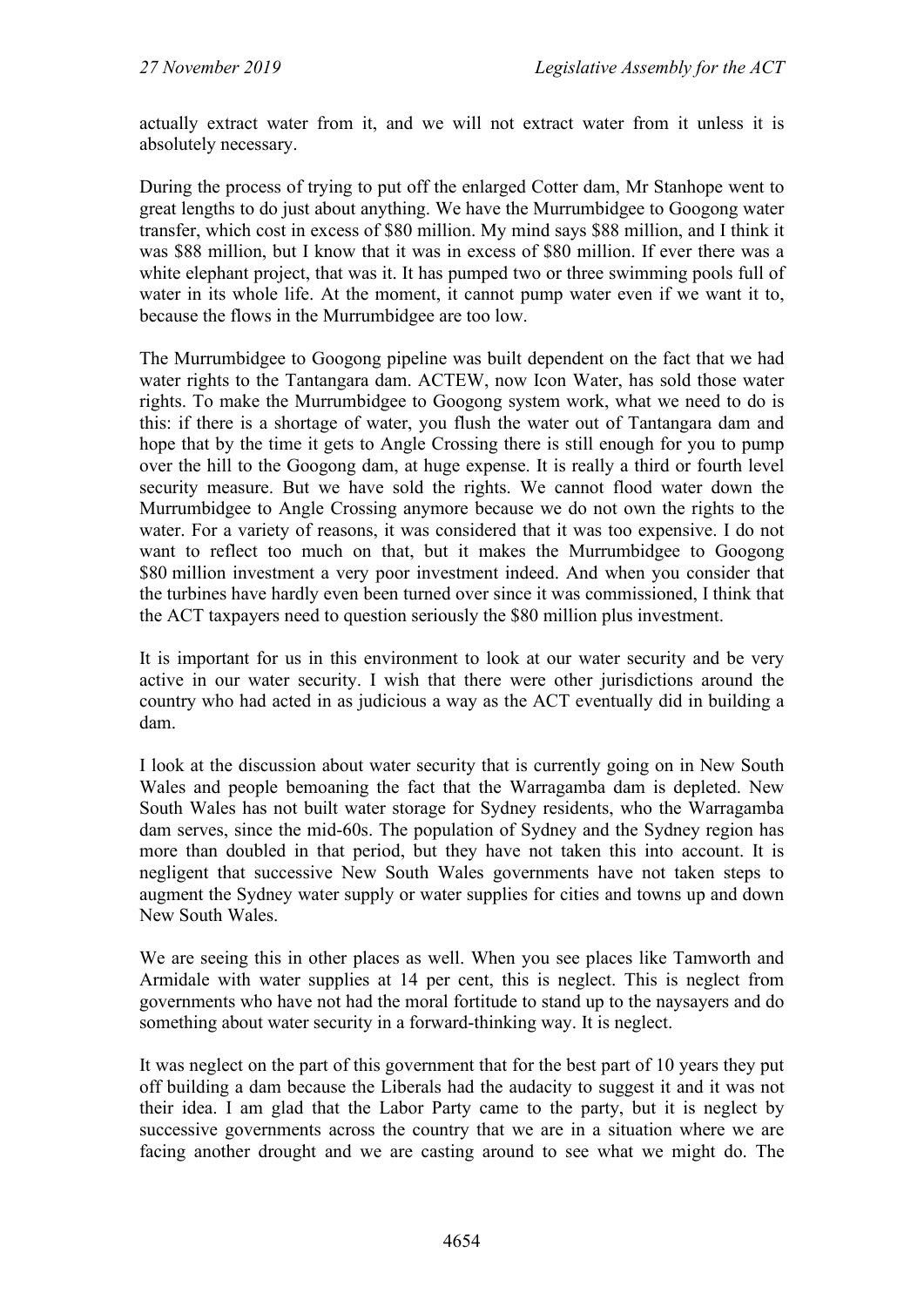answer is that governments need a bit of courage to go about building some of the dams that were planned. Dams were planned up and down the coast which have not been built because of the failure of courage of successive governments.

The other thing we must do is not take off the agenda any possible dam. It has been said to me by a large number of water experts in the ACT that eventually we will have to build the Tennent dam and we must not take it off the agenda. At some stage, if our population is going to reach a million, and that seems to be everyone's expectation, we will need more water supply. Next time we have the discussion about whether to build a dam, I hope that the Labor Party comes early to that debate, not afraid of the consequences but able to clearly articulate how important it is that we look after our water security.

Water security is like hazard reduction burning and hazard reduction clearing generally. If we are facing a dry climate—and it is certainly the case that, despite snow showers and flurries, we in Australia are facing a dry climate—we have to be even more prepared than we were in the past. That means that we have to have better and more reliable water supplies, and larger and more reliable water supplies, to get us through the dry periods. If we are facing dry periods and the prospect of more forest fires, more bushfires and more houses being put at risk, it is incumbent upon us to do everything we can in relation to hazard reduction. Mrs Jones is right to call out this government on their failures in this regard. What we do not want to do is put our precious water resources onto fires that could have been avoided or ameliorated if we had done proper hazard reduction.

I commend Mr Gupta for bringing this motion here today, but when he writes motions like this, I think he needs to go back and get the real history.

**MR RATTENBURY** (Kurrajong) (3.51): I welcome the opportunity to discuss water policy in the Assembly. I enjoyed Mrs Dunne's history lesson; it is always fun to look back with the benefit of hindsight and offer your judgement on it. It reminds me of the promise the ACT Greens took to the 2012 election where we identified \$88 million of commonwealth money available and we proposed that that be used to rebuild urban waterways in Canberra, build some of the wetlands we are now seeing across the city and do some projects to help protect our lake. I cannot remember the exact words, but suffice to say both Mrs Dunne and I think Mr Corbell for the Labor Party were highly uncharitable about that proposition and said it could not be done. We have now seen some years later Senator Seselja cutting the ribbon at these projects that have been funded out of that \$88 million of commonwealth money. History is always fun to reflect on.

Water is without doubt our most valuable resource and we have an obligation to use it wisely and ensure we take good care of our water catchments. Our water resources should be managed in a way that maintains and improves ecological health and provides for human health and wellbeing in the long term. The quality and availability of our water and how we choose to use it affects every aspect of our lives.

How we use our water will be increasingly important, and this has been touched on in the debate already, as our climate changes. We are fortunate to have a large water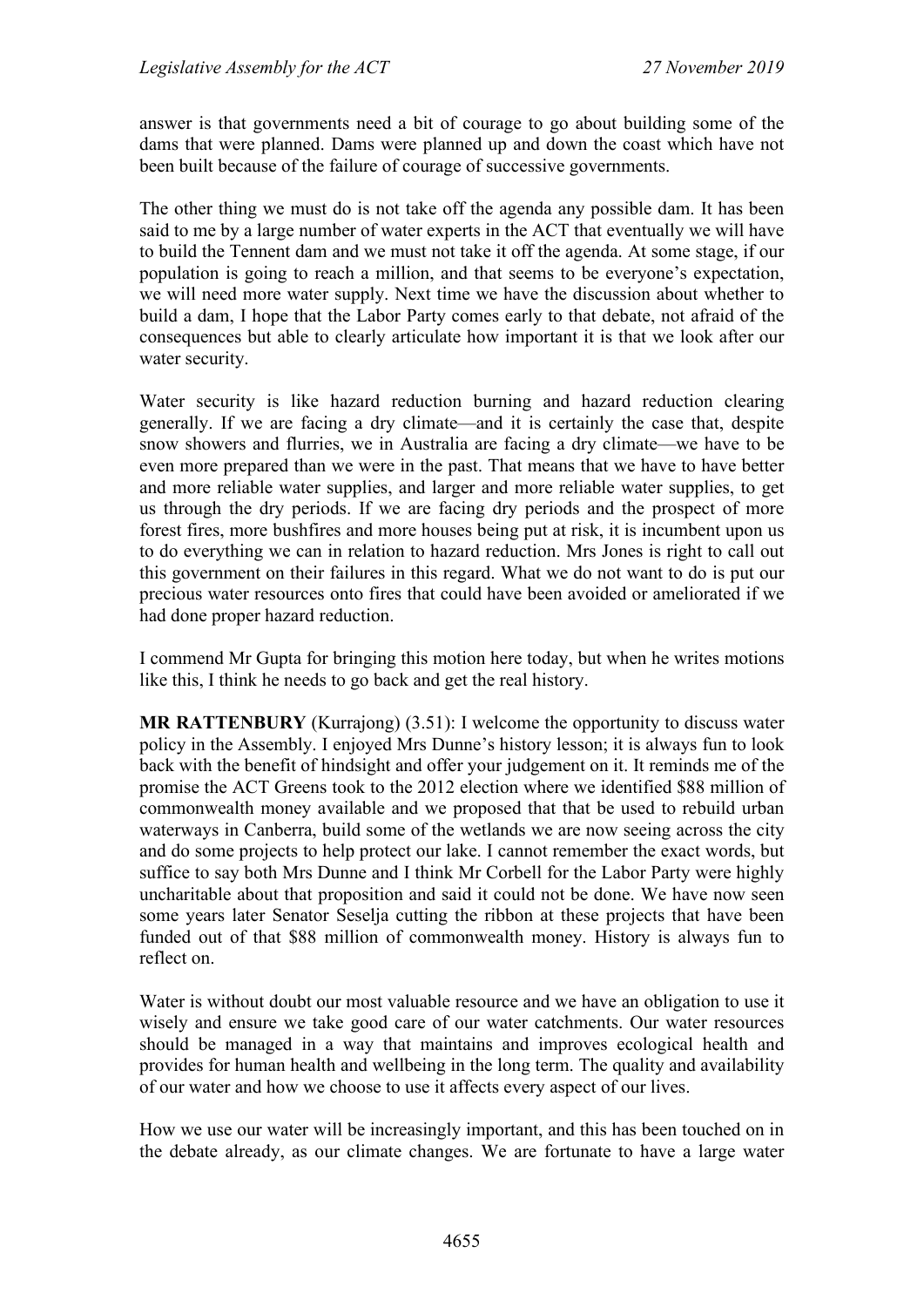storage capacity in the ACT and a healthy catchment that gives us high quality drinking water. As I am sure other members have, I have had the chance to be up in Namadgi National Park with some of the park rangers, particularly Brett McNamara. He has a great enthusiasm for telling the story of Canberra's water supply and how the catchment was designed to ensure that this city has a reliable and high quality water supply. He talks about how this side of the ranges really benefits from that.

It is also a reminder of the need to make sure we deal with feral species in our water supply. I have been up there with the National Parks Association discussing issues of feral horses in Namadgi National Park. They have real potential for detrimental impact on our water supply. The increasing arrival of deer into the territory is an emerging challenge when it comes to protecting that wonderful legacy we have of the way the ACT was designed to give us a secure, quality water supply.

We also have a dry climate with an average annual rainfall of around 600 millimetres. All the forecasts are that our region will become hotter and our rainfall more variable as a result of climate change. Generally it is predicted that our environment will become even drier than it currently is. Modelling has identified that our region will experience a more frequent and prolonged drought, longer and more frequent heatwaves with higher daytime and night-time maximum temperatures and more frequent and severe bushfires.

These impacts mean we will need to carefully consider how we use our water, particularly in the context of a hotter urban environment that will need cooling through irrigated green spaces, shade and water bodies and the impact the greater threat of bushfire will have on our catchment areas. Most members will recall the thought process that went into what happened after 2003 and the impact it had on our various water catchments both in terms of potential contamination of water supply as well as issues of inflow as the vegetation in those areas regrew and went through a phase of sucking up considerable amounts of water.

The motion acknowledges that climate change has already placed significant pressure on water availability in the ACT. Climate change impacts will continue to affect water security, and we need to ensure our long-term water planning and decisions about when to implement water restrictions reflect the climate of our future.

In addition to more variable rainfall, the higher summer temperatures will increase evaporation rates and result in higher water demand, exacerbating the impact on water security. As we face these challenges we will need to find innovative ways of using our water more effectively to create the best outcomes for our community. We can have the biggest dam in the world but it will not help us if it does not rain, and they are the scenarios we need to contemplate under future climate modelling. We need to be smart about how we use our water to avoid getting caught out as our climate changes.

Canberrans have shown they are willing to reduce their water use when it matters. During the millennium drought the community responded to the education campaign and the water restrictions that were in place. Canberra's per capita water used dipped and has actually remained relatively lower since. We are still at a level per capita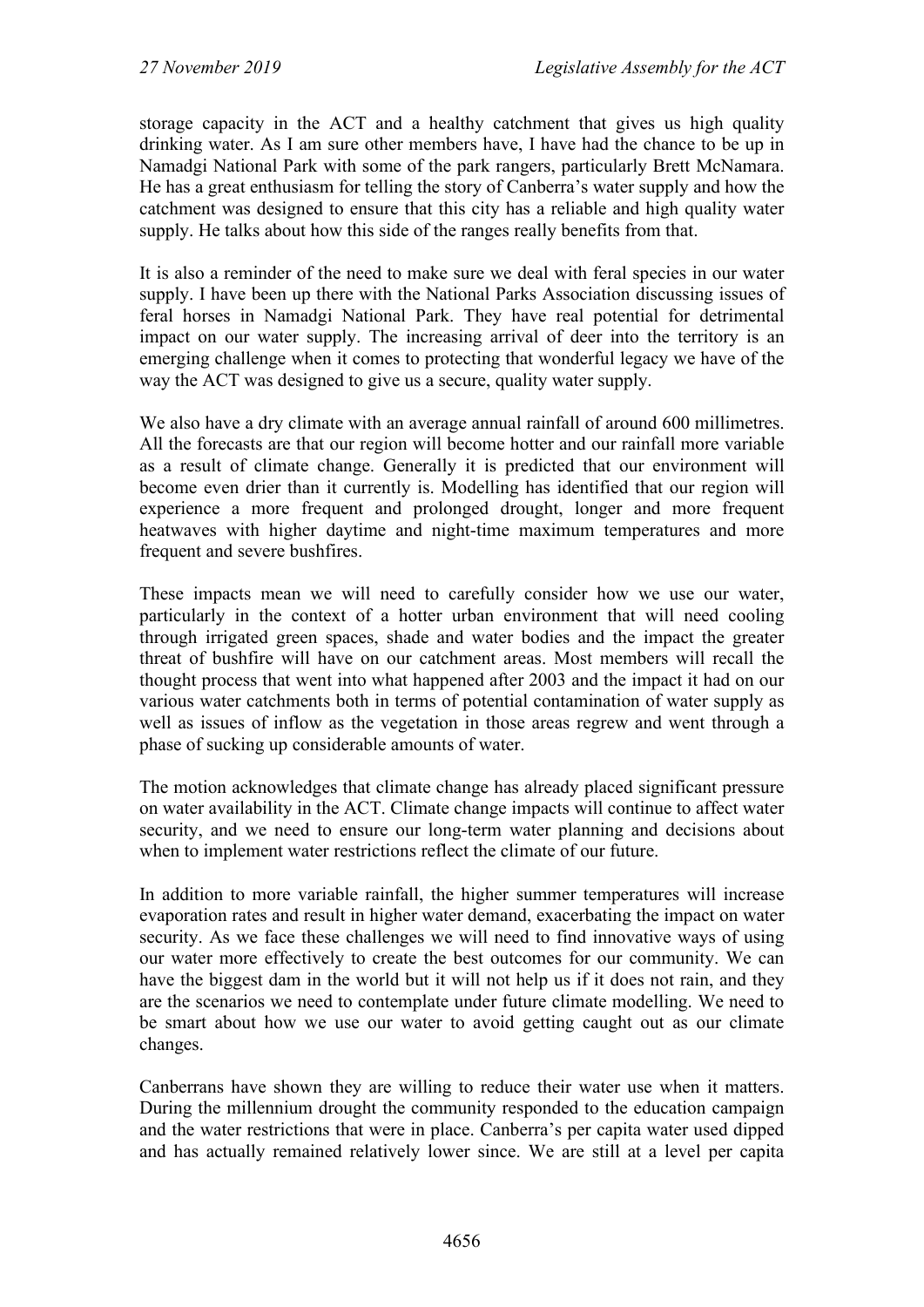below the pre-millennium drought education period. People have shown they care, they understand it and are willing to act.

Over the last six months as we have gone through this particularly dry period a number of people have either spoken to me or contacted me to ask why the ACT is not bringing in stage 1 water restrictions. This shows the level of community concern and engagement on this issue. Of course, there are guidelines and those decisions are taken in a particular way, but the community understands the dryness going on and they are super conscious about making sure we use our water as judiciously as possible.

The ACT's permanent water conservation measures have played a valuable role in reducing water demand and educating the community on water conservation. The continuation of education programs will be crucial for changing behaviour to reduce water demand, particularly at times when water restrictions are in place. In addition to targeting households, education programs and other water conservation measures can also be targeted at business and commercial users.

Water sensitive urban design is about increasing permeable surfaces to encourage water to soak into the soil to support planted spaces instead of being lost in stormwater drains. Slowing stormwater runoff and filtering it through soil and plants collects nutrients and mitigates flash flooding. It has benefits for soil health, water quality, green space, visual amenity and city cooling.

We are in a process of embedding water sensitive urban design into the development of our city, and I look forward to continuing to improve how we do this. This is particularly relevant as we implement Canberra's living infrastructure plan to cool our city through increased tree canopy and green spaces. There are a number of other elements in that living infrastructure plan, but how we use our water and how we provide the permeable surfaces are an important part of that strategy. That living infrastructure will do a lot to help keep this city cool as we see average temperatures rise.

Under the parliamentary agreement we have been working to improve parks and increase urban green space in recognition of the many benefits it provides to our city, such as reducing the urban heat effect, providing cool places during heatwaves and providing habitat for wildlife. Making better use of recycled water and stormwater for irrigation will mean we can keep our city green and cool in a drier climate while also conserving our precious water supplies, particularly potable water supplies.

We are fortunate to have a system of healthy waterways throughout our city and a growing network of wetlands and stormwater retention ponds that treat our stormwater whilst also providing habitat and quality spaces for recreation. The wetlands I spoke about earlier under the funding package at Mitchell, Gungahlin, O'Connor, Dickson and Lyneham have helped to restore habitat, improve water quality, and make better use of our stormwater. They also provide cool areas for outdoor recreation and improve flood protection.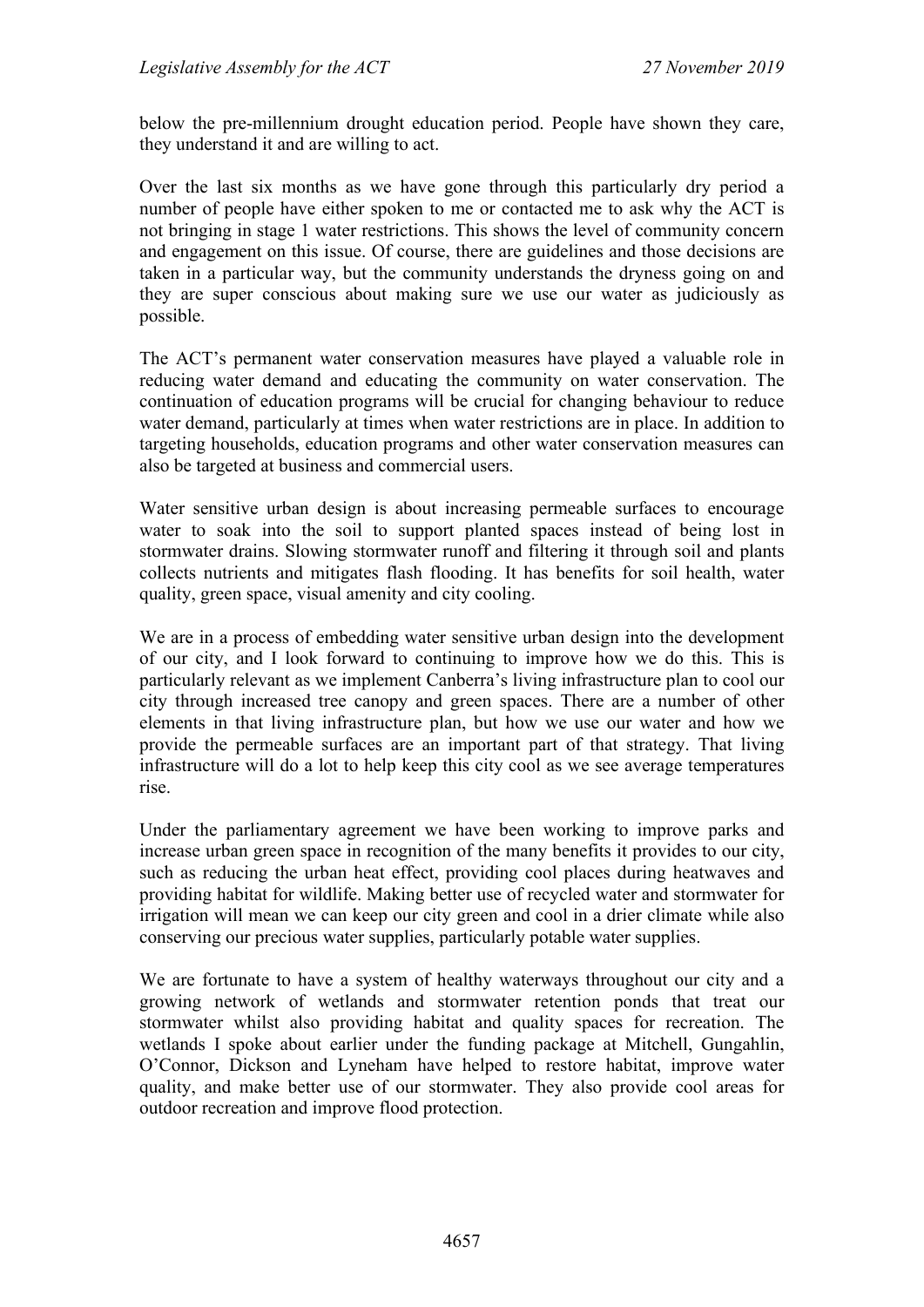As I touched on, that work was included in the parliamentary agreements after we made our election commitments, and I am really pleased with the progress that has been made in this space. These facilities are incredibly popular amongst Canberrans not just because of their water system impact but also because of the amenity they bring to neighbourhoods.

There is still more to do in this space and we will continue to work on this area. It has an impact right through to the water quality in our lakes, which we know is a problematic area. The benefit of these urban wetlands multiplies out in a number of different ways.

Due to the significant implications of climate change for our future water security, I have circulated an amendment which goes to this point, I now move the amendment circulated in my name:

Add new paragraph (3)(c):

"(c) ensure climate projections are considered in long-term planning and decision-making regarding water use and water restrictions.".

This brief amendment simply adds to Mr Gupta's motion. It asks that we ensure climate protections are considered in long-term planning and decision-making regarding water use and water restrictions. I am very keen to understand how the climate scenarios are being built into water restriction guidelines and whether they are being taken account of.

There are other areas of policy where we still use models of what Canberra's climate used to be. Ms Le Couteur has spoken about that in regard to issues around measuring the energy efficiency of buildings and some of the design features we put in buildings to ensure that they have a quality of life and a comfort about them. I am keen to dig out some more information on how water restrictions are designed and how much account they take of the scenarios like the CSIRO has put forward about what Canberra's future rainfall patterns will look like.

I thank Mr Gupta for his motion. He has raised some important issues about water supply for Canberra. I commend my amendment to the Assembly as an addition to the important issues he has raised today.

**MR GENTLEMAN** (Brindabella—Manager of Government Business, Minister for Advanced Technology and Space Industries, Minister for the Environment and Heritage, Minister for Planning and Land Management and Minister for Police and Emergency Services) (4.01): I thank Mr Gupta for his thoughtful and considered motion today. As we face dry conditions throughout our region and across Australia, water is at the forefront of the minds of many Canberrans. We are fortunate in this city. Because we are guided by experts and scientists, and we accept the advice on climate change, we have been able to better prepare our city for its water needs as it grows.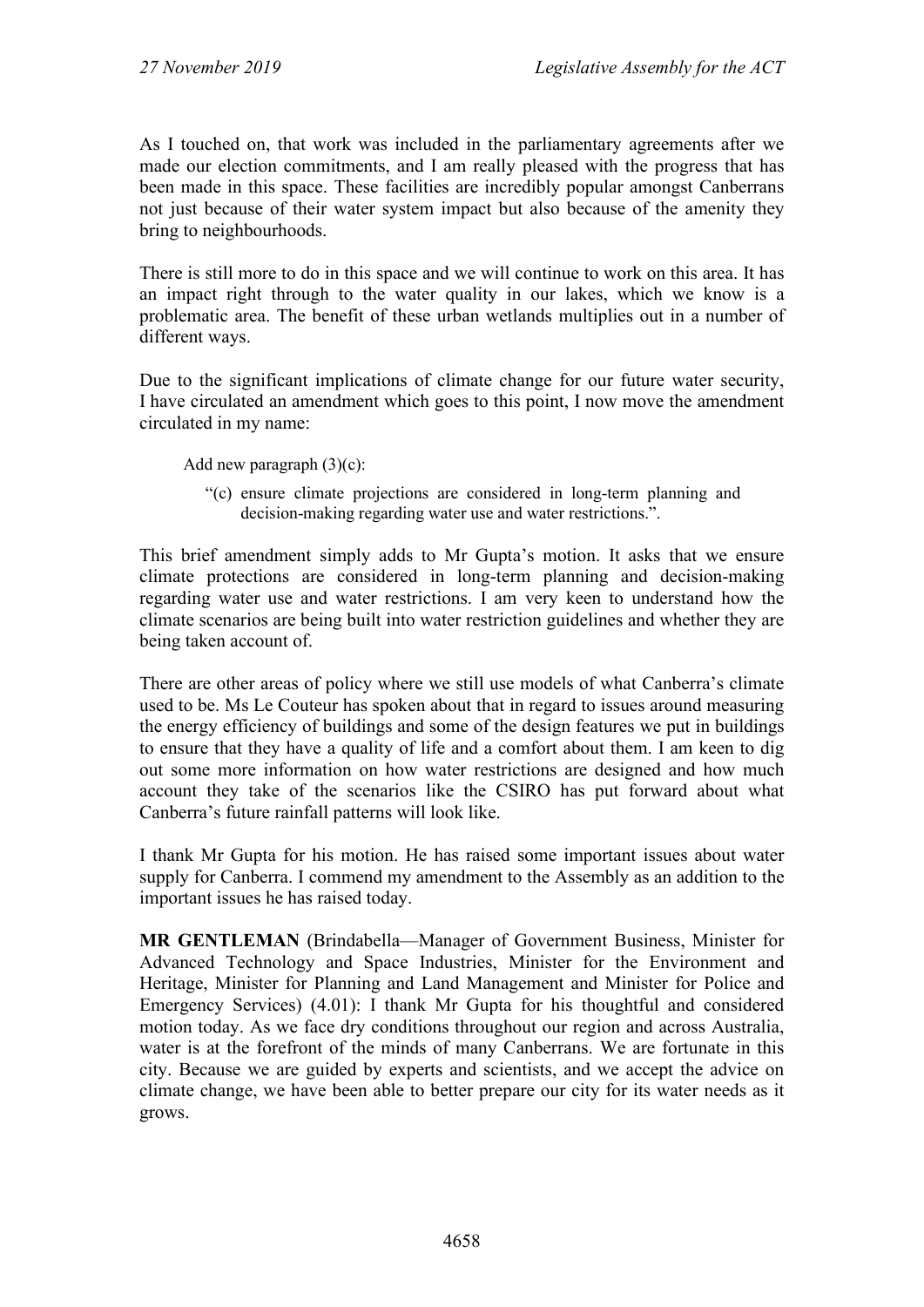Our territory remains one of the most water secure communities in Australia, with its combined water storage currently at 51.52 per cent capacity. Madam Deputy Speaker, this may sound worrying, but I can assure you and our community that our water supply is secure.

As Mr Gupta's motion acknowledges, because of this government Canberra has a greater volume of water storage now than it did during the millennium drought. This is because of the enlargement of the ACT's overall water storage capacity by 72 gigalitres, providing a total capacity of 277.8 gigalitres. This additional water storage and a water conscious community continue to contribute to a significant improvement in the ACT's water security position since the last decade.

Our water supply is also secure because of the lessons learnt from the previous millennium drought and the community's sustained, positive changes in water usage behaviour. I want to acknowledge and thank Canberrans for their sustainability and broader conservation efforts.

While we have learnt lessons and have good water security, it is important that we remain vigilant. Icon Water, as the ACT's supplier of water and sewerage services, constantly reviews the ACT's water storage levels, along with other factors, including predicted demand, climate outlook, regional water availability and catchment conditions. Although we do not know how long the current dry weather conditions will last, Icon Water has indicated that at this stage water restrictions are not considered necessary in 2019. If conditions remain dry, restrictions may be necessary in 2020 should water storage fall below 35 to 40 per cent capacity.

The government's strategy for managing Canberra's ongoing water security is the ACT water strategy 2014-44, titled *Striking the balance.* This strategy supports the current and future growth of the ACT, achieves desired environmental outcomes and is responsive to climate change implications. It has been designed to promote three primary outcomes: healthy catchments and water bodies; a sustainable water supply used efficiently; and a community that values and enjoys clean, healthy catchments.

The ACT has also implemented other policy measures to ensure that water savings are maintained on an ongoing basis. As a result of these measures, per capita water demand has reduced by about 40 per cent since 2003.

The ACT's water sensitive urban design code under the Territory Plan requires all new housing development to incorporate water saving measures, such as water efficient appliances, dual-flush toilets and rainwater tanks. Additionally, a scheme of permanent water conservation measures, administered by Icon Water, was introduced in 2010 and remains in place to encourage efficient water use. These are common-sense rules that provide flexibility to use water when we need to, while making sure that water wastage, like hosing down driveways, is not permitted. They provide guidance on how water should be used for garden and lawn watering, pool filling and cleaning.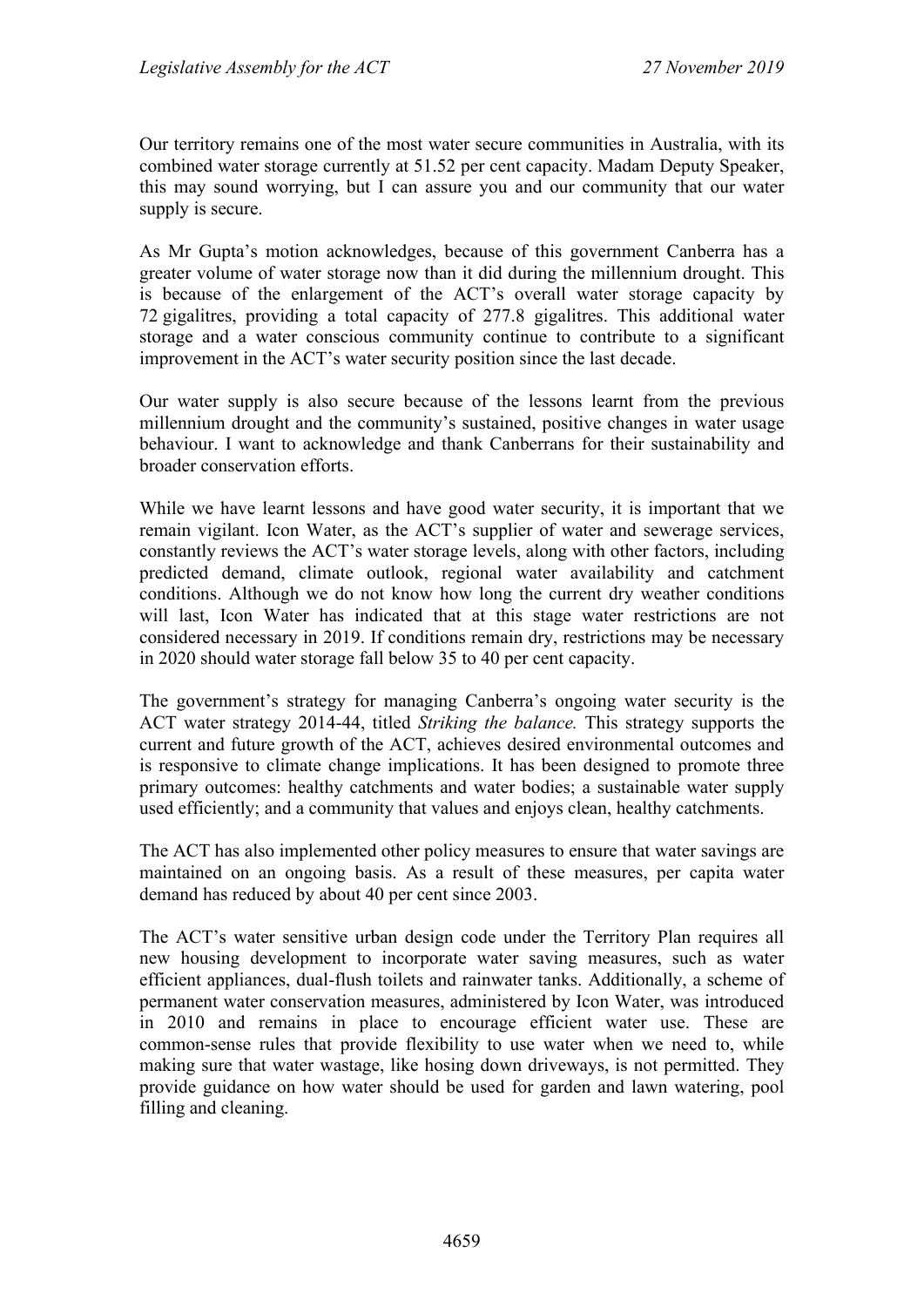This government has shown that you can have sensible water policy that delivers for the water needs of our community while also delivering for environmental needs. We have undertaken sensible conservation steps, changed community attitudes and increased capacity. These are elements that form the basis of the Murray-Darling Basin Plan. The plan is sound. As the largest urban area on the river, we have a direct interest in the health of the Murray-Darling river system. As a city that cares deeply about the environment, we have an important role in helping to ensure that the Murray-Darling Basin Plan is adhered to and delivered.

However, not all in this chamber share this view. The shadow minister for the environment is on the record as saying that the Murray-Darling is a matter for the commonwealth. She has come into this chamber to defend the rights of feral horses over protecting the territory's precious upper alpine ecosystem that provides Canberra with some of Australia's cleanest water supply.

Ms Lee's comments on these issues remind me of a prominent misguided figure in our broader region. Her comments and approach are more right wing than those of the current Leader of the Opposition—something I did not think was possible. She has aligned herself with the leader of the New South Wales Nationals. These are just some of the actions that show that the Canberra Liberals shadow ministry comprises a spokesperson against the environment. In contrast, this government is providing services—water being the subject of today's debate—while our city grows.

Madam Deputy Speaker, I was really interested in the history lesson that you provided a little earlier in regard to the choice as to where a dam should go in the ACT. I remember the furore from those living in the Naas and Gudgenby valleys regarding the idea that the Canberra Liberals would want to build a dam at Tennent, in a rain shadow. I will quote from an Icon Water study regarding the Tennent opportunity. Under "rural leasehold", they say:

The residents of the Naas and Gudgenby valleys will be seriously affected if a decision is made to proceed with a Tennent reservoir as residential and agricultural activity would be precluded from the catchment. Inclusion of the existing rural lessees in the planning and analysis process has been given a high priority in an endeavour to ensure that they are as fully informed as possible as work progresses.

A key issue for the Tennent reservoir proposal is the impact of the ongoing uncertainty and, if it is built, the reservoir itself, on the valley residents. The proposal affects 14 rural holdings.

Some of the leases that would be subject to acquisition are either short term or include clauses ("land withdrawal clauses") providing for the withdrawal of the lease should the land be required by the Government. Although the residents have therefore been aware of the possibility of a reservoir for a long time, they nevertheless have strong links with the land and in some cases occupation has been multi generational. Some of the leases are for longer terms and have renewal rights. These would be resumed under the Lands Acquisition Act.

Not so long ago it was a matter of sticking up for the rights of a number of people in the Coombs area, ensuring that we can provide them with a little bit of area on the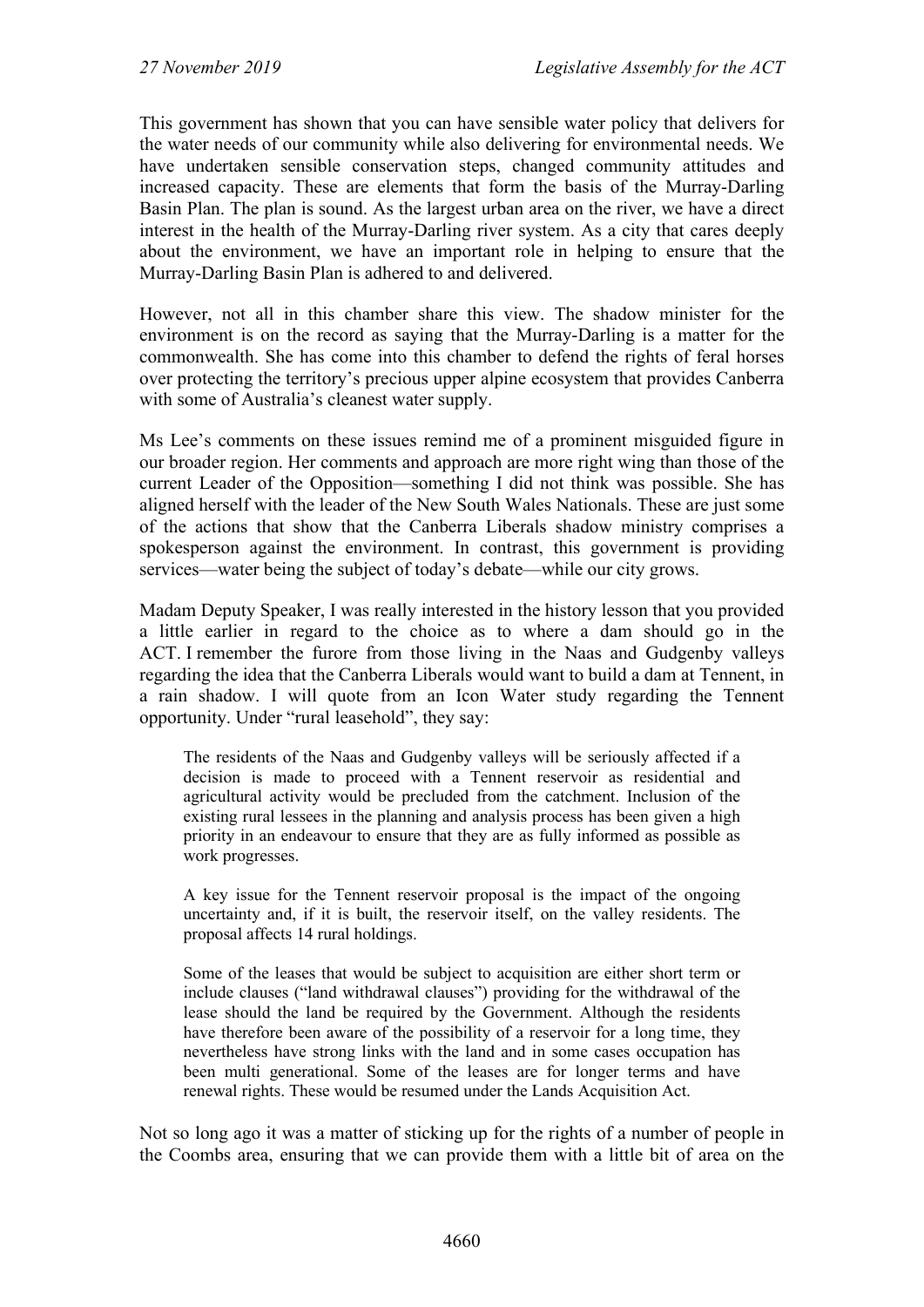Coombs peninsula, but previously the Canberra Liberals were thinking of building a whole dam, dealing out the historic farmland of the Naas and Gudgenby area.

In closing, once again I thank Mr Gupta and acknowledge his constructive engagement. The government welcomes the suggestions brought forward today in his motion, and I look forward to reporting back to the Assembly.

**MS LAWDER** (Brindabella) (4.09): I thank Mr Gupta for bringing this motion to the Assembly today. The use of our water and how much water we have are very important issues for most Australians, and it is especially true here in the ACT. My colleague Mrs Dunne has addressed the significant issue as a reminder that it was the Canberra Liberals who made the big decision to build new water storage capacity for the ACT—one of the few new dams built in Australia by any administration in decades.

I have a few minor points—it depends who you ask as to whether they are minor points—or technical matters relating to Mr Gupta's motion. Firstly, paragraph (1)(a) is technically incorrect. While it is abundantly clear that much of Australia is facing significant water constraints, there are also some wetter parts of Australia that are not facing the same issues. When we discuss these issues, it is important not to glibly gloss over the facts.

The second point is that the reference to how severe a drought is must take many factors into account. Expressions like a "120-year drought" or a "one in 1,000-year drought" are really only indicative estimates, because the severity and relative severity of droughts will vary significantly from place to place.

Paragraph (3)(b) contains the recommendation to "hold consultations with water stakeholders and relevant experts and report back to the Assembly on the government's findings from these consultations before 1 July 2020". I am concerned, and I think others are as well, that, given our storages are at 52 per cent and dropping rapidly, reporting back to the Assembly before 1 July 2020 does not actually leave much time to make any changes to try to avert us going into temporary water restrictions for the summer of 2020-21. Mr Gentleman referred to possible water restrictions.

This government has shown itself to be lacking in water policy, lacking in managing Icon Water, and lacking in providing an effective and efficient stormwater management system. To illustrate that, for example, I refer to the questionable issues of the Shared Services contract.

We would all be interested in knowing how the \$80-plus million Googong pipeline has worked. For example, how much water could potentially have been transferred from the Murrumbidgee to Googong dam through the Murrumbidgee to Googong transfer for the last five years? What is the maximum that could potentially have been transferred? Also, we would like to know how much was actually transferred over the last five years and why Icon Water left it too late to start pumping—that is, to save money—now that there is not enough water in the Murrumbidgee River to pump. Perhaps Mr Gupta would like to ask Icon Water about that.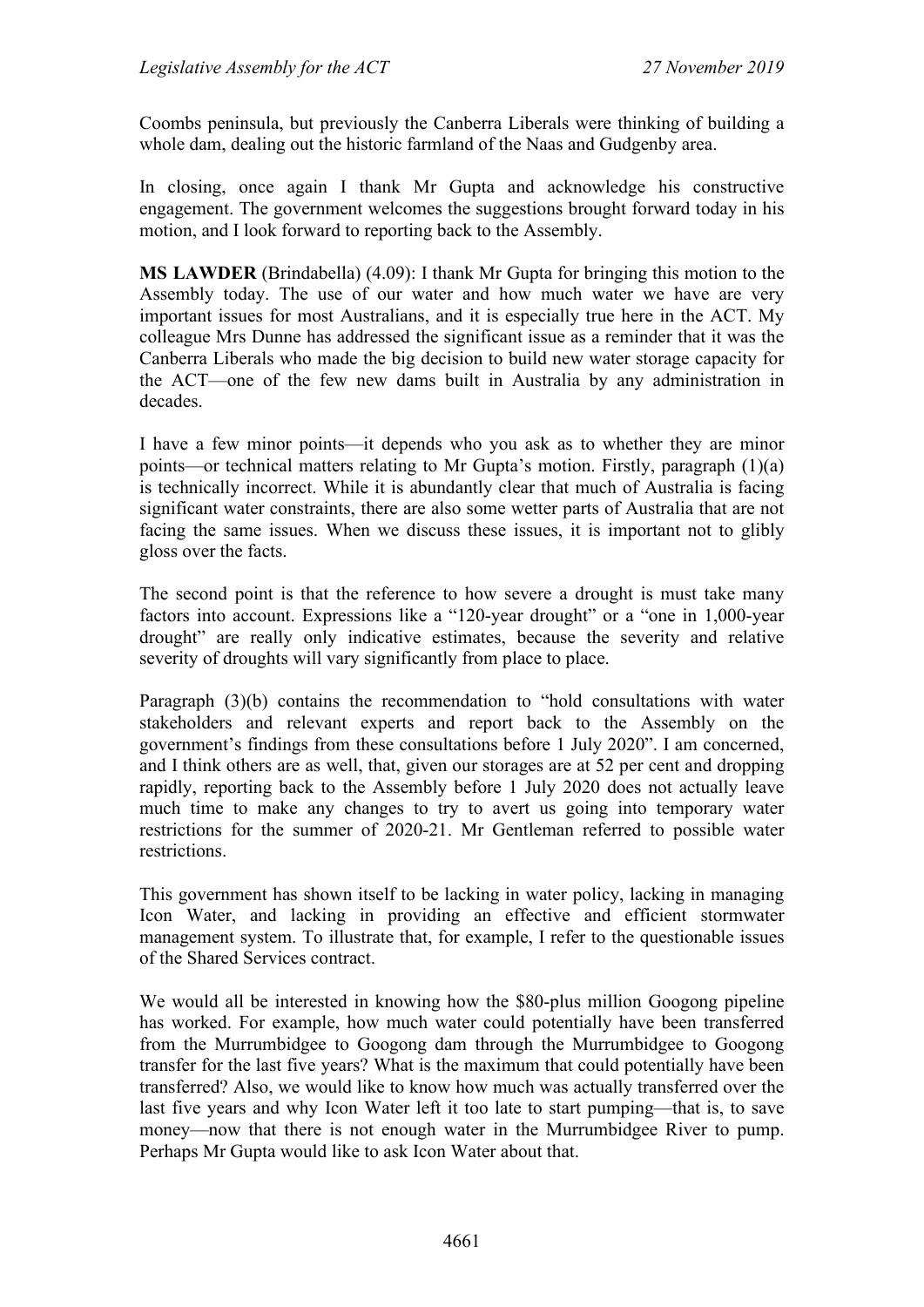While he is at it, he might like to ask Icon Water about selling 10 gigalitres of New South Wales water entitlements and terminating the Snowy Hydro agreement—that is, the Tantangara transfer option—with agreement by the ACT government, which has brought forward temporary water restrictions. Wasn't the Tantangara option the insurance policy for our water security? It has now gone, probably for a very long time. Has Mr Gupta seen the business case for that? I would certainly like to see it and understand why the ACT government agreed to sell 10 gigalitres of water entitlements.

Mr Gupta might also like to ask, given hindsight, which is a wonderful thing, whether the ACT government would still have supported Icon Water selling their New South Wales water entitlements and terminating the Tantangara transfer agreement with Snowy Hydro. Mr Gupta, is the ACT government requiring Icon Water to resurrect the Tantangara option? If so, how much will that cost?

There are many questions in relation to the management of water in the ACT which illustrate their poor management of water. Perhaps Mr Gupta would like to ask the water minister how much water was supplied to irrigators from the inner north reticulation network for the past three years. What is the government doing about increasing the supply from this system and creating other systems around Canberra? It could be that the water supply dropped off significantly in the inner north reticulation network due to operational issues and lack of resourcing. I am told it could readily be increased. The government just needs to provide a dedicated resource, which would be easily self-funding from increased water sales.

While Mr Gupta is rightly interested in water security for the ACT, it would have been helpful if he had made himself more familiar with the legacy that the Canberra Liberals have left in building new water storage, and the real problems that this government has brought on itself in being very poor in its water policy and in managing Icon Water, and in failing to provide an effective and efficient stormwater management system.

We can only hope that our water assets and water storage will soon be properly managed by the Canberra Liberals, before Canberrans face their next water crisis. I thank Mr Gupta for bringing this motion before the Assembly and urge him to continue to ask questions and better understand the history and the legacy of the water supply, water security and water management here in the ACT.

Amendment agreed to.

Original question, as amended, resolved in the affirmative.

*(Quorum formed.)*

# **Transport Canberra—network 19**

**MISS C BURCH** (Kurrajong) (4.19): I move:

That this Assembly: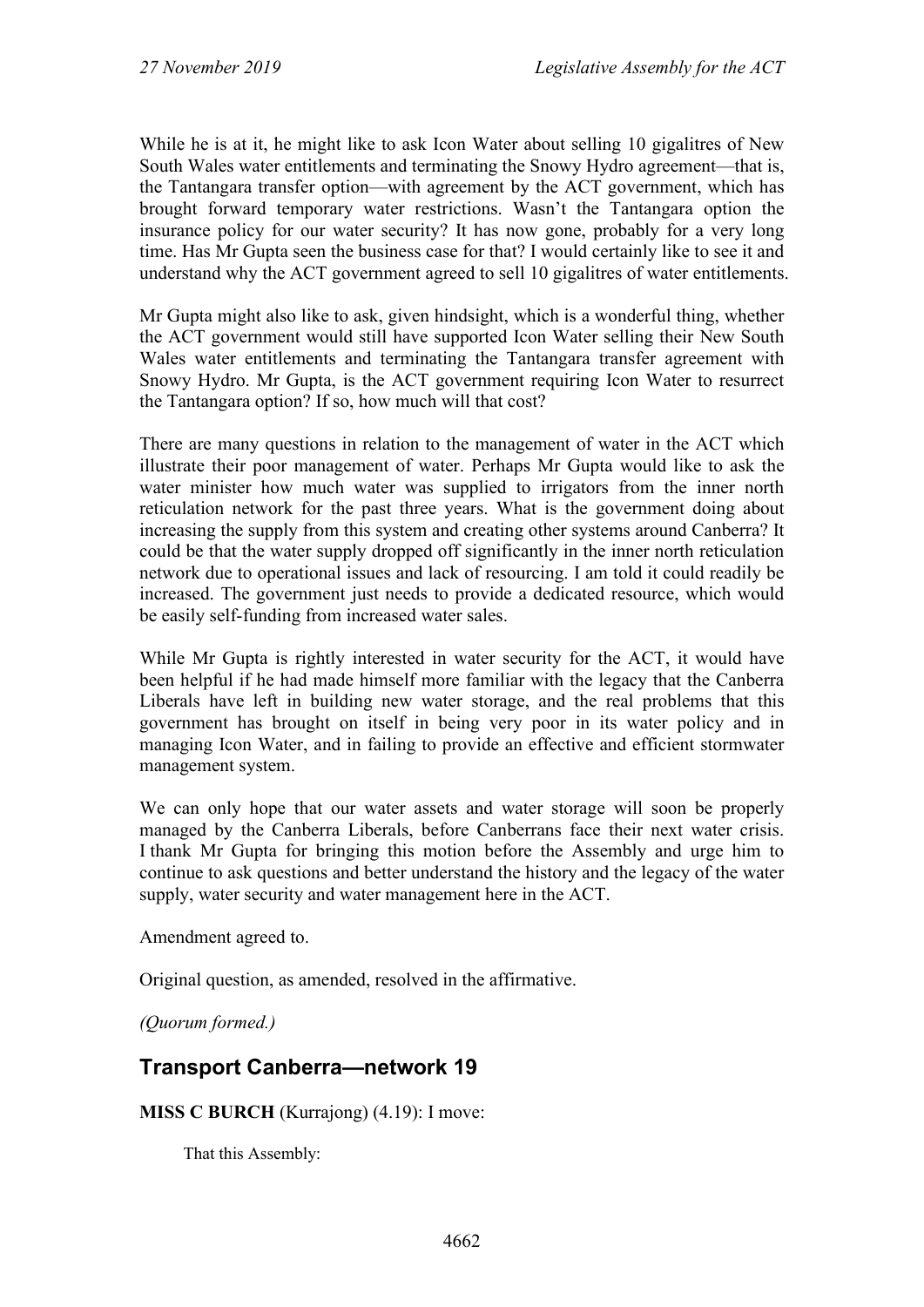#### (1) notes that:

- (a) since the last motion debating Canberra's bus network (dated 14 August 2019), with regard to weekend buses:
	- (i) the Minister for Transport agreed to a motion calling on the Government to produce a Weekend Bus Service Reliability Action Plan on 15 August 2019;
	- (ii) on 15 August 2019, the Minister for Transport claimed the priority of the ACT Government was on bus driver recruitment and volunteer uptake of weekend services, but has not done anything to incentivise an uptake in weekend shifts;
	- (iii) the Minister for Transport announced cuts to weekend bus service frequency to every two hours for suburban services on 16 August 2019;
	- (iv) the Minister for Transport released the details of the Weekend Bus Service Reliability Action Plan on 28 September 2019;
	- (v) the Minister for Transport released a substantively new weekend bus timetable on 28 September 2019;
	- (vi) the 2018-19 Transport Canberra and City Services Annual Report states that "service reliability on weekends has been well below the target";
	- (vii) as per a Freedom of Information request provided on 8 November 2019, the Government did not know how many drivers it needed to recruit to be able to service the whole network as of July 2019;
	- (viii) the Minister for Transport provided a Quarterly Update on the Transport Action Plan in October 2019, which stated that "incrementally increasing weekend services to meet the Network19 plan" had "not yet commenced"; and
	- (ix) when providing the quarterly update on the Transport Action Plan to the Assembly on 24 October 2019, the Minister refused to provide a resolution date to the weekend network reliability issues;
- (b) since the last motion debating Canberra's Bus Network (dated 14 August 2019), with regard to suburban bus services:
	- (i) fewer Canberrans in the suburbs of Belconnen, Woden and Tuggeranong are using the public bus network, as per patronage data released in late August 2019;
	- (ii) there has been a survey undertaken by the Women's Centre for Health Matters in relation to women's safety on public transport due to ongoing safety concerns with waiting at bus stops and long walking distances at night;
	- (iii) data from the 2018-19 Annual Reports showed that the bus network failed to achieve its 99.5 percent target for "Services Operated to Completion";
	- (iv) data from the 2018-19 Annual Reports depicted a 21 percent decrease in overall network satisfaction from 83 percent in 2017-18 to 62 percent in 2018-19;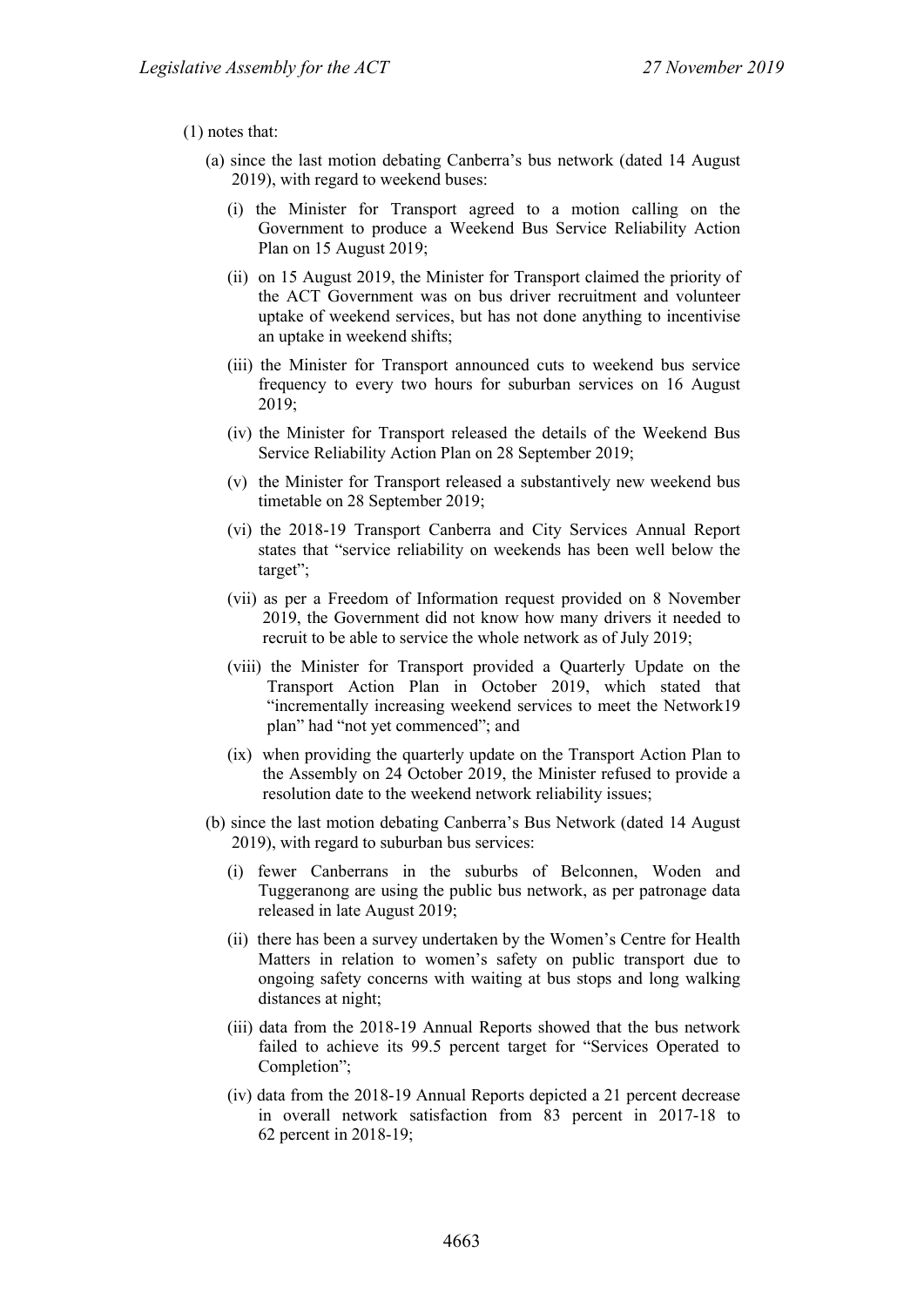- (v) despite fewer Canberrans being serviced by Network19, bus network operating costs are well above their target of \$5.35 per network kilometre for 2018-19;
- (vi) the Minister has refused to guarantee a date of resolution for issues plaguing Network19; and
- (vii) despite over 130 adjustments being made to Network19, the ACT Government is yet to deliver the bus network promised to Canberrans;
- (c) since the last motion debating Canberra's Bus Network (dated 14 August 2019), with regard to dedicated school services:
	- (i) the Minister tabled the ACT Government response to the impact of Network19 on school students on 24 September 2019;
	- (ii) data from the ACT Government response to the impact of Network19 on school students depicted student patronage remaining broadly level on the public bus network during weekdays;
	- (iii) data from an incoming ministerial brief provided to the Minister also supports this, stating that the patronage on school days by school students has been broadly level compared to 2018; and
	- (iv) despite the data showing patronage remaining broadly level, the Minister for Transport has continued to claim that student patronage has increased;
- (d) light rail services are operating at or above capacity during peak hours, resulting in delays and inconvenience for commuters using the service; and
- (e) the uncertainty regarding the procurement, design and delivery of a new integrated public transport ticketing system, promised in early 2018, and scheduled for implementation in 2019, and is yet to be delivered as of November 2019; and
- (2) calls on the Minister for Transport to:
	- (a) fix the problems plaguing Network19 as a matter of priority, specifically:
		- (i) reinstate weekend suburban services to the frequency promised under Network19;
		- (ii) reinstate express commuter services for residents in Tuggeranong and Belconnen;
		- (iii) reverse the removal or closure of 752 bus stops across Canberra;
		- (iv) reinstate all dedicated school services that were lost under Network19; and
		- (v) reinstate commuter services during peak times down Northbourne Avenue to complement the at-capacity light rail services; and
	- (b) procure and deliver a new integrated ticketing system as a matter of priority.

I welcome the opportunity to speak, in this final sitting for 2019, on one of the government's biggest failures of this year, our public transport network. I am here today to present you with a recount of every failed accountability indicator, missed target, broken promise, cut service and utter incompetence demonstrated by both transport ministers this year.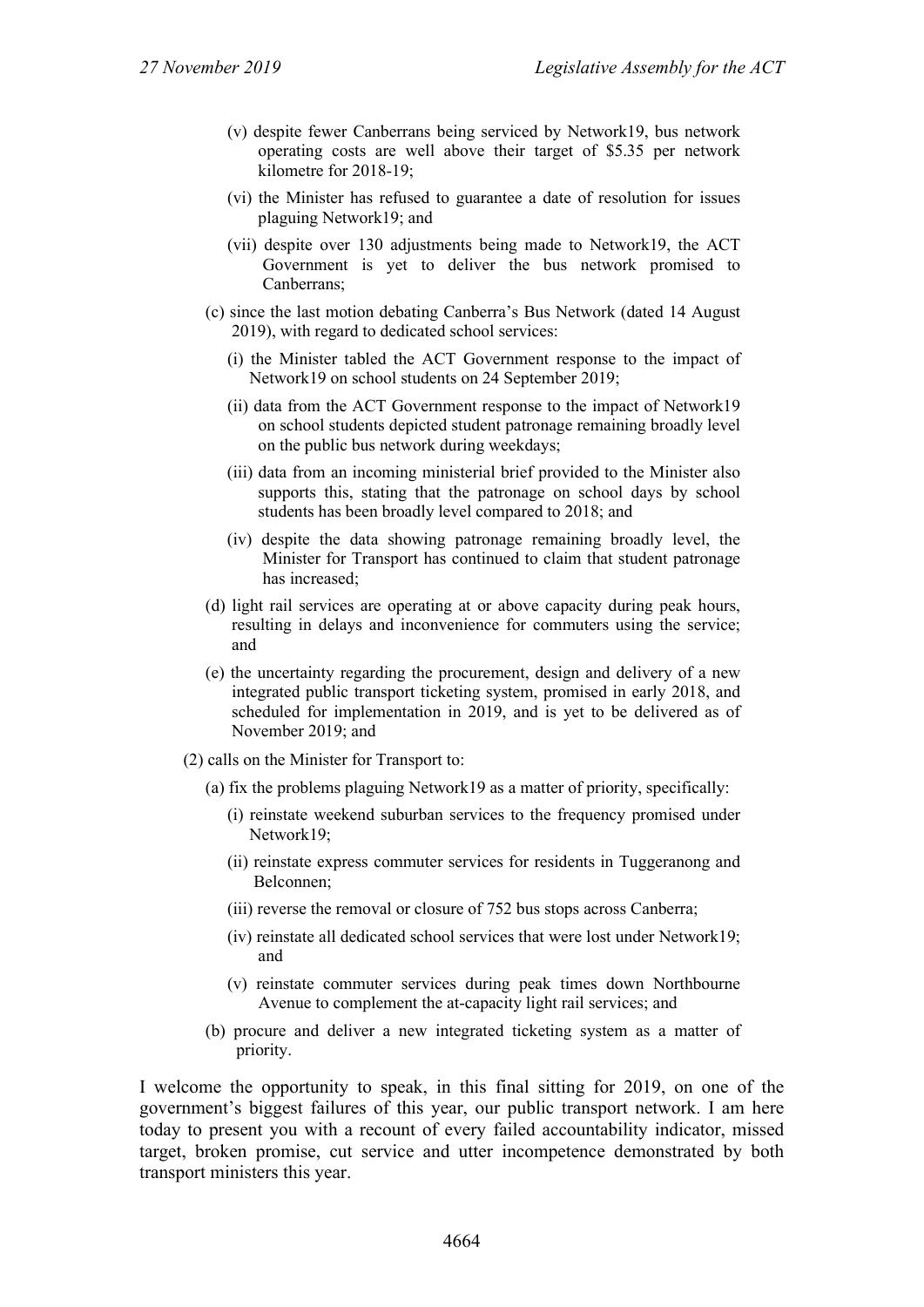It is well understood among transport planners that, with the current technology that is available, any network update should only ever improve, not worsen, the accessibility, reliability and connectivity of a network.

It is evident that our public transport network has not reaped the benefits that so often come with change. Network 19 was ill conceived, poorly planned and woefully implemented. As always, it is the Canberrans who rely on these services who continue to suffer the consequences. It is Canberrans who must now navigate a second-rate bus network. And it is Canberrans who are paying the price for the most complacent and out-of-touch government that this territory has ever seen.

2019 has been arduous for Canberrans trying to get around Canberra on public transport. 2019 has seen over 752 bus stops removed, weekend services drastically cut back, commuter services slashed and dedicated school bus services cancelled. In just under 12 months, we have had two transport ministers and two transport networks but zero real solutions to the issues plaguing network 19.

What we have witnessed over the past year can only be viewed as a series of failures. It is unfortunate that many thousands of Canberrans that rely on a frequent, reliable and efficient bus service have lost so many services and been left stranded by this government.

Let me highlight some of the government's so-called celebrated achievement over the last 18 months. In mid to late 2018, the former minister for transport unveiled her plans for network 19 and soon after engaged in a consultation process which many Canberrans will tell you was completely disingenuous.

The government released a report on the your say website to say that they were listening to the public's concerns. That report said that Canberrans wanted more frequent services and greater reliability. It said that soon Canberrans would have a shiny new bus network that incorporated these things. It soon became very clear that network 19, in all its proposed glory, was set in stone well before the consultation had ever begun. Over 13,000 submissions were made and none of them have been taken seriously.

In early 2019 parents, children and schools continued to raise their concerns about the impact of cancelling dedicated school bus services. We now know that if the government's intention was to drive parents and kids back to their cars to get to and from school, the cuts to dedicated school services have been a resounding success.

Around the same time, the Council on the Ageing and other seniors groups raised their own concerns about the inaccessibility of the new network, with many older Canberrans facing an extra 400-metre walk to their local bus stops. Unsurprisingly, little care was shown for how it would affect the quality of life or how isolated these people might become.

Next it was Canberrans in Tuggeranong and Belconnen who expressed their concerns about cuts to Xpresso services and suburban routes, routes that had previously served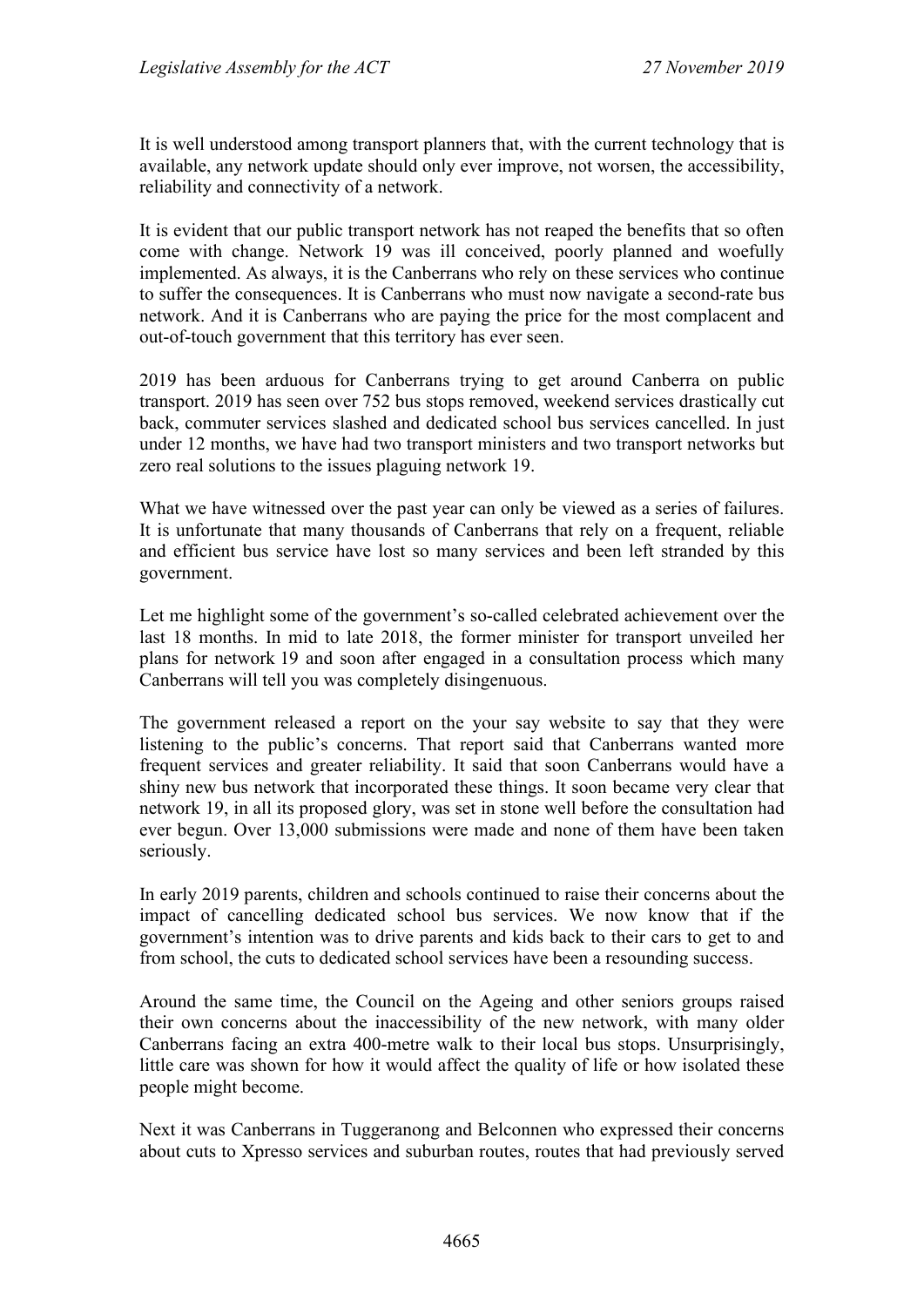them well, and the fact that many commuters were now facing an additional six or seven hours a week on the bus just to get to work. Once again, the government continued to ignore these concerns. As a result, many of these Canberrans have also returned to their vehicles.

Then rolled around D-day, 29 April. The new integrated transport network was unveiled with a \$400,000 launch party that ran well over budget. Patronage in the first month of travel was up, but it was not long until the chaos set in. News article after news article about the network was published, with each one shedding more and more light about the concerns of ordinary, hardworking Canberrans raised just months before.

The headlines really speak for themselves. On 1 May the *Canberra Times* headline read, "Bus changes leave students in the lurch". The article stated that school students at St Vincent's primary would lose the equivalent of nine days of school time because of increased journey times the new network brought. On 2 May the headline read, "Record numbers of ACT public transport students left behind", and on 4 May the headline was, "Bus timetable leaves children in tears". What was the reply of this government? The minister called the network a great success.

In July this year the network claimed its first casualty—thankfully not a patron of the network but the transport minister herself. With Minister Fitzharris gone, Chief Minister Barr passed the buck to Minister Steel. Promising the world, Minister Steel vowed he would turn things around, starting with reliability issues that plagued the weekend network.

That brings us to 15 August, when the new transport minister agreed to an action plan to resolve the huge number of weekend service cancellations. Very conveniently he failed to mention that he planned to drastically cut weekend suburban services with an announcement made the very next day.

In the September sitting Minister Steel detailed several key goals and milestones under his action plan and rolled out a brand new weekend bus timetable that left Canberrans stranded in the suburbs for up to two hours. What the minister did not detail was any concrete date for restoring these services or any real solution to long-term reliability.

Minister Steel also released the ACT government response to the impact of network 19 on school students and attempted to use dodgy statistics to gloss over the safety concerns of thousands of parents. His claims that more and more students were using the public network were skewed by weekend patronage data. These claims did nothing to ease the concerns of parents like Daniel from Gungahlin. In response to school service cuts, Daniel wrote:

This has forced our younger K-6 students onto public transport. My youngest daughter goes to Amaroo and is in year 6. Recently she and one of her friends have been having very uncomfortable experiences on the public bus where an older man has been getting on to the bus … next to my daughter despite the fact there are plenty of free seats on the bus to choose ... gets off at the School stop and proceeds to walk with my daughter up to the school gates.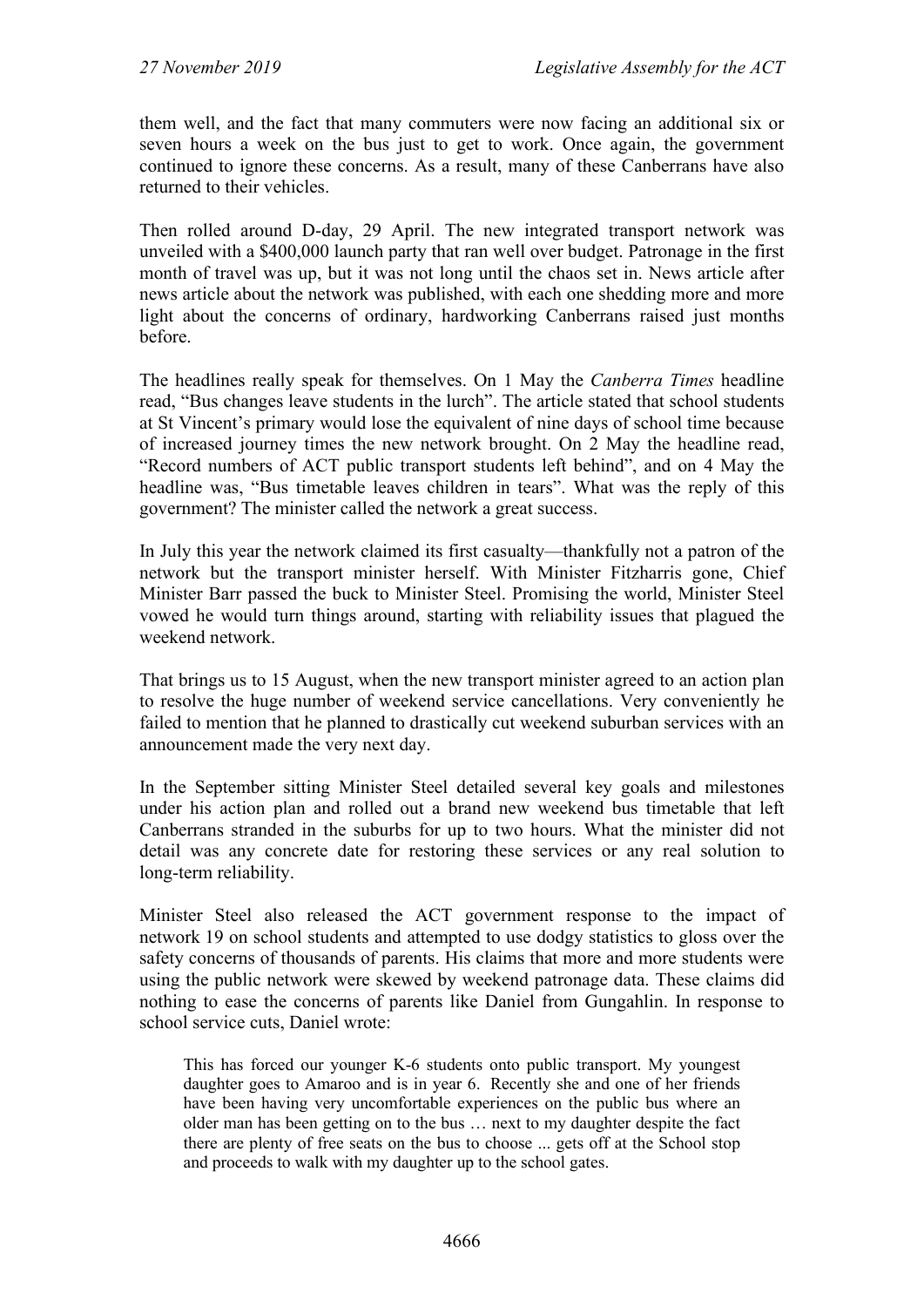In the October sitting the minister provided us with an update against the weekend bus action plan. It was an exercise in artful deception. The minister announced that reliability was back on track and that his action plan against the weekend network issues was working. Yet he has still not outlined any plans to incentivise weekend bus drivers to pick up weekend shifts and we still do not know when these weekend services will be restored.

His defence of the indefensible is shocking. In response to questions regarding the resolution of the weekend service issues he stated that there has been no change to the frequency of rapid services, which account for around 70 per cent of all boardings on weekends. This is an insult to Canberrans who rely on the other 30 per cent of services. It is an insult to Canberrans who live in the suburbs of Belconnen and Tuggeranong to parrot higher reliability figures for a weekend network timetable that bears no resemblance to the one that was promised. It is insult to Canberrans, like Mary from Kambah, who had a horror story about the rapid 4 on a Saturday afternoon. She wrote:

I arrived in Woden, parked and walked to the bus platform at 7pm. The scheduled 7.09 pm bus did not arrive. I still had time to catch the next bus, however it did not arrive either. By this time a group of about 12 people were waiting for this service.

I rang Transport Canberra and when I asked what time the next R4 was leaving Woden, the operator replied that there would be no more R4 services from Woden that night because there was not enough drivers to drive the buses. I told the people at the platform and they all said that no announcement had been made about this cancelled service.

I had not heard one either ... I know some of the people waiting were travelling home after work to families, some had to catch the light rail and others had to get to Belconnen.

Instead of being transparent with Canberrans, this minister has given us six months of political spin, empty statistics, hollow progress updates and broken promises. The minister conveniently left out of the action plan update speech any guarantee of a firm resolution date to the restoration of weekend service frequency that had been promised under network 19. It was only information contained within a freedom of information request that showed February 2020 as the next review date for service restoration. That is still three months away and Minster Steel has no intention of telling Canberrans this.

Just as disappointing is that the government promised that a new integrated ticketing system would be rolled out shortly after the commencement of light rail but they have since extended the MyWay ticketing contract to 2022. What are we to believe? The government has claimed that the procurement process has been underway for several years now. Is this another broken promise or will we suddenly see it appear as an ALP election commitment next year?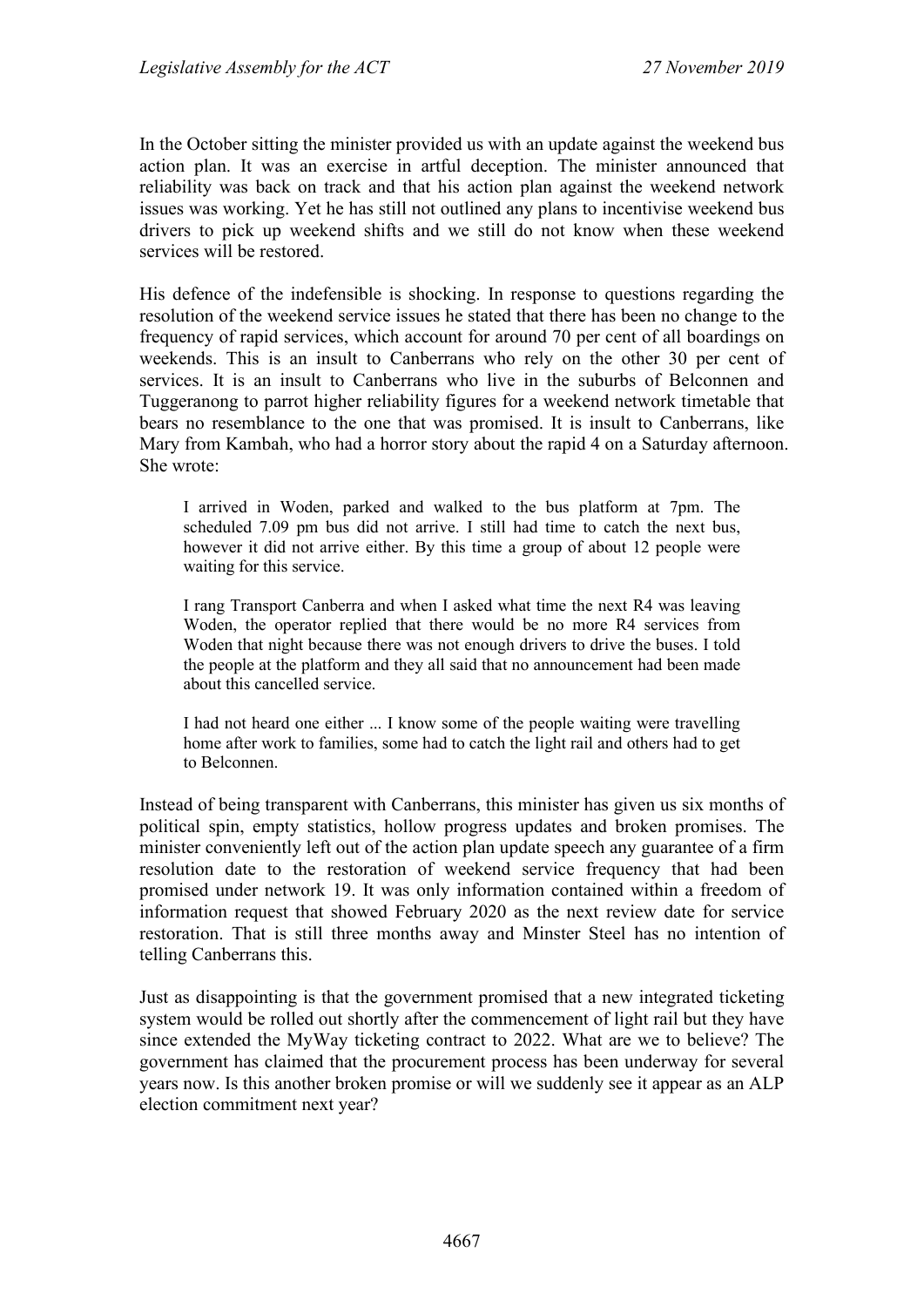Appallingly, members opposite have remained complicit in their minister's incompetence, negligence and neglect of the Canberrans they claim to represent. For example, in Ms Cheyne's electorate of Ginninderra we heard from a constituent named Maria. Maria's eight-year-old son has been forced to wait around Belconnen interchange unsupervised just to get to and from his school in Florey. He was just as worried and anxious about the changes to his schedule as his mum. The added stop means an extra hour on his journey time every day. Does Ms Cheyne really think this is acceptable?

In Mr Gentleman's electorate we heard from a concerned constituent named Shannon whose children have been forced to choose between walking 30 minutes with heavy backpacks to Erindale to catch a direct service or take two different buses from their local stop near Gowrie to get to school in the morning. To get home Shannon's children now have to catch three buses between Isabella Plains and Fadden and then walk.

It is not just schoolkids living with the consequences of this government's biggest failure; it is our daily commuters too. Anthony from Dunlop wrote to us saying:

I live in Dunlop and, prior to the introduction of the new bus timetables, was happily commuting daily to work.

The new timetable has doubled my trip. Previously it took 45 minutes door to door (ending at Woden). It now takes 1.5 hours.

That is right: it takes Anthony from Dunlop twice as long to get to work in the mornings and twice as long to get home at night.

Ironically, earlier today Minister Steel made a rather pathetic announcement of a few additional car spaces at the Wanniassa park and ride and a few additional bus stops for the south. In the media release announcing these plans Minister Steel said:

We have listened to the Tuggeranong community.

If it was not for the hundreds of bus stops that this government has cut in the south they would not need to be announcing new bus stops now. Dare I suggest that the ALP's polling shows they have a problem with south side Canberrans. For the voters of Brindabella this response from the government is too little, too late. Why wasn't the minister listening to the Tuggeranong community three months ago, six months ago or nine months ago when these issues were raised? It is baffling how tone deaf this government continues to be. If the government had truly listened to south side Canberrans this announcement would have been about restoring Xpresso routes and weekend services and reinstating school buses.

Let me be clear here: I take no pleasure in recounting this government's failures. What matters most to me is that when the government makes a promise to its people that promise is kept and the government is held to account. I call on the minister and this government to finally recognise the huge impact its failed bus network has had on Canberrans; truly listen to the people most affected; fix these issues as a matter of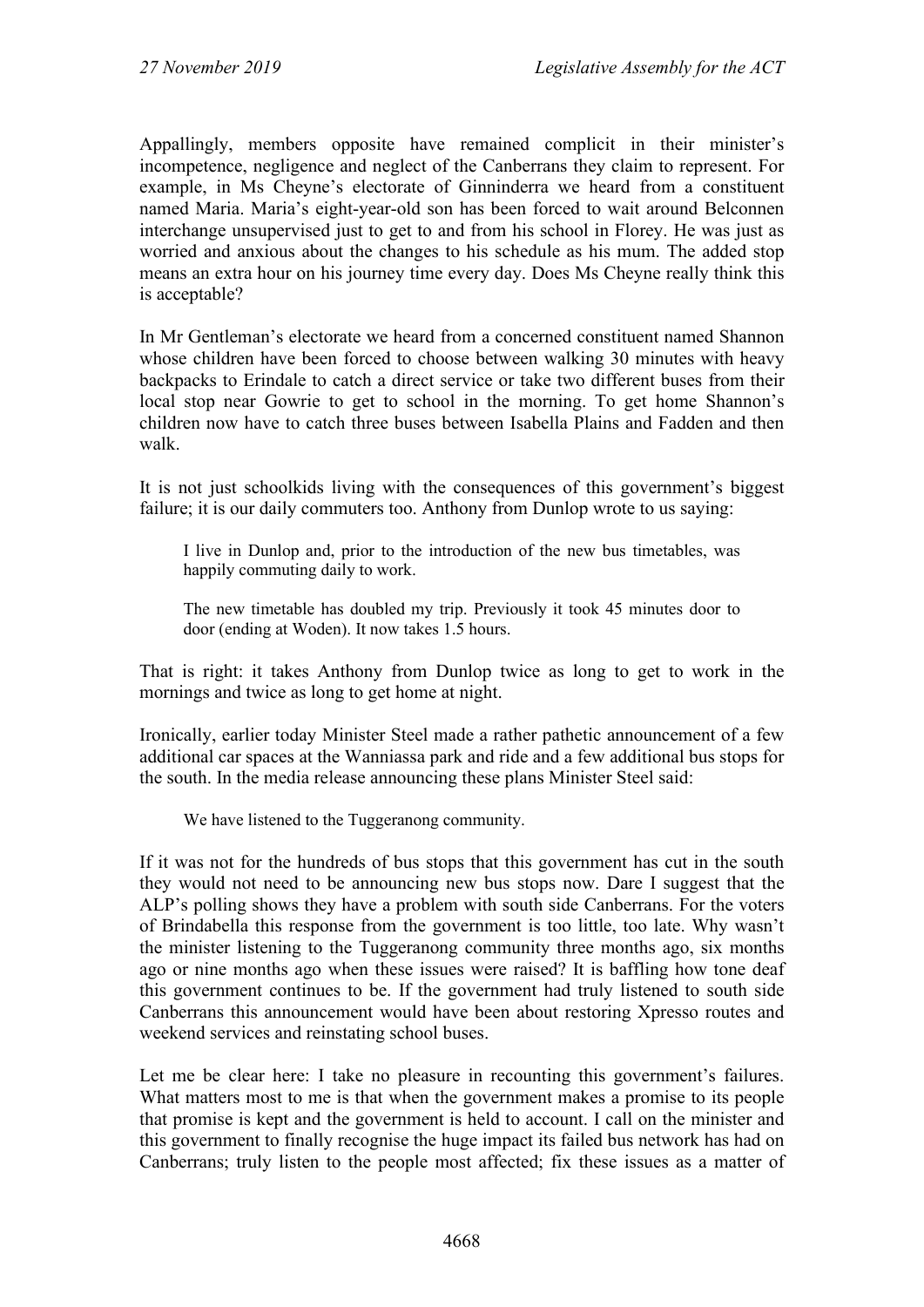priority; restore dedicated school services to ease the concerns of parents like Daniel, Shannon and Maria; bring back the 752 stops, the Xpresso routes, the suburban services in Tuggeranong that Canberrans used to rely on to get home from work in a reasonable hour; deliver the weekend timetable you promised Canberrans; and assure patrons like Mary that when a bus is scheduled to come on a weekend it will show up.

Do your job. Listen to Canberrans. Admit that you have made a mistake. Fix the mess you have created and restore some credibility to our transport system. I commend this motion to the Assembly.

**MR STEEL** (Murrumbidgee—Minister for City Services, Minister for Multicultural Affairs, Minister for Recycling and Waste Reduction, Minister for Roads and Active Travel and Minister for Transport) (4.33): I start by welcoming Candice Burch into the chamber. For the second time in two days the opposition has been so completely distracted that government ministers have had to call for a quorum.

**Mrs Jones**: Point of order.

**MADAM DEPUTY SPEAKER**: A point of order.

**MR STEEL**: What a joke.

**MADAM DEPUTY SPEAKER**: Sit down. Mr Steel, when a point of order is called you are required to sit down. On the point of order, Mrs Jones.

**Mrs Jones**: I believe the minister referred to the member by her first name, and I believe the protocol in the Assembly is that we are referred to by our titles.

**MADAM DEPUTY SPEAKER**: There was some discussion about this in the changes to the standing orders, but Miss Burch prefers to be known as Miss Burch. I remind Mr Steel of that and ask him to address her accordingly.

**MR STEEL**: Thank you, Madam Deputy Speaker. This distraction from Assembly business is unprecedented. It is unprecedented in this chamber. I am glad to have the belated opportunity today to discuss the important matter of transport. It once again provides me with the opportunity to comment on Canberra's bus network and the government's work to ensure that Canberrans have a reliable, safe and connected public transport system.

On 17 September 2019 I tabled the weekend bus reliability action plan, which outlined 10 concrete actions to be delivered. The action plan outlined how services would be increased when their reliability can be ensured. The government recognised that weekend service reliability was lower than target performance and committed to a comprehensive 10-point plan to address and resolve these issues.

Members would be aware that on 28 September 2019 Transport Canberra introduced the interim updated weekend timetable that sought to address the unacceptable levels of reliability for weekend bus services. In the 28 September timetable change, the service frequency of local bus routes was changed to every two hours for weekend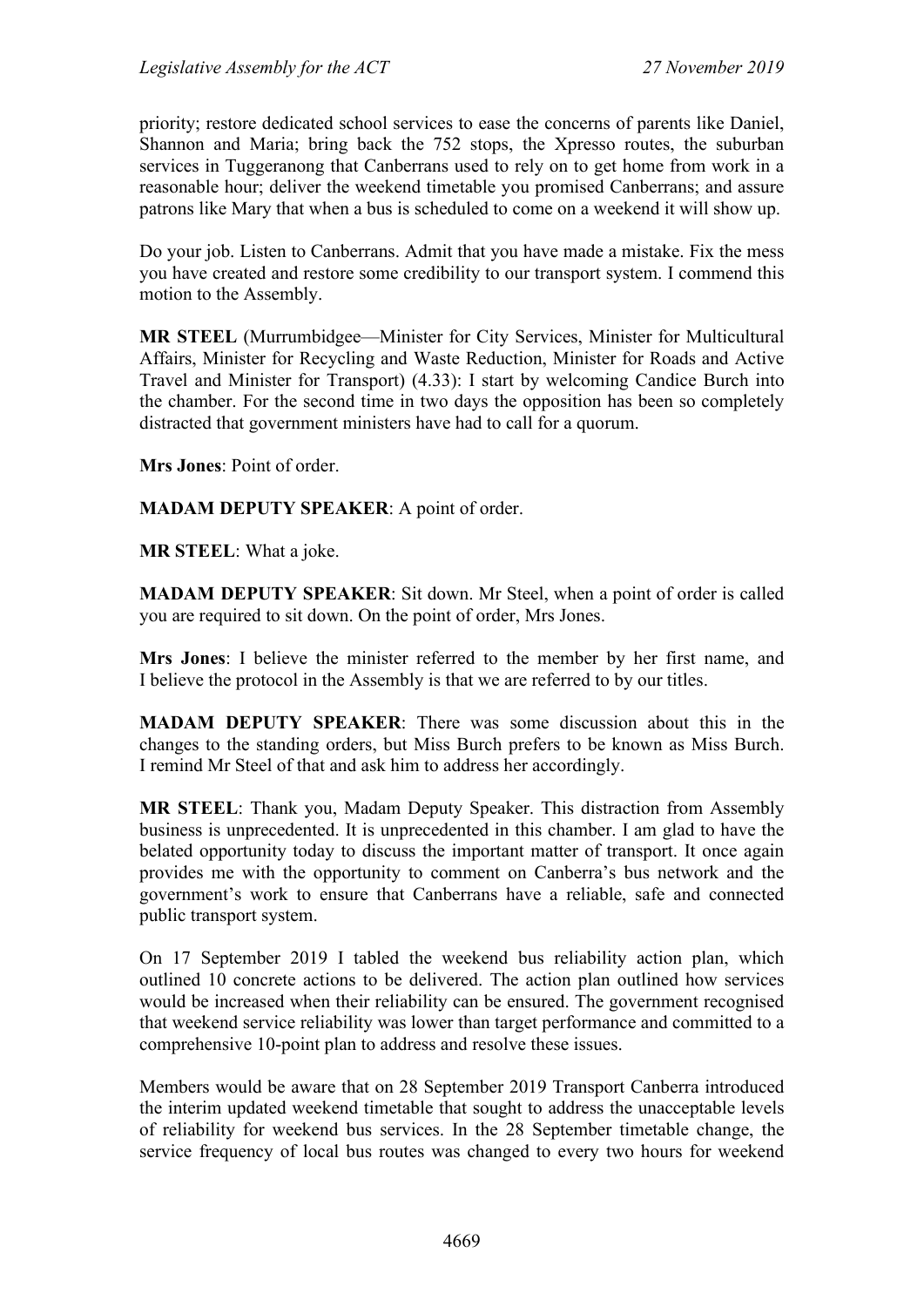services on an interim basis. However, there has been no change to the frequency of rapid services, which account for 70 per cent of boardings on the network.

I am very pleased that weekend reliability has dramatically increased as a result of the timetable change, with Transport Canberra recording an average reliability rate of 99.91 per cent for weekend bus services so far in November 2019, which equates to just nine bus services not delivered out of more than 10,200 timetable services.

In October I tabled the first quarterly update on the action plan, noting that work has commenced on nine of the 10 actions, with two actions already complete. These are to implement an interim weekend timetable to improve reliability, which has been achieved, and increase the use of standby drivers. The government recognises that an interim weekend timetable is not a long-term solution. Our goal is to deliver not just reliable weekend services but also more frequent services right across our city. No single action alone is likely to deliver frequent and reliable bus services for Canberrans, and this is why we have identified a whole range of actions that we are taking.

I note that the motion moved by Miss C Burch in relation to weekend buses points out that the priority of the ACT government was on bus driver recruitment and drivers opting to work weekends. However, once again we see Miss C Burch making incorrect claims that the ACT government has not done anything to incentivise an uptake in weekend shifts. I will again set the record straight for the opposition.

Transport Canberra has made real progress in ensuring continuous recruitment of drivers and we will incrementally increase weekend services once enough drivers have been recruited. During a recent recruitment round, from 11 July to 27 September, Transport Canberra received 458 applications, with assessments taking place twice a month and up to 45 interviews being held each week with potential drivers.

I am advised that a further recruitment round commenced on 28 October. Transport Canberra is prioritising applicants interested in weekend work, fast-tracking candidates who meet several eligibility requirements, and has partnered with the Australian government's veterans employment program to attract candidates with suitable experience and qualifications, such as heavy vehicle licences.

While our preference is to have services enabled as soon as possible, we must also follow appropriate recruitment processes to enable staff selection processes and training so that the services that we do provide are sustainable, safe and efficient. The ACT government will continue to focus on taking targeted and immediate action towards driver recruitment and increasing weekend bus services, which I will continue to report to this Assembly on quarterly as we progress the work under the action plan.

The Canberra Liberals have no plans for our public transport network. While our government has delivered a bus network that provides more services and more public transport options for Canberrans, they have no plan. More Canberrans are using the public transport network compared to the old network. There are 5.28 per cent more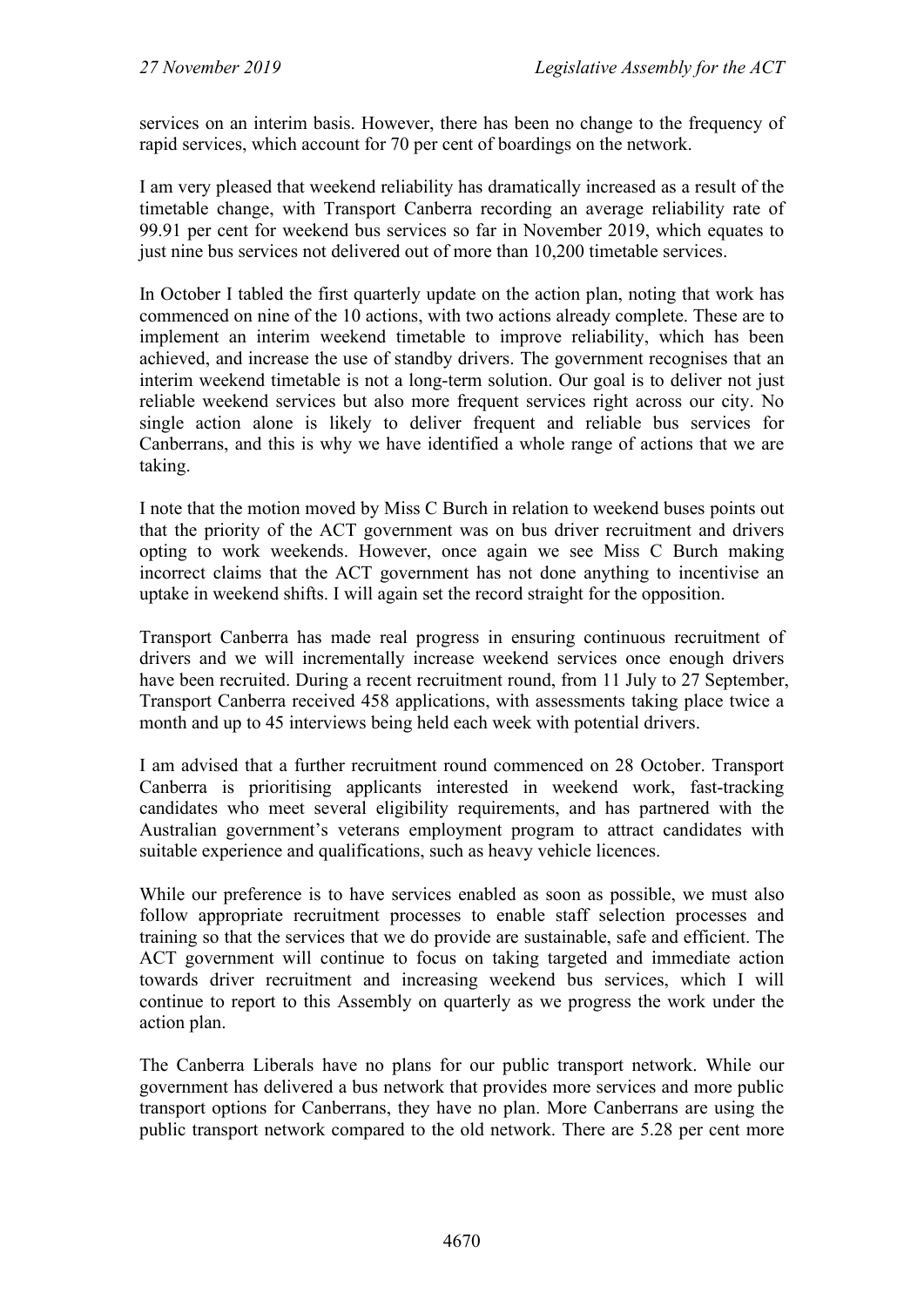weekday journeys being taken and 20.7 per cent more weekend and public holiday journeys being taken.

#### **Ms Lawder**: Journeys?

**MR STEEL**: Yes, journeys, not boardings. There may be multiple boardings in the journey. Those are figures from October 2019, compared with October 2018. Network 19 has also delivered an additional 3,556 bus and light rail services on weekdays during school terms. We are not cutting services. We have put thousands more services on. This includes 2,350 more bus services on weekdays and 1,206 light rail services on weekdays each week. There are currently 501 more timetabled Transport Canberra bus and light rail services each weekend under the interim updated weekend timetable than there were under the old network that operated prior to 29 April.

This includes 214 more bus services each weekend, as well as 287 more light rail services. In addition to that, our public transport operating hours have been extended. The span of services has been extended, with more services in the evenings in particular, to deliver more services every day of the week. As part of our introduction of network 19, Transport Canberra undertook a review of the location and use of bus stops across the city. Of course, there were changes that were made to the bus stops. We had a changed network. The objective of the review was to ensure that the new network struck the right balance between having faster bus services, which was the feedback we received through the consultation that was undertaken in the lead-up to the introduction of the new network, and having bus stops close to where people live.

The review resulted in 59 new bus stops being opened, bus stops being moved, and 11 former bus stops being reinstated. There were also a number of bus stops closed. Overall, there are now 2,434 bus stops in use in Canberra, which is 606 fewer bus stops than there were under the previous network. But we made that change to improve the frequency of service because we know that that is important to building a public transport system that works for more Canberrans.

However, this number included 202 school services only bus stops, which in many cases caused a situation where, if a student missed their bus under the previous network, there was no other bus to catch. Almost all students catching public transport to school now use the same bus stop and light rail stop as other customers on Transport Canberra, meaning that, again, if they miss their bus, they can catch the following bus to school and actually get there.

Only our government is committed to ensuring that we help young Canberrans become lifelong users of public transport. We have seen that with students adapting to the new network and actually using it on the weekend, because they understand how the new system operates. It is a seven-day-a-week network, not a five-day-a-week network with a separate weekend network in operation like there used to be.

The ACT government are working hard to ensure that we can continue to increase the number of public transport passengers. We have been listening to what Canberrans have had to say after six months of operation of the network. Based on feedback from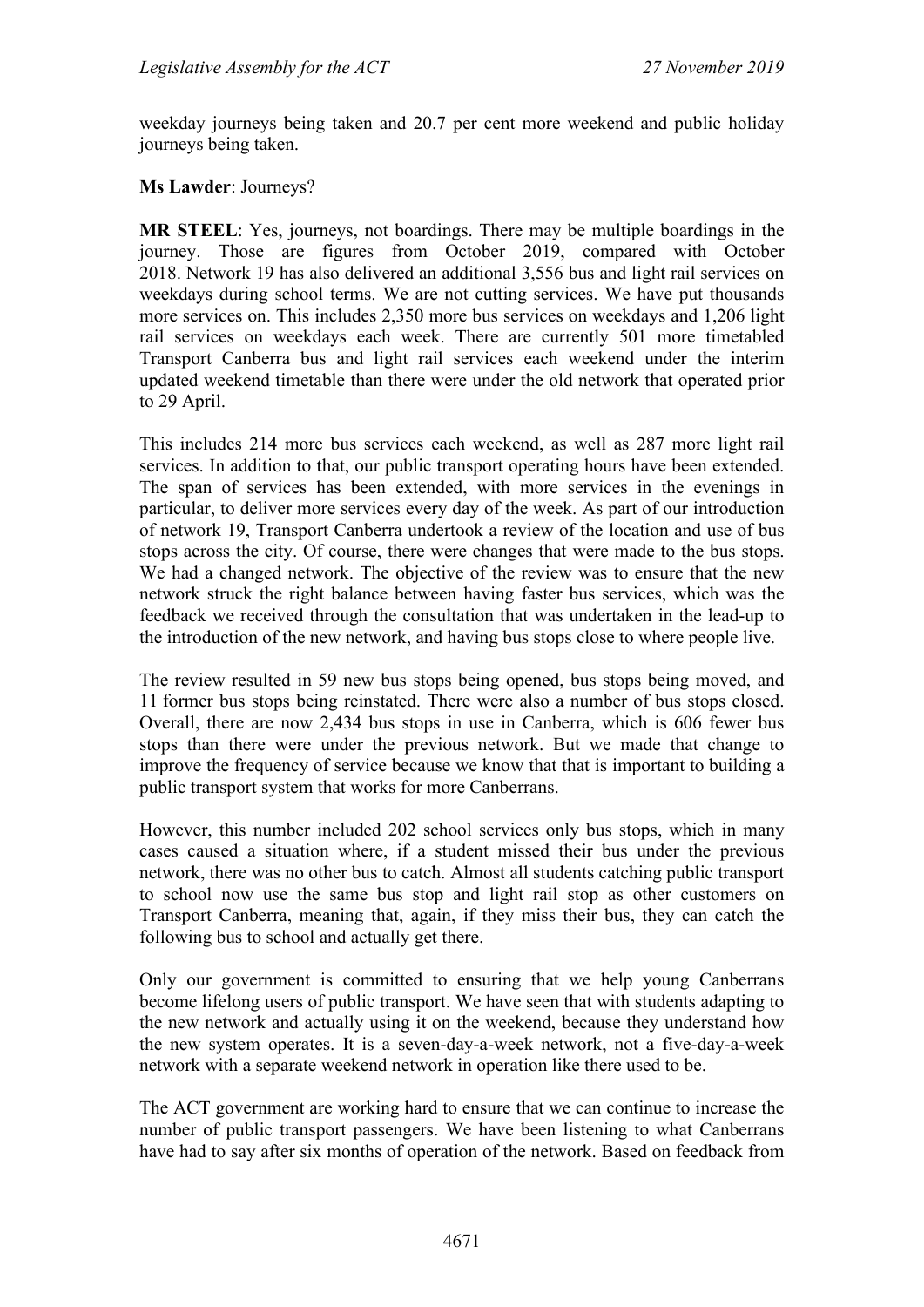the community, we have already made 136 tweaks to the network. We have done that in consultation with schools. We have done it in consultation with communities. At the six-month mark, we are listening to Canberrans and we are engaging with key community groups such as community councils. We are going out through Transport Canberra to community councils. We are listening to what people have to say after six months of operation and we are engaging with key community organisations like the Women's Centre for Health Matters to hear their feedback.

Miss C Burch raised the issue of safety on our public transport network. I want to make it very clear that safety is our utmost priority for all Canberrans when it comes to all government services. All our buses and major interchanges are fitted with closed circuit TV and, as we expand our network with real-time technology, we will be able to better monitor these facilities. I have announced today that as part of the upgrades to public transport infrastructure we will be looking at improved lighting as well to improve passenger safety at certain bus stops. We will continue to make changes to our public transport infrastructure. That is important and we will do it in consultation with organisations like, for example, the Women's Centre for Health Matters.

As a result of the success of light rail stage 1, the ACT government is also exploring options to increase light rail frequencies in peak periods. It is important to consider the technical feasibility of increasing frequency at different times, to identify any additional drivers or vehicles that might be required to deliver more frequent services, to do the modelling to understand the increased impacts of conflicting traffic movements between cars, light rail and passengers to ensure safety and traffic flow and forecasting passenger demand over the coming years.

We are doing that work. We are considering that work. We have undertaken to do that work in the Assembly. The Canberra Liberals have clearly demonstrated that they do not understand that adding buses to Northbourne Avenue to supplement light rail capacity, as they have proposed, will only create traffic congestion. The whole idea of light rail was to take off all of those buses that were stopping in the left-hand lane of Northbourne Avenue, causing traffic congestion, among other problems.

The ACT government recently went out to market for a new ticketing system through an expression of interest process and is currently evaluating a preferred solution for the replacement of the existing system. So we are getting on with the work of looking at what the options are to improve our ticketing system into the future. But we also know that we need to keep MyWay up for some time yet in order to ensure a smooth transition to a new ticketing system. This is going to take some time, but we are going through the proper processes to consider what solutions are available for the territory and to get the best outcome for the territory as well. We want a future ticketing system that will provide a modern solution that will provide for multi-modal travel and assist users to take control of their own journeys.

Our government will continue to listen and to deliver public transport options for Canberrans by continuing to recruit more bus drivers and increasing weekend bus services once there are sufficient bus drivers to ensure continued reliability. We will respond to feedback received from community members to make improvements where possible. We will continue to assess the viability of increasing frequency of light rail services during peak periods. We will continue to provide quarterly updates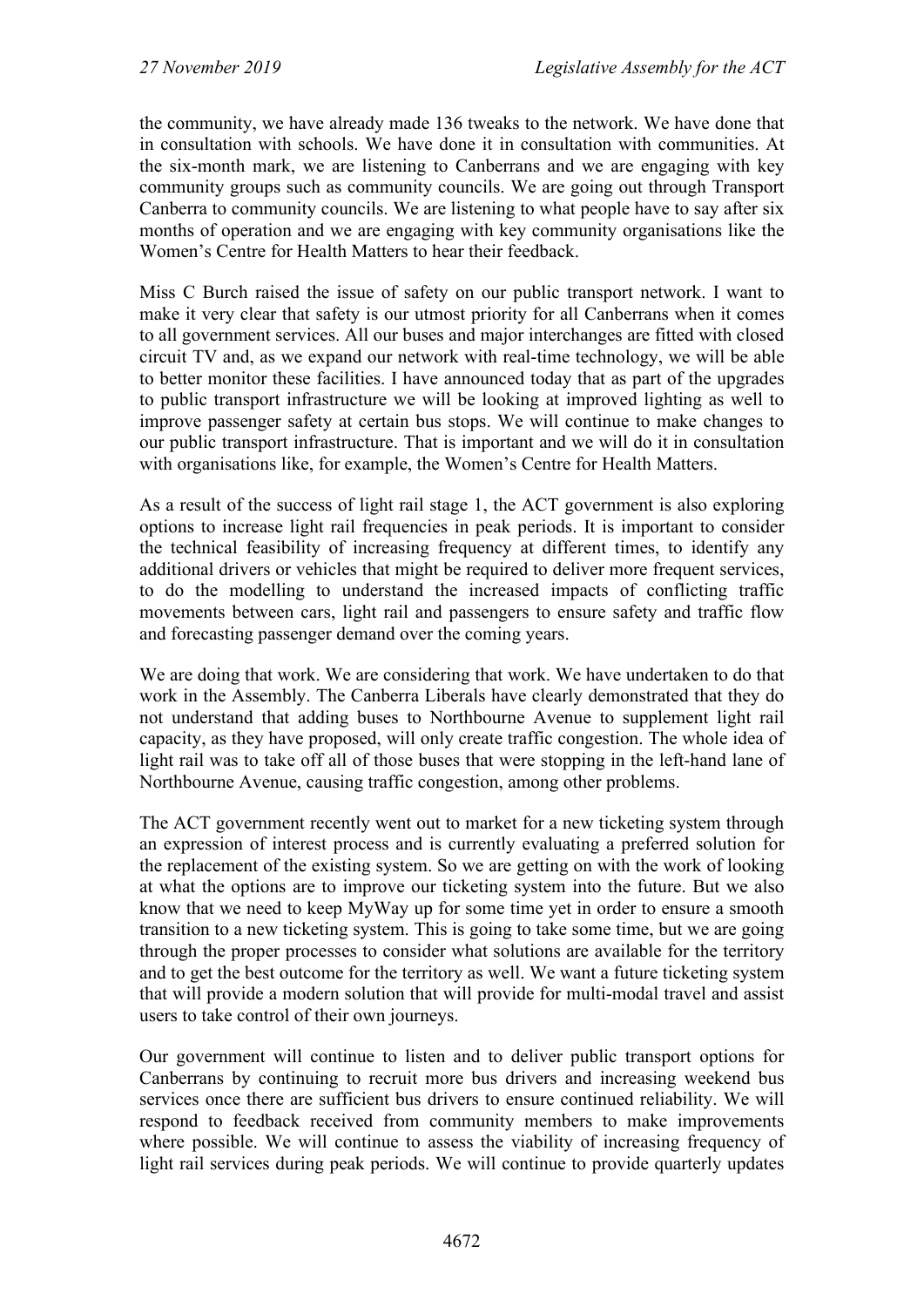to the Legislative Assembly on the transport weekend reliability action plan. We will continue to consider options for a new ticketing system for Canberra's public transport system and provide a further update to the Legislative Assembly and the community in 2020. Madam Deputy Speaker, I move the amendment to this effect circulated in my name:

Omit all text after "That this Assembly", substitute:

"(1) notes that:

- (a) on 17 September 2019, the Minister for Transport tabled a Weekend Bus Service Reliability Action Plan that outlined several actions that enabled services to be increased when reliability could be ensured;
- (b) on 28 September 2019, Transport Canberra introduced an Updated Interim Weekend Timetable that sought to address the unacceptable levels of reliability for weekend bus services;
- (c) on 24 October 2019, the Transport Action Plan Quarterly Update was tabled. One of the key actions of the Plan, to continually recruit bus drivers, was noted as underway;
- (d) Network19 has delivered six additional rapid routes compared to the old network;
- (e) the services frequency of local bus routes was changed to two hourly in the interim updated timetable for weekends. There has been no change to the frequency of Rapid services, which account for more than 70 percent of all boardings on weekends;
- (f) public transport operating hours have been extended under the new network, with more buses in the morning and evenings, delivering services every day of the week;
- (g) weekend reliability has increased as a result of the reduction to two hourly weekend local services, with Transport Canberra recording an average reliability of 99.91 percent for weekend bus services so far in November 2019, which equates to just nine bus services not delivered out of more than 10 200 timetabled services; and
- (h) the ACT Government is recruiting new bus drivers and will incrementally increase weekend services once enough drivers have been recruited;
- (2) further notes:
	- (a) Canberrans continue to use the public transport network in increased numbers compared to the old network, with 5.28 percent more weekday journeys and 20.7 percent more weekend and public holiday journeys made in October 2019, compared with October 2018;
	- (b) based on feedback from the community, Transport Canberra has responded to issues raised, with 136 adjustments to Network19 since 28 April;
	- (c) the ACT Government is continuing to listen to Canberrans about Network19, with Transport Canberra speaking with key community groups, such as community councils and the Women's Centre for Health Matters, to hear their feedback on six months of network operations;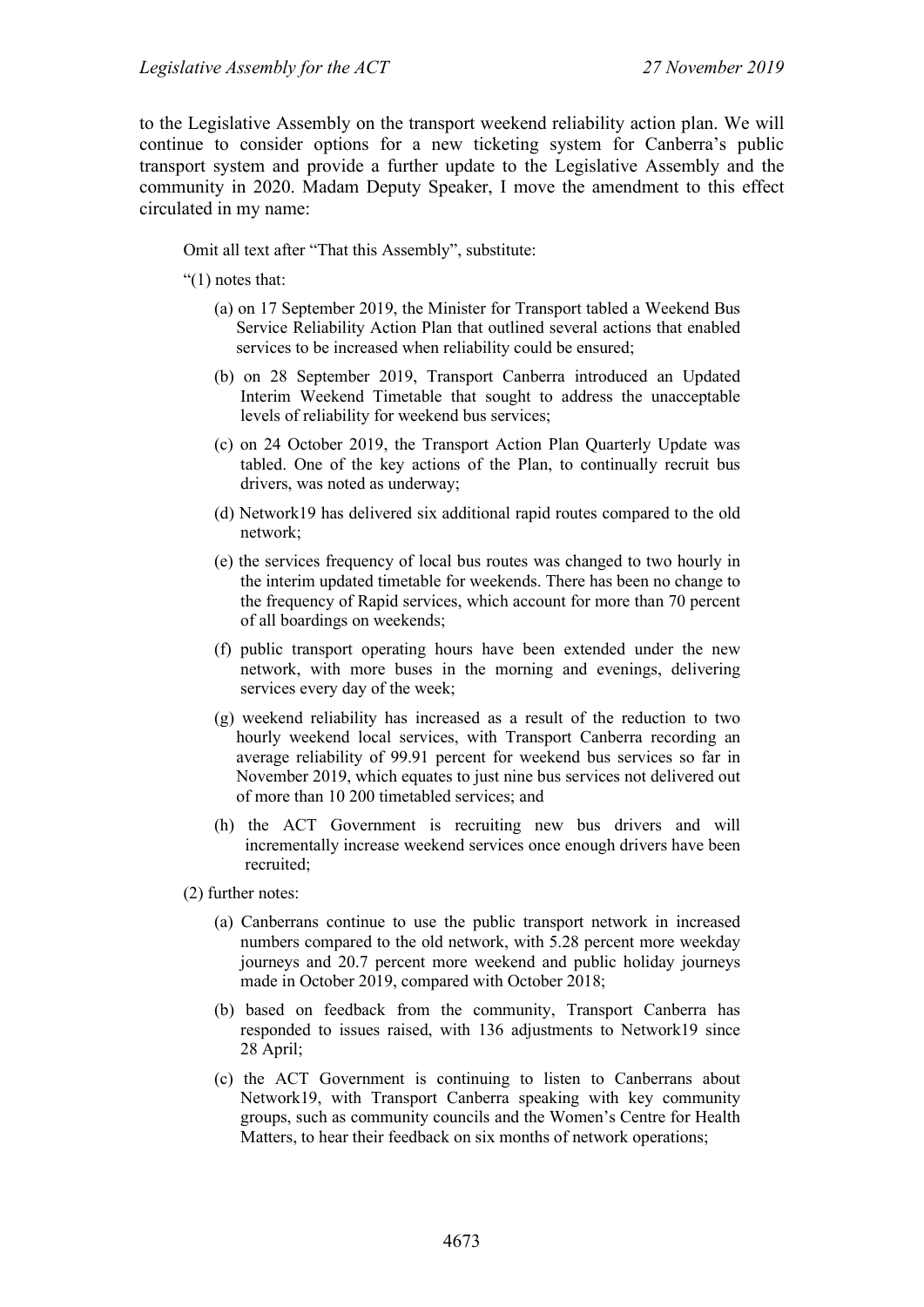- (d) the ACT Government is investigating increasing the frequency of light rail services. The Minister for Transport tabled a response to a previous resolution on this matter on 26 November 2019;
- (e) Network19 has delivered an additional 3556 bus and light rail services on weekdays each week during school terms. This includes 2350 more bus services on weekdays each week and 1206 light rail services on weekdays each week;
- (f) under the interim updated timetable, there are currently 501 more timetabled Transport Canberra bus and light rail services each weekend than there were under the old network that operated prior to 29 April. This includes 214 more bus services each weekend, as well as 287 light rail services;
- (g) Transport Canberra opened 59 bus stops in new locations and reinstated 11 former bus stops, in a bus stop review as part of the new network which also saw some stops being moved or removed, to ensure that Canberrans had access to more services, more often, that are available more frequently. Overall, there are now 2434 bus stops in use in Canberra, which is a net reduction of 606 bus stops. This includes 202 'school services only' stops which were closed and provided limited access to bus services both for the community and for students; and
- (h) the ACT Government is investigating options for a new ticketing system, which will also provide a replacement of the current NXTBUS system with a new, modern real time passenger information system; and
- (3) calls on the Minister for Transport to:
	- (a) continue to recruit more bus drivers;
	- (b) restore weekend bus services once there are sufficient bus drivers to ensure continued reliability;
	- (c) continue to assess the viability of increasing frequency of light rail services during peak periods;
	- (d) continue to provide quarterly updates on the Transport Action Plan; and
	- (e) continue to consider options for a new integrated public transport ticketing system, reporting back to the Assembly quarterly.".

**MS LE COUTEUR** (Murrumbidgee) (4.46): To make life even worse, I move an amendment to Mr Steel's amendment:

Add new paragraphs  $(3)(f)$  and  $(g)$ :

- "(f) report to the Assembly by the last sitting day in March 2020 with data and analysis on weekday patronage from Woden Valley, Tuggeranong and Belconnen, as well as ways to improve weekday patronage from these districts; and
- (g) implement the Climate Change Strategy's actions around improving public transport services.".

Network 19 has been a case of people who win out, people who miss out and a botched rollout of some of it. Parts of my electorate are benefiting from network 19, particularly the residents of Weston Creek and Molonglo Valley. Miss Burch's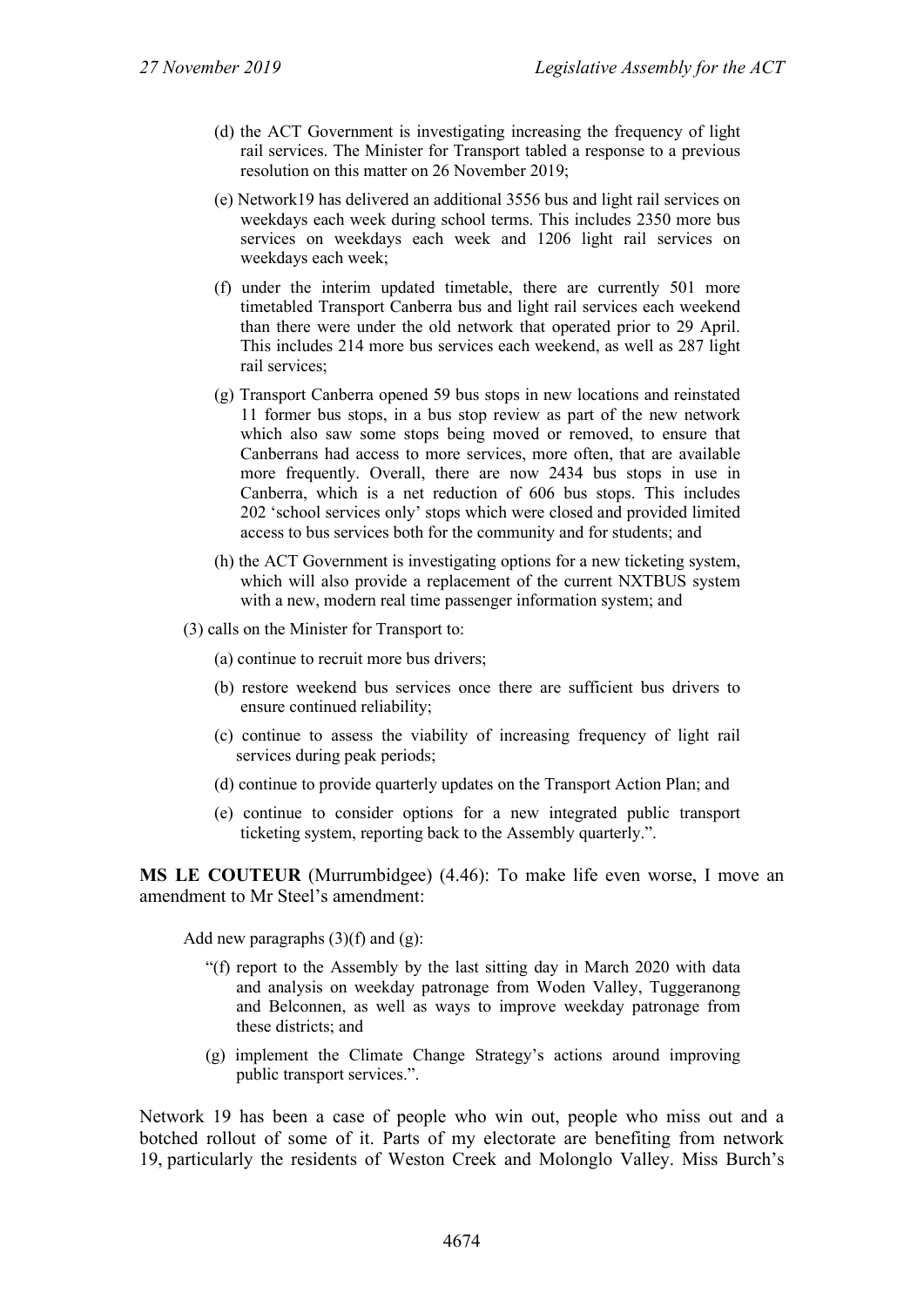motion would mean a wholesale throwing out of network 19, and I am not in support of that at the cost of my constituents in these areas. The Greens will instead be voting to keep the good and popular parts of network 19 but try to fix the parts that are not working so well. That is the sensible, logical thing to do. We will vote for the ALP amendment but hope to make it much stronger with my amendment, which also covers the weekday bus services for Woden Valley, Belconnen and Tuggeranong.

As I said, network 19 has been a case of people who win out, people who miss out and a botched rollout. This is clear in the patronage stats for the past three months, from July to September 2019, compared to the same period in 2018. Over that time, overall patronage was six per cent more. Tick. Full fare patronage was 16 per cent higher. Even more of a tick. School student patronage was two per cent higher. That is probably just population growth. Concession patronage was two per cent higher. Again, that is probably just population growth. But the more surprising thing was that tertiary student patronage was two per cent lower.

This is mostly good news, but when you look at it by district, the pattern of winners and losers becomes clear. As Miss C Burch's motion says, in some districts starts measured by MyWay cards are down for the three months from July to September 2019 when compared to 2018. Woden Valley journey starts are down five per cent; Belconnen is down four per cent; Tuggeranong is down two per cent. But in my electorate, Weston Creek is up 12 per cent and Molonglo Valley is up 25 per cent.

Then we come to the botched rollout at the weekends. Weekend MyWay patronage, comparing June 2019 to June 2018, was up by 36 per cent, which is brilliant. Weekend patronage growth was still an excellent 27 per cent during the July to September quarter, but clearly faded compared to July as service cancellations of over 10 per cent of services took their toll on public confidence. The story that Miss Burch told of someone waiting at Woden for the R4 is very regrettable, but not, unfortunately, surprising.

Mr Steel's amendment shows that by October, after weekend services on local routes were reduced to two-hourly, the year-on-year increase was down to 20.7 per cent. This is not surprising. It could have been worse. Two-hourly services do not work for weekend commuters. They do not work for people going to an appointment. They are a complete disaster for anyone connecting from one local service to another. They are just too inflexible for anyone who wants to go out over the weekend. The problem is getting enough weekend drivers. The best part of network 19, the part that Canberrans were really keen on, was the part that did not work because of not enough drivers.

I hope the weekend patronage growth now stabilises at at least 20 per cent higher, to remind everyone in the Assembly and the directorate of what can be achieved when a truly better service is provided and to provide encouragement to get weekend local services back to one-hourly, preferably even better than that, as soon as possible.

Miss Burch's motion has a number of sensible notes and sensible calls, but critically the only way to deliver the other calls would be to completely throw out network 19, which we are not going to do because it substantially benefits a large number of people, including many of those in my electorate.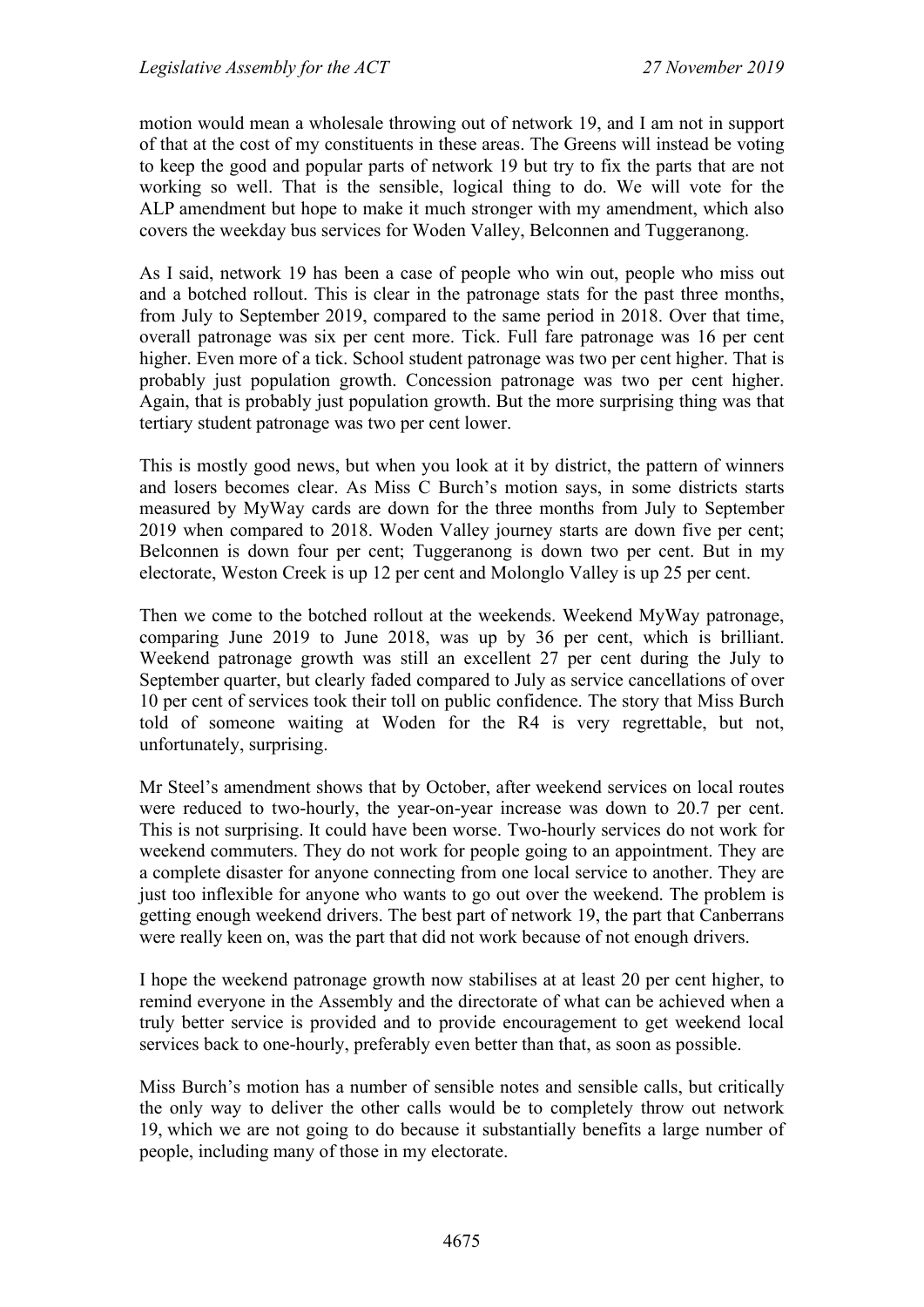Miss Burch calls for reopening 752 bus stops that have closed. You cannot do that without a wholesale return to the previous network. It is the same thing with the restoration of the dedicated school services that we moved from network 19. Where are these buses going to come from? We do not have a separate school bus service in the ACT. A bus might do an R7 down to Weston Creek, then a school run to Weston Creek and then a local service in another part of Canberra. If we put back under-utilised school services, that would mean fewer buses available for busier school routes and commuters, especially in what is the crunch time morning peak.

Clearly part of the solution to this problem—which the Greens and I have been advocating forever—is more resources for our public transport system. That would obviously alleviate some problems, though I note that it is not one of Miss Burch's calls. In the short run, looking at what we have, the patronage data does not make the case for reversing the changes to school services, because school use has not gone down.

Network 19 is a major shift in bus route design towards a hub-and-spoke approach. This, hopefully, is the correct move in terms of Canberra getting bigger. In the previous design, each route had been looked at for years and optimised. Hopefully, the local routes will get better on this one, it will be more optimal, and that hub-and-spoke will work. We have to give it longer. It can work.

One of the reasons that Weston Creek has much better patronage under network 19 is that Weston has become a significant hub. A quick local trip to the hub connects you to frequent and quick services to the city and Woden town centre, and also the services going to Tuggeranong via Kambah. This is much better than what was available before.

The ALP amendment is much better than the motion, but it is still not enough. On the positive side, it acknowledges that driver shortages for weekend services need to be fixed, and critically. It also commits to restoring the weekend bus services. This is very important in getting the Greens to vote for this amendment. We—and, I am sure, all the travelling public—want to get back to the full weekend services promised by network 19 as quickly as possible.

What the ALP amendment lacks is anything to address the fall in weekday journey starts in Woden, Belconnen and Tuggeranong. This is a real concern. Where are the approximately five per cent of people in each of these areas who used to catch the bus and are not anymore? What happened? We need to find out what happened, and to find out with enough detail to make changes so that they have similar gains in patronage to Weston Creek and Molonglo Valley. That would be ideal. The first step is to recognise that there is a problem during the week. My amendment recognises that.

The second step is to investigate why, and my amendment adds to this. In my previous lifetime I was an IT manager. I have spent hours and hours doing SQL queries of all sorts of data. The ACT government has a wealth of MyWay card data. Drilling into that data should be able to show us a lot more about what people did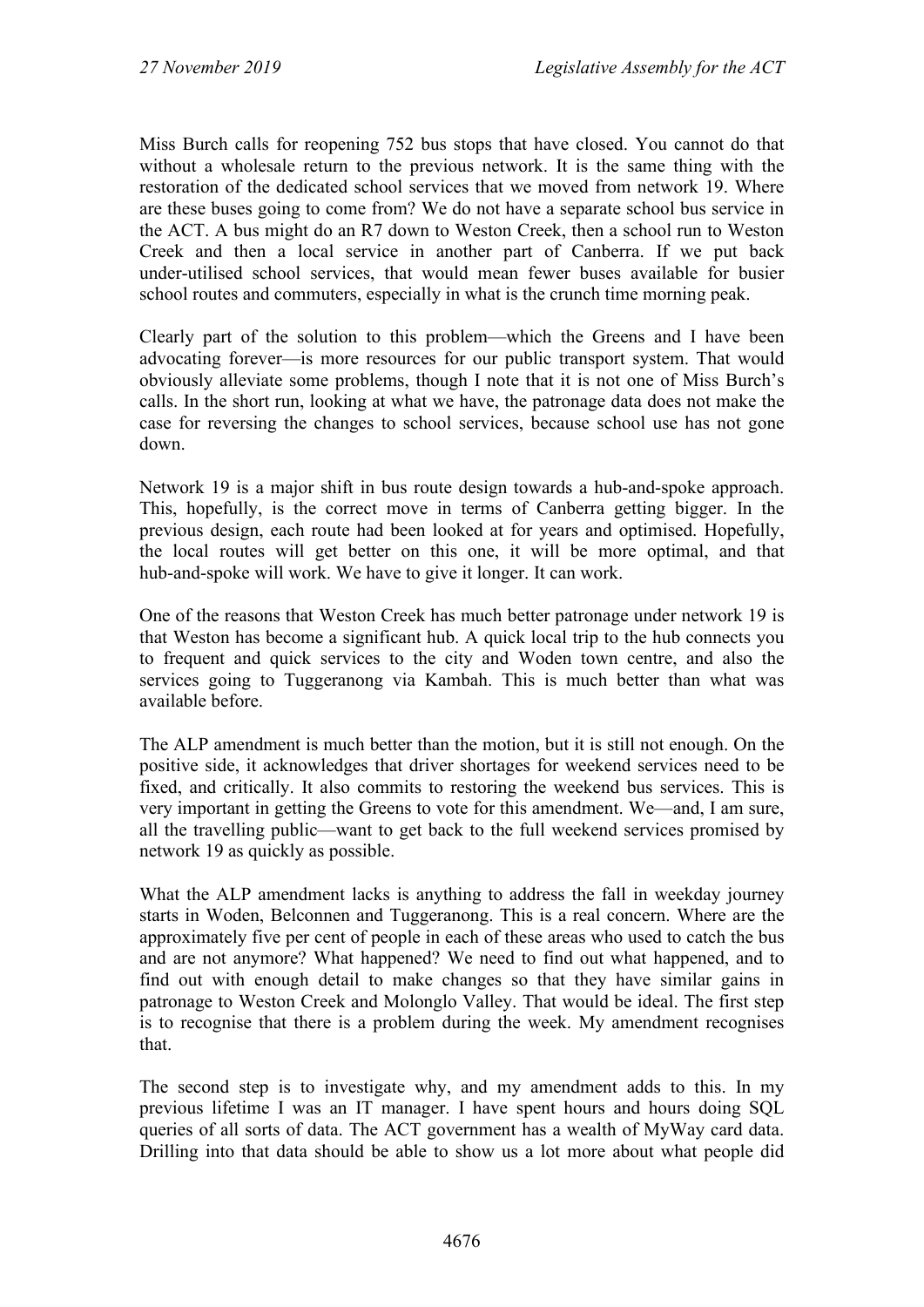under the previous network that they are not doing now. Where is this missing five per cent? What did they do before? What has happened in the new system that does not work for them now?

The ACT government has an open data portal, but it has very limited information based on the MyWay data. That is why, unfortunately, the patronage figures by district that I and others have quoted have come from questions on notice that I have asked. This is not the way to run a bus system.

We need information. As I said, the MyWay data gives Transport Canberra a wealth of information. MyWay data can tell the time that the day trips are taken. If the data shows, for instance, that the Woden Valley journey stats are down in the morning peak, it probably means that the commuters who live in Woden Valley need service improvement. If the lower patronage is more in the afternoon peak, it means that service improvements are needed for commuters who work in Woden Valley but may well live elsewhere.

MyWay data can also reveal if there are problems for certain types of passengers. It could, for instance, show that there are fewer concession journeys starting around Canberra Hospital during the day. If so, it would suggest that there are problems for older people who are trying to visit the hospital. Then you could look at the options to improve that.

I hope—indeed, I assume—that Transport Canberra is already making use of MyWay data to work out what we want and how we can work our bus network better. If not, or even if they are, I have a few suggestions as to how they might get it done. We could provide this data with appropriate privacy condition protections if necessary. If they take out the MyWay card data, if there was no MyWay card identifier, there would be no private data. I am not even sure whether the MyWay card identifier would qualify as private data; I have not looked into that enough. With appropriate privacy protections if necessary, we could give the data to ANU and UC students who are studying IT and offer a cash reward for the person who makes the best use of the data to suggest improvements in the system.

The ACT government still participates in GovHack every year. There could be an ACT one. This could be a major part of next year's ACT-based GovHack. GovHack, for those of you who are not into it, is a couple of days where people spend their time looking at government-provided data and hacking it to find new, useful and interesting things. I am sure a lot could be found in the MyWay data. This could be really useful. You can also pay people to do this. I would assume that the ACT government already pays a number of people throughout the ACT government to look at big data. If not, we have problems bigger than the bus network. My amendment will, hopefully, see this happening.

The third step is implementing the findings, whatever they are, to improve network 19 for Woden Valley, Tuggeranong and Belconnen. My amendment also covers this. My amendment also touches on the Greens' long-term commitment to public transport by referencing the climate change strategy. As I said in my end-of-year speech last night,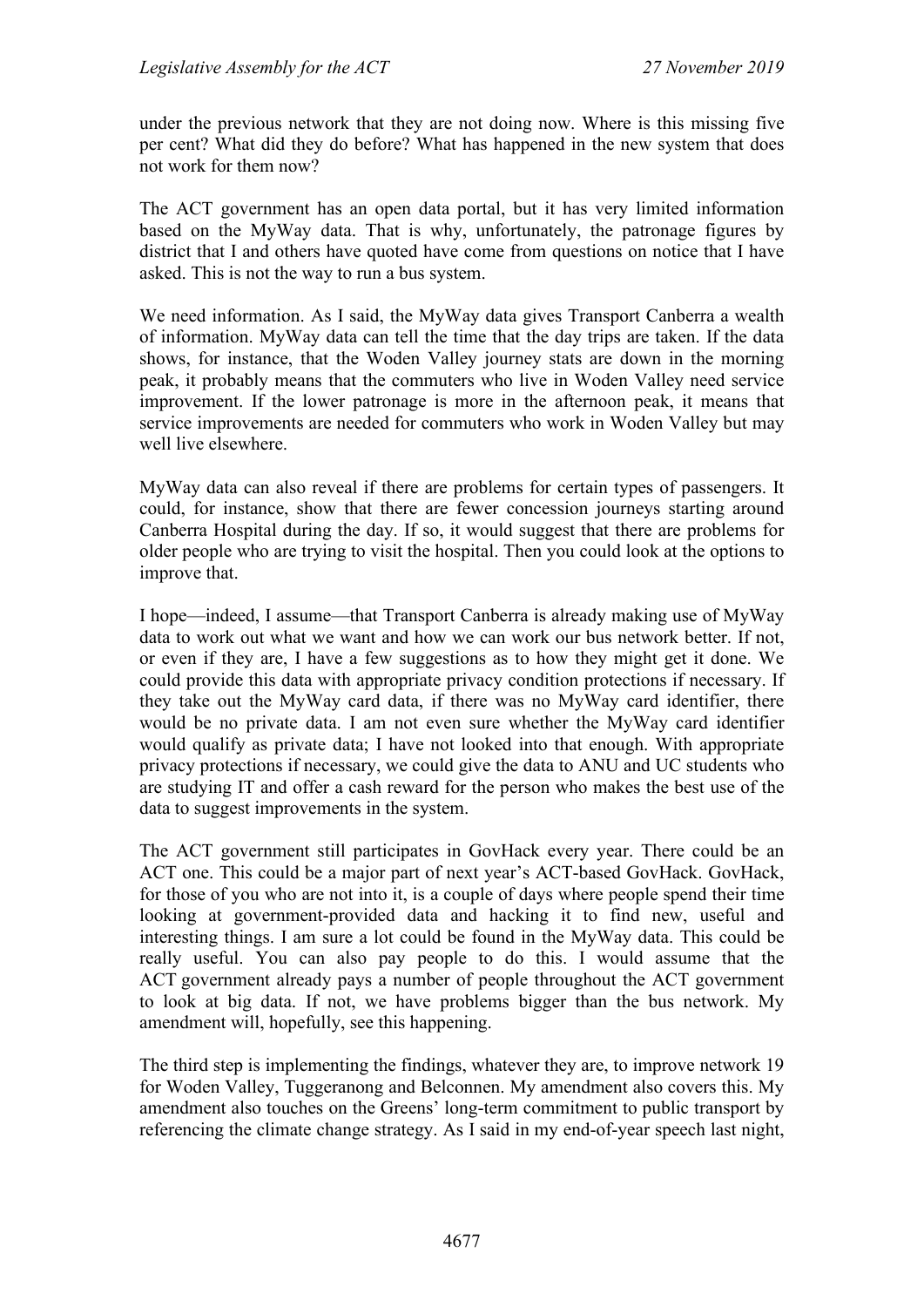this strategy is a real highlight of the year, from my perspective. Importantly, in the context of this debate, it includes several actions around improving public transport.

In conclusion, as I said last night, one of the positive things about network 19 has been that all three parties in the Assembly have been united in calling for a better bus system. That is positive compared to some of the previous words that have been said on this subject. I will not go any further than that.

As I have said, network 19 is a mixed bag, with winners and losers. Miss Burch's motion, though, would effectively scrap network 19. That would really be bad for people who have had better services. That includes some people in my electorate, but it also includes a lot of people in Miss Burch's electorate. The overall patronage has actually gone up. We should remember that. Overall patronage has not gone down, although it has gone down in some places. We need to keep the good and not throw out the baby with the bathwater. The way forward is to fix the problems while keeping the gains.

Mr Steel's amendment is better than the motion on this, but it does miss a key point, which is to fix network 19 weekday patronage from Woden Valley, Belconnen and Tuggeranong. My amendment looks at that. My amendment will see the government looking at that and doing it. I urge all members to vote for my amendment so that residents in these areas can have a better bus service, just like the ones for people in areas like Weston Creek and just like the improved service that is happening for people who are fortunate enough to live close to the light rail.

**MRS KIKKERT** (Ginninderra) (5.01): I thank Miss C Burch for bringing this motion before the Assembly today. Many Belconnen residents have shared with me the very same points that this motion raises. In fact, frustration with the chaos and dysfunction that this government has needlessly introduced into the territory's bus network is something that I hear about regularly in my electorate of Ginninderra.

I strongly suspect that Minister Steel and those opposite, clueless about how to fix these issues, are holding out for people to just get accustomed to a severely diminished public transport system. This is not going to happen, however. Canberrans know what their commutes looked like before Labor and the Greens closed 752 bus stops, cancelled express commuter services for residents in Tuggeranong and Belconnen, and axed buses for schoolchildren. They remember how long it took to get to work, to school or to a doctor's appointment one year ago and they know how long it takes now.

Earlier this month I spent a morning meeting with Canberrans who live in one west Belconnen neighbourhood. One of the main concerns raised that morning was frustration with changes to the public transport system. These residents know personally that these changes have not been improvements, and any attempt to label them as such comes across as Orwellian doublespeak.

One resident, who works in Belconnen, explained that it now takes her 45 minutes to get there from her home. She would prefer to use public transport, she said—and in fact she used to—but now she drives her private car since she can do so in one-third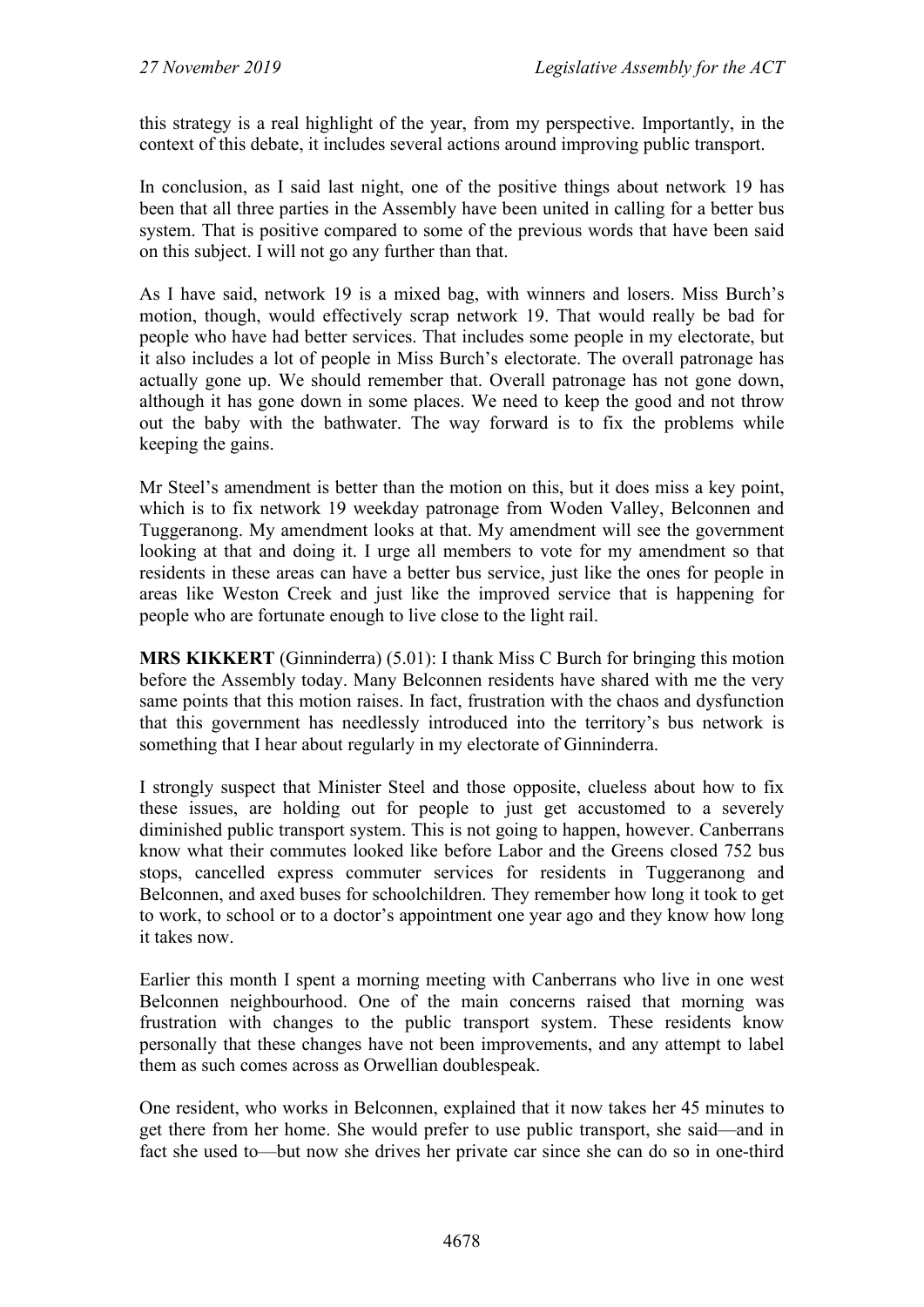of the time. Residents also raised concerns about the unpredictability that plagues the network. Buses now frequently come early or late, they said, and often they are completely full and do not stop at all.

One resident, who recently separated from her husband, spoke about how she no longer feels safe catching a bus after having been left stranded by overfull buses both on her way to work in the morning and at the bus interchange in the evening. She also expressed concern that a one-kilometre walk to and from the nearest bus stop in the dark of winter is simply not safe.

As a result, residents of Belconnen are turning away from the public bus network, as the latest patronage data clearly show. The Barr government's stubborn determination to make the public transport system less convenient, less efficient and less safe has had a significant impact on many families in my electorate and many other parts of our territory.

I join Miss Burch in calling on the Minister for Transport to fix these problems as a matter of priority.

**MS LAWDER** (Brindabella) (5.04): I would like to thank my colleague Miss Burch for bringing this motion to the Assembly today. Whilst this topic of the new bus network has been discussed for some time now, it continues to be a very hot topic. I know I continue to receive a lot of correspondence and contact from constituents about this. Miss Burch's motion highlights the failings of the Canberra bus services at the moment. She highlighted that they can be infrequent, with few services running, that they can be unreliable, that they can come early, or leave or arrive late, and that there can be long waiting times. She also talked about the closure of bus stops.

There are a few aspects of Miss Burch's motion that I will address today. She has already discussed them in a well-rounded way and has explained her position on all of them, so I will just pick a few. The first is that the failure of the new bus network is making women feel unsafe when using public transport, especially at night. We have heard about the closure of 750 bus stops. This means users of the bus network, including women, will have to walk further to reach a functioning bus stop. This is especially an issue at night for women, who feel unsafe. The perception of being unsafe is enough of a deterrent for them. They have to wait longer for their buses, and they can feel uncomfortable and unsafe while waiting longer for their bus to arrive.

A survey by the Women's Centre for Health Matters has highlighted that this fear is very real and tangible for women in Canberra. The minister said that they are working with the Women's Centre for Health Matters, but my question is: why wasn't this done before the new network began? Why wasn't this considered before these bus stops were closed? Why wait until we have these issues raised by the Women's Centre for Health Matters, then say, "We're going to consult on them"? It should have been considered through the lens of women's safety before these changes were introduced.

Whilst I am focusing right now on women's safety, this can apply to many other demographic groups in our community. Miss Burch highlighted schoolchildren and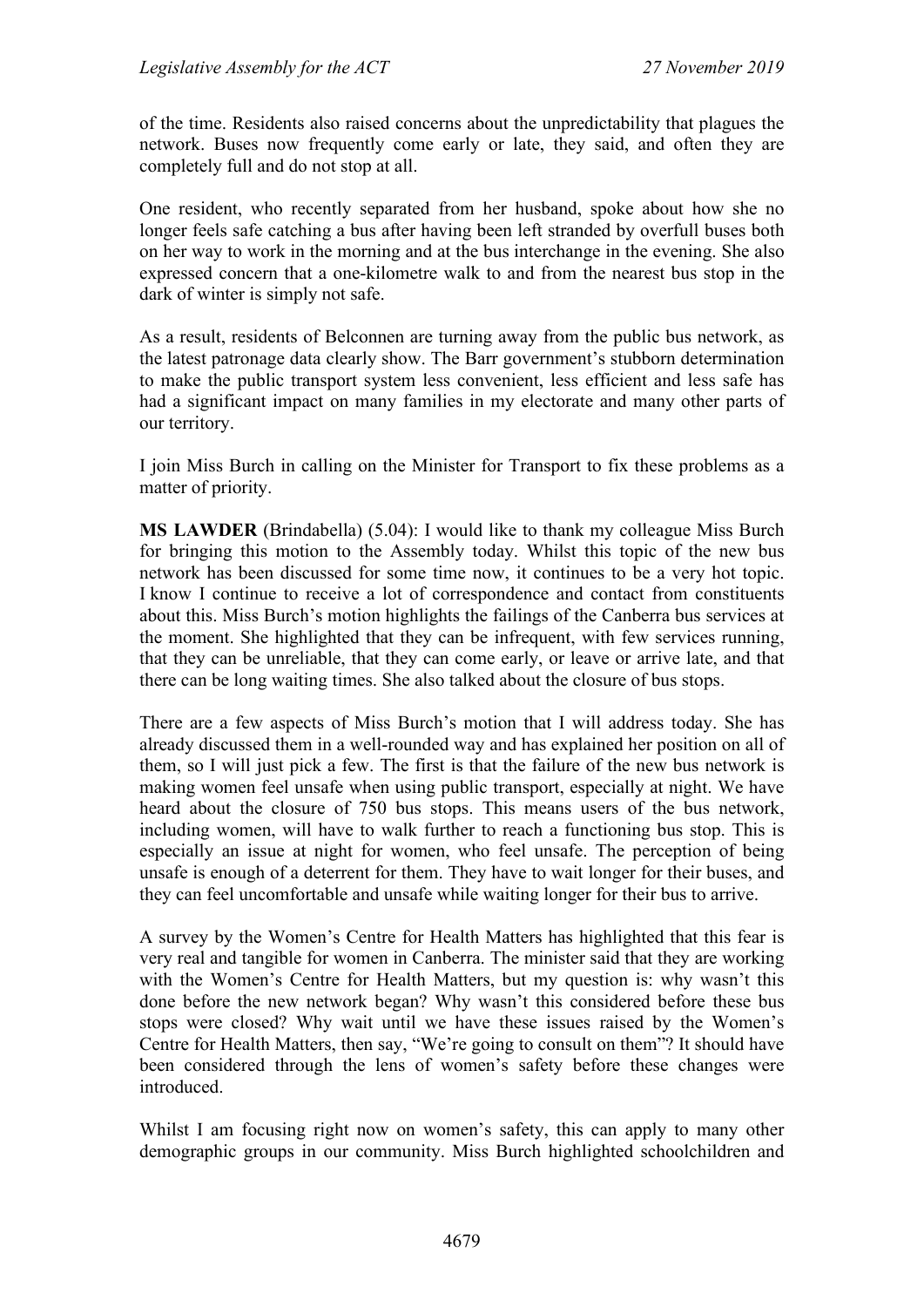the cancellation of school buses. The fact is that children and their parents are very uncomfortable about those changes.

Poor access to public transport is isolating for women. It can prevent or limit their social and economic participation in their community. This is reflected in the data in my electorate of Brindabella, for example, which shows that fewer people are using the public bus network in Tuggeranong. This represents an overwhelming disregard for the safety of women.

I would also like to touch on older Canberrans and seniors, to whom exactly the same concerns can apply. They may already feel more isolated. They may already feel that they are more vulnerable because they may be starting to have some physical infirmities or are becoming slightly more frail, but they certainly have a perception that they are more at risk—their personal safety is more at risk. We are not just talking about women; we are also talking about older Canberrans generally, of whom there are quite a large number. We are talking about schoolchildren, their parents and families. It could apply to some culturally and linguistically diverse groups, who may feel at risk if they are walking further to bus stops in the dark and waiting longer for bus services. We have seen some terrible racially motivated attacks, and we do not want to be putting anyone in this position, no matter which demographic they come from, in our city of Canberra.

I repeat my point: why weren't these basic safety needs considered before the new bus network was rolled out? How will the ACT government achieve their target of making women feel safer when they are taking away some of the very public services that helped women to feel safe? Helping women to feel safe in public places, especially at night, and when using public transport, is an important part of what we should be doing to help women, older people and any other group that feels unsafe. We should be working to make them feel safer.

Apart from the physical safety concerns for older Canberrans, for example, there is the very real concern for many older Canberrans that they simply cannot walk further to another bus stop. Now that their nearest bus stop has been closed—750 of them closed—they simply cannot walk further, even if it is not a lot further. I have heard, for example, from residents of Wanniassa who are very upset because Wanniassa there are many examples but this is one example—has quite a number of hills. For some residents the bus stop may be almost the same distance away but it means they have to walk up the hill either on their way there or on their way home, and physically they do not feel able to do that.

We have heard from so many residents in Tuggeranong about how upset, how isolated and how disadvantaged they feel, yet the government remains unmoved. I genuinely thought that when the new Minister for Transport came in he might make some changes. It is a good time to put your stamp on a portfolio, and the bus network came out under the previous Minister for Transport. I genuinely believed that the minister might take all of that feedback from Tuggeranong residents to heart—that feedback from Tuggeranong residents that is evidenced and backed up by having fewer users of public transport, according to the government's own data, in Tuggeranong. They have remained unmoved. They have not made the changes that residents of Tuggeranong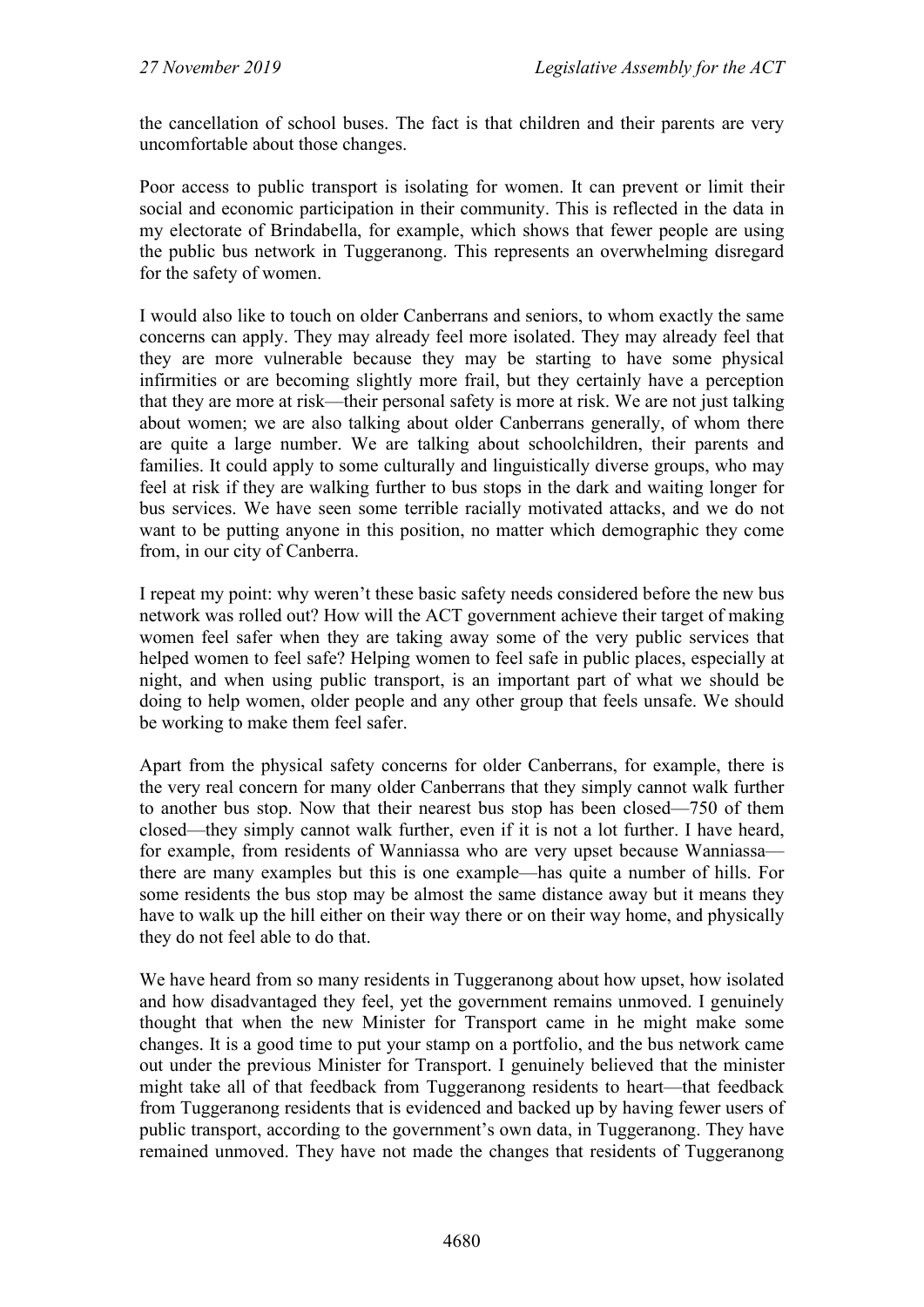need. Despite the fact that they have had over 130 so-called tweaks, they still have not addressed the needs of Tuggeranong residents.

There were some announcements today about public transport in Tuggeranong. It was about some more parking. On the face of it, that is a great thing; but why do we need more parking? It is because they have taken away all of the bus stops and bus services in other areas of Wanniassa, so residents have no choice now but to drive to the Wanniassa park and ride, as there is no bus stop near them. It is too little, too late.

When you take away a big chunk of people's services, give them a little bit back and expect them to be grateful for it, it is no wonder Tuggeranong residents feel that they are disadvantaged. Despite these shows of support for people on the south side and for people in Tuggeranong, the perception of being neglected, abandoned and the poor cousin remains in Tuggeranong, and it is such a shame.

We have also heard some talk about light rail, but I can assure you, despite not being averse to active travel in any way, that it is a very long way from Tuggeranong to the nearest light rail stop. Why have we taken away Tuggeranong bus services and not replaced them with anything else? Residents of Tuggeranong deserve better. Thanks, Miss Burch, for your motion, and shame on the government for neglecting the residents of Tuggeranong.

**MISS C BURCH** (Kurrajong) (5.14): Of course, I am in no way surprised by Ms Le Couteur's comments today. Ms Le Couteur has a track record of pretending to care about bus users across Canberra in public and in the media, even going so far as to claim credit for a motion earlier in the year that was not hers. However, Ms Le Couteur continues to vote down or amend my motions which call for tangible, real action on the bus chaos. At best she has shown herself to be a hypocrite, and at worst it is borderline deceitful to the people she claims to represent.

Her amendment today is yet another example of this. She has chosen to support Minister Steel's watered down amendment which does nothing but pat the government on the back for a job poorly done. In contrast to Ms Le Couteur's claims, I am calling not for the positive aspects of network 19 to be reversed just for these serious shortcomings to finally be addressed. What is worse is that Ms Le Couteur's amendment endorses the government's policy on territory-wide car-free days and carfree areas. If Ms Le Couteur is genuine in her desire to have fewer Canberrans relying on their cars, she would be supporting my motion and demanding some real solutions from this minister.

While the minister may continue to stick his head in the sand and deny that there is a problem, I think the headlines very simply speak for themselves—the headlines from the *Canberra Times* this year alone, in reference to Canberra's bus network. On 18 March the headline read "New bus network raises concerns". Again on 18 March, the headline was "School bus changes to see students cross busy roundabout in peak hour".

On 24 April we saw "A lesson in double-speak, courtesy of your non-existent school bus". On 28 April we saw "School buses a class war battleground". On 29 April the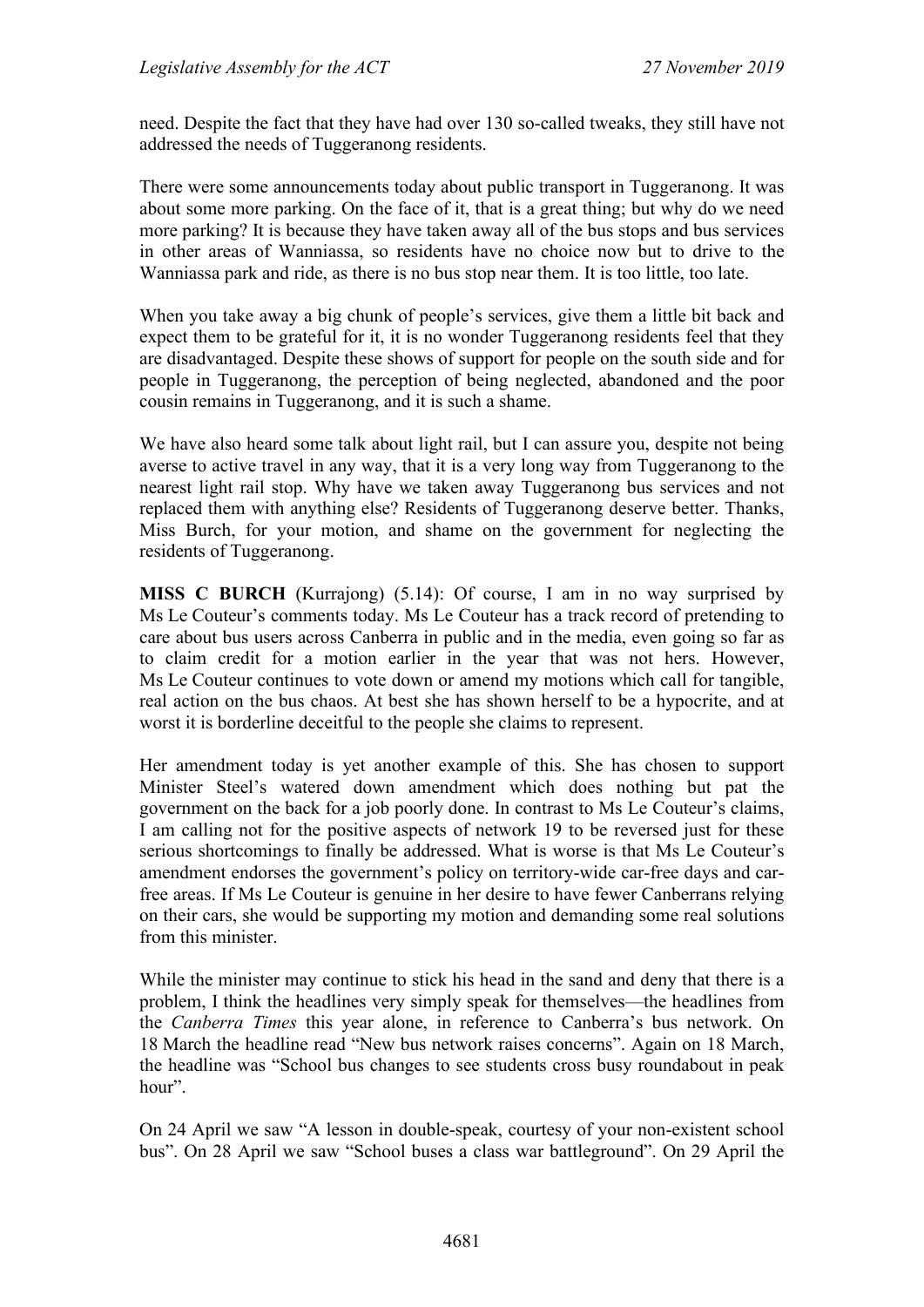headline was "Commuters confused but officials happy with new bus network". Again on 29 April we saw "Bedding down issues blamed for bus timetable blowouts". On 1 May we saw "Pressure mounts on ACT government over bus network". On 2 May it was "Record numbers on ACT public transport but students left behind".

On 3 May we saw "Transport minister under fire over passenger data". On 4 May we saw "Bus timetable changes leave children in tears". On 8 May the headline was "Weekend buses cancelled after volunteer shortages". On 9 May we saw "Hopes problems plaguing new weekend bus routes can be fixed". On 13 June the headline was "Canberra bus passenger numbers plummet after end of trial period". On 22 June we saw "Canberra bus network sparks thousands of complaints".

On 17 July we saw "We're the forgotten people of the south: bus changes opposition heats up". On 1 August the headline was "Calls for free transport as bus cancellations soar". On 2 August we saw "Bus network turmoil could continue for a year". On 26 August the headline read "Saving Canberra's bus network means confronting some hard truths". On 5 September the headline read "Canberra bus network changes leave elderly housebound". On 25 September we saw "Most Canberrans live too far from tram or rapid bus stops".

On 4 October the headline read "Students least likely to be jumping on the new transport network". On 11 October it was "Canberra transport network satisfaction falls". On 22 October it was "Unjust: Principals say schools still left behind under revised bus network". On 30 November the heading was "Canberra's bus network pushed back after light rail delays".

Those are, of course, only the *Canberra Times* headlines. I do not have the RiotACT and ABC headlines here, but there are many more on top of that.

The minister continues to ignore the fact that patronage in both Woden and Tuggeranong is down by five per cent. In Belconnen it is down by two per cent, and patronage for schoolchildren taking public transport has not improved. Customer satisfaction has dropped 21 per cent to its lowest in years, to 62 per cent. Reliability remains well below target, despite the minister attempting to pass off dodgy data trying to show otherwise.

The promises of a new ticketing system remain a distant dream, as commitments to a 2019-20 rollout of the system have blown out to 2022 or longer. Child safety on the public network is still a massive concern for parents across Canberra. This is the transport network that Minister Gentleman has labelled as world class. It seems that Mr Gentleman and I have very different ideas of what "world class" actually means.

I cannot overstate how much the government's actions in the past 18 months have decimated confidence in our public transport network. Canberrans have come to realise that they cannot rely on our bus network to get their kids to and from school, get into the city from the suburbs on weekdays, or get around our city at all on weekends. Parents have returned to their cars, older people are stuck in their homes and people are stranded in suburbs on weekends.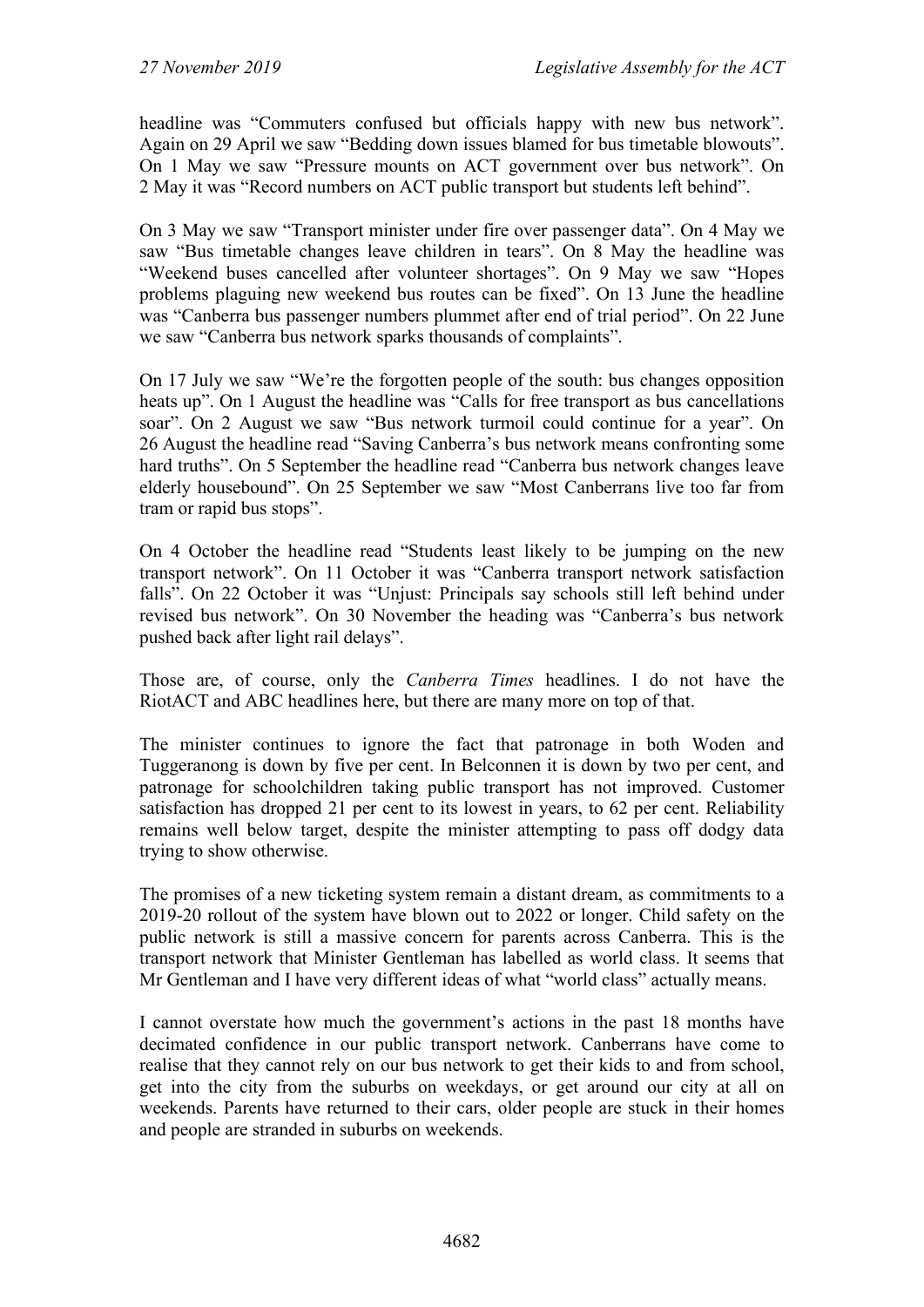The minister has claimed that his priority has been to deliver a reliable and accessible bus network. We can see that under his leadership Canberrans have anything but this. Unlike those opposite, the Canberra Liberals know how much Canberrans around the territory are hurting from these changes. Canberrans deserve a government that they can rely on, that listens to them regardless of internal political polling and that treats them with some respect outside an election campaign.

I would like to thank my colleagues Ms Lawder and Mrs Kikkert for their contributions today. Ms Lawder has tirelessly fought for residents on the south side to be given the same treatment as the rest of Canberra by this government. Mrs Kikkert, who, unlike Ms Cheyne, does seek to represent the people who elected her, had a petition lodged with over 590 signatures for the restoration of peak Xpresso services, school services and suburban routes around Belconnen. That petition was instrumental in having some tweaks made to the routes in her electorate.

I was proud earlier this year to table a petition totalling over 7,000 signatures calling on the government to review the impact of the network on students, the elderly and hardworking Canberrans. Of course, again, they are refusing to listen. Unlike the ALP and the Greens, the Canberra Liberals are listening, and we will continue to advocate for these changes that Canberrans actually want. That is why the Canberra Liberals made the promise earlier this year to restore dedicated school services, because Canberrans across the territory deserve a government that listens to them, respects them and delivers for them.

Question put:

That **Ms Le Couteur's** amendment to **Mr Steel's** proposed amendment be agreed to.

The Assembly voted—

Ayes 11 Noes 8

| Mr Barr      | Ms Le Couteur    | Miss C Burch | Mr Milligan |
|--------------|------------------|--------------|-------------|
| Ms Berry     | Mr Ramsay        | Mr Coe       | Mr Parton   |
| Ms J Burch   | Mr Rattenbury    | Mrs Dunne    |             |
| Ms Cheyne    | Mr Steel         | Mr Hanson    |             |
| Mr Gentleman | Ms Stephen-Smith | Mrs Kikkert  |             |
| Mr Gupta     |                  | Ms Lawder    |             |

Question resolved in the affirmative.

**Mr Steel's** amendment, as amended, agreed to.

Original question, as amended, resolved in the affirmative.

## **Alexander Maconochie Centre—management**

**MRS JONES** (Murrumbidgee) (5.26): I move: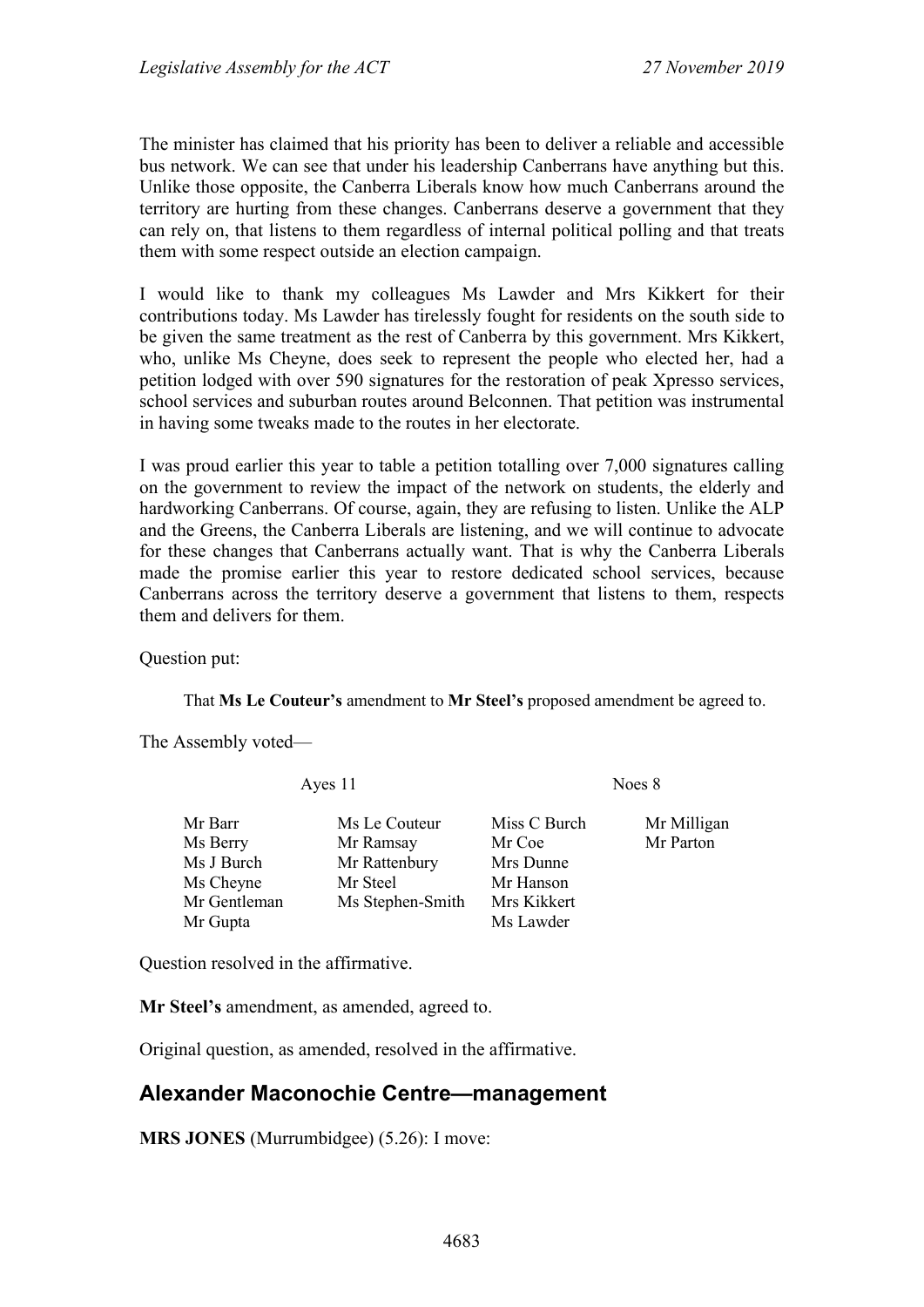That this Assembly:

(1) notes:

- (a) the current mismanagement of the Alexander Maconochie Centre (AMC) by the Minister for Corrections and Justice Health; and
- (b) this mismanagement is causing great distress to staff, inmates and families of both, undermining the mandate of the facility, which was supposed to make rehabilitation of inmates better because they were closer to family;
- (2) further notes that, under the minister's watch, the AMC has been plagued with:
	- (a) deaths in custody;
	- (b) multiple escapes from custody;
- (c) record rates of assaults against inmates and guards;
	- (d) a state of emergency declaration after a hole in the perimeter fence was found;
	- (e) the accidental release of a prisoner;
	- (f) high rates of illicit drug use;
	- (g) high methadone use without a methadone exit program;
	- (h) low staff morale, with 93 resignations in three years; and
	- (i) that these failures undermine the mandate of the AMC and are causing great distress to prison staff, inmates and their families;
- (3) calls on the Minister for Corrections and Justice Health to resign; and
- (4) calls on the Chief Minister to appoint a new Minister for Corrections and Justice Health to return the morale of staff, the morale of inmates and a restoration of some level of confidence to families that their loved ones are being supported in their rehabilitation.

Since becoming the corrections minister in 2012 Minister Rattenbury has failed to manage and secure the Alexander Maconochie Centre to a satisfactory level. His lack of appropriate leadership and interest in running the facility properly has led to mistake after mistake and a prison system that lurches from crisis to crisis. Let's take a look at the record.

Tragically, there have been two deaths in custody. In May 2016 Mr Steven Freeman died two days after going onto the methadone program. He did not need methadone; he needed to see a dentist and was in pain. Another tragic event was the death of Mr Mark O'Connor, whose toxicology report revealed a mixture of methamphetamine and buprenorphine as the likely cause of death.

There have been multiple escapes. In April 2016 a prisoner escaped from the Canberra Hospital's mental health unit. Just five months later, in September, two prisoners escaped from the AMC grounds using construction materials to scale three fences. I have spoken with many corrections officers who are concerned about how easy it is to scale the fences at the AMC, the internal fences between compounds in particular. Two more inmates escaped from custody from the Canberra Hospital, one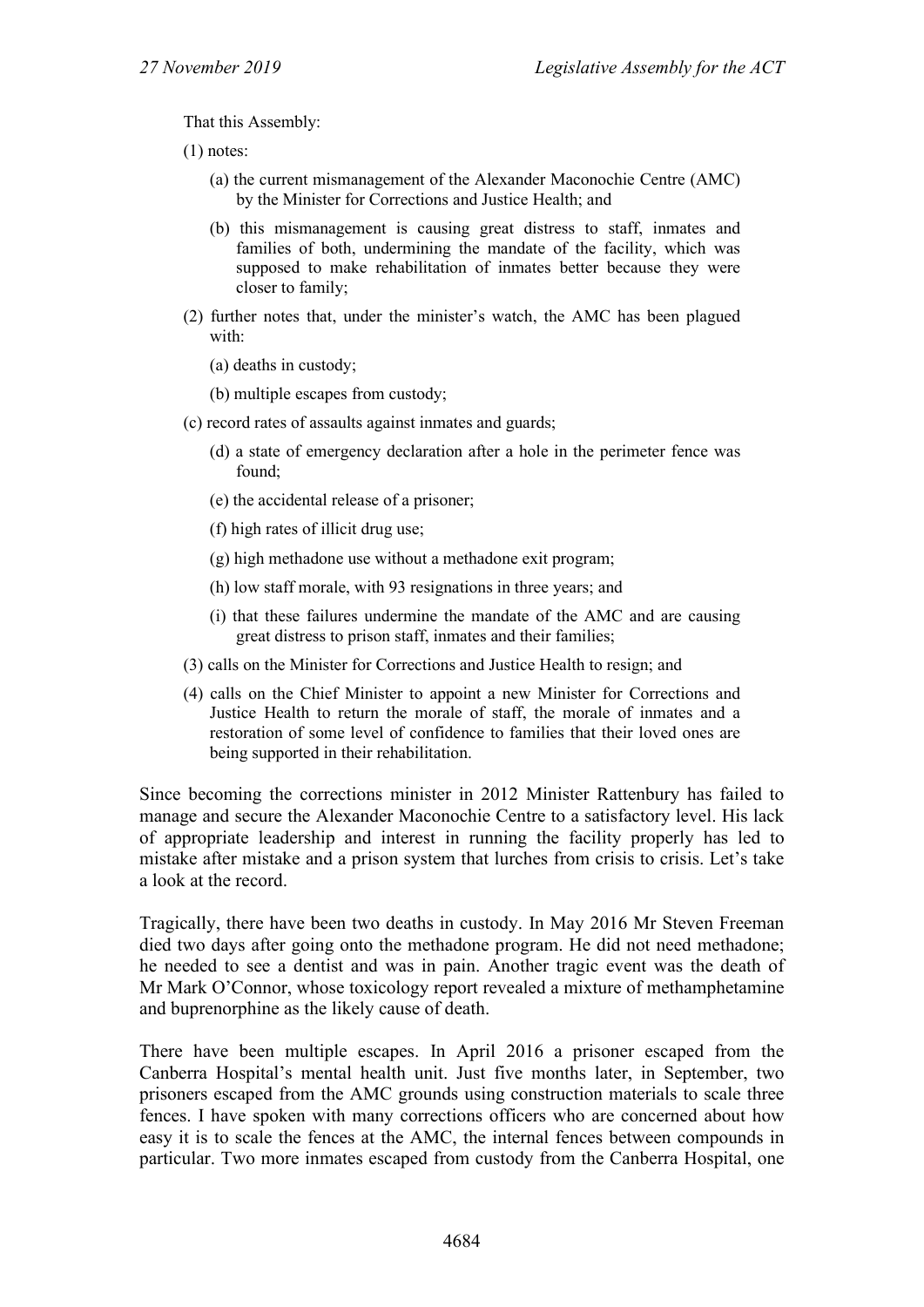found three days later in regional New South Wales and the other found almost two weeks later, allegedly having managed to get his girlfriend pregnant during that time.

As well as escapes from custody, earlier this year three women escaped their compound to meet up with a male detainee, one of whom was out of sight of CCTV for 14 minutes, possibly engaging in sexual activity with the male detainee.

The AMC has one of the highest rates of inmate-on-inmate and inmate-on-officer assault rates. The AMC is one of the more dangerous places to be locked up and one of the most dangerous places to work. Inaction on occupational violence is not good enough, which is why I brought forward my bill to the Assembly to protect corrections officers and justice health staff.

Earlier this month, on Wednesday, 6 November, a state of emergency was declared at the AMC. It followed the discovery of a hole in the fence—not discovered until the day after it had occurred—and fears that contraband including firearms and tasers had been smuggled into the facility. The state of emergency was extended once and lasted just a day less than a week. Staff, detainees and their families held grave concerns for the safety of those inside the facility.

From what I hear on the ground it was a chaotic experience with little or no policies and procedures in place. Management and staff were fearful that a firearm may have been smuggled into the facility, so staff were directed to search every inch of the prison. The trouble is that staff had not been previously trained in how to search for, manage and confiscate firearms, so they felt completely helpless. They were also not being given adequate protection, so if there was a firearm they were left vulnerable.

There was an accidental release of an inmate. On 16 December 2017 a detainee who was supposed to have remained in prison on a further remand warrant was mistakenly released. The released inmate remained on the streets of Canberra for approximately three days before prison staff realised their mistake and issued a notice to the police for his re-arrest. Two years later and absolutely nothing has improved. The Chief Minister continues to tolerate this minister's dismal performance. The minister seems completely unwilling to fix or incapable of fixing the mess that is the Alexander Maconochie Centre.

Drug use and abuse is rampant inside the AMC. Take this headline from the *Canberra Times* of 9 March 2019: "Almost 30 per cent of AMC inmates report heroin use while in Canberra's adult jail". In July this year we heard of yet another overdose inside the prison, this time a woman inmate. I understand it was so serious that she was rushed to hospital. How is illicit drug abuse so rampant? How is it that day after day and year after year in the job the minister continues to tolerate it, shrugs his shoulders and say it is a war we cannot win?

Methadone use in the facility varies between 20 and 40 per cent of inmates, much higher than many other jurisdictions, with Victoria varying between 10 and 15 per cent. Many prisoners may take methadone as something to do in an otherwise unstructured day. Others have reported that they were encouraged to increase their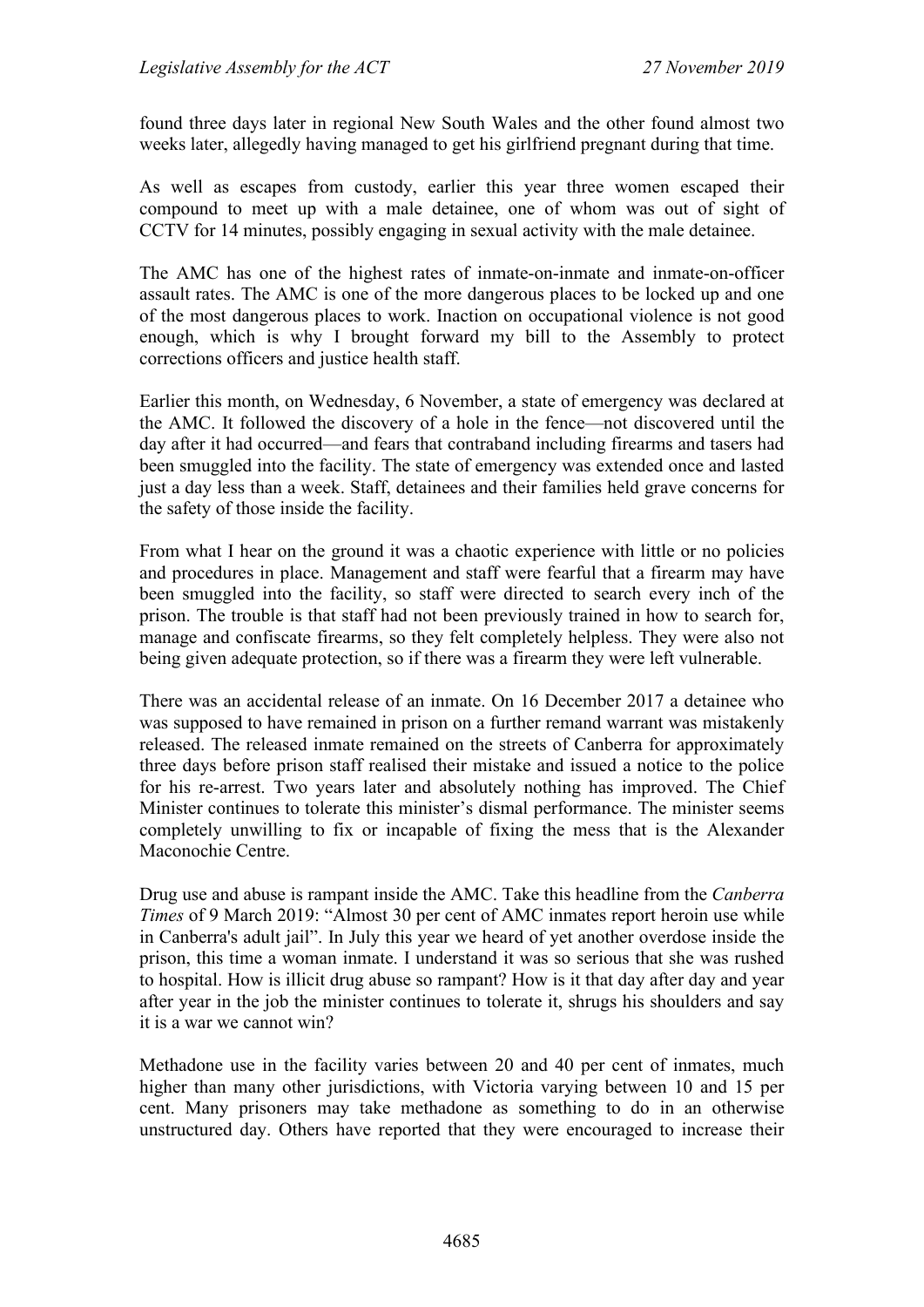methadone doses, presumably to be more sedated and compliant. This is appalling and a form of chemical sedation.

In his first four years as corrections minister Mr Rattenbury focused on implementing a needle and syringe program in the prison. This would have armed prisoners with further weapons and put staff in unsafe positions. His priorities were all wrong. Meanwhile, there is not a formal program to help inmates get off methadone if they so choose and no real action has been taken to help end their addictions. Too many people go into the facility clean and come out addicted to drugs.

Years of mismanagement and low staff morale at the AMC have left us with a staff shortage crisis. The government now relies on thousands of hours of overtime and rolling lock-ins simply to keep the prison running. The AMC is suffering from a toxic workplace culture, with 93 resignations in the past three years and multiple job vacancies in need of filling.

Due to understaffing, one of the AMC's main cell blocks, the AU building, had up to 111 rolling lock-ins over 92 days. That is a quarter of the year. Having to conduct rolling lock-ins for a quarter of the year because of chronic understaffing is a failure of government. The minister is now relying on his prison guards working an extra 26,000 hours of overtime simply to keep the lights on and the doors locked.

Even with overtime almost tripling in 12 months, the government cannot keep up. This reliance on overtime and rolling lock-ins has much wider implications for both staff and detainees and it greatly inhibits any rehabilitative process. This was demonstrated in the healthy prison review released yesterday by the Inspector of Correctional Services, which I will speak to in more detail later. It is no wonder corrections staff are resigning at record rates. This is just another example of this government's and this minister's inability to properly regard our men and women in service and frontline roles.

I turn to the healthy prisons review—this scathing review points to over 100 serious and systemic failings in the facility. The review highlights that the four pillars of a healthy prison—safety, respect, purposeful activity, and rehabilitation and preparation for release—are not performing satisfactorily and in some instances require urgent remedial action.

What is performing satisfactorily in this facility? Not a great deal. Further areas of concern identified by the review include insufficient staff to assist prisoner activities, overcrowding in the facility and a severe lack of policies, procedures and staff training in a variety of areas across the facility. That was seen when the section 26 lockdown was called earlier this month and there were no policies for how to manage medical needs and the decisions were being made on the go. Staff had not been drilled and procedures had not been practised. It was the first time and there was no plan.

Court transport unit staff are concerned about the transport and detention of children and young people for which they are not adequately trained and for which their facilities are not adequately set up. There is a lack of policies and instructions relating to the handling and disposal of contraband. What is happening to the contraband once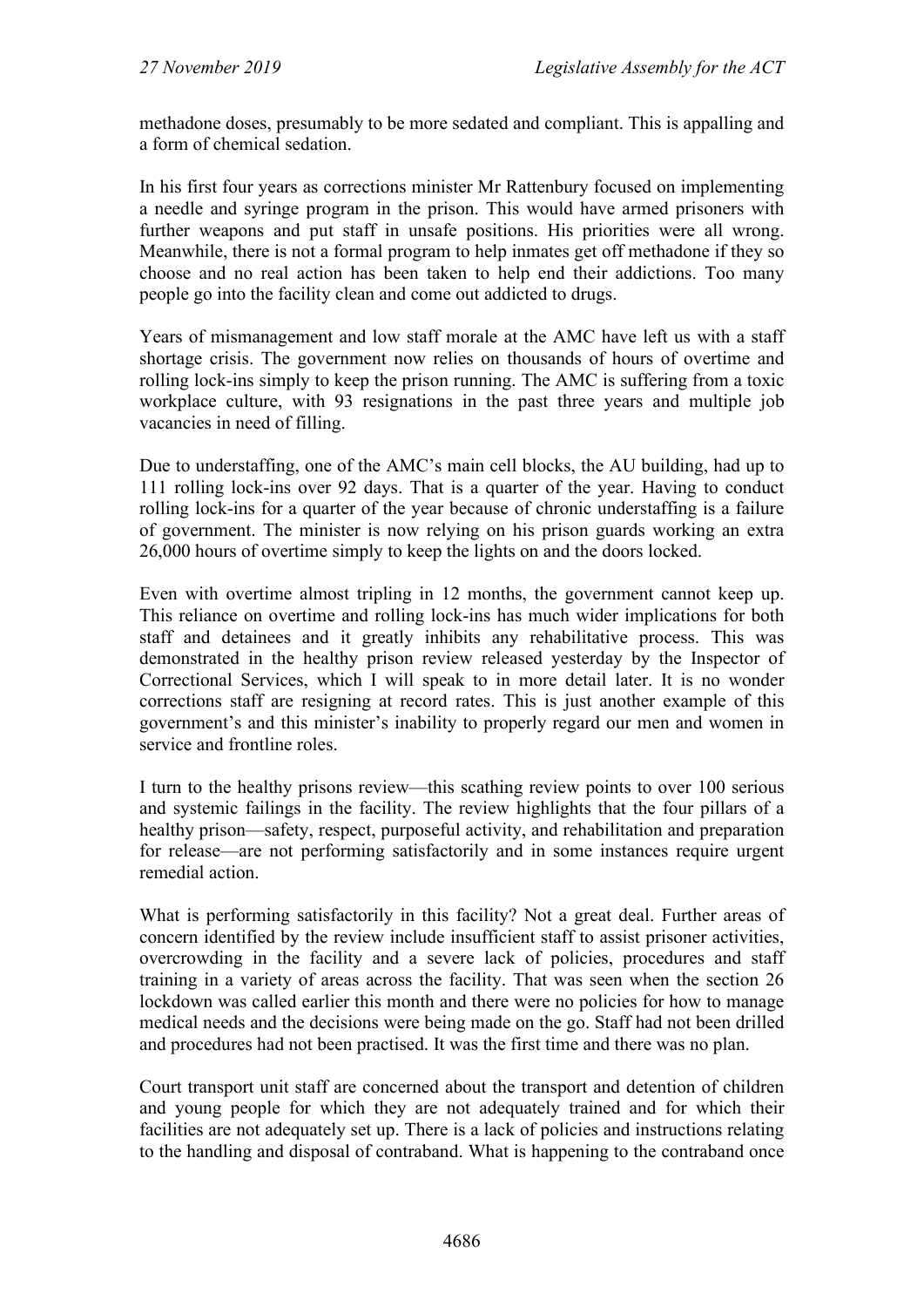it is seized? There are various opinions that it ends up back in the prison. Drug detection capability is not up to the standard it should be and a significant problem exists with the detainee disciplinary process, including arbitrary and inconsistent application.

There is a lack of proper incentives and earned privileges, and informants are not properly protected. Women inmates are not properly inducted or given appropriate information about their rights and obligations and there are not enough suitable recreation facilities or activities for them. The armoury does not have a proper inventory. We do not even know what is meant to be being kept in the armoury of the prison.

Minister Rattenbury has been the minister responsible for corrections for seven years, the majority of this facility's existence. The minister is either disinterested or incapable of running a properly functioning prison.

The very mandate of the AMC—to be a rehabilitative and healthy prison—is being undermined on a daily basis. Jon Stanhope and Katy Gallagher lauded the value of having prisoners closer to their families and that it would be better for their rehabilitation. They would be pretty unhappy with the state of play at the moment.

To recap, we have had deaths in custody, escapes, record rates of assault, emergency declarations, accidental release of prisoners, illicit drug abuse, high methadone use without an exit program, low staff morale and understaffing, overcrowding of the prisoner population, and now more than 100 systemic failings compromising prison safety and rehabilitation, as identified by the Inspector of Correctional Services in the *Healthy Prison Review of the Alexander Maconochie Centre 2019*.

Every one of these failures undermines the human rights and rehabilitative mandates of the Alexander Maconochie Centre. Alexander Maconochie himself, the man this facility was named for, had a great regard for incentives for prisoners to work hard. He believed it would improve them and that they should be able to obtain release earlier. That was his radical idea at the time—that if a prisoner did the work assigned to them and got through it faster than expected, they had had the opportunity to improve themselves as a person.

This facility would make Alexander Maconochie cry because people are just being locked in their cells all day with nothing to do. The education numbers are not real because people are enrolling in courses and dropping out of them and not finishing them. As one of the female detainees who is quoted in the report asks: what is the point of enrolling in education if it is held once a week or once a fortnight? People are not obtaining certificate-level training. What they are doing in there is not useful to them on the outside. People who have requested degree-level training are being told they cannot access it, and the list goes on.

Minister Rattenbury has had seven years to secure the prison. Instead, the prison has become more dangerous. Mr Rattenbury needs to be replaced with a more capable and interested minister. Therefore, I am asking for the minister to resign and take a break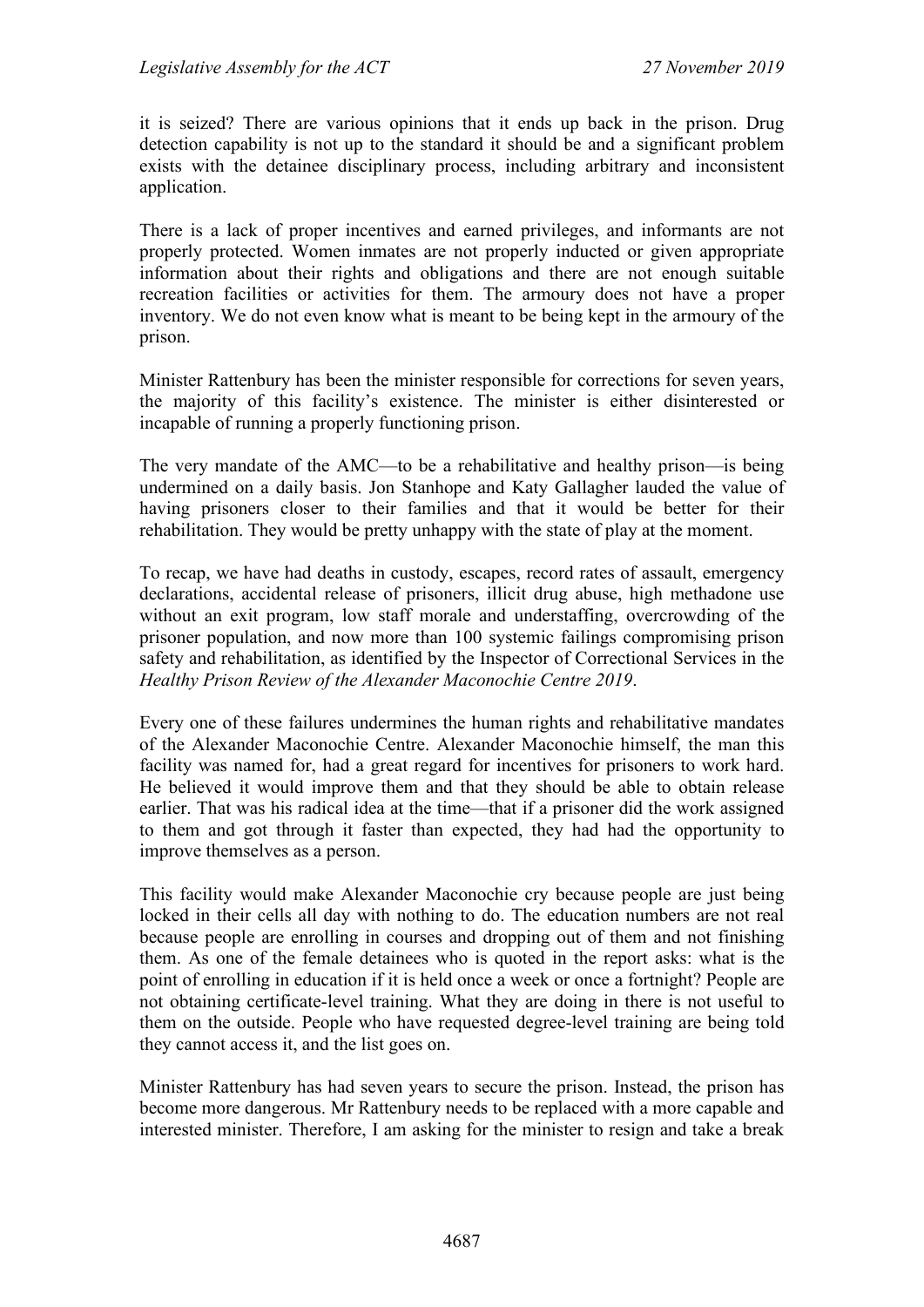and for the Chief Minister to find a corrections minister capable and willing and interested enough to do the job well.

**MR RATTENBURY** (Kurrajong—Minister for Climate Change and Sustainability, Minister for Corrections and Justice Health, Minister for Justice, Consumer Affairs and Road Safety and Minister for Mental Health) (5.40): I am happy to inform the house that I will not be resigning from my role as minister for corrections, nor will I be supporting Mrs Jones's motion today. Firstly, Mrs Jones motion makes a series of dramatic statements in an attempt to bolster her argument. But they really exaggerate the situation or simply get it wrong. Let me give a couple of examples taken directly from her motion.

The motion suggests that the AMC has been plagued by escapes. Escapes from custody in the ACT are lower than those in most states. Since the jail opened in 2009, there have been four escapes from custody as per the definition in the *Report on government services.* In that same period, the Northern Territory has had 105 escapes and New South Wales has had 119. The other jurisdictions have figures lower than that. The ACT has had four in that period. I think we need to put some of these things into perspective to see the reality of what is actually happening at the AMC. Of course, we seek to prevent all escapes. Certainly, those four that have taken place have been regrettable. But the claim of a plague of them really is an exaggeration.

Another example is where Mrs Jones seeks to note in the motion that there is no methadone exit program. I can inform the Assembly that Canberra Health Services are clear in advising me that all detainees released from the AMC who are on the opioid maintenance therapy program are referred to a community provider, which may include Canberra Health Services alcohol and drug services at the Canberra Hospital or a range of other community prescribers.

Newly released detainees have priority access to opioid maintenance therapy at the alcohol and drug service public clinic. This includes access to counsellors, nurses and medical staff. They are then dosed at the AMC prescription level until they attend a medical review with an alcohol and drug service addiction medicine specialist. The script is valid for one month. I do not know where the assertion comes from that there is no exit program, because there is a clear pathway. If someone leaves custody, they remain engaged by the services.

Mrs Jones has also commented that there is a high rate of methadone use in the AMC. She suggested some sort of chemical handcuffs. All I can inform the Assembly is that it is a medical decision, made by a medical professional, as to whether somebody enters that program. If Mrs Jones wants to suggest that those medical staff are making inappropriate decisions, she should say that rather than make the sort of allusions she is making that suggest that some other strategy is in place.

Let me turn to the issue of low staff morale, because Mrs Jones has cited 93 resignations. I need to take this opportunity to correct the record. In the response provided to the Select Committee on Estimates 2019-20, it was stated there were 93 resignations in total over the three-year period. However, there were in fact 94 in the period. The difference is due to a resignation that occurred in 2018-19 year being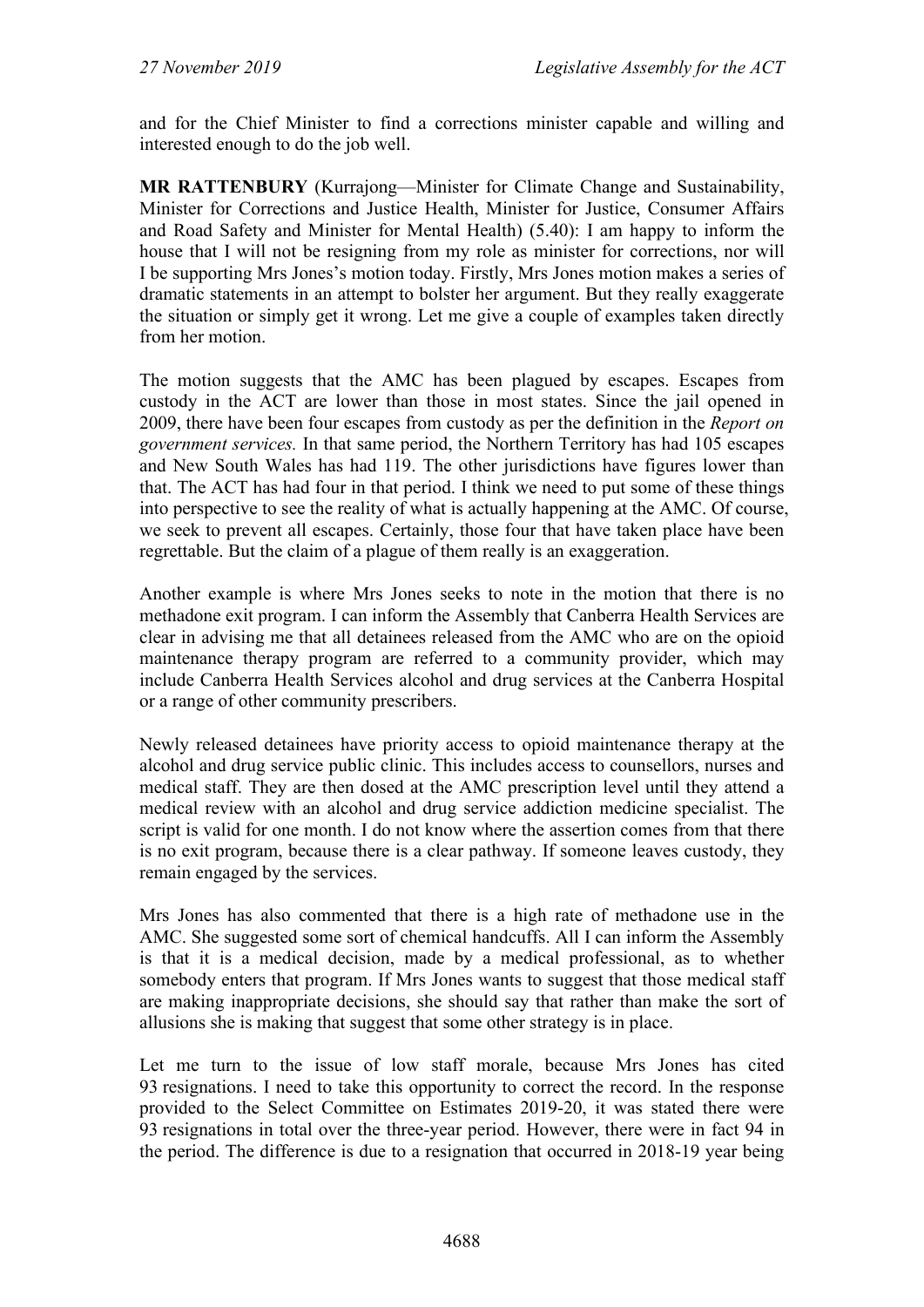entered into the HR information system after the answer to the question on notice was prepared.

I think it is important to note that ACT corrective services does not support the argument that these resignations relate directly to poor morale. Resignations can be for various reasons, which include, but not are limited to, other opportunities arising, people moving interstate, health reasons and personal reasons, just to name a few. It is also worth noting that 24 of the 94 resignations are of non-custodial ACT corrective services staff. It includes people who work at 2 Constitution Avenue and who perform other functions for ACT corrective services.

These examples underline the fact that in seeking to make the political point she wishes to make, Mrs Jones has misconstrued, misrepresented or at best misinterpreted a range of the facts relating to the business of ACT corrective services. That said, there is much more to the story of the AMC and corrective services more broadly. As members would be aware, I have been quite open in this place and in other public domains in saying that there are challenges in running the AMC and that not everything works as we would wish it to. Things do go wrong on occasion. I think the important part is how one responds to that. Our response is always to take these matters seriously and to seek to improve from the lessons that have been learnt.

The history of the AMC is that it was built too small. It was built with no industries. We have been playing catch-up ever since in trying to overcome some of those issues that relate to the original design and the intentions of the facility. I think the decision not to build industries is an interesting one. I think it was taken for the right reasons. I was not there. But the emphasis was to be on education programs. I think that that is a laudable goal and I think the decisions were taken with the best of intentions.

Mrs Jones made the case—I think this was one of the correct parts of her arguments that having industries in jail is a really important thing to do. The cohort of people that we are supporting in the corrections environment are not necessarily the ones keenest to sit down with the books and learn new things. But often they do like using their hands and they can often pick up great skills while they are inside. That is why I have during my time as corrections minister sought to build the range of industries available at the AMC.

It is a slow but steady process. We have brought online the bakery. We have brought online the recycling work. We have recently opened a metal shop at the AMC. This is a more recent innovation. It has not had a lot of publicity but that is because we are just quietly getting on with our jobs. We have now got people who are actually on a maintenance team in the AMC undertaking a range of maintenance projects across the facility, which is great for their skill building, for finding meaningful work for them to do and also maintaining the quality of the facilities.

The Inspector of Correctional Services released the first healthy prison review yesterday. It has found that overall the Alexander Maconochie Centre has the ingredients to be a healthy prison. But, as I expected, the report clearly identified that more needs to be done to address key issues across all four pillars of the healthy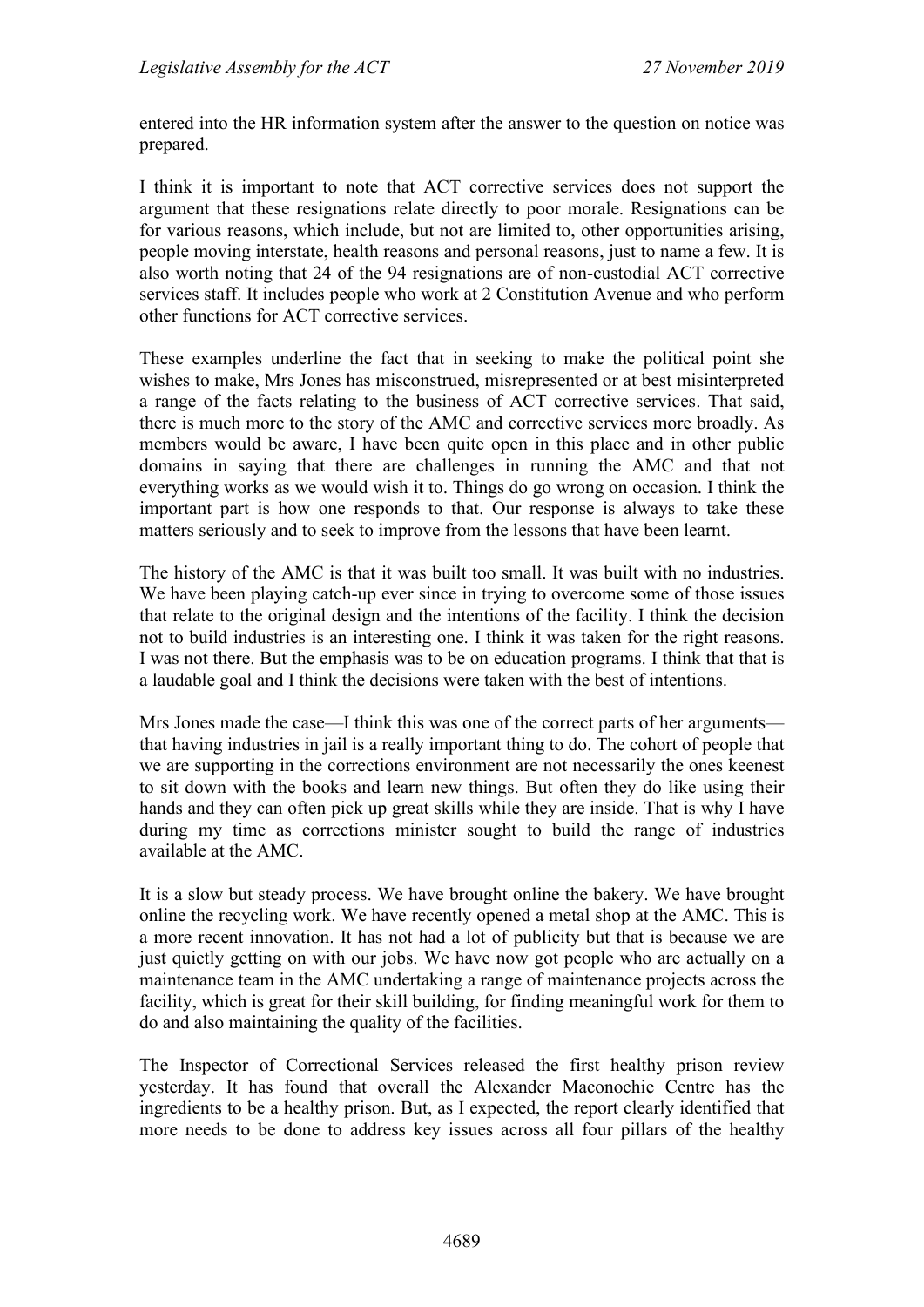prison framework. I am encouraged by the finding that the foundations are strong but I am also focused on the work that still needs to be done.

The Office of the Inspector of Correctional Services was set up and funded exactly for this purpose. This was a deliberate decision, led by me. I have brought the legislation to this place to create a proactive, independent oversight mechanism to drive continuous improvement in our corrective services system, including through the proactive healthy prison review, every two years. I am a minster who expects continuous improvement. The inspector's independent report highlights the number of areas where real improvement has been made but also identifies the areas that need further work.

This is the first report of its kind in the ACT. Therefore, I think it provides us with benchmarks for the future. It enables us actually to measure in a benchmarked way how we are going into the future. The report is a snapshot in time. I think this is an important perspective to keep in mind. It is very clear that it does not seek to highlight all the improvements that have been made in recent years or the progress that has been made in the relatively short history of this facility.

It is now a jail that is just 10 years old. Compare that to other systems that have literally been operating for 100 years. It does not take account of the industry developments that I have talked about. They are not part of the story because that is not the job of the review. The fieldwork was undertaken in July and I am pleased to be able to flag to the Assembly that some of the issues identified in that report have been worked on appreciably since the fieldwork was undertaken in July, because necessarily the inspector could only take a snapshot in time.

In areas such as policy work, there has been a concerted project going on for a period of time now to update and amend the policies to make sure that the gaps are filled in where they need to be. The report presents a system that is challenged but rising to those challenges. I think that that is a worthy description of the ongoing efforts of ACT corrective services. The deep and broad maturation and modernisation of the jail and its operations are progressing.

This is a work in progress. It is work where we are not standing still. I and the leadership of ACT corrective services at our weekly meetings discuss almost every single week, "What are we doing this week to improve the operations of the AMC?" As the inspector notes, ACT corrective services does have work ahead of it, but I am confident that the executive team will continue to progress this work and methodically and systematically improve on a range of fronts in the short, medium and longer term in response to some of these recommendations.

There is a wealth of examples of promising practice and enhanced services for detainees if you take the time to look for them. That, of course, does not suit the purposes of this motion today but that does not mean that they are not happening. There is also a range of benefits that flow to, or are directly relevant to, staff such as the funding of a dedicated intelligence and security unit and year-on-year staffing profile increases.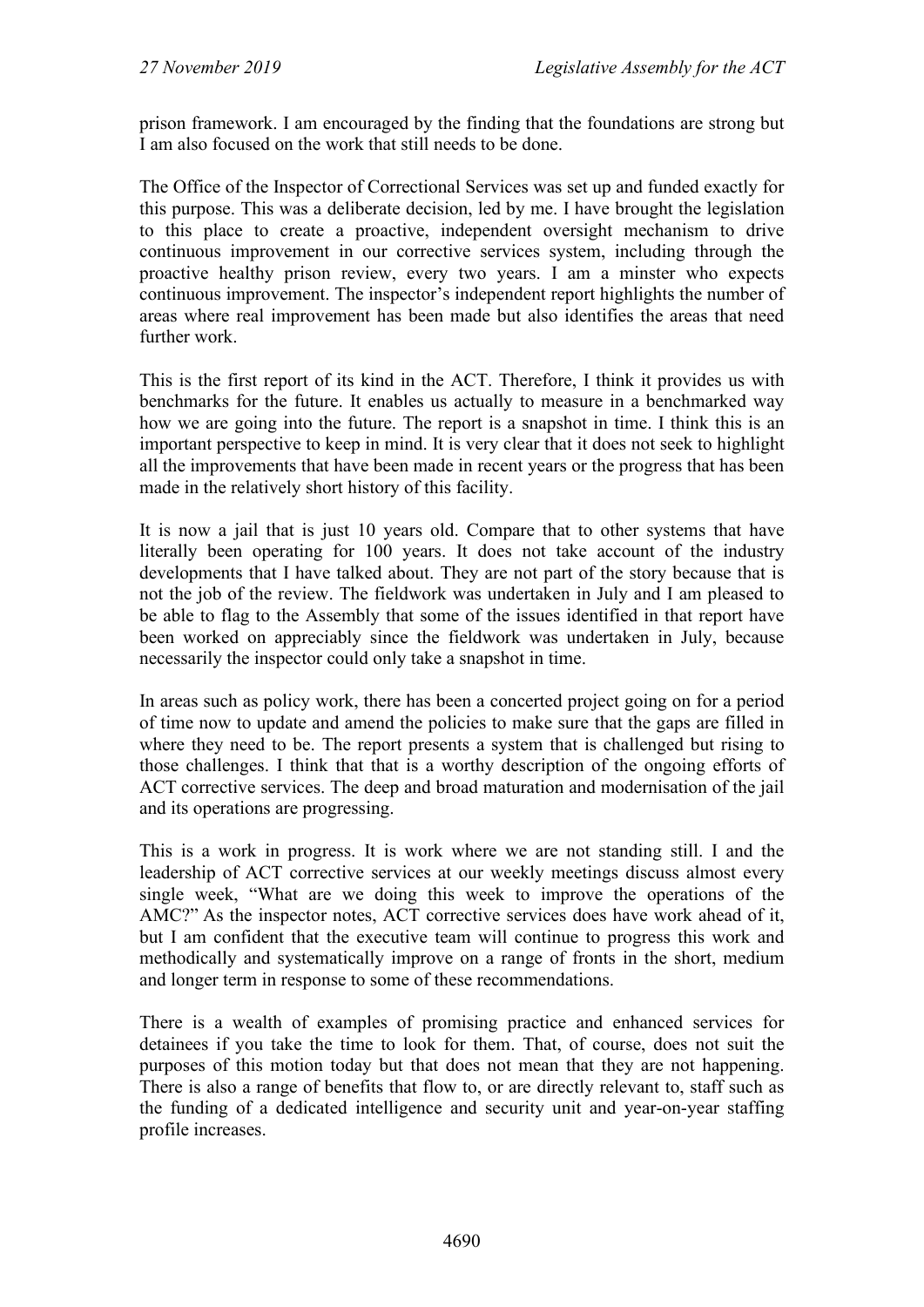Some of the other positive areas of improvement include the expansion of the Hume Health Centre, which is currently underway, and the inclusion of Winnunga Nimmityjah community health services as part of the delivery of health services at the AMC, the first time that has been done in Australia. I can tell you, Madam Speaker, that it has been challenging to put in place something like that when it has never been done before. But through the persistence of, frankly, everyone involved we have worked our way through that and delivered something that most people considered would be very difficult to achieve.

We have a new admissions process highlighted in the inspector's report. This is a sensitive time for new detainees and staff alike and it is positive to see the ongoing work to respond to both some of the issues raised in the Moss review and new best practice methods being implemented in more recent times. The new induction policy, similar to the admissions process, is vital to the wellbeing and safety of detainees, and the inspector makes comment on that.

In respect of the management unit, there were periods in the AMC's history when, due to population pressure and highly complex separation and segregation regimes, the management unit has been over-utilised. Through a combination of revisiting some of these issues, it is positive to see that it is now being far better utilised. In fact, generally there are very low numbers of people in it.

The inspector made some interesting observations around the dynamics of our jail. The report notes that more than 25 per cent of our detainees spend less than one year in prison. They note that in July 2019, 40 per cent of the total jail population was on remand. The report notes the incredible pressure that this churn places on the AMC. We need to deal with that. That is part of the job. But it is difficult in that sort of environment to create the right rehabilitative frameworks when you have people there for such a short periods of time, because it limits the ability to intervene. We need to find effective ways to intervene and to help people reset their life trajectories.

Let us be real about the situation that is in front of us. I particularly want to comment on the issue of women because this is an area that has been a real challenge for us. There has been a lot of commentary, including in this report and in other places. I have had significant discussions with members of the community—representative groups—about the decision to move the women from the cottages to the special care centre.

The move was based on a rapid increase in numbers that meant that there were more women than beds in the female part of the prison. We had women living in the management centre in temporary cells as well as in the women's accommodation. That was incredibly unsatisfactory and unacceptable, so it was an improvement to move them into the special care centre.

It is not an ideal outcome and I can let members know that I have been meeting with community organisations, former detainees, current detainees, as well as oversight bodies to discuss these issues because I take this matter very seriously. We are very focused on improving that. I have been to the jail myself to inspect some of the issues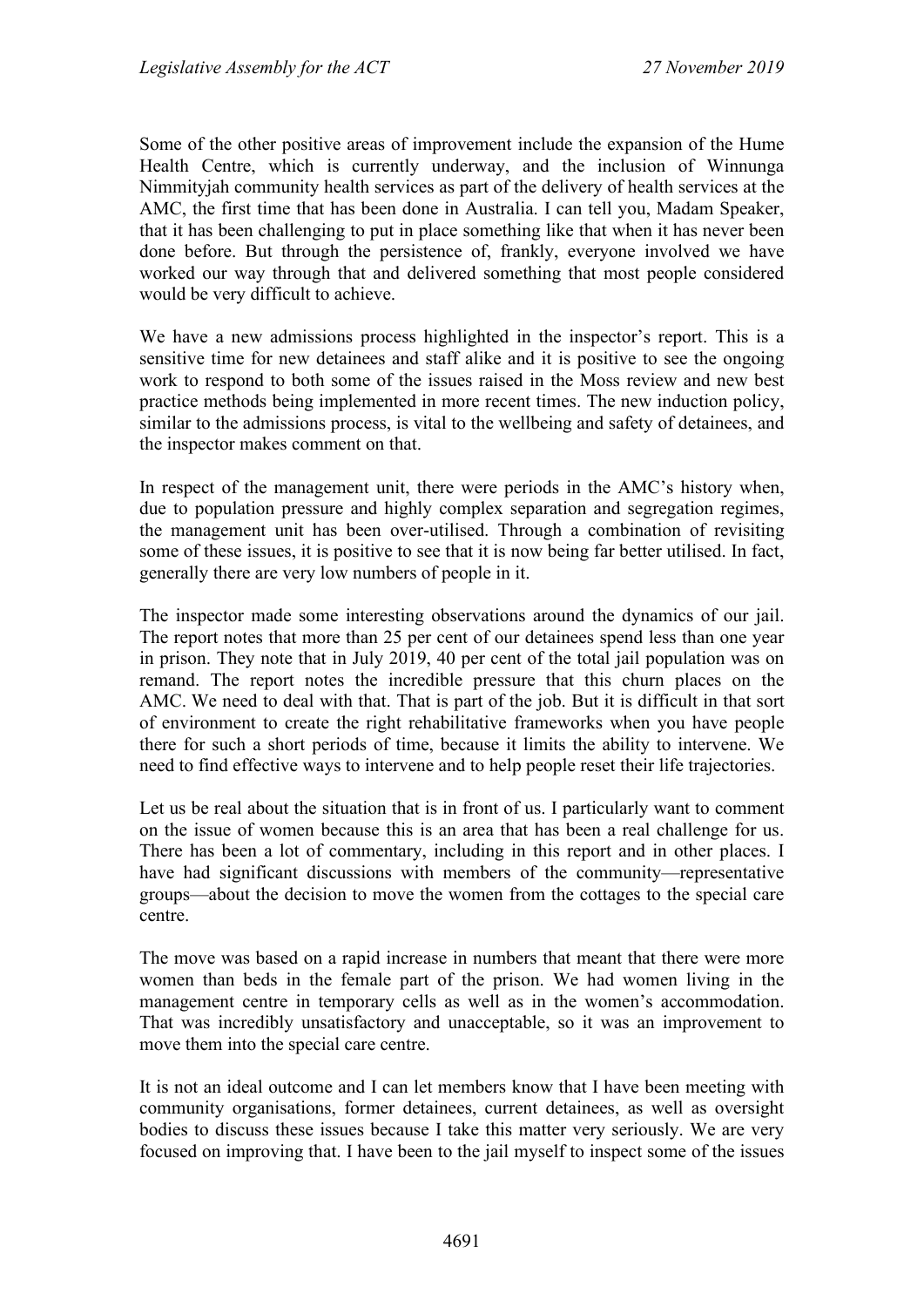that were raised with me and I have personally directed that a range of changes be made.

I will be returning to the jail shortly to follow up on whether those changes have been made. I will look at what we need to do next, as well as continuing to work closely with our oversight agencies and the coalface service providers who regularly are there and who are able to keep me updated, as well as the views I get from corrective services.

Let me conclude by simply saying this: there is a range of short-term projects that we need to keep working on but I also am not losing sight of the bigger picture goal of our building communities, not prisons agenda, because the best thing I can do for people touching the justice system is to make sure that we have the right supports in place that mean they actually do not end up in jail.

We have two prongs of our work here: one is to make the jail the best we can. The second is to minimise the number of people who have to go into custody, because that is better for them; it is better for the bottom line of this territory; and it makes our community safer, because if we break that cycle of offending we make our whole community safer. I will not lose sight of that big picture goal whilst working on that day-to-day job of improving the AMC.

**MR BARR** (Kurrajong—Chief Minister, Treasurer, Minister for Social Inclusion and Equality, Minister for Tertiary Education, Minister for Tourism and Special Events and Minister for Trade, Industry and Investment) (5.55): I will speak very briefly to indicate my full support, and that of the government, for the Minister for Corrections and Justice Health. He enjoys the full support of his colleagues. Perhaps the same cannot be said of the Leader of the Opposition at the moment. We will not be supporting the motion.

**MRS JONES** (Murrumbidgee) (5.56), in reply: That was possibly the least enthusiastic defence of a minister that this place has ever seen. I have never seen such a weak defence of a minister. I suppose the Chief Minister feels that he has little choice but to go on with this minister in place. It does not surprise me that the government would back a useless minister in a job that he is not achieving in.

The minister admits here today that this facility has very significant problems. He says the problem is that we are not talking about the good news stories. Actually, we have talked about the good news stories; I have made a point of that ever since coming here. But the level of bad news stories that are coming to this place, that are coming into the public domain and that are coming to me privately leaves me gravely concerned about this facility and gravely concerned about what might happen even over the next 12 months.

People come to me and I say to them, "I am not the minister. I cannot fix this problem until the people of the ACT decide that the Liberals should be in government." They say to me, "But to wait until October next year could be too long." It is a tinderbox and there will be greater and worse things occurring.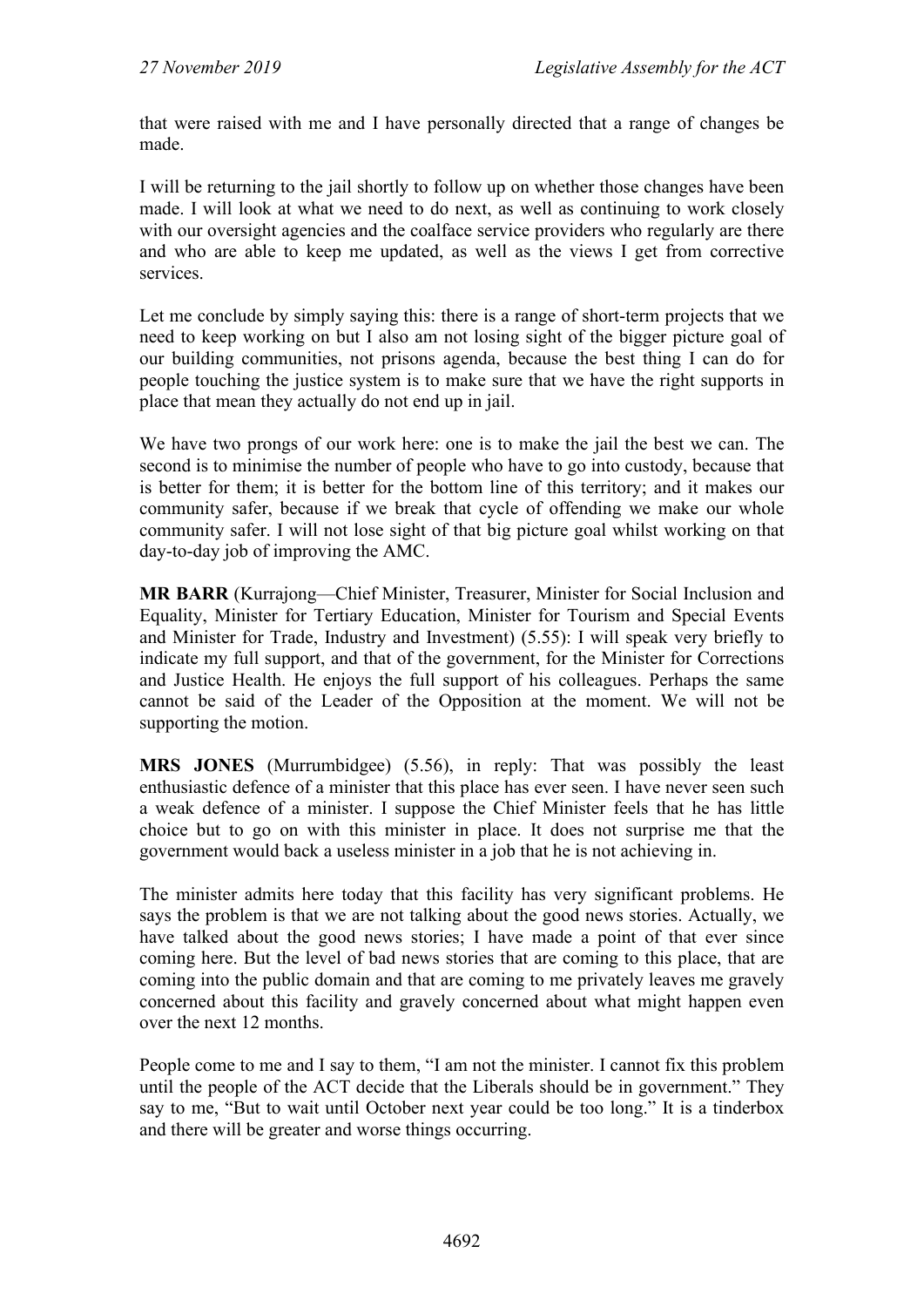That is why I brought this motion today, long before I had seen the report of the Inspector of Correctional Services. It is the view of others—not me; others—that the situation is so dire inside this prison that much worse things will occur. Let us all hope that is not the case. The constant mantra of this minister is "There are problems. We take them seriously. We are working on them." No evidence has been produced that there is any intention to move the women out of the men's side of the prison.

I described to a local Aboriginal elder the fact that our women are housed in a section of the men's prison where they can hear them; where they walk past them with line of sight to them when they leave their unit; and where they get wolf-whistled. And, as has been reported to me, at least one woman has walked past her own rapist. He said to me, "That is shameful."

That is shameful. The minister has no plan to fix that fundamental problem. Yet he comes in here and says that he thinks we can have fewer people offending. There is no plan to have fewer people offending. There is no action taken by the minister that would change the mental state of someone inside that facility to improve it or to change the health situation of someone inside that facility to improve it. If the minister wants to know why there are more people on methadone in this prison than elsewhere, it is his job to find that out, not mine. But the results speak for themselves. There are clearly problems with too many people being on the methadone program. The Canberra population is not so special that double the people entering the prison have an addiction to something that requires methadone.

The minister said in his speech that this facility needs modernising. It is 10 years old. This is not Her Majesty's prison from some central Sydney location. This has been open for only 10 years. For the vast majority of the time it has been open, this minister has been in charge of it. It is a failed facility, and it needs a great deal of help.

I cannot say often enough how disgraceful it is that the women are now permanently housed on the men's side of the prison.

In the minister's response to my motion, he tried to say that the things I have stated in my motion are incorrect, but he totally failed to do so. When he discussed escapes from custody, he compared the numbers in the ACT to the numbers in New South Wales. On face value, everybody knows that there are many more prisoners in New South Wales then there are in the ACT. On top of that, he conveniently likes to leave out escapes from the hospital, because they do not fit someone's definition of escapes. They fit the community's definition of escapes, minister.

The minister has also shown his lack of understanding of this area because he does not actually know what a methadone exit program is. He has no idea what a drug exit program is. He is claiming that a methadone exit program is something you put people on after they leave the facility. A methadone exit program, a drug exit program, is something you do inside the facility to work with people one on one to achieve their aspirations for dependence on drugs or not. It is a slow medical process to let people deal with the underlying reasons why they are incarcerated and why they have drug dependency.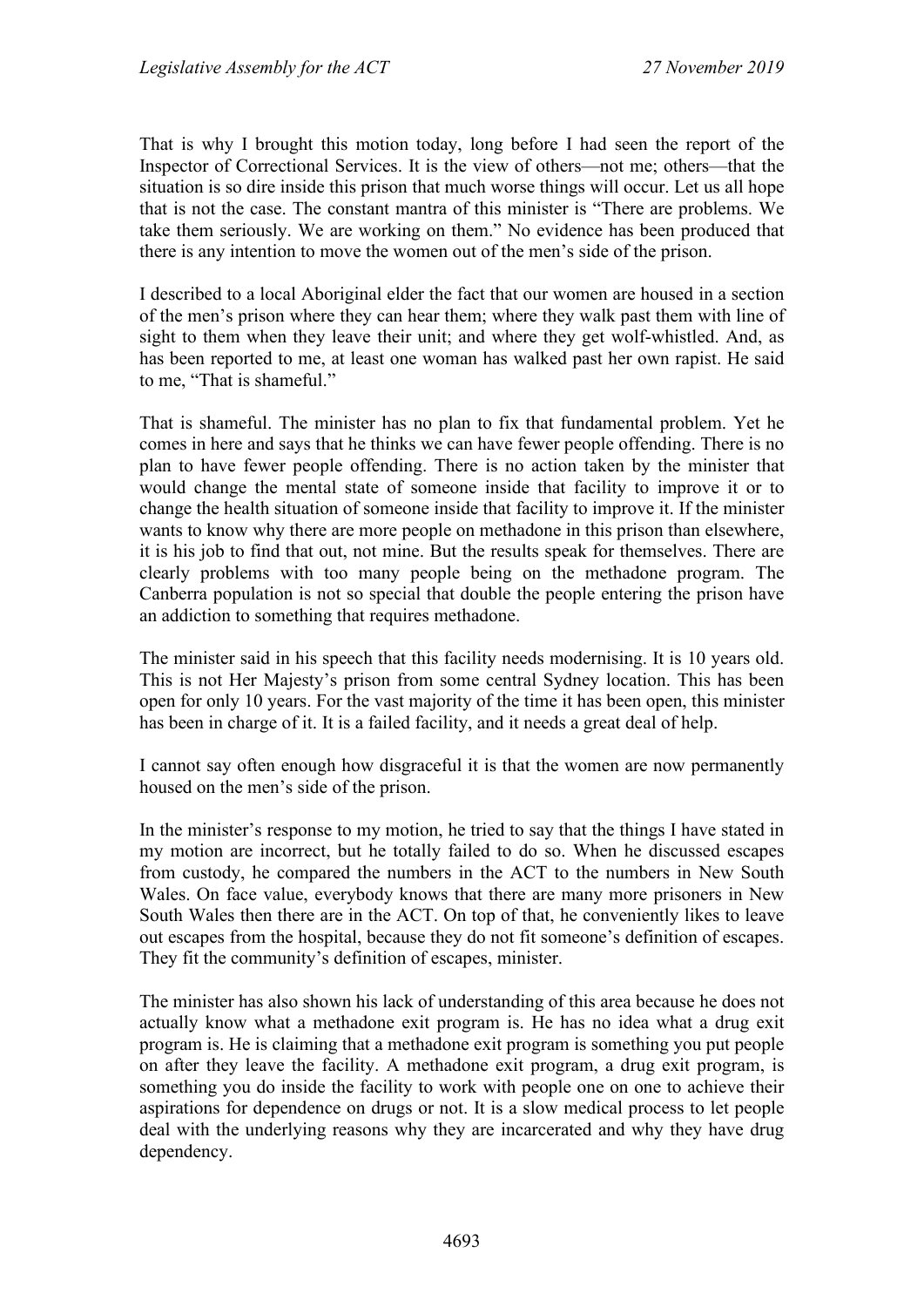The Greens' response to drug dependency is always the same: "Why don't we free up access to it? That is going to solve the problem." When someone has an underlying anxiety condition and the response is to try to drown out their pain with drugs, this minister says, "The problem is not enough access to drugs." That is rubbish. That is wrong. I find that totally embarrassing. The minister for the prison does not know what a drug exit program is. That is the whole story in one.

I commend my motion to the chamber. I say again that I am disappointed that the government will not take proper responsibility for this failing facility.

Question put:

That the motion be agreed to.

The Assembly voted—

Miss C Burch Mr Milligan Mr Barr Ms Le Couteur<br>
Mr Coe Mr Parton Ms Berry Mr Ramsay Mr Parton Ms Berry Mr Ramsay Mr Hanson Ms J Burch Mr Rattenbury Mrs Jones Mrs Ms Cheyne Mr Steel<br>Mrs Kikkert Mrs Henders Mr Gentleman Mrs Steph Mrs Kikkert Mrs Gentleman Ms Stephen-Smith<br>
Ms Lee Mrs Gupta

Ayes 8 Noes 11

- Mr Gupta
- 

Question resolved in the negative.

# **Adjournment**

Motion (by **Mr Gentleman**) proposed:

That the Assembly do now adjourn.

### **Valedictory**

**MS LEE** (Kurrajong) (6.06): Reflecting back on the year that was 2019, no-one would be in any doubt that the greatest event that happened to me personally was the birth of my first child. Mia unexpectedly arrived four weeks early, but we are very fortunate that, despite surprising us preterm, Mia was and is healthy, happy and thriving. A big shout-out to my amazing team of healthcare professionals. I faced a number of medical issues and risks before and throughout my pregnancy, and I thank them for their tremendous care and support.

Madam Speaker, I acknowledge my hardworking team—Sue, Josh and Anton because without them there is no Team Elizabeth Lee. The hours they clock up, the effort they put in and the heart they give to everything we do is a great credit to their work ethic, their dedication, and their belief that what we are doing is making a difference to the people of the ACT.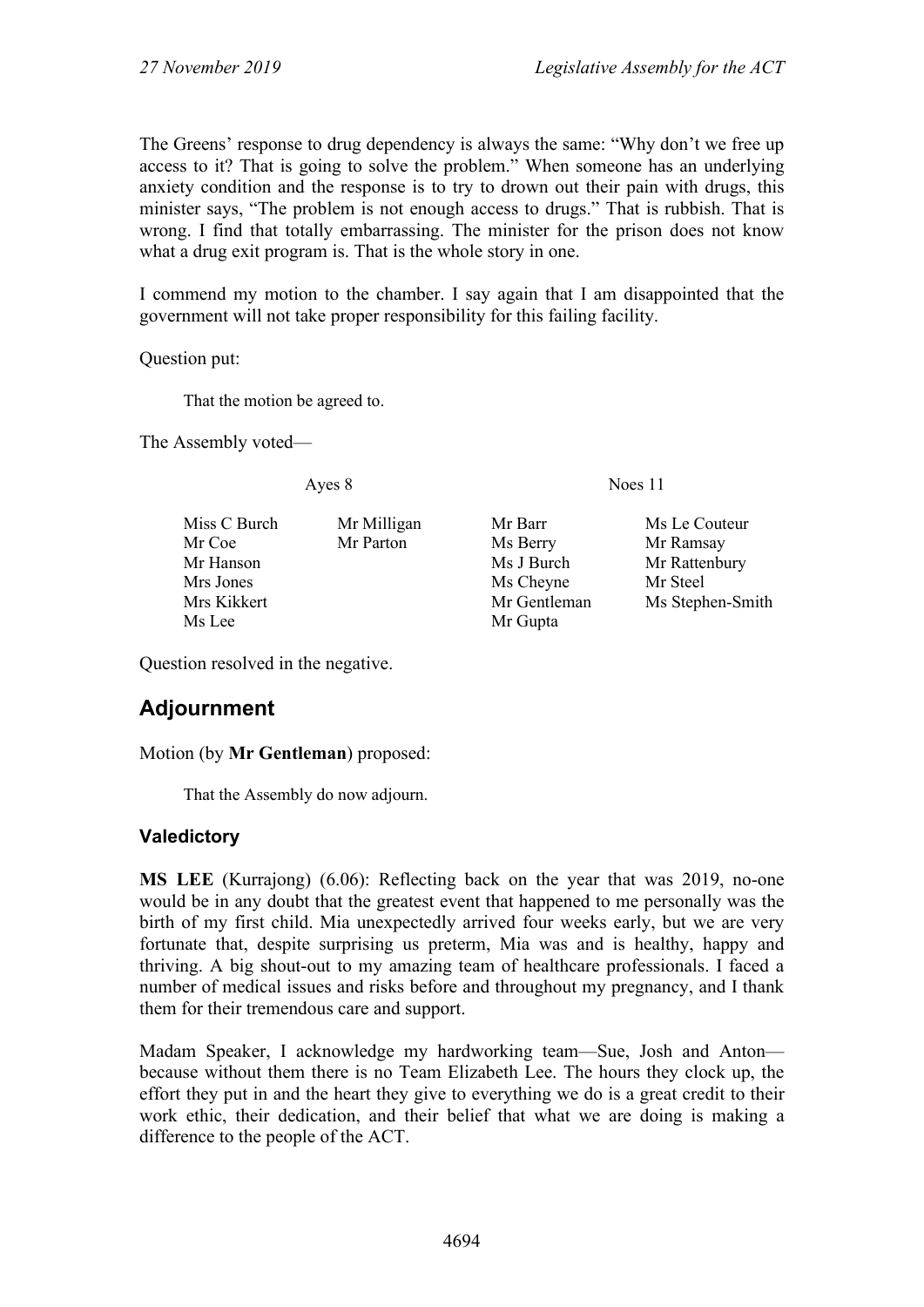I acknowledge my party room colleagues and their staff. We are all focused on bringing about a Canberra Liberals government next year, and we have the best team to make that happen.

Joining that team is an amazing group of new candidates who are being preselected this week. I cannot wait to have them join us on the campaign trail. It is this team that will be pounding the pavement next year, spreading the message about so much that the Canberra Liberals will deliver for Canberra, so much more we will be announcing next year.

We are already delivering from opposition. I was proud to announce our commitment to installing flashing lights and crossing supervisors at every school that needed them. I was proud to announce our world-class language education plan. I was proud to shine a light on the government's failings in looking after our CALD community in accessing disability services. I was proud to announce a funding commitment for the catchment groups for Landcare ACT. I was proud to confirm the Canberra Liberals' ongoing commitment to 100 per cent renewable electricity into the future, and securing this by cementing into legislation the capacity to deliver on this promise for at least the next 10 years. I was proud to take on the job of chair of the integrity commission committee and see it go from an election promise to opening its doors this weekend. I was also proud to take it to the government in terms of the bullying and violence that we have seen in our schools. And of course, I was proud to be the local member that the people of Kurrajong go to with their local issues: everything from maintenance to our local shops and poor planning decisions in my electorate.

Madam Speaker, I acknowledge all members in this place and their staff. As much as we trade barbs across the table, we are all here to serve the people of the Australian Capital Territory. The privileged role that we have is one that is shared across political parties. To the entire OLA staff, thank you for your support, advice and guidance.

Last year I finished my valedictory by thanking the people of Kurrajong; it was, it is and it will always be about them. This year is no exception; it is them that I serve. But today I finish with two final messages.

Anyone who has had any dealings with my office will be aware that Josh has been my rock. He is always by my side, and goes above and beyond the call of duty. Josh will finish working full-time in my office next month. I know that it will not be just me who will miss his bow ties and three-piece suits; seemingly never-ending knowledge of all things parliamentary procedure and High Court judges; show tune singing, quoting *Keating!*, the musical; lunchtime trivia; and, of course, cupcakes. Josh, you have grown in so many ways during the past three years. I know that you will continue to spread your professional wings. Even though you are not going to be gracing these corridors every day, you will always be a part of Team Elizabeth Lee.

Finally, Madam Speaker, I go to my family: my parents, who have now become the most doting grandparents in the world; my sisters, who have, without fail, been my greatest supporters; and my partner, Nathan, who puts up with my crazy life. To my daughter, Mia, you have brought a joy to our lives that we never thought possible.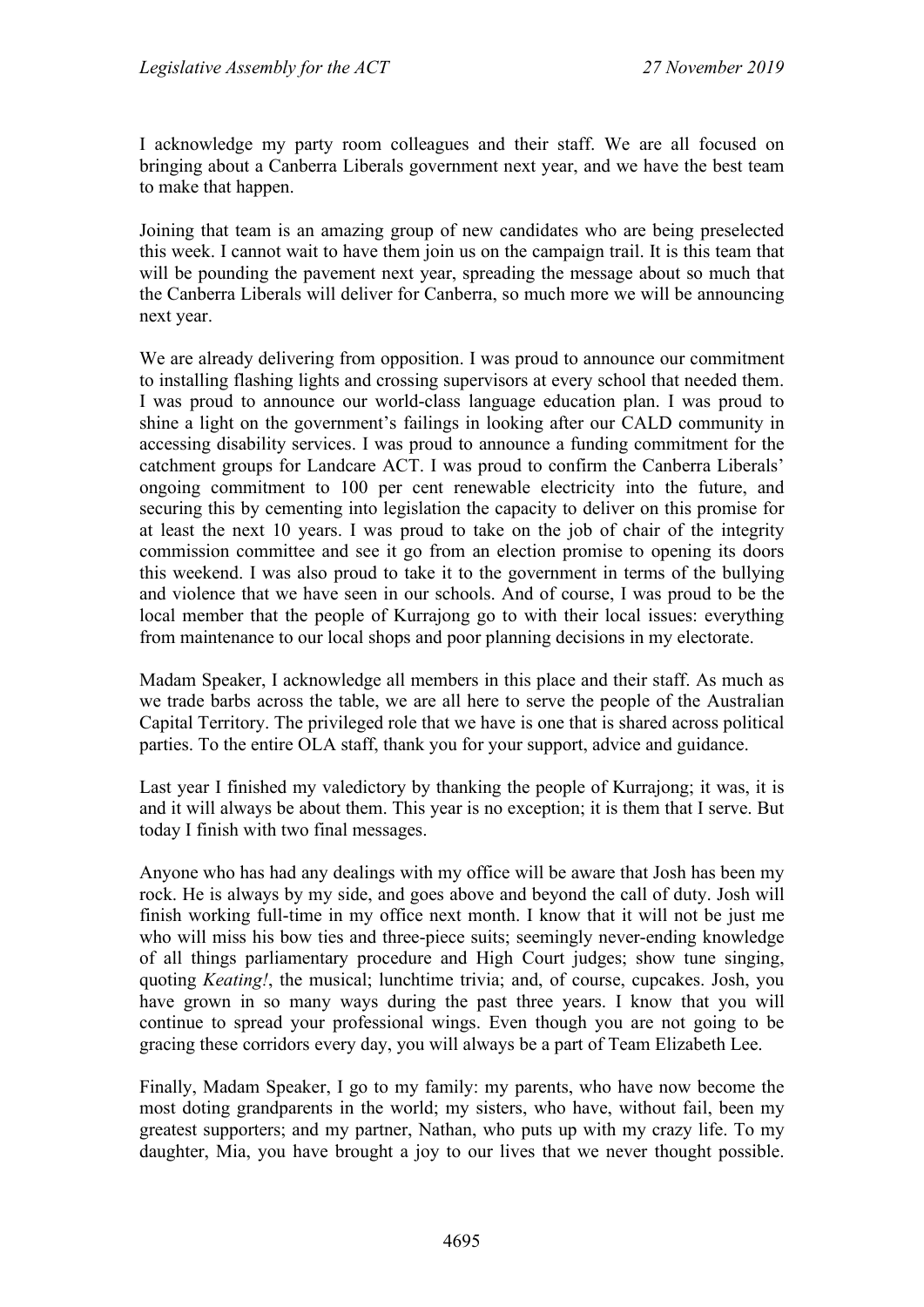Juggling my duty to serve the people of the ACT and my duty as a mum is a challenge. I know that it has not been easy being dragged along to all corners of Kurrajong as I have tried to discharge both duties. My hope for you is that you will not resent this start to your life but grow to learn that each and every one of us will contribute to our community in our own way: mine is to serve the people of Kurrajong, and one day you will find yours.

#### **Veterans Advisory Council Valedictory**

**MR RAMSAY** (Ginninderra––Attorney-General, Minister for the Arts, Creative Industries and Cultural Events, Minister for Building Quality Improvement, Minister for Business and Regulatory Services and Minister for Seniors and Veterans) (6.11): I am honoured to rise today to reflect on the achievements of the ACT Veterans Advisory Council as the current term of the council has come to an end and we welcome the new ministerial advisory council for veterans and their families.

I have been greatly privileged to work with and to seek the advice of such highly professional, engaged and committed individuals. Throughout their term over the past two years they have been a highly active advisory body. They have advocated on a wide range of issues affecting the lives of veterans and provided advice on issues to improve life outcomes for veterans. Their service and their advice to me as Minister for Seniors and Veterans has been invaluable, tailoring their advice to ensure that we consider not only the issues affecting veterans of all ages, but how those issues affect their families.

They have engaged personally with members of veterans organisations and the community across the ACT, as well interstate, to ensure that what they have provided me with is reflective of the needs of the community, is grounded in a high level of understanding of issues and would make a real impact on the lives of veterans here in the ACT.

They have been instrumental in the creation of the ACT Remembrance Day ceremony at the Arboretum. That day acknowledged and celebrated local veterans while solemnly remembering those who had given their life in service for our country.

Their consultation and advice have formed the basis of a large part of the ACT government's submission to the Senate inquiry into defence transition. Their experience and their connections across the veterans community and the ACT have allowed the government to provide an extensive submission with a large number of tangible recommendations for that committee to consider.

The council also provided advice that led to the creation of Veterans Day at Floriade, a growing event which saw its second year this year. These are just a few examples of the many achievements of this council. They have been one of the most energised and connected councils that I have had the pleasure of working with in my role across a number of portfolios. They have been in regular communication with the directorate and my office. They have provided tangible and actionable outcomes.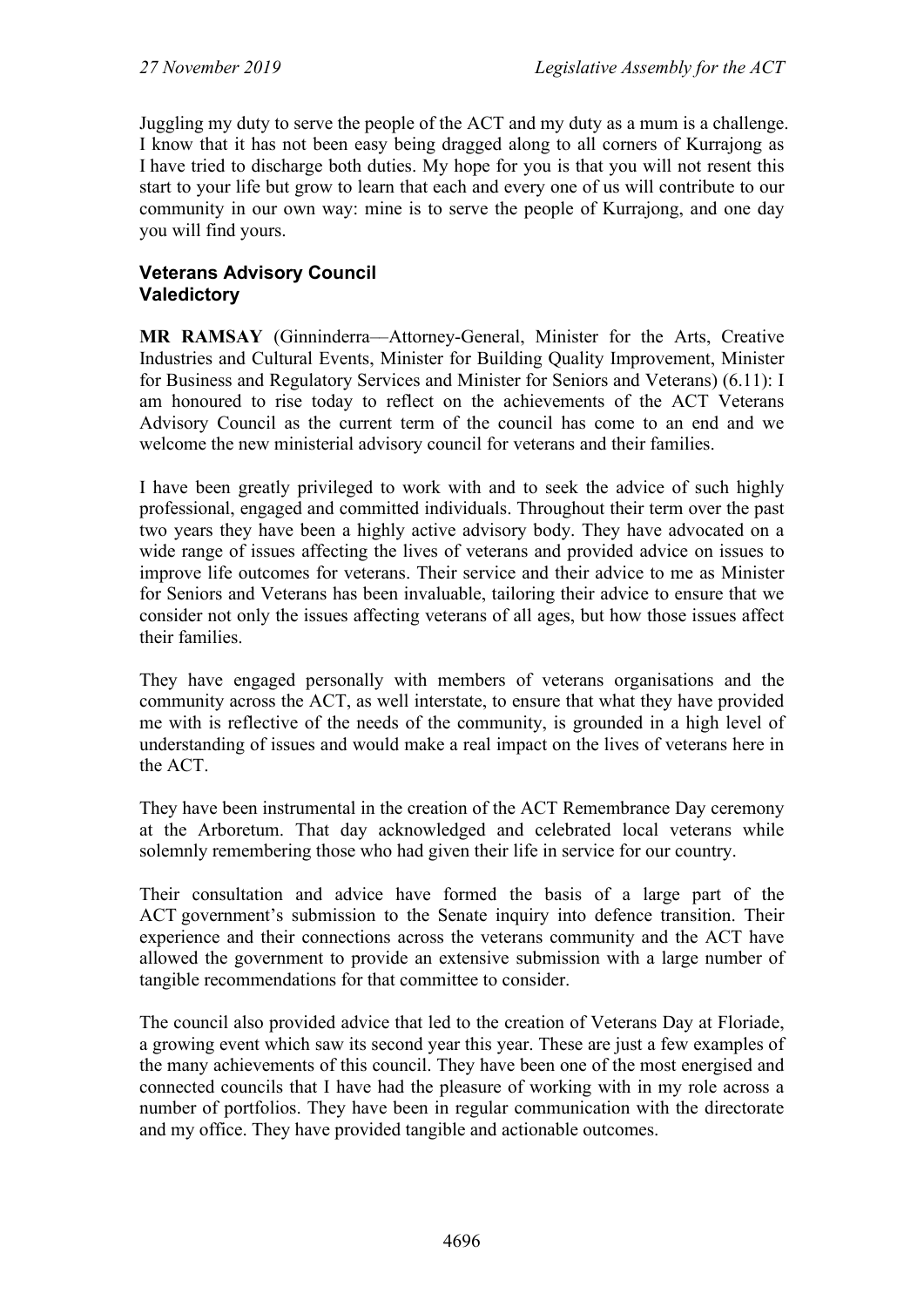I would like to formally acknowledge the members of the council in the Assembly: Brigadier Alison Creagh CFC, who is the chair; Mr Gerard Pratt, the deputy chair; Major General Dave Chalmers AO CSC; Mr Chad Hodgens; Ms Pat McCabe OAM; Flying Officer Shaun McGill; Ms Suzanne McGuiness-Butler; Mr Rob Marshall; Mr David Munro; Squadron Leader Gary Oakley OAM; Dr Kathryn Spurling; and Ms Virginia Hayward.

I want to provide heartfelt thanks from myself, my office and the ACT government to each member. Our community is grateful for their devoted and selfless service to our country and to other veterans and their families. They have made a measurable impact on the lives of many veterans in Canberra.

I want to place on record my anticipatory thanks to the incoming members of the new-look advisory council, and veterans and their families, for the work that they will be continuing to do over the coming years. They are picking up the baton after a very strong piece of work from the previous council, but I have no doubt that they will continue that work.

Finally, I wish to place on record my thanks to the many people who have supported the work of me and this government over the past 12 months: my staff; the wonderful DLOs across the various directorates, whose work is often unsung and underpraised, but who often do the work to keep this government going in many ways; and the officials across the range of directorates that I have the privilege of working with. I thank them for their strong work and their dedication to the people of Canberra and making Canberra the great place that it is and can continue to be. I wish them and all the people of Canberra a very good Christmas.

#### **Alexander Maconochie Centre—federal detainee**

**MRS JONES** (Murrumbidgee) (6.15): I rise today to speak about Robert Macklin's *City News* article, "Who is Canberra's mysterious secret prisoner?" Having read this concerning article I wrote immediately to the minister for corrections seeking a briefing. It is an interesting new understanding that we have federally convicted inmates here as we do not have any federal prisons. But it has also become clear that the minister is not regularly briefed on how many federal inmates we have and under what conditions and circumstances those inmates are held. This should change.

For some reason the inmate was denied a visit from a journalist, Mr Macklin, when he asked for one. I have been informed that that is due to conditions that were put on the time he was to serve in the facility. As a result of the request to meet with Mr Macklin, his brother's house and his cell were both raided in, it is my understanding, the search for the manuscript of a book he was writing.

This matter concerns me much more than him being denied a meeting with a journalist; the matter I am exercised about is that the inmate wrote a manuscript and, according to him, after requesting to have this meeting he was discouraged in some way from continuing to write his manuscript. It is my understanding that the manuscript had nothing to do with his offending and that it was a work of fiction.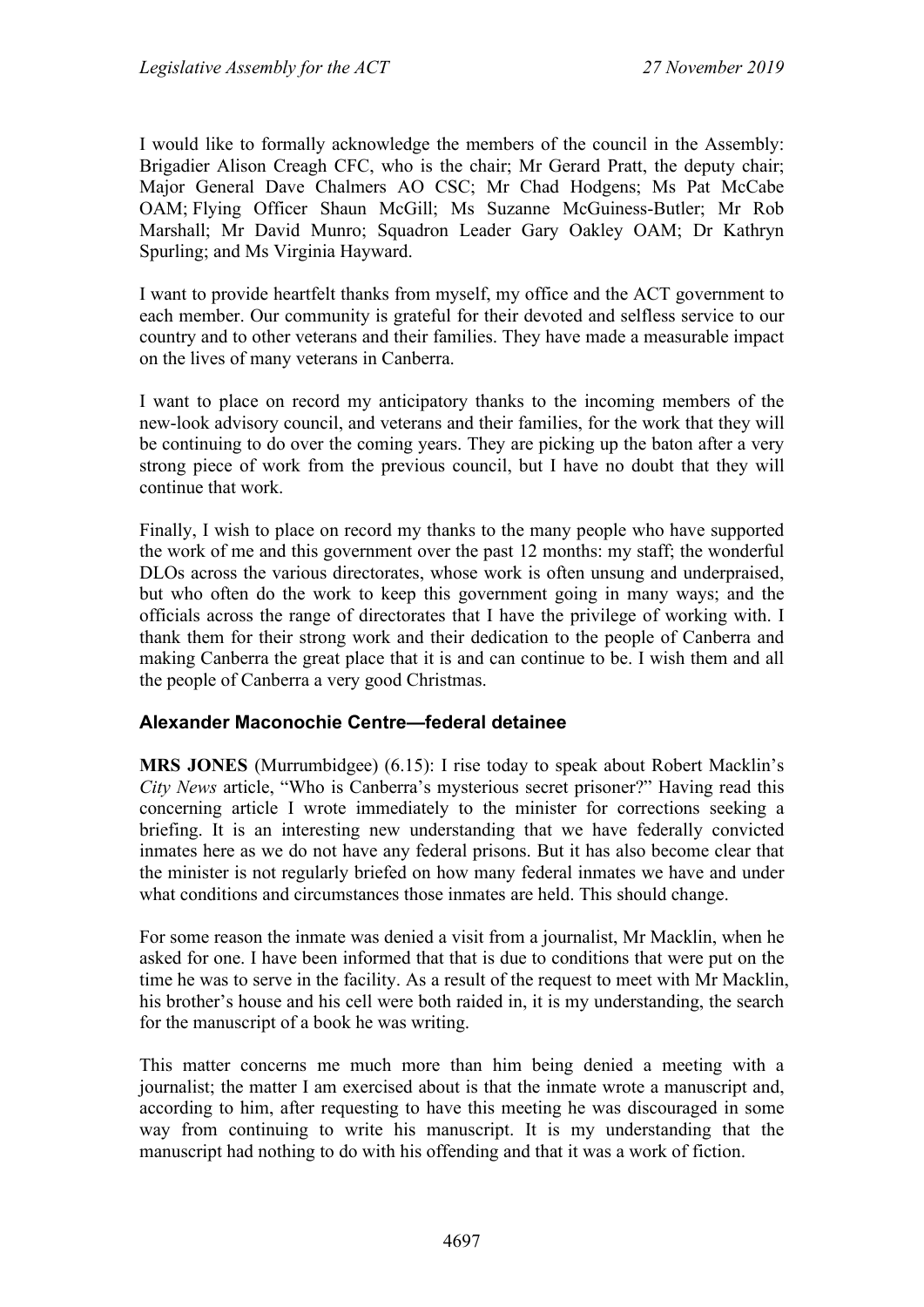I sought and was given a briefing on Monday about the matter and I have asked the department some questions to come back to me on regarding the treatment of this person with regard to his freedom to pursue the writing of what I have been assured is a work of fiction and whether he was discouraged from this undertaking.

That people convicted under federal law are in our prison is normal because we do not have federally run prisons in Australia. But that the minister did not know and was not briefed on his existence is not good enough. Following my briefing I am waiting on further information on precisely what advice was given to this inmate by the general manager of the AMC about his pursuing this hobby, this pastime or academic pursuit in writing a book.

Given the many issues in the AMC—the dangerous levels of boredom, the complete lack of routine and a proper rewards and incentive program, and the existence of regular lock-ins—I hope he was not discouraged from pursuing something to do while stuck in his cell for hours every day. I will update the chamber when I find out more.

# **Hong Kong district council elections**

**MRS DUNNE** (Ginninderra) (6.19): Very late the Sunday before last I received the following message from a prominent human rights advocate in London:

Is there any chance that you might be willing to join a delegation of Parliamentarians and other dignitaries to go to Hong Kong to monitor the district council elections …

As a self-confessed electoral nerd, the veteran of six personal election campaigns and two electoral reform campaigns, and trusting completely my inviter, it took less than five minutes' discussion with my husband before I said yes. Fast forward six days and I joined 18 others from Canada, the UK, Malaysia, the US, Slovakia, Lithuania, Japan, Sweden and Denmark at the beginning of the independent electoral observation mission organised by Fight for Freedom—Stand with Hong Kong and Hong Kong Story.

Before we set out for the polling places there was a whirlwind of information-gathering from academics, doctors, journalists, businessmen and students; Hongkongers who are passionate about their city and their democratic future.

At previous district council elections—elections for purely advisory bodies at a municipal level—not all seats were contested and the turnout was around 40 per cent. On Sunday every electorate was contested and the turnout was nearly three million people, or 71 per cent. The polls opened at 7 am and the day was marked by huge queues everywhere. After the polls closed at 10.30, people turned out in their thousands to observe the counting from public galleries in polling places across the city. There was a high police presence, but no clashes between police and citizens. As the *South China Morning Post* put it, the protesters took the day off to cast their votes.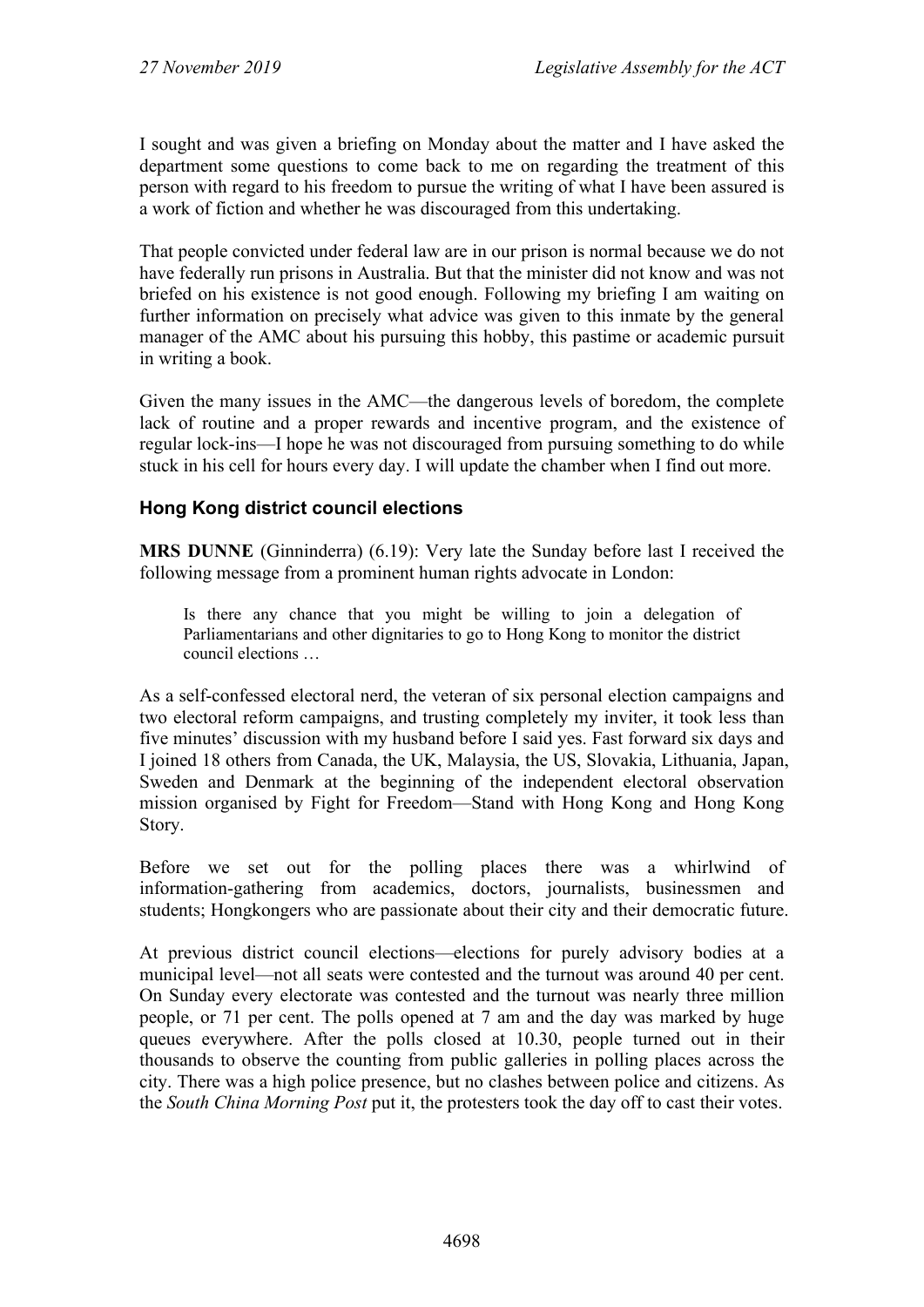The mission visited polling places, spoke to electoral officials, candidates and average Hongkongers and observed the counting. In transit we were able to see the devastation caused to parts of Hong Kong city by months of protest and escalating violence: the broken infrastructure, the deserted campus of the Chinese University of Hong Kong, the litter, the piles of bricks, the makeshift barriers of cafeteria chairs, the graffiti, the damage caused by protesters' Molotov cocktails, and the more than 10,000 tear gas canisters launched by the police.

The mission's overall assessment was:

The election was smooth-running, peaceful and orderly, notwithstanding the current socio-political climate.

The mission made specific recommendations to uphold the freedom of speech, assess the feasibility for an independent electoral body, protect candidates, review and clarify the role of observers, regulate the discretionary powers of officers presiding over polling stations, minimise the waiting and queuing time by increasing the number of polling stations, and excluding police from involvement in the mechanics of electoral processes.

The mission noted the disqualification of Mr Joshua Wong, which appeared to be an act of political censorship. It also noted that candidates from both sides were assaulted. We witnessed that uniformed and highly armed police were present inside some polling booths. Some of us witnessed intimidatory practices, like people using GoPros to monitor people's activities, and the passing out of gifts to voters. We received many reports of such activity and evidence of roll-tampering.

The result of the election was the routing of the pro-Beijing establishment candidates such as Junius Ho, who had called protesters cockroaches and called on police to crush them. It was a landslide victory to the pro-democracy candidates, including people like Jimmy Sham, who organised the million-strong peaceful march in June; Lucifer Siu, who capitalised on his reputation as a protester; and Cathy Yau, who quit the Hong Kong police force to stand with Hongkongers.

The election for not very powerful positions has been a powerful statement by Hongkongers that they want democracy. Despite the rhetoric of the PRC and PRC-supported government, they strongly supported the protest. Jimmy Sham, who was recently beaten up—and I saw his scars on Sunday—told the media on Monday morning that the election was a de facto referendum. It leaves Hong Kong at a crossroads.

Will Hongkongers and the protest movement take the opportunity to negotiate the delivery of their five demands? Will the Chief Executive, Carrie Lam, hear the strong voice of Hongkongers, or will this victory be squandered? I believe Hong Kong and the world cannot afford for this to happen.

#### **International Day for the Elimination of Violence against Women**

**MS BERRY** (Ginninderra—Deputy Chief Minister, Minister for Education and Early Childhood Development, Minister for Housing and Suburban Development, Minister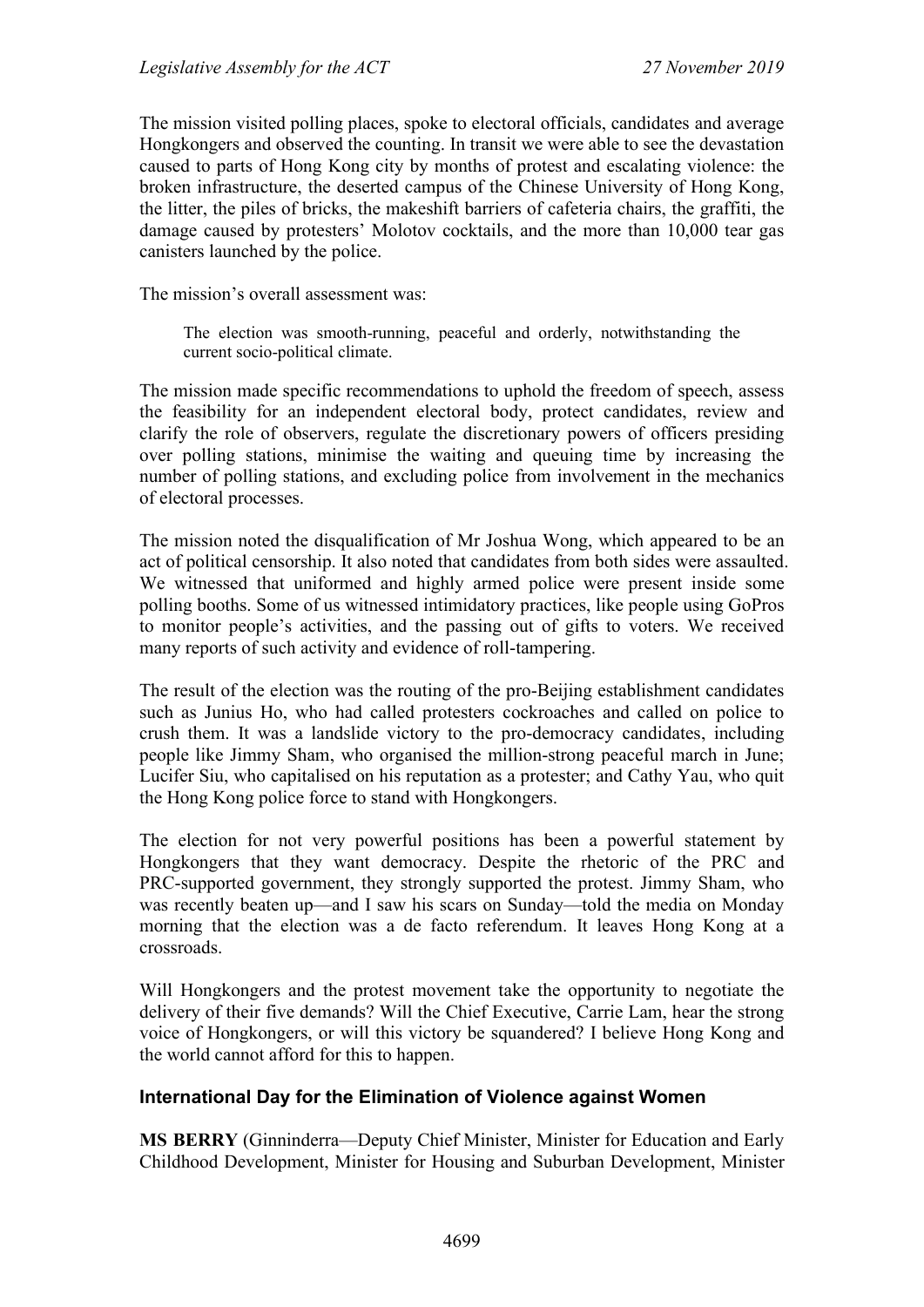for the Prevention of Domestic and Family Violence, Minister for Sport and Recreation and Minister for Women) (6.24): Monday was the International Day for the Elimination of Violence Against Women, marking the commencement of 16 days of activism to end gender-based violence.

Violence against women is at epidemic levels. On average, one woman a week is killed in Australia by an intimate partner. Two in five assaults recorded by the ACT police relate to domestic and family violence. Women are dying, and if there is one thing that feminism has taught us, it is that the personal is the political. The experiences of women in their homes is a political issue. The personal stories of struggle that women have to tell us need to be recognised as political stories. Ending violence against women requires partnerships across government sectors and organisations, both nationally and locally. Some men are scared that women will laugh at them. Women are scared that violent men will kill them.

Before I hear the question, "What about the men?", let us be clear. I am talking about men who use violence, not all men. Any violence is bad. It is as simple as that. But the facts are that 95 per cent of violence in Australia, including that against other men, is perpetrated by men.

Gender-based violence is a term that recognises how women are disproportionately affected by violence in ways fuelled by sexist attitudes. These attitudes begin at a cultural level. An example of this culture is the acceptance of sexist jokes and sexist advertising. To address gender-based violence, we need to change this culture because it is this culture of sexism that makes some men think it is okay to disrespect women.

Domestic and family violence disrupts a woman's ability to stay employed. Domestic and family violence is a workplace issue. Women have the right to be safe at work. The newly adopted International Labour Organisation convention calls on governments, organisations and employers to address the gendered nature of violence and harassment at work. There need to be measures in place to address this, including family and domestic violence leave, flexible work arrangements and the inclusion of domestic violence in workplace risk assessment.

The ACT has shown great leadership as the first state or territory to provide 20 days of paid domestic and family violence leave, in addition to personal leave, for ACT public servants. This leave should be granted for all women workers across the country.

As part of our COAG commitment to the fourth action plan under the national plan to reduce violence against women and their children, the ACT government is releasing its local implementation plan. I would like to highlight the ACT government's domestic and family violence training strategy, which began this year with delivery across the ACT public service. This strategy recognises that the workplace is an important setting for preventing and responding to domestic and family violence. This training will be offered to all MLAs in this place and their staff.

The ACT government has made it clear that addressing domestic and family violence needs to be a whole-of-community response. There is so much work to do to prevent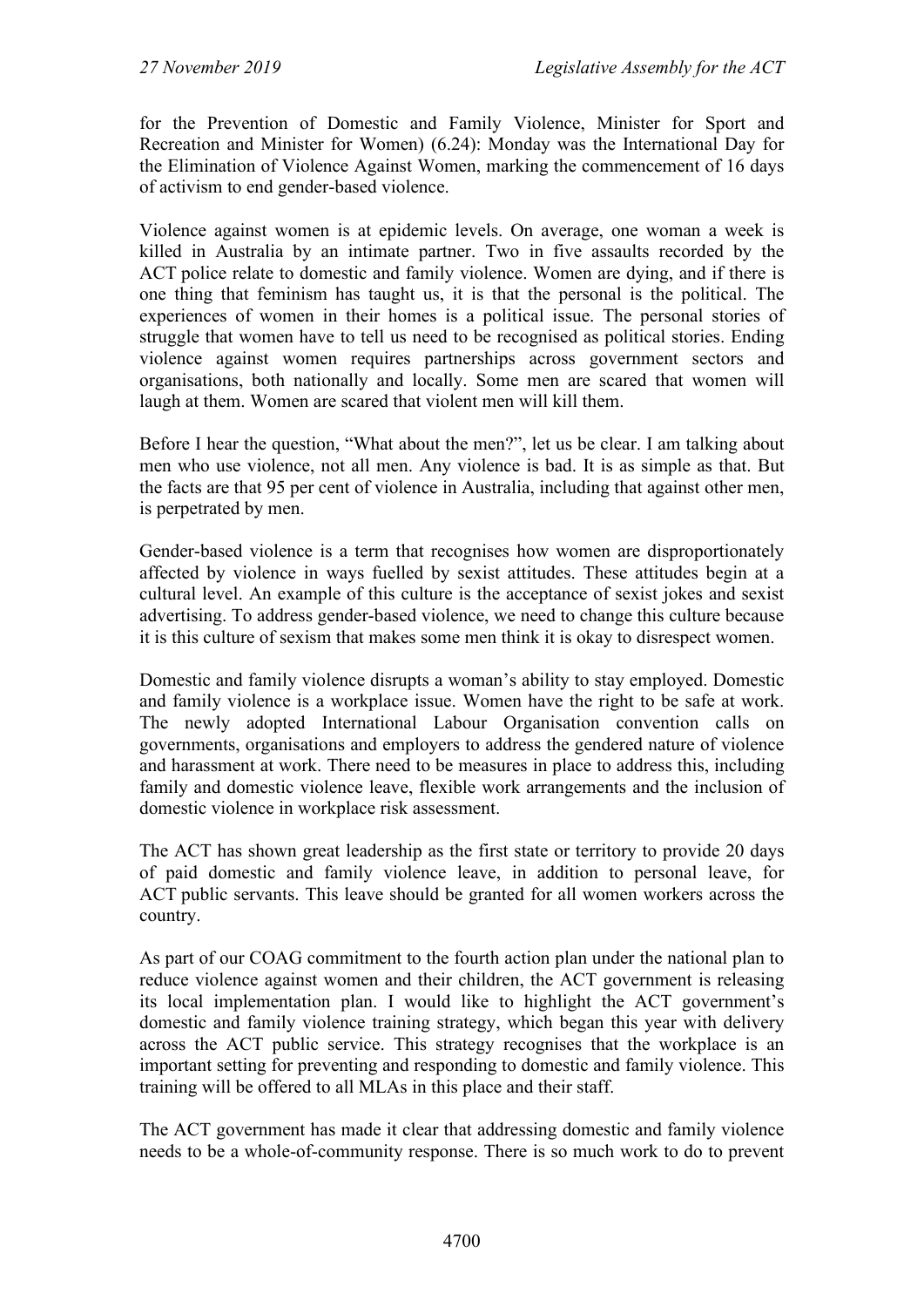the deaths of women in our community. I am committed to creating a community that will not be silent about gender-based violence and that will not ever think that it is okay to disrespect women.

#### **Valedictory**

**MRS KIKKERT** (Ginninderra) (6.27): I could go back and reminisce about this year. Instead I think it is more important to focus first on where we will be in the next year. Whether it will be cooking up a new policy, detailed evaluation of a bill or a motion, creating new music, a meal or excelling in sport, all of us must make sure the words "passion", "service" and "success" are associated with what we do.

We must concentrate on enhancing our work in 2020 and setting great examples for those around us, in our family, our communities, our colleagues and our friends. We must be willing to work diligently and have a keen understanding of the world we live in, whether that means you are a mother and your world is your baby, or whether your world consists of your work, studies and hobbies. Whatever it is, make 2020 your best year yet. Ralph Waldo Emerson once said, "Do not go where the path may lead; go instead where there is no path and leave a trail." Let us leave a trail others will be proud to follow.

It is no surprise that my trail will be with the Liberals winning the 2020 ACT election. We will be the new government of 2020, with new policies, new faces and a new Chief Minister. We will make impressions that demonstrate we never gave up on the Liberals winning in 2020, after being in opposition for years. Excellence is never an accident; it is the result of hard work. It may have taken us years of growing and learning; now we are maturing into leading Canberra and securing a Liberal win in 2020.

My trail going forward cannot be complete without the trail I have been walking on in the past year with my amazing, supportive family, and my incredible, talented staff: Brett, Sylvia and Joseph. Each, in their own wisdom and skill, have provided wonderful work and support, and I extend my heartfelt gratitude to them.

This year has also been fantastic because of the amazing people I have met in my electorate. I have learnt a lot from working with them and they have been a highlight of my year here in the Assembly. They have also reminded me on a daily basis of why I am in this role as their representative. Another thing I have learnt is that I have spent more and more time on social media than I ever have in my life, but it is a wonderful tool to connect with our constituents.

As the Christmas season is around the corner, may we always remember the true spirit of Christmas and give when we can, serve where we are able to serve and continue to uplift and strengthen others. As the new year, 2020, rolls in, may we continue to lead such a life of making other people's lives better and happy.

#### **Valedictory Ms Bid Williams—tribute**

**MS STEPHEN-SMITH** (Kurrajong—Minister for Aboriginal and Torres Strait Islander Affairs, Minister for Children, Youth and Families, Minister for Health and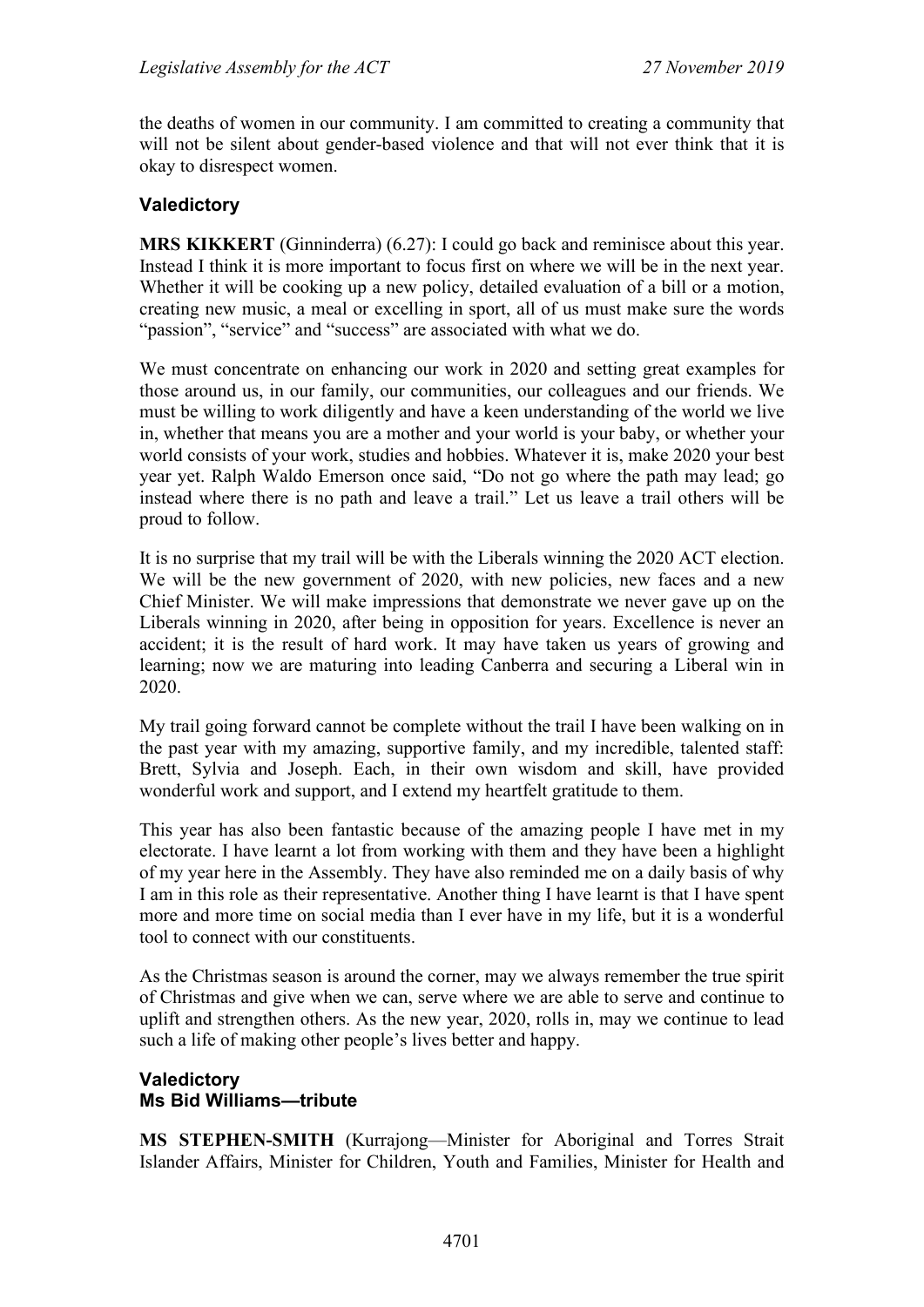Minister for Urban Renewal) (6.30): At this time of year we take the time to reflect on the year and thank those who have supported us in our roles in this place. I want to start by acknowledging Josh, from Ms Lee's office. Josh has accompanied and represented Ms Lee at so many Kurrajong events. Unfailingly polite, helpful and genuinely interested in the wellbeing of the Kurrajong community, Josh will indeed be missed by me and by many Kurrajong residents.

I thank my own staff and the officials who have supported me in my ministerial roles. With respect to those in my former portfolios of disability, employment and workplace safety and procurement and government services, I learned so much in these portfolios, and I thank the officials and stakeholders who continue to contribute so much to our community, particularly those who work behind the scenes in areas like government services. They do not get a lot of publicity but their work is absolutely critical to the ongoing work of the ACT government.

With respect to the office for disability, I particularly want to thank the officials who helped to deliver the disability justice strategy, which I consider to be one of my biggest achievements as a minister, and certainly the biggest achievement of this year for me.

To the Health officials who have helped me to get my head around this large and complex portfolio, I say thank you, and I look forward to continuing our work together, as I do with the officials and stakeholders in the portfolios of Aboriginal and Torres Strait Islander affairs, children, youth and families, and urban renewal. I thank you all.

To the frontline staff in Health and children, youth and families who serve our community 24 hours a day, seven days a week, 365 days a year, I say thank you, particularly for the work you will do over the Christmas-New Year period, when so many of us are taking the opportunity to enjoy time with family and friends. To all the frontline workers across the ACT public sector, I say thank you for the work that you do every day.

In my office I want to thank the department liaison officers—currently, Ella, Alex and Chadia—all the acting DLOs who have provided assistance during periods of change, the former DLOs, and particularly Rowena, who provided a lot of support and put up with a lot of missed deadlines in her support of me in the employment and workplace safety and government services and procurement portfolios.

In my office I want to thank Jonny Goodwin, my office manager, who is the glue who keeps our office together. I have had compliments from other offices on Jonny's fantastic work. I thank my advisers—Tim, Ash and Ben—and my media adviser, Caitlin.

I want to thank my chief of staff, Mel James, who will finish up in my office at the end of this week. I have been incredibly fortunate to have Mel work for me for the past two years. She has been a strength, both professionally and personally, in my office. We worked together during some difficult times and some challenging spaces from both a policy point of view and in this place and when we faced personal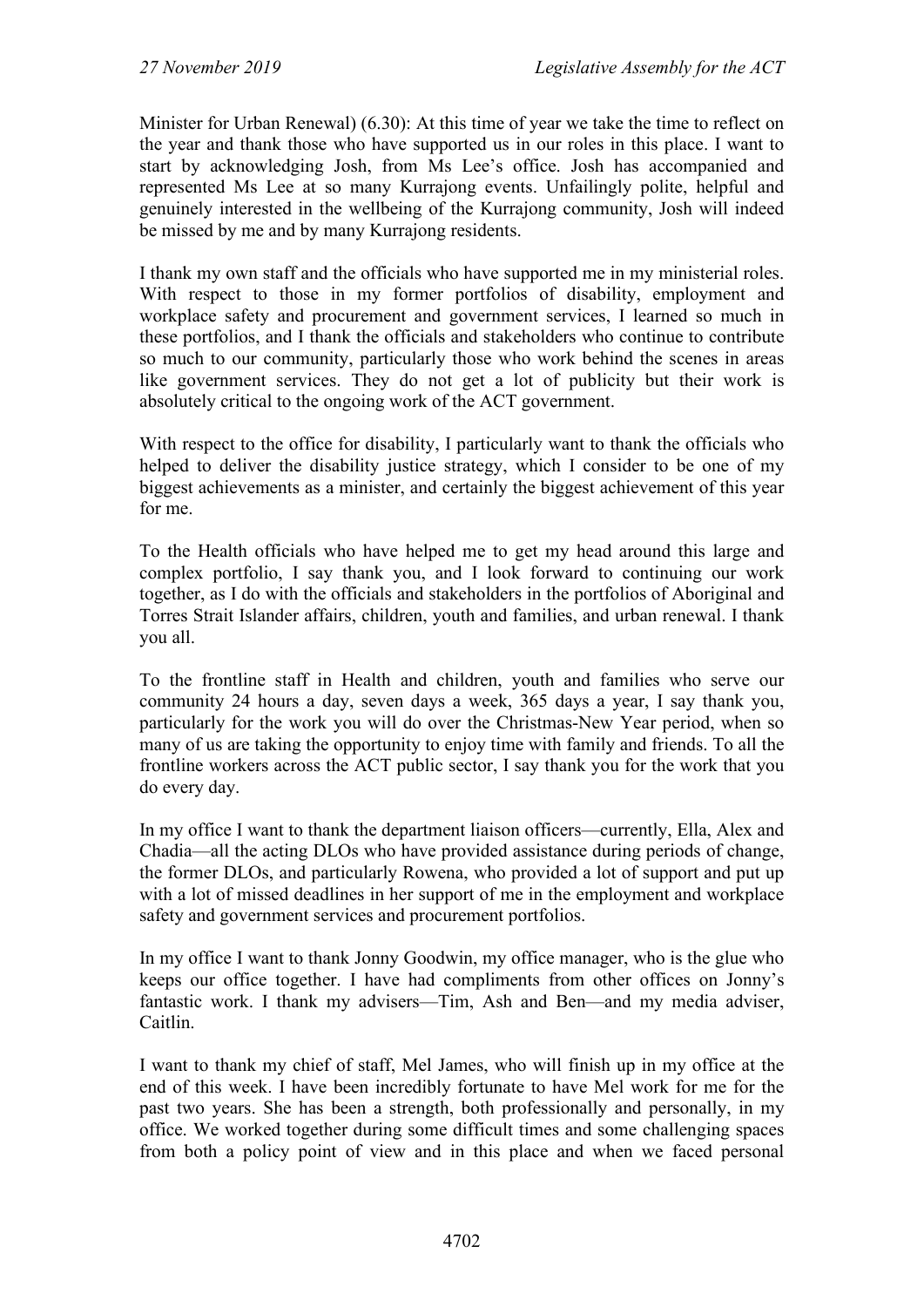challenges, Mel has been an absolute rock in my office: her sense of humour, her capacity to both be organised and also to be so flexible, and to get things done with incredible good humour and an incredible understanding of how to work with other people. I cannot thank Mel enough for the contribution that she has made in my office, and I look forward to working with her in her new role in the future.

Tonight I also want to spend some time reflecting on the contribution made by someone whose contribution across many years supported many other people than me, but who also impacted on my life. Bid Williams died peacefully at her farm, surrounded by family, on Friday, 15 October, aged 93 years. Bid was a remarkable woman who gave so much to change the lives of so many and did it with humility, kindness, determination and a quiet sense of humour.

In the 1970s Bid discovered a profound joy in helping others share her love of horses, after being approached by a therapist at the Canberra Hospital to see if a few children with disabilities would be able to go out to Bid's farm to have some pony rides. And Pegasus was born.

Pegasus has remembered Bid as a genuinely kind and caring person, who will be forever remembered and admired for her compassionate efforts, pioneering spirit and remarkable contribution to the Pegasus family for the local community and those living with disabilities. Bid will be deeply missed, but her legacy will live on through the continued work of Pegasus and the many people whose lives she touched. Vale Bid.

### **Valedictory**

**MR MILLIGAN** (Yerrabi) (6.36): It does seem to be a little bit odd to be saying goodbye at this time of the year; nonetheless it is a good time to reflect on the 12 months that have passed, as a local member for Yerrabi, as the shadow minister for Indigenous affairs and sport and recreation, and as part of the Canberra Liberals team.

As a local member for Yerrabi, I feel proud of the advocacy and the work I have done to stand up for small businesses and to shine a light on the disruption and chaos that the light rail caused them. This journey is not over, and I will be keeping a close eye on the 12-month report to ensure that local businesses are given the opportunity to provide their feedback into this review.

I am also happy that after many campaigns, petitions and letters, parking will be provided at Palmerston shops. This will be of real benefit to local businesses, parents and residents in the nearby area. I am also grateful for the patience and hard work of the Hall community in pushing forward with their plans to build their bike track.

In terms of my two shadow portfolios, it certainly has been a big year, a year of consolidation in some ways. Having spent my initial time in the Assembly listening and learning, this year was about policymaking.

In March the Canberra Liberals launched our Indigenous affairs policy. This booklet was, and still is, revolutionary in terms of presenting a vision and outlining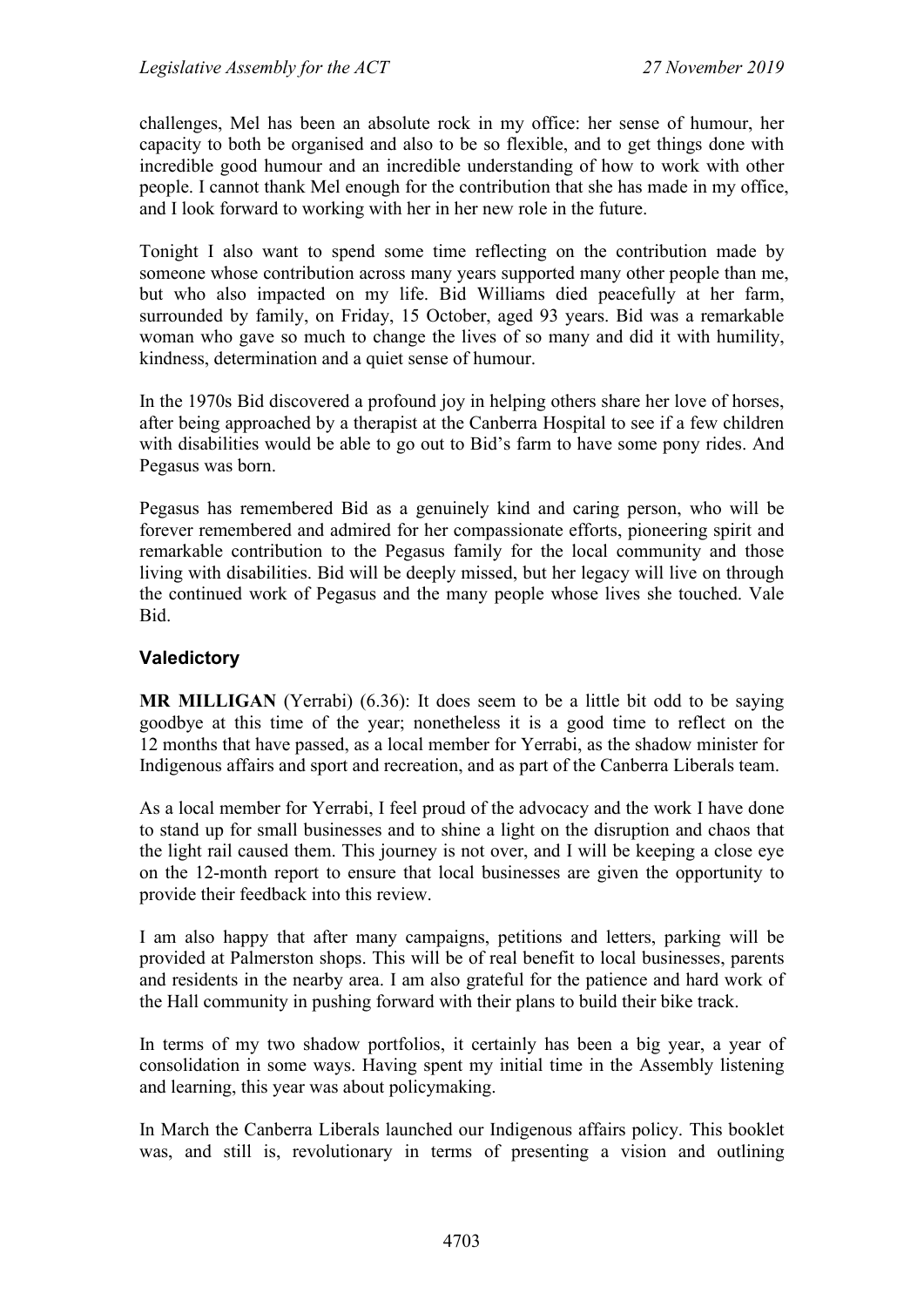18 different policy initiatives across a range of areas. It was really pleasing to receive such positive feedback from the media, community leaders and the community, not to mention former Chief Minister Jon Stanhope, who, as we all know, has a particular passion for Indigenous affairs.

This positivity has continued with the recent release of our sport and recreation policy booklet, "Find your game". "Find your game" is a coordinated approach to provide more opportunities to increase grassroots participation and grow sport and recreation in the ACT. It outlines a strategic framework and direction to prioritise investment over the next 10 years. This document also contains over 30 initiatives across areas, including innovation, community facilities, the great outdoors, young people, a helping hand, women and diversity.

The strategic framework provides certainty and clear priorities to grow participation, increase sports tourism, make the most of our natural environment and turn Canberra into the amateur sporting capital of Australia. Growing home-grown talent to feed into elite teams and competitions is something that I am particularly passionate about.

It has been a big year, an exciting year and a very positive year for the Canberra Liberals. Our leader, Alistair Coe, has committed to the ACT that we will freeze residential rates. We know that this will make a huge difference to households that are struggling with cost-of-living pressures.

Before I conclude I would like also to offer my thanks to everyone in this building who works so hard to support the operation of the Assembly—the attendants, the committee team, the library, the OLA, HR and finance crew. Your work and commitment are very much appreciated.

My office staff have been superb, guiding me through all of my Assembly, shadow portfolios and electorate duties. My senior adviser, Cath Woodward, has been a real tiger in assisting me with my Assembly duties, with great research and analytical skills in policy development and all-round team building. Ewan Brown has provided wise counsel and valuable policy input, and has helped to address the age balance in our office. Bella Gilhooly has brought added expertise to our communications and has been a dedicated performer on all electorate-related matters within the electorate and the Assembly.

I also want to thank my family, my wife, Katrina, and my son, for their support. I thank my team of volunteers and the broader Canberra Liberals family. None of us would be in this place without their efforts.

In conclusion, I would like to wish everyone in this place a merry Christmas and a safe new year. I certainly look forward to what 2020 will bring for all of us next year.

# **Valedictory**

**MS CHEYNE** (Ginninderra) (6.40): It is a privilege to serve another year as a member for Ginninderra; it has been a huge year where every day is full and varied. I am so lucky to meet so many people and to be trusted with their stories, people like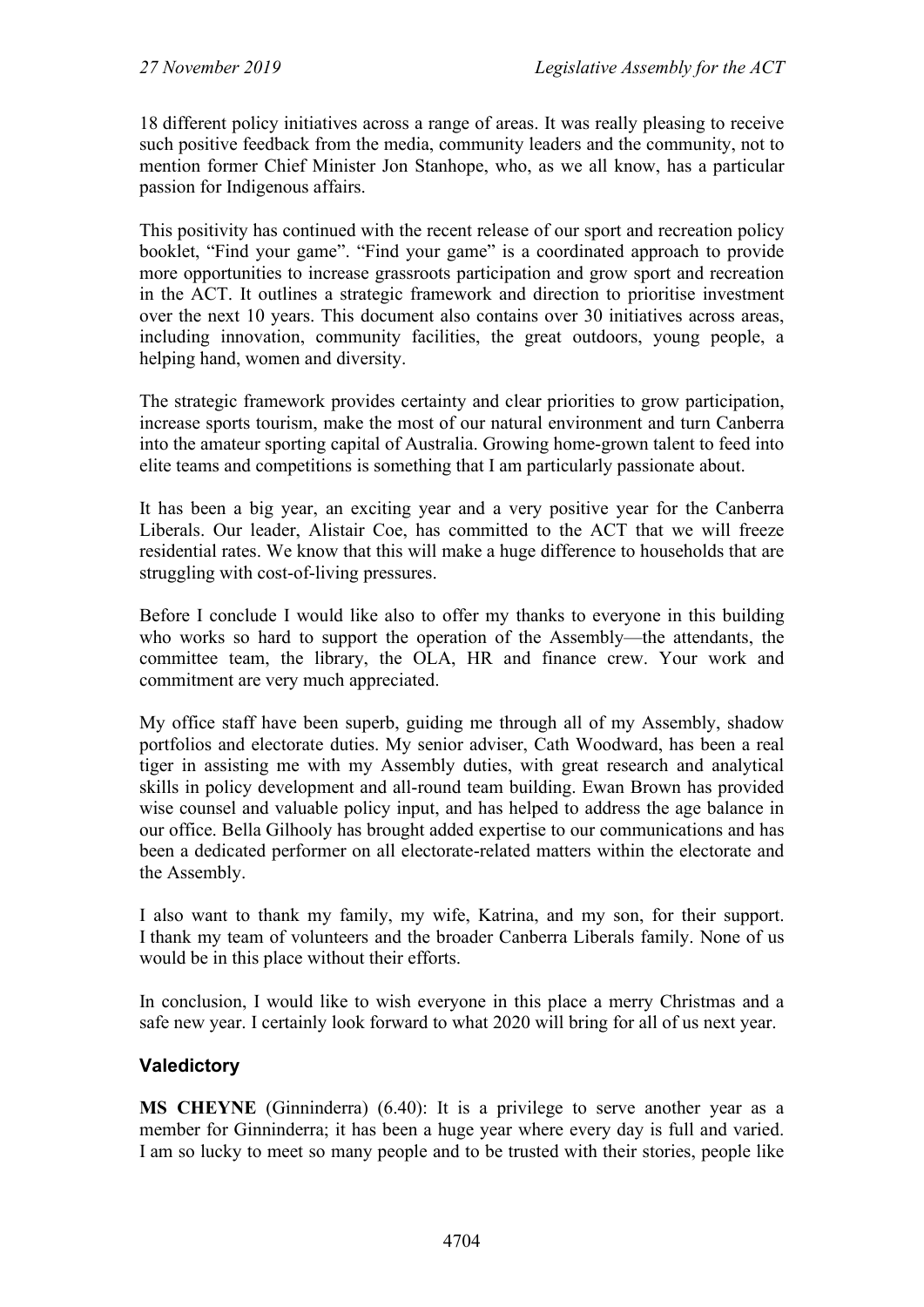Julie-Ann Finney, who is calling for a royal commission into veteran suicide and not letting her son's story be forgotten; those seeking fertility preservation; those who simply wish to enhance and improve their communities, like my friends in Scullin and Florey; and so many in between. To all, it is a privilege to work with you, support you, advocate for you, and get answers and resolutions for you.

Late this year I was honoured to be asked by the Chief Minister to serve as his special secretary with a focus on championing the issues for Canberrans where they are not getting a fair go. I am proud of the work we have done so far with lemon laws and restarting our campaign on territory rights. Trust me, there is more to come in all of these spaces.

It is important for me to note that this time last year I was remarking on grieving families as we tried to uncover just what had gone wrong at Norwood crematorium for them to have lost children's ashes. What we learned this year is that Norwood's processes and procedures were not good enough. While our efforts resulted in two of the children's ashes being found, it remains my biggest personal regret this year that Timothy Mol's ashes remains missing.

I am proud of the work that we have done in this place across committees, especially the select committees on end of life choices and fuel prices, where we worked together collegiately across party lines, exemplifying the very best of what a parliament can be. Of course one of my personal highlights is getting Mr Parton to stop clicking his pen incessantly.

As politicians, a lot of attention is placed on who we are and what we do. But as is well known among us, who we are and what we do is enabled by a huge number of people who support and drive us and believe in us.

To my staff, I cannot thank you enough. This year we farewelled Minuri Dharmasena and Annika Rees, and we wish them very well in their future endeavours. I have been very pleased to continue to be supported by dynamos Emma Kelly, Nicholas Argy and Jemma Cavanagh. This team does an extraordinary amount of work just with our day to day correspondence let alone the number of issues we have championed. I thank them for their responsiveness—or at least appeasement—when I walk into the door and say, "Hey, guys, I have an idea."

I am so lucky to have a team who are altogether thoughtful, patient, considerate, kind, diligent and determined. The amount of work we produce and the number of people we help each day continues to astound me, and these three are the humble stars of the show.

I thank my Labor colleagues for their ongoing support, guidance and friendship. There is no better team as we march into 2020. I am proud to be by your side as we put our case forward in the election.

I continue to think that everyone in this place is, surprisingly, pretty sufferable. As I touched on before, we are at our best when we are collegiate. I think of some—not all—of those across the chamber somewhat fondly, and this year I will single out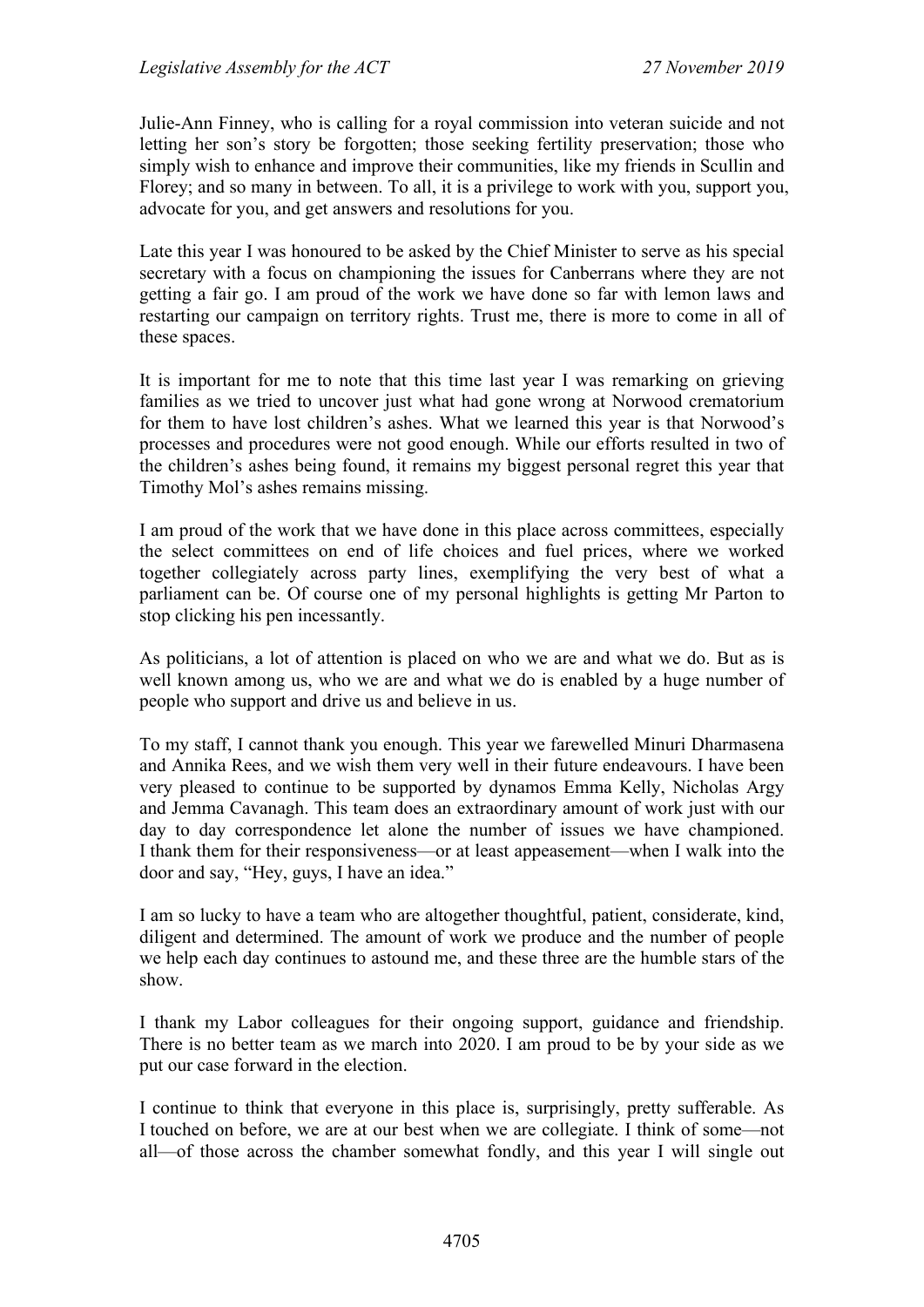Mrs Dunne, whom I have had to work with very closely. For the most part it has genuinely been a pleasure.

My sincere thanks go to all the OLA staff, who I am sure I must exasperate on an almost daily basis but they never let on. My particular thanks go to the secretaries of all the committees I am on and have been on. I also want to thank all the public servants, from the rangers to the directors-general and ministers' office staff and DLOs. They work so incredibly hard, they care, and they make this territory the extraordinary place it is.

Finally, thank you to my volunteers, friends and my family who continue to believe in me but also keep me pretty grounded. I cannot do this without you, and every day I am reminded how lucky I am to have such a team of supporters around me.

Most of all, thank you to my Ginninderra constituents who continue to put their faith in me. It is their heart that creates our beautiful Belconnen community and it is their heart that fuels my drive. I promise to continue to giving my all in serving them. Merry Christmas.

### **Valedictory**

**MR PARTON** (Brindabella) (6.45): I rise to officially close the parliamentary year for the Parton office for 2019, notwithstanding the fact that we still have a sitting day to go and we are really only halfway through November, but whatever. I promise I will be short.

I want to say thanks to my three staff for this year: the amazing Mr Lovett who is off traipsing around the country with his beast of a ute and his gorgeous other half, Gail. I know I am an old man, but I know Mr Gentleman will be familiar with Lucky Starr's hit song from the late 60s *I've Been Everywhere*, and it could well have been written about Mr Lovett. During his trip he managed to have coffee with my mother in York in Western Australia. The last I heard of him he had been kicked out of a pub somewhere on the Great Ocean Road in Victoria. He has been the backbone of my office since I was elected. We have missed him dearly and he is joining us again mid-December.

Thanks to Brad Clarke, who has taken up most of the load and who continues to provide outstanding advice and expertise on many matters, including fundraising. The Johnny-come-lately of our office, Patrick Pentony, is course hoping to be preselected by the party to run in Kurrajong tomorrow night. It has been a joy to have Paddy around for a short stint.

I have to say that I really enjoyed working in radio, but I am here to tell you, Madam Speaker, that this is the best job I have ever had. It may seem odd for me to reflect on this in this particular week, but one of the reasons it is the best job I have ever had is the closeness of the Liberal team. Sure, as has been evidenced very recently, we do not always agree on everything absolutely, but I can very easily describe members of the parliamentary team as among my closest friends. We get along really well. Even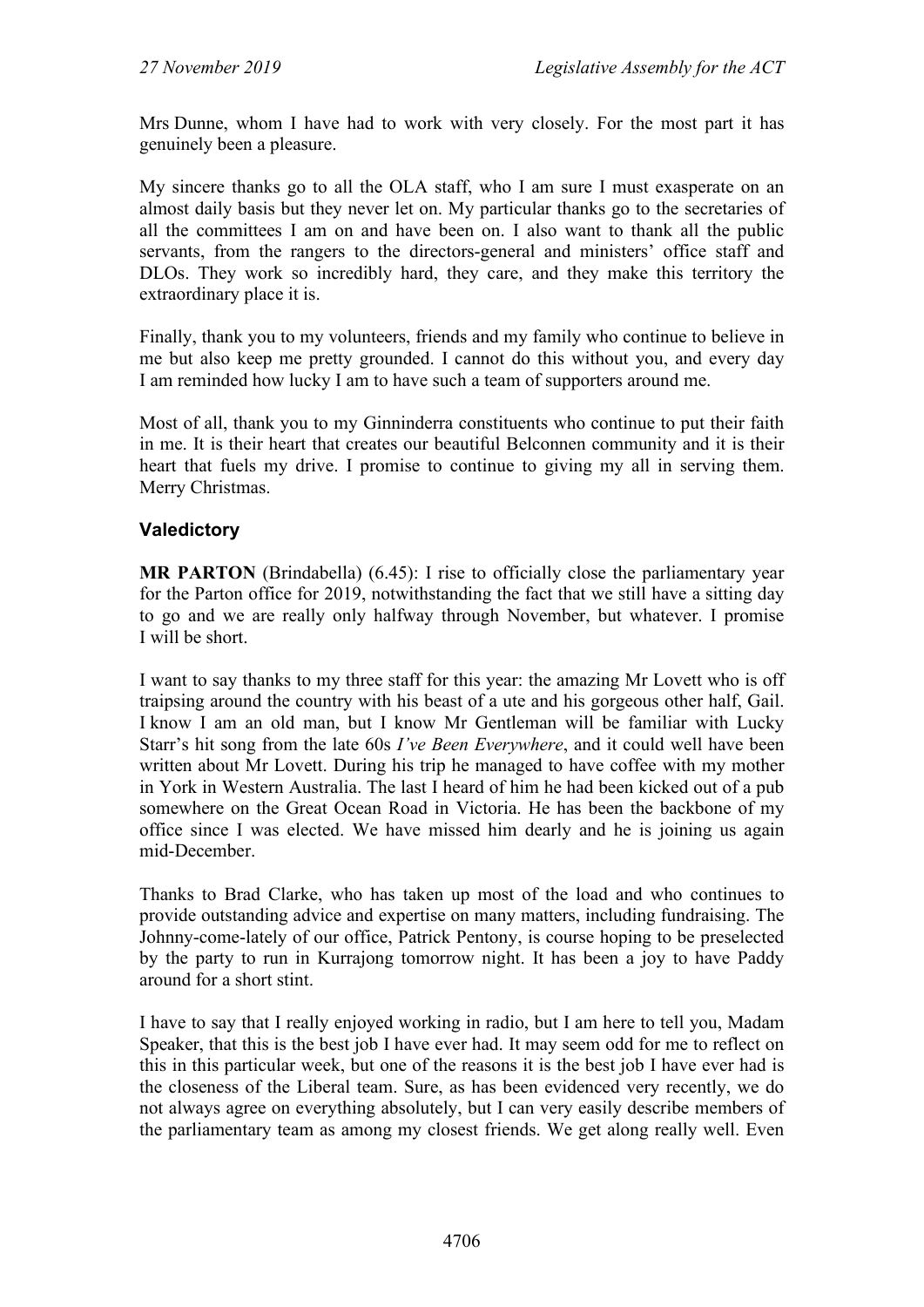in the context of this week we have been able to thrash things out with robust honesty and to come to agreement and move on.

I was a little surprised that the government did not drop some more leadership gags during question time. But I can guarantee that whichever jokes they dropped, we had probably already dropped them on ourselves. That is just how we roll; we just do not take ourselves all that seriously. We take very seriously the job in front of us in regards to winning the election in 2020, and thanks to all of my Liberal colleagues for being mates of mine; I really appreciate it.

Big thanks to all the staffers on the Liberal floor and the Assembly staff of all levels and all sections for all your assistance. As we get closer to Christmas it is also timely for me to thank my genuine friends on the other side. Your ability to put ideological and policy differences at arms-length and to engage with me simply as a colleague is one of the things that keeps me sane.

I am hesitant to thank all of the journalists because then everyone will think I am the leak! But well done for your work. Thanks to my wife, Luisa, and all of our teenagers and just out of teens for putting up with my somewhat unstructured schedules.

Most importantly, thanks to every single Tuggeranong resident who voted for me in 2016. I will keep on fighting for you in this next 11 months, and hopefully we will find ourselves in a position to deliver much more for you in the spring of 2020. So see you next year.

### **Valedictory**

**MR GENTLEMAN** (Brindabella—Manager of Government Business, Minister for Advanced Technology and Space Industries, Minister for the Environment and Heritage, Minister for Planning and Land Management and Minister for Police and Emergency Services) (6.49): I thank everybody for their good wishes tonight. Madam Speaker, it is that time of year when we head into the holiday festive season and have many celebrations across our diverse and multicultural society. It is a time to simply relax for some people.

To our hardworking, smart and committed public service, thank you. We have the best public servants in the country. They have helped shape a vibrant and inclusive Canberra while delivering the services we need.

To those Canberrans who work for the conservative federal government that often belittles your work, my wish this festive season is for you to change, for you to have a government much more like ours.

Madam Speaker, I want to especially thank our frontline public servants who work so hard, particularly across this period. To everyone within the directorates and agencies that so ably help me—CMTEDD, EPSDD, JACS, ESA, EPA, the Parliamentary Counsel's Office and ACT Policing—thank you, and I wish you and your families a safe, enjoyable and fun-filled holiday period.